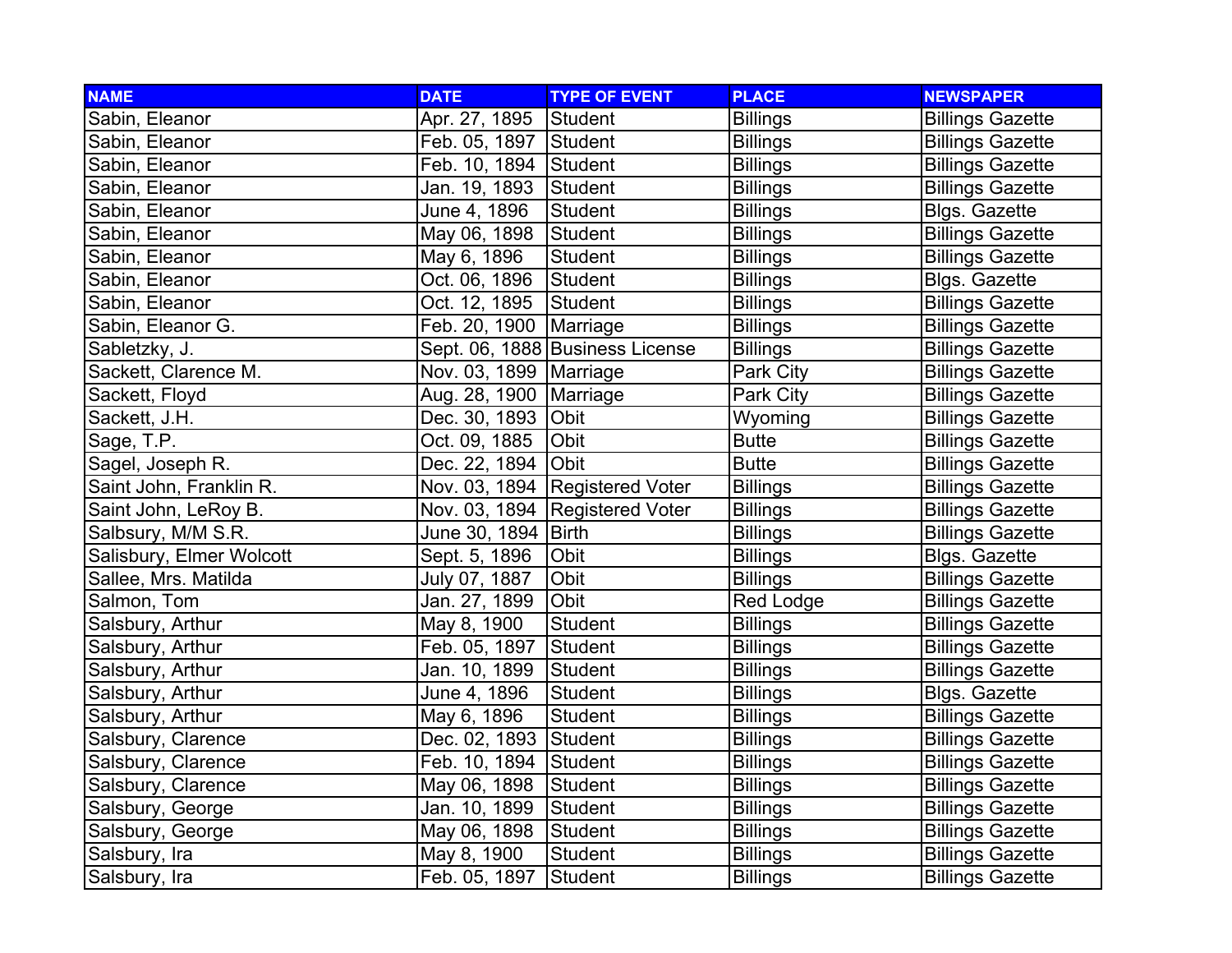| <b>NAME</b>            | <b>DATE</b>           | <b>TYPE OF EVENT</b>             | <b>PLACE</b>    | <b>NEWSPAPER</b>        |
|------------------------|-----------------------|----------------------------------|-----------------|-------------------------|
| Salsbury, Ira          | June 4, 1896          | <b>Student</b>                   | <b>Billings</b> | <b>Blgs. Gazette</b>    |
| Salsbury, Ira          | May 6, 1896           | <b>Student</b>                   | <b>Billings</b> | <b>Billings Gazette</b> |
| Salsbury, Ira          | Oct. 06, 1896         | Student                          | <b>Billings</b> | <b>Blgs. Gazette</b>    |
| Salsbury, James        | Mar. 07, 1890         | Obit                             | <b>Billings</b> | <b>Billings Gazette</b> |
| Salsbury, John A.      |                       | Nov. 03, 1894 Registered Voter   | Canyon Creek    | <b>Billings Gazette</b> |
| Salsbury, Lewis        | Dec. 02, 1893 Student |                                  | <b>Billings</b> | <b>Billings Gazette</b> |
| Salsbury, Lewis        | Jan. 10, 1894         | Student                          | <b>Billings</b> | <b>Billings Gazette</b> |
| Salsbury, Lucy E.      |                       | Dec. 24, 1897   Delinquent taxes | <b>Billings</b> | <b>Billings Gazette</b> |
| Salsbury, Lucy E.      | Jan. 01, 1897         | Delinquent taxes                 | <b>Billings</b> | <b>Billings Gazette</b> |
| Salsbury, Lucy F.      |                       | Dec. 30, 1898 Delinquent taxes   | <b>Billings</b> | <b>Billings Gazette</b> |
| Salsbury, Lucy F.      | Jan. 06, 1899         | Delinquent taxes                 | <b>Billings</b> | <b>Billings Gazette</b> |
| Salsbury, M/M (child)  | Aug. 29, 1899         | Obit                             | <b>Billings</b> | <b>Billings Gazette</b> |
| Salsbury, M/M (infant) | Aug. 04, 1894         | Obit                             | <b>Billings</b> | <b>Billings Gazette</b> |
| Salsbury, M/M S.R.     | July 19, 1888         | <b>Birth</b>                     | Vermont         | <b>Billings Gazette</b> |
| Salsbury, M/M S.R.     | Mar. 25, 1896         | Birth                            | <b>Billings</b> | <b>Billings Gazette</b> |
| Salsbury, M/M Sam      | Jan. 10, 1899         | Birth                            | <b>Billings</b> | <b>Billings Gazette</b> |
| Salsbury, Mabel        | Dec. 25, 1890 Student |                                  | <b>Billings</b> | <b>Billings Gazette</b> |
| Salsbury, Mabel        | Feb. 05, 1897         | Student                          | <b>Billings</b> | <b>Billings Gazette</b> |
| Salsbury, Mabel        | Feb. 10, 1894         | Student                          | <b>Billings</b> | <b>Billings Gazette</b> |
| Salsbury, Mabel        | Feb. 18, 1892 Student |                                  | <b>Billings</b> | <b>Billings Gazette</b> |
| Salsbury, Mabel        | Jan. 05, 1895         | Student                          | <b>Billings</b> | <b>Billings Gazette</b> |
| Salsbury, Mabel        | Jan. 19, 1893         | Student                          | <b>Billings</b> | <b>Billings Gazette</b> |
| Salsbury, Mabel        | June 4, 1896          | Student                          | <b>Billings</b> | <b>Blgs. Gazette</b>    |
| Salsbury, Mabel        | Mar. 19, 1891         | Student                          | <b>Billings</b> | <b>Billings Gazette</b> |
| Salsbury, Mabel        | May 06, 1898          | Student                          | <b>Billings</b> | <b>Billings Gazette</b> |
| Salsbury, Mabel        | May 6, 1896           | Student                          | <b>Billings</b> | <b>Billings Gazette</b> |
| Salsbury, Mabel        | Nov. 16, 1897         | Student                          | <b>Billings</b> | <b>Billings Gazette</b> |
| Salsbury, Mabel        | Oct. 05, 1900         | Student                          | <b>Billings</b> | <b>Billings Gazette</b> |
| Salsbury, Mabel        | Oct. 06, 1896         | Student                          | <b>Billings</b> | <b>Blgs. Gazette</b>    |
| Salsbury, Mabel        | Oct. 12, 1895         | Student                          | <b>Billings</b> | <b>Billings Gazette</b> |
| Salsbury, S.R.         |                       | June 19, 1890 Business License   | <b>Billings</b> | <b>Billings Gazette</b> |
| Salsbury, S.R.         |                       | Mar. 07, 1889 Business License   | <b>Billings</b> | <b>Billings Gazette</b> |
| Salsbury, S.R.         | Mar. 12, 1891         | <b>Business License</b>          | <b>Billings</b> | <b>Billings Gazette</b> |
| Salsbury, S.R.         |                       | Sept. 06, 1888 Business License  | <b>Billings</b> | <b>Billings Gazette</b> |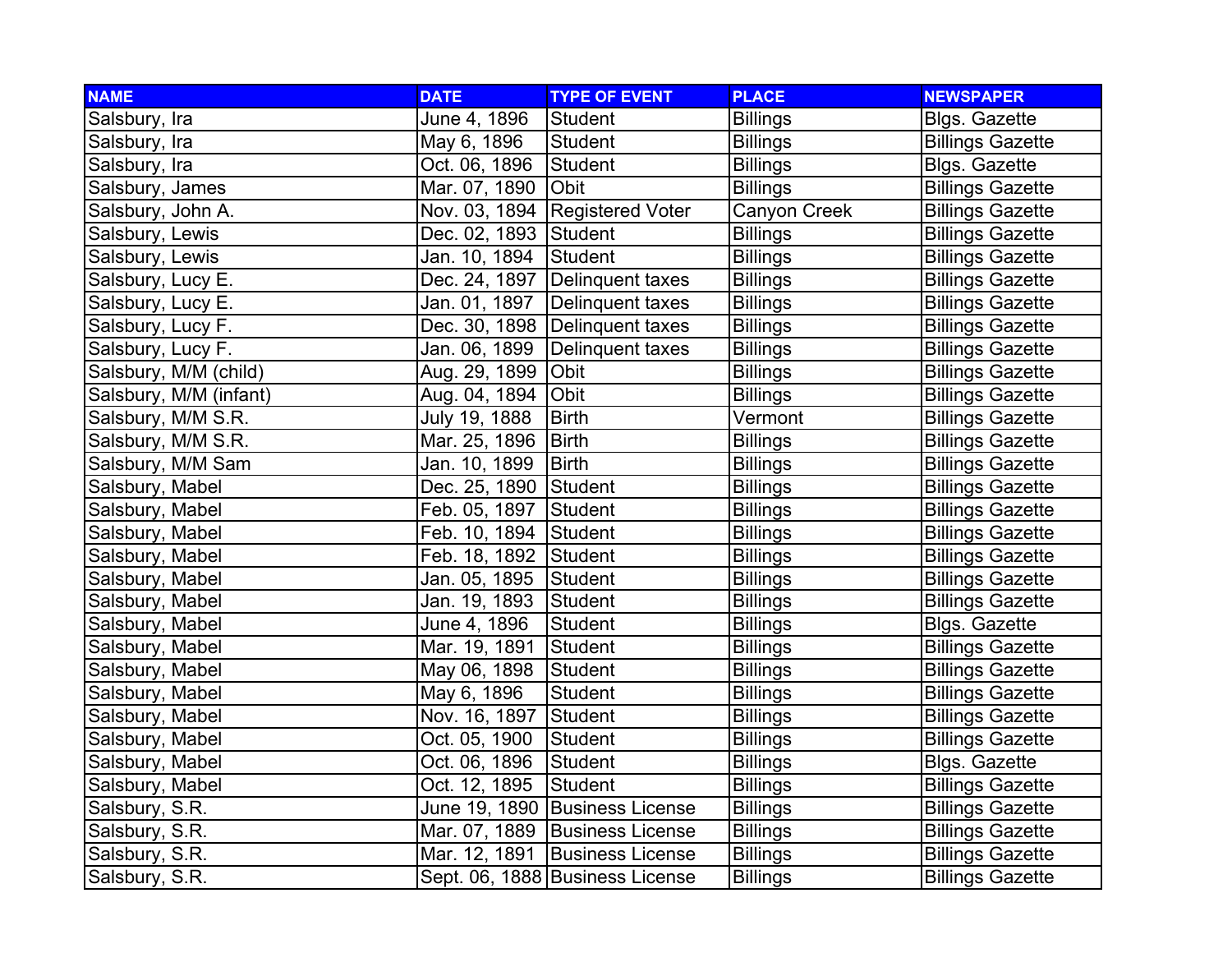| <b>NAME</b>                 | <b>DATE</b>           | <b>TYPE OF EVENT</b>             | <b>PLACE</b>       | <b>NEWSPAPER</b>        |
|-----------------------------|-----------------------|----------------------------------|--------------------|-------------------------|
| Salsbury, Sam               | Jan. 01, 1897         | Delinquent taxes                 | <b>Billings</b>    | <b>Billings Gazette</b> |
| Salsbury, Samuel R.         |                       | Nov. 03, 1894   Registered Voter | <b>Billings</b>    | <b>Billings Gazette</b> |
| Salsbury, Van               | May 8, 1900           | <b>Student</b>                   | <b>Billings</b>    | <b>Billings Gazette</b> |
| Salsbury, Van               | Dec. 02, 1893 Student |                                  | <b>Billings</b>    | <b>Billings Gazette</b> |
| Salsbury, Van               | Feb. 10, 1894 Student |                                  | <b>Billings</b>    | <b>Billings Gazette</b> |
| Salsbury, Van               | May 06, 1898          | Student                          | <b>Billings</b>    | <b>Billings Gazette</b> |
| Salsbury, Van J.            |                       | Nov. 03, 1894 Registered Voter   | Canyon Creek       | <b>Billings Gazette</b> |
| Salsbury, Willard           | May 8, 1900           | <b>Student</b>                   | <b>Billings</b>    | <b>Billings Gazette</b> |
| Salsbury, Willard           | Apr. 27, 1895         | Student                          | <b>Billings</b>    | <b>Billings Gazette</b> |
| Salsbury, Willard           | Jan. 10, 1899         | Student                          | <b>Billings</b>    | <b>Billings Gazette</b> |
| Salsbury, Willard           | May 06, 1898          | Student                          | <b>Billings</b>    | <b>Billings Gazette</b> |
| Salsbury, Willard           | Oct. 06, 1896         | Student                          | <b>Billings</b>    | Blgs. Gazette           |
| Salsbury, William           | June 4, 1896          | Student                          | <b>Billings</b>    | <b>Blgs. Gazette</b>    |
| Salsbury, William           | May 6, 1896           | Student                          | <b>Billings</b>    | <b>Billings Gazette</b> |
| Salsbury, Winnie May        | July 19, 1888         | Obit                             | Vermont            | <b>Billings Gazette</b> |
| Salsbury, Arthur            | Oct. 06, 1896         | Student                          | <b>Billings</b>    | Blgs. Gazette           |
| Salter, Edmund              | Nov. 14, 1899         | Marriage                         | Philadelphia       | <b>Billings Gazette</b> |
| Salter, Walter              | Dec. 13, 1888         | <b>Obit</b>                      | <b>Miles City</b>  | <b>Billings Gazette</b> |
| Sam Sing                    |                       | Mar. 16, 1895 Business License   | <b>Billings</b>    | <b>Billings Gazette</b> |
| Sam Wo                      | June 4, 1901          | <b>Business license</b>          | <b>Billings</b>    | <b>Billings Gazette</b> |
| Samlin, Mary                | Dec. 13, 1901         | <b>Business license</b>          | <b>Billings</b>    | <b>Billings Gazette</b> |
| Samlin, May                 | April 14, 1899        | Obit                             | <b>Billings</b>    | <b>Billings Gazette</b> |
| Samlin, Rosa                | Nov. 05, 1901         | Marriage                         | <b>Billings</b>    | <b>Billings Gazette</b> |
| Samples, Charles H.         | Jan. 21, 1898         | Marriage                         | <b>Billings</b>    | <b>Billings Gazette</b> |
| Sampson, (Corporal) Charles | Nov. 06, 1887         | Obit                             | <b>Crow Agency</b> | <b>Billings Gazette</b> |
| Samun, Mary                 | June 4, 1901          | <b>Business license</b>          | <b>Billings</b>    | <b>Billings Gazette</b> |
| Sanborn, Hank               | Aug. 14, 1890         | Obit                             | Cinnabar           | <b>Billings Gazette</b> |
| Sandback, Carl E.           | June 1, 1900          | Marriage                         | Joliet             | <b>Billings Gazette</b> |
| Sanders, Jack               | Dec. 24, 1885         | Obit                             | Ft. Fetterman      | <b>Billings Gazette</b> |
| Sanders, Mary J.            | Jan. 03, 1902         | Delinquent taxes                 | <b>Billings</b>    | <b>Billings Gazette</b> |
| Sanders, Mary J. (estate)   | Dec. 26, 1902         | Delinquent taxes                 | <b>Billings</b>    | <b>Billings Gazette</b> |
| Sandersen, H.B.             | Jan. 05, 1895         | Delinquent Taxes                 | <b>Billings</b>    | <b>Billings Gazette</b> |
| Sanderson, Alexander        | Apr. 06, 1895         | Obit                             | Manitoba           | <b>Billings Gazette</b> |
| Sanderson, Charles          | Jan. 01, 1897         | Delinquent taxes                 | <b>Billings</b>    | <b>Billings Gazette</b> |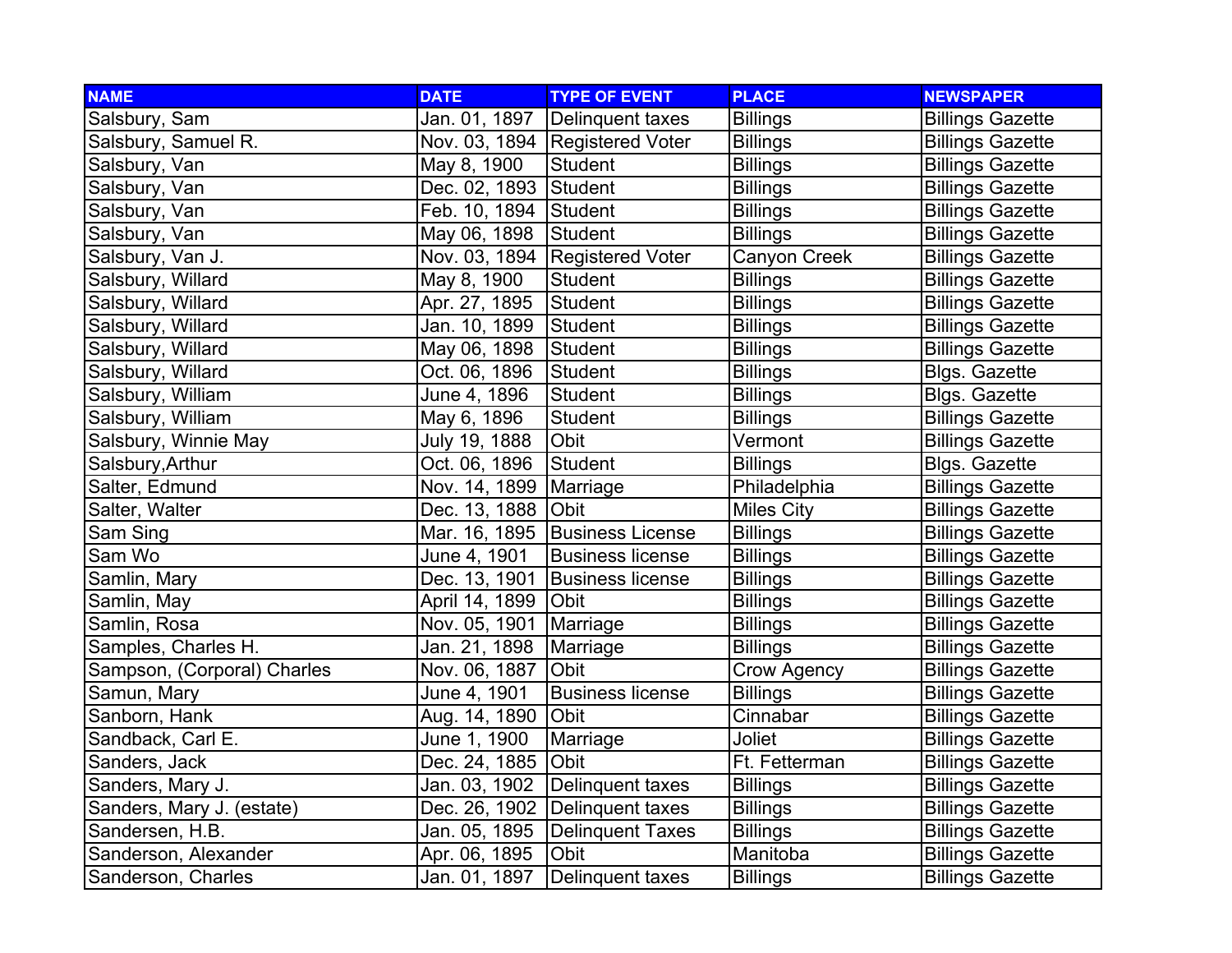| <b>NAME</b>               | <b>DATE</b>              | <b>TYPE OF EVENT</b>           | <b>PLACE</b>     | <b>NEWSPAPER</b>        |
|---------------------------|--------------------------|--------------------------------|------------------|-------------------------|
| Sanderson, Charles C.     | Mar. 19, 1896            | Marriage                       | Canyon Creek     | <b>Billings Gazette</b> |
| Sanderson, Charles C.     |                          | Nov. 03, 1894 Registered Voter | Canyon Creek     | <b>Billings Gazette</b> |
| Sanderson, H.B.           |                          | Dec. 30, 1898 Delinquent taxes | <b>Billings</b>  | <b>Billings Gazette</b> |
| Sanderson, H.B.           |                          | Jan. 01, 1897 Delinquent taxes | <b>Billings</b>  | <b>Billings Gazette</b> |
| Sanderson, H.B.           | Jan. 06, 1899            | Delinquent taxes               | <b>Billings</b>  | <b>Billings Gazette</b> |
| Sanderson, Henry          | Dec. 20, 1888   Marriage |                                | <b>Billings</b>  | <b>Billings Gazette</b> |
| Sanderson, Julia A.       | Jan. 17, 1896            | Marriage                       | Halbert          | <b>Billings Gazette</b> |
| Sanderson, M/M Charles    | Jan. 05, 1897            | <b>Birth</b>                   | Canyon Creek     | <b>Billings Gazette</b> |
| Sanderson, M/M Henry B.   | Nov. 06, 1890            | <b>Birth</b>                   | Coulson          | <b>Billings Gazette</b> |
| Sanderson, Mrs.           | Aug. 15, 1891            | Obit                           | <b>Highfield</b> | <b>Billings Gazette</b> |
| Sands, Abraham            | July 06, 1887            | Obit                           | <b>Butte</b>     | <b>Billings Gazette</b> |
| Sanford, Fred I           | Jan. 03, 1896            | Marriage                       | Laurel           | <b>Billings Gazette</b> |
| Sanford, Jacob T.         | Dec. 17, 1891            | Homestead                      | <b>Billings</b>  | <b>Billings Gazette</b> |
| Sanford, M/M Fred         | Nov. 04, 1896            | Birth                          | <b>Billings</b>  | Blgs. Gazette           |
| Sanford, M/M Fred (child) | Oct. 15, 1901            | Obit                           | <b>Billings</b>  | <b>Billings Gazette</b> |
| Sanford, M/M Fred I.      | Oct. 04, 1901            | <b>Birth</b>                   | <b>Billings</b>  | <b>Billings Gazette</b> |
| Sanrise, Ida              | Oct. 08, 1891            | Student                        | <b>Billings</b>  | <b>Billings Gazette</b> |
| Sansom, M/M Arthur        | May 07, 1887             | <b>Birth</b>                   | <b>Billings</b>  | <b>Billings Gazette</b> |
| Sansome                   | May 26, 1886             | Obit                           | <b>Billings</b>  | <b>Billings Gazette</b> |
| Sansome, Arthur           | May 18, 1897             | Student                        | Canyon Creek     | <b>Billings Gazette</b> |
| Sansome, Arthur           |                          | Nov. 03, 1894 Registered Voter | Canyon Creek     | <b>Billings Gazette</b> |
| Sansome, David            | Aug. 03, 1900 Obit       |                                | <b>Billings</b>  | <b>Billings Gazette</b> |
| Sansome, David            | Oct. 19, 1895            | Taxpayer                       | <b>Billings</b>  | <b>Billings Gazette</b> |
| Sansome, Frances          | Feb. 10, 1894            | Student                        | <b>Billings</b>  | <b>Billings Gazette</b> |
| Sansome, Frances          | Mar. 26, 1901            | Marriage                       | <b>Billings</b>  | <b>Billings Gazette</b> |
| Sansome, Frances          | Nov. 11, 1893 Student    |                                | <b>Billings</b>  | <b>Billings Gazette</b> |
| Sansome, Frank            | May 18, 1897             | Student                        | Canyon Creek     | <b>Billings Gazette</b> |
| Sansome, Ina              | Jan. 10, 1899            | Student                        | <b>Billings</b>  | <b>Billings Gazette</b> |
| Sansome, Ina              | May 06, 1898             | Student                        | <b>Billings</b>  | <b>Billings Gazette</b> |
| Sansome, inez             | Oct. 06, 1896            | Student                        | <b>Billings</b>  | Blgs. Gazette           |
| Sansome, Joe              | Feb. 18, 1892            | Student                        | <b>Billings</b>  | <b>Billings Gazette</b> |
| Sansome, Joe              | Jan. 05, 1895            | Student                        | <b>Billings</b>  | <b>Billings Gazette</b> |
| Sansome, Joe              | Jan. 19, 1893            | Student                        | <b>Billings</b>  | <b>Billings Gazette</b> |
| Sansome, Joe              | June 4, 1896             | Student                        | <b>Billings</b>  | <b>Blgs. Gazette</b>    |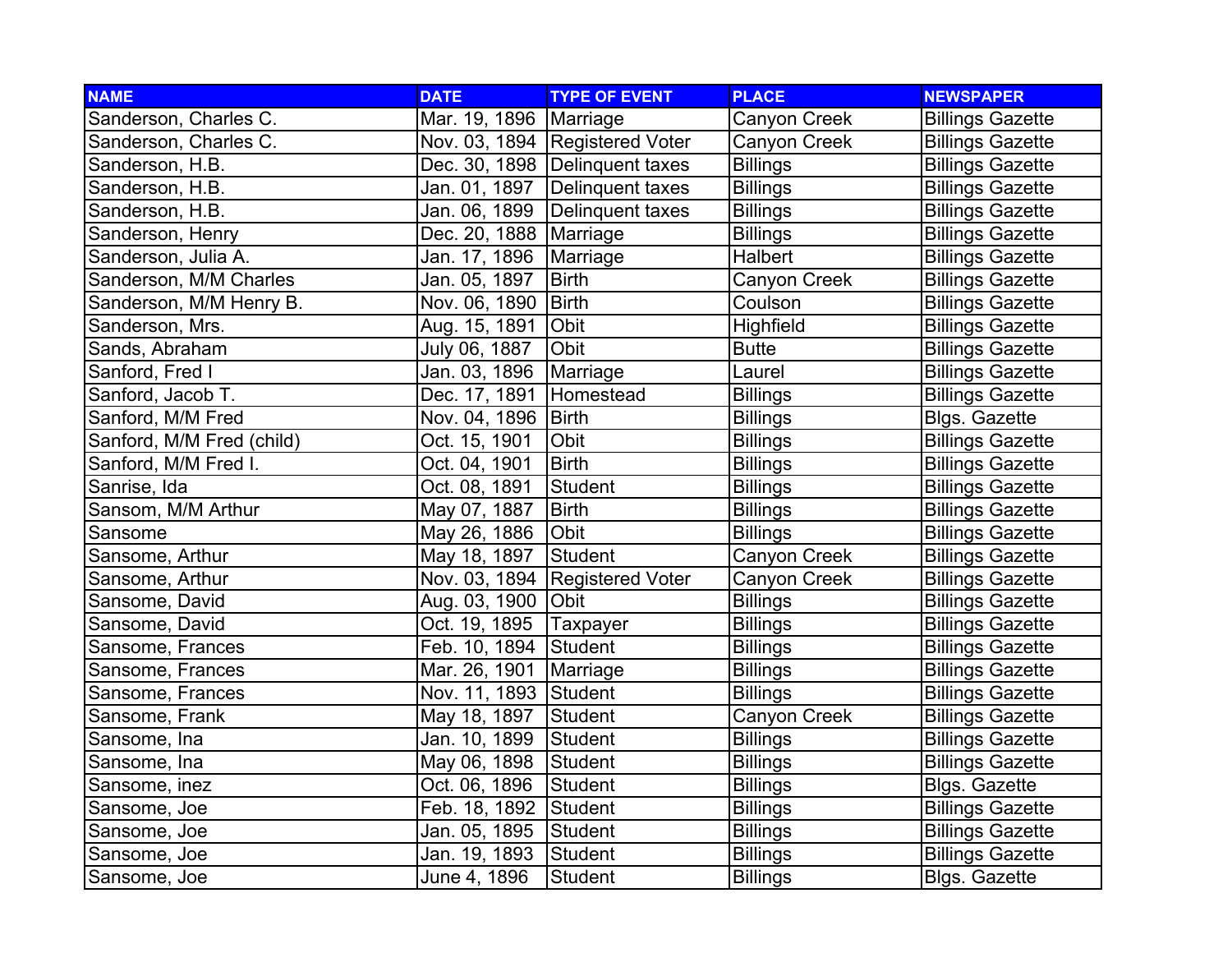| <b>NAME</b>              | <b>DATE</b>              | <b>TYPE OF EVENT</b>           | <b>PLACE</b>      | <b>NEWSPAPER</b>        |
|--------------------------|--------------------------|--------------------------------|-------------------|-------------------------|
| Sansome, Joe             |                          | Mar. 16, 1895 Business License | <b>Billings</b>   | <b>Billings Gazette</b> |
| Sansome, joe             | May 6, 1896              | Student                        | <b>Billings</b>   | <b>Billings Gazette</b> |
| Sansome, Joe             | Oct. 05, 1900            | Student                        | <b>Billings</b>   | <b>Billings Gazette</b> |
| Sansome, Joe             | Oct. 06, 1896            | Student                        | <b>Billings</b>   | Blgs. Gazette           |
| Sansome, Joe             | Oct. 08, 1891            | Student                        | <b>Billings</b>   | <b>Billings Gazette</b> |
| Sansome, Joseph          |                          | Mar. 17, 1894 Business License | <b>Billings</b>   | <b>Billings Gazette</b> |
| Sansome, Joseph          |                          | Nov. 03, 1894 Registered Voter | <b>Billings</b>   | <b>Billings Gazette</b> |
| Sansome, Joseph          | Oct. 19, 1895            | Taxpayer                       | <b>Billings</b>   | <b>Billings Gazette</b> |
| Sansome, M/M Arthur      | Jan. 17, 1902            | <b>Birth</b>                   | Canyon Creek      | <b>Billings Gazette</b> |
| Sansome, M/M Arthur      | July 6, 1897             | <b>Birth</b>                   | Canyon Creek      | <b>Billings Gazette</b> |
| Sansome, Mary            | Nov. 18, 1893   Marriage |                                | <b>Billings</b>   | <b>Billings Gazette</b> |
| Sansome, Mrs.            | Feb. 16, 1895 Obit       |                                | <b>Billings</b>   | <b>Billings Gazette</b> |
| Sappington, Chas. H.     | May 14, 1901             | Marriage                       | <b>Billings</b>   | <b>Billings Gazette</b> |
| Sararsey, M/M Frank      | May 6, 1896              | <b>Birth</b>                   | <b>Billings</b>   | <b>Billings Gazette</b> |
| Saravesky, Frank         |                          | Nov. 03, 1894 Registered Voter | <b>Billings</b>   | <b>Billings Gazette</b> |
| Saravesy & Giedroe       |                          | Mar. 16, 1895 Business License | <b>Billings</b>   | <b>Billings Gazette</b> |
| Saravesy (sic), Frank    |                          | June 22, 1895 Business License | <b>Billings</b>   | <b>Billings Gazette</b> |
| Sargeant, M/M George     | Nov. 20, 1900   Birth    |                                | <b>Blue Creek</b> | <b>Billings Gazette</b> |
| Sargent, Fred H.         | Nov. 30, 1885   Marriage |                                | Glendive          | <b>Billings Gazette</b> |
| Sargent, George Franklin | Jan. 23, 1900            | Marriage                       | <b>Billings</b>   | <b>Billings Gazette</b> |
| Sargent, Helen           | Apr. 06, 1893            | Student                        | <b>Billings</b>   | <b>Billings Gazette</b> |
| Sargent, Helen           | June 4, 1896             | Student                        | <b>Billings</b>   | <b>Blgs. Gazette</b>    |
| Sargent, Juel            | May 6, 1896              | Teacher                        | <b>Billings</b>   | <b>Billings Gazette</b> |
| Sargent, Juel            | Oct. 12, 1895            | Teacher                        | <b>Billings</b>   | <b>Billings Gazette</b> |
| Sargent, Mrs. Juel       | June 4, 1896             | <b>Teacher</b>                 | <b>Billings</b>   | <b>Blgs. Gazette</b>    |
| Sargent, Perry           | June 4, 1896             | Student                        | <b>Billings</b>   | <b>Blgs. Gazette</b>    |
| Sargent, Perry           | May 6, 1896              | <b>Student</b>                 | <b>Billings</b>   | <b>Billings Gazette</b> |
| Sargent, Perry           | Oct. 12, 1895            | Student                        | <b>Billings</b>   | <b>Billings Gazette</b> |
| Sargert, Grace           | Dec. 27, 1901            | Marriage                       | Aldridge, Mt.     | <b>Billings Gazette</b> |
| Sarles, Mrs. Monzelle    | Aug. 04, 1899   Marriage |                                | <b>Billings</b>   | <b>Billings Gazette</b> |
| Sassen, Chas. L.         | Sept. 04, 1890 Obit      |                                | <b>Billings</b>   | <b>Billings Gazette</b> |
| Saulsbury, Scott         | Feb. 03, 1886   Marriage |                                | Yellowstone Co.   | <b>Billings Gazette</b> |
| Savagae, Toner           | Apr. 13, 1895            | Obit                           | <b>Miles City</b> | <b>Billings Gazette</b> |
| Savage, Cora A.          | Mar. 05, 1897            | Marriage                       | <b>Billings</b>   | <b>Billings Gazette</b> |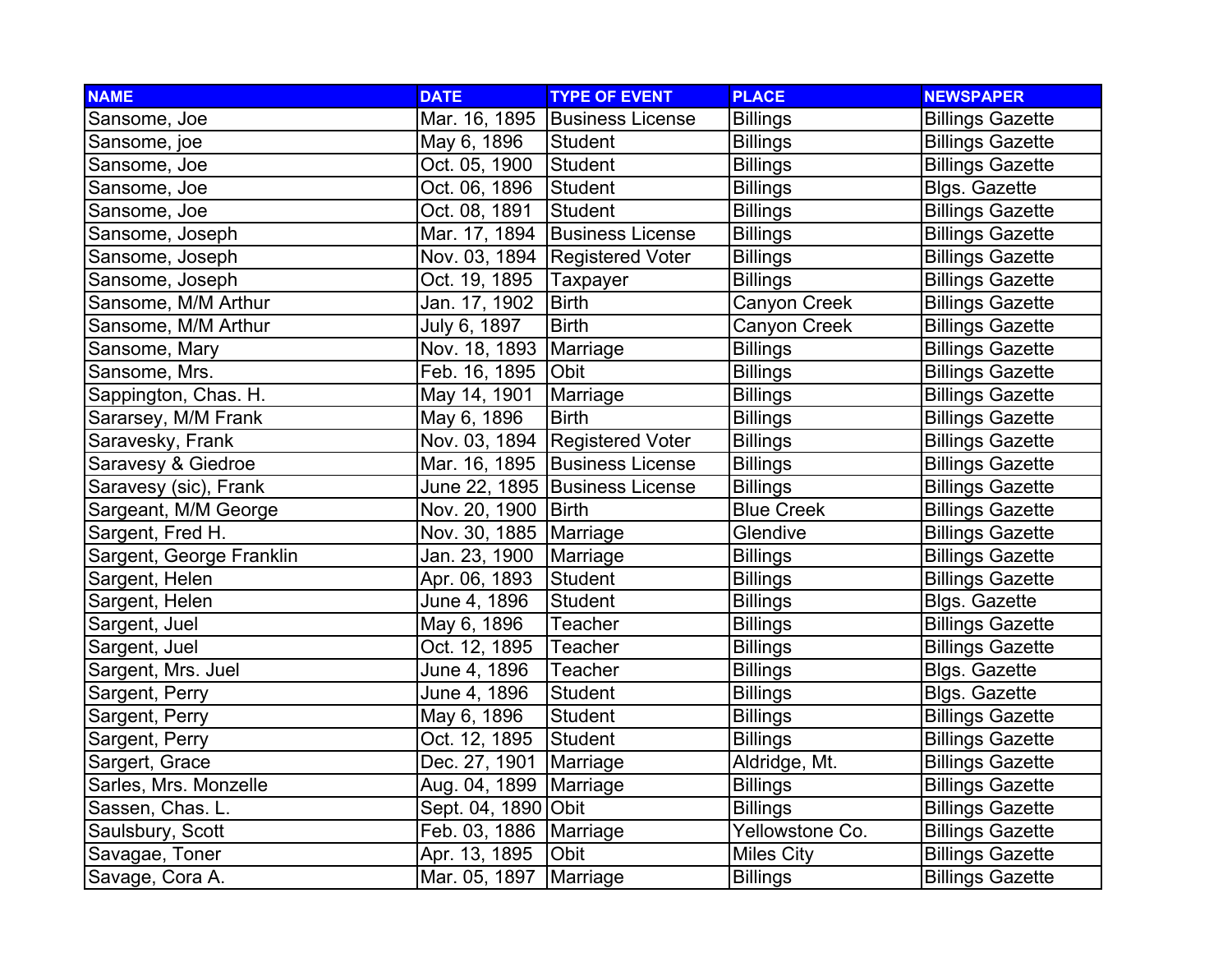| <b>NAME</b>           | <b>DATE</b>           | <b>TYPE OF EVENT</b>             | <b>PLACE</b>      | <b>NEWSPAPER</b>        |
|-----------------------|-----------------------|----------------------------------|-------------------|-------------------------|
| Savage, Eva           | July 08, 1898         | Marriage                         | <b>Billings</b>   | <b>Billings Gazette</b> |
| Savage, J.M.          | Jan. 10, 1896 Suicide |                                  | <b>Butte</b>      | <b>Billings Gazette</b> |
| Savage, M/M C.D.      | Aug. 16, 1901         | Birth                            | <b>Billings</b>   | <b>Billings Gazette</b> |
| Savage, M/M George    | Nov. 16, 1885   Birth |                                  | <b>Dillon</b>     | <b>Billings Gazette</b> |
| Savage, Mr.           | Apr. 20, 1895         | Obit                             | <b>Miles City</b> | <b>Billings Gazette</b> |
| Savarasey, Ida        | Oct. 20, 1894         | Student                          | <b>Billings</b>   | <b>Billings Gazette</b> |
| Savaresky, Ida        | Jan. 05, 1895         | Student                          | <b>Billings</b>   | <b>Billings Gazette</b> |
| Savaresy & Giedroe    |                       | Mar. 17, 1894 Business License   | <b>Billings</b>   | <b>Billings Gazette</b> |
| Savaresy, F.          |                       | Dec. 13, 1901 Business license   | <b>Billings</b>   | <b>Billings Gazette</b> |
| Savaresy, Frank       | Oct. 19, 1895         | Taxpayer                         | <b>Billings</b>   | <b>Billings Gazette</b> |
| Savaresy, Frank & Co. |                       | Dec. 29, 1894 Business License   | <b>Billings</b>   | <b>Billings Gazette</b> |
| Savaresy, Ida         | Oct. 06, 1896         | Student                          | <b>Billings</b>   | Blgs. Gazette           |
| Savaresy, M/M Frank   | May 2, 1902           | <b>Birth</b>                     | <b>Billings</b>   | <b>Billings Gazette</b> |
| Savaresy, Philip      | Jan. 10, 1899         | Student                          | <b>Billings</b>   | <b>Billings Gazette</b> |
| Savaresy, Philip      | Oct. 06, 1896         | Student                          | <b>Billings</b>   | Blgs. Gazette           |
| Savarsey, Frank       | <u>Jun</u> e 4, 1901  | <b>Business license</b>          | <b>Billings</b>   | <b>Billings Gazette</b> |
| Saversy, M/M Frank    | Mar. 17, 1894         | <b>Birth</b>                     | <b>Billings</b>   | <b>Billings Gazette</b> |
| Sawtall, W.S.         |                       | Dec. 28, 1900 Delinquent taxes   | <b>Billings</b>   | <b>Billings Gazette</b> |
| Sawtelle, W.I.        |                       | Jan. 03, 1902 Delinquent taxes   | Park City         | <b>Billings Gazette</b> |
| Sawtelle, W.S.        |                       | Dec. 26, 1902 Delinquent taxes   | Park City         | <b>Billings Gazette</b> |
| Sawyer, A.H.          |                       | Mar. 07, 1889 Business License   | <b>Billings</b>   | <b>Billings Gazette</b> |
| Sawyer, Abbie         | July 06, 1893         | Marriage                         | <b>Stillwater</b> | <b>Billings Gazette</b> |
| Sawyer, Bertha        | Jan. 05, 1895 Student |                                  | <b>Billings</b>   | <b>Billings Gazette</b> |
| Sawyer, Bertha        | Oct. 12, 1895         | Student                          | <b>Billings</b>   | <b>Billings Gazette</b> |
| Sawyer, Bertha        | Oct. 20, 1894         | Student                          | <b>Billings</b>   | <b>Billings Gazette</b> |
| Sawyer, Charles L.    |                       | Nov. 03, 1894   Registered Voter | <b>Billings</b>   | <b>Billings Gazette</b> |
| Sawyer, Dora J.       | May 28, 1892          | Marriage                         | Ohio              | <b>Billings Gazette</b> |
| Sawyer, Helen         | Apr. 04, 1902         | Marriage                         | Billings          | <b>Billings Gazette</b> |
| Sawyer, Johnny        | Jan. 10, 1899         | Student                          | <b>Billings</b>   | <b>Billings Gazette</b> |
| Sawyer, Lena          | Oct. 06, 1896         | Student                          | <b>Billings</b>   | <b>Blgs. Gazette</b>    |
| Sawyer, Lila          | May 8, 1900           | Student                          | <b>Billings</b>   | <b>Billings Gazette</b> |
| Sawyer, Lila          | Feb. 10, 1894 Student |                                  | <b>Billings</b>   | <b>Billings Gazette</b> |
| Sawyer, Lila          | Jan. 05, 1895         | Student                          | <b>Billings</b>   | <b>Billings Gazette</b> |
| Sawyer, Lila          | Jan. 19, 1893         | Student                          | <b>Billings</b>   | <b>Billings Gazette</b> |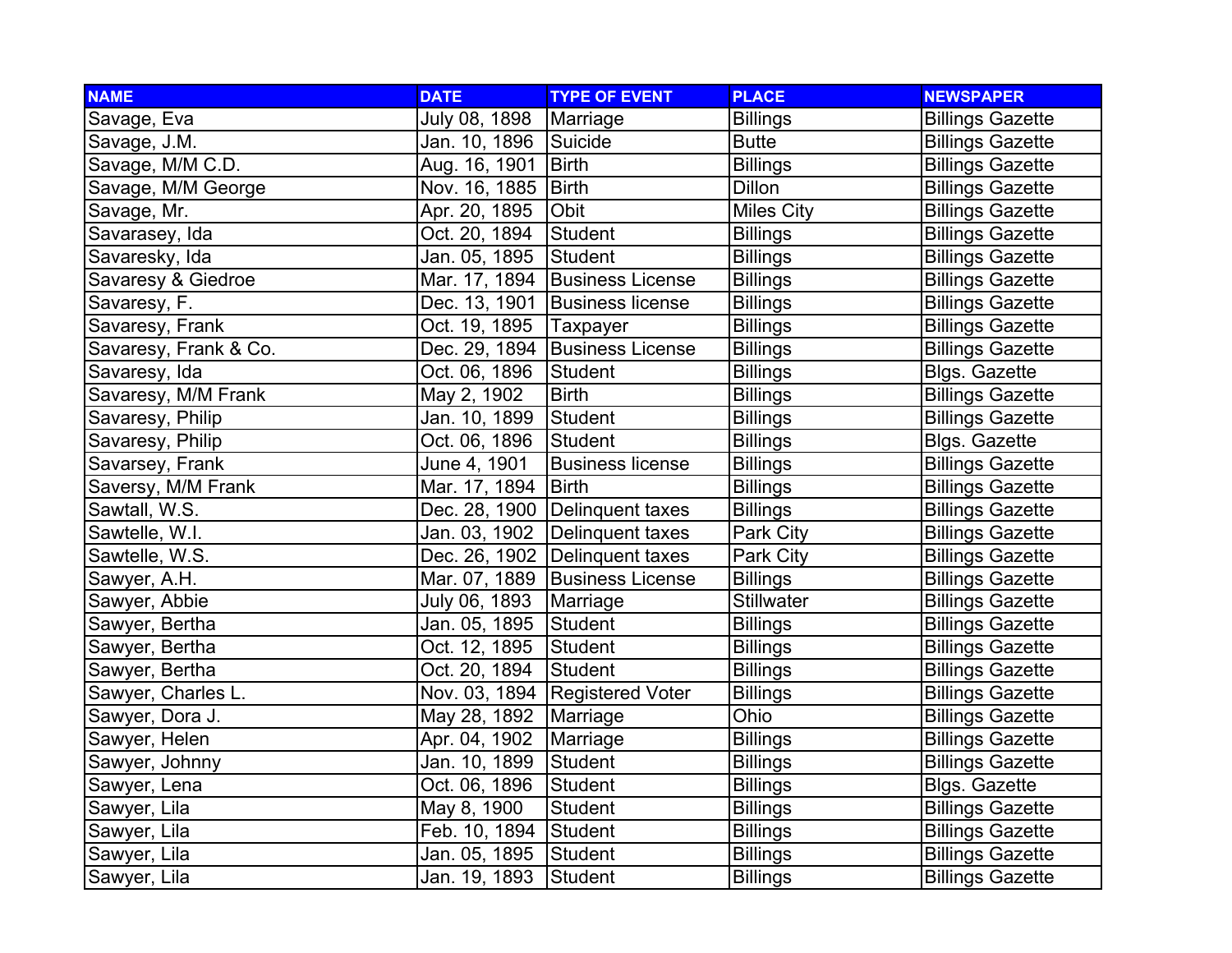| <b>NAME</b>          | <b>DATE</b>              | <b>TYPE OF EVENT</b>             | <b>PLACE</b>       | <b>NEWSPAPER</b>        |
|----------------------|--------------------------|----------------------------------|--------------------|-------------------------|
| Sawyer, Lila         | June 4, 1896             | Student                          | <b>Billings</b>    | <b>Blgs. Gazette</b>    |
| Sawyer, Lila         | May 06, 1898             | Student                          | <b>Billings</b>    | <b>Billings Gazette</b> |
| Sawyer, Lila         | Oct. 12, 1895            | Student                          | <b>Billings</b>    | <b>Billings Gazette</b> |
| Sawyer, Lila         | Oct. 20, 1892            | Student                          | <b>Billings</b>    | <b>Billings Gazette</b> |
| Sawyer, M/M Frank    | April 28, 1899           | <b>Birth</b>                     | <b>Billings</b>    | <b>Billings Gazette</b> |
| Sawyer, M/M S.B.     | June 10, 1898 Birth      |                                  | <b>Billings</b>    | <b>Billings Gazette</b> |
| Sawyer, M/M S.B. Jr. | Jan. 24, 1899            | <b>Birth</b>                     | <b>Billings</b>    | <b>Billings Gazette</b> |
| Sawyer, M/M Silas    | Apr. 07, 1892            | <b>Birth</b>                     | <b>Billings</b>    | <b>Billings Gazette</b> |
| Sawyer, Mrs. S.B.    | Jan. 26, 1895            | Obit                             | <b>Billings</b>    | <b>Billings Gazette</b> |
| Sawyer, Rufus        | May 06, 1898             | Student                          | <b>Billings</b>    | <b>Billings Gazette</b> |
| Sawyer, Rufus        | Oct. 06, 1896            | Student                          | <b>Billings</b>    | Blgs. Gazette           |
| Sawyer, S.B.         |                          | Dec. 30, 1898   Delinquent taxes | <b>Billings</b>    | <b>Billings Gazette</b> |
| Sawyer, S.B.         | Jan. 06, 1899            | Delinguent taxes                 | <b>Billings</b>    | <b>Billings Gazette</b> |
| Sawyer, S.B.         | Mar. 24, 1896   Marriage |                                  | <b>Billings</b>    | <b>Billings Gazette</b> |
| Sawyer, Silas        | Oct. 19, 1895            | <b>Taxpayer</b>                  | <b>Billings</b>    | <b>Billings Gazette</b> |
| Sawyer, Silas B.     | Apr. 22, 1898            | Marriage                         | <b>Billings</b>    | <b>Billings Gazette</b> |
| Sawyer, Silas B.     | Jan. 01, 1897            | Delinquent taxes                 | <b>Billings</b>    | <b>Billings Gazette</b> |
| Sawyer, Silas B.     |                          | Nov. 03, 1894 Registered Voter   | <b>Billings</b>    | <b>Billings Gazette</b> |
| Sawyer, Sophia       | May 8, 1900              | <b>Student</b>                   | <b>Billings</b>    | <b>Billings Gazette</b> |
| Sawyer, Sophia       | Feb. 10, 1894            | <b>Student</b>                   | <b>Billings</b>    | <b>Billings Gazette</b> |
| Sawyer, Sophia       | Jan. 05, 1895            | Student                          | <b>Billings</b>    | <b>Billings Gazette</b> |
| Sawyer, Sophia       | Jan. 19, 1893            | Student                          | <b>Billings</b>    | <b>Billings Gazette</b> |
| Sawyer, Sophia       | June 4, 1896             | Student                          | <b>Billings</b>    | Blgs. Gazette           |
| Sawyer, Sophia       | Oct. 20, 1892            | Student                          | <b>Billings</b>    | <b>Billings Gazette</b> |
| Sayer, Albert        | Dec. 22, 1899   Marriage |                                  | <b>Billings</b>    | <b>Billings Gazette</b> |
| Sayer, Albert J.     |                          | Nov. 03, 1894 Registered Voter   | <b>Billings</b>    | <b>Billings Gazette</b> |
| Sayer, M/M A.J.      | Feb. 15, 1901            | <b>Birth</b>                     | helena             | <b>Billings Gazette</b> |
| Sayles, Mabel H.     | Mar. 14, 1902            | Marriage                         | Malta              | <b>Billings Gazette</b> |
| Scalley, infant      | Feb. 21, 1896            | Obit                             | <b>Billings</b>    | <b>Billings Gazette</b> |
| Scalley, M/M J.W.    | Feb. 18, 1896            | <b>Birth</b>                     | <b>Billings</b>    | <b>Billings Gazette</b> |
| Scally, M/M J.W.     | July 18, 1899            | <b>Birth</b>                     | Crow Agency        | <b>Billings Gazette</b> |
| Scally, M/M T.W.     | Aug. 09, 1901            | <b>Birth</b>                     | <b>Crow Agency</b> | <b>Billings Gazette</b> |
| Scarborough, Lizzie  | Nov. 16, 1885   Marriage |                                  | Canada             | <b>Billings Gazette</b> |
| Scarine, Leopold     | June 01, 1895 Obit       |                                  | <b>Gray Cliff</b>  | <b>Billings Gazette</b> |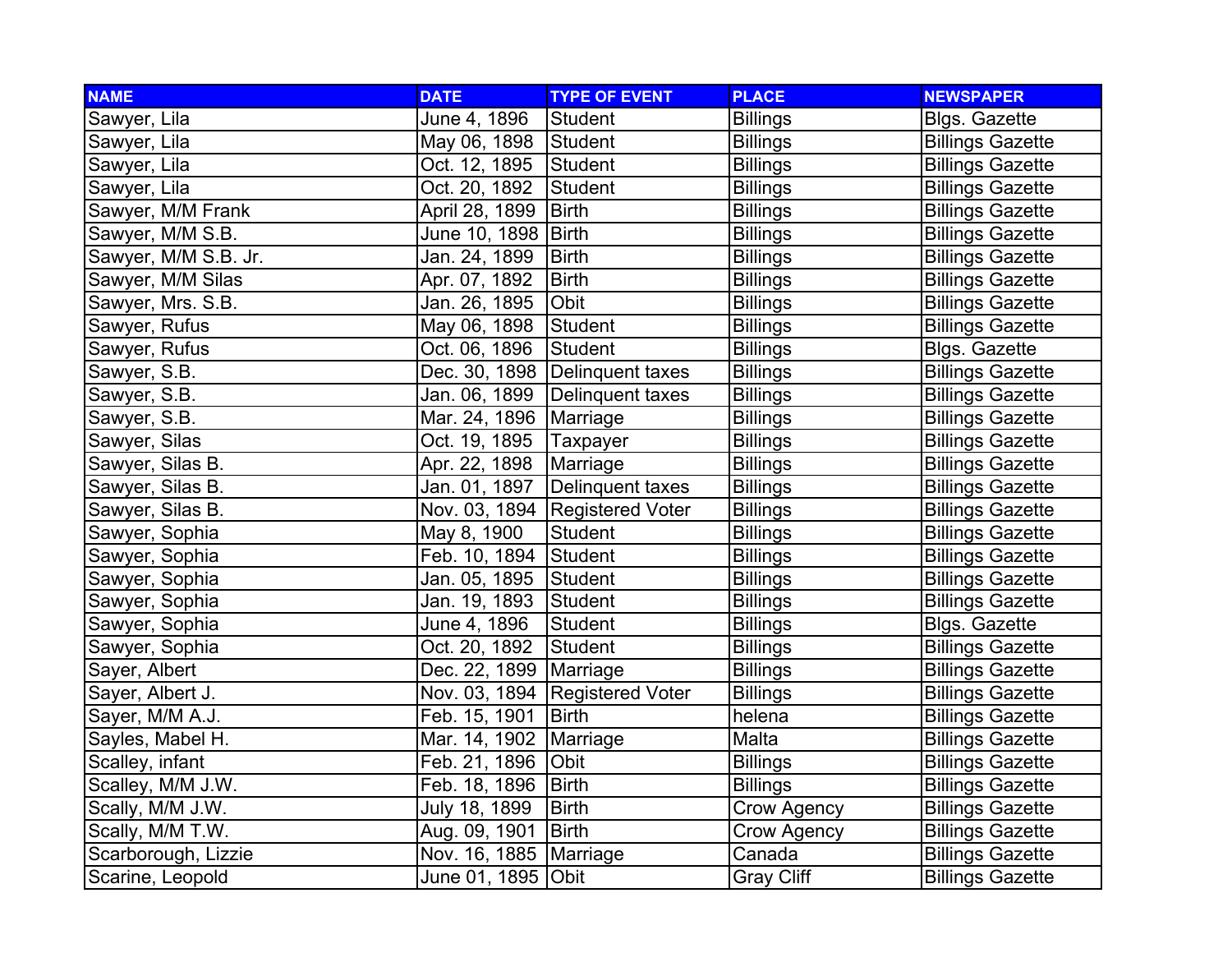| <b>NAME</b>               | <b>DATE</b>                  | <b>TYPE OF EVENT</b>             | <b>PLACE</b>        | <b>NEWSPAPER</b>        |
|---------------------------|------------------------------|----------------------------------|---------------------|-------------------------|
| Scarlett, J.L.            | Jan. 15, 1901                | Marriage                         | Melville            | <b>Billings Gazette</b> |
| Schad, Lafayette E.       |                              | Nov. 03, 1894 Registered Voter   | <b>Billings</b>     | <b>Billings Gazette</b> |
| Schad, M/M L.E.           | Apr. 05, 1901                | <b>Birth</b>                     | <b>Billings</b>     | <b>Billings Gazette</b> |
| Schadwell, Nellie         | Dec. 13, 1901                | <b>Business license</b>          | <b>Billings</b>     | <b>Billings Gazette</b> |
| Schaefer, J.C.            |                              | Dec. 24, 1897   Delinquent taxes | <b>Billings</b>     | <b>Billings Gazette</b> |
| Schafer, J.C.             | Jan. 01, 1897                | Delinquent taxes                 | <b>Billings</b>     | <b>Billings Gazette</b> |
| Schafer, William L.       |                              | Nov. 03, 1894 Registered Voter   | <b>Billings</b>     | <b>Billings Gazette</b> |
| Schaffer, Joseph C.       |                              | Nov. 03, 1894   Registered Voter | <b>Billings</b>     | <b>Billings Gazette</b> |
| Schaltz, M/M J.W. (child) | Sept. 16, 1893 Obit          |                                  | Midvale             | <b>Billings Gazette</b> |
| Schauer, John             | Dec. 26, 1902                | Delinquent taxes                 | East Laurel         | <b>Billings Gazette</b> |
| Scheller, William         | July 31, 1884                | Obit                             | Terry               | <b>Billings Gazette</b> |
| Schellstede, Charles J.   | Nov. 04, 1902 Naturalization |                                  | <b>Billings</b>     | <b>Billings Gazette</b> |
| Schenderlein, Martha M.   | Jan. 03, 1902                | Marriage                         | <b>Billings</b>     | <b>Billings Gazette</b> |
| Schenderlin, Theo. H.     | Nov. 03, 1892   Marriage     |                                  | <b>Crow Reserve</b> | <b>Billings Gazette</b> |
| Schermer, Mr.             | Oct. 14, 1893                | Obit                             |                     | <b>Billings Gazette</b> |
| Schiffler, M/M            | Oct. 25, 1883                | Birth                            | <b>Billings</b>     | <b>Billings Gazette</b> |
| Schindeler, Adelaid       | June 23, 1899   Marriage     |                                  | New Jersey          | <b>Billings Gazette</b> |
| Schisler, Katherine       | Oct. 14, 1902                | Marriage                         | Corinth, Mt.        | <b>Billings Gazette</b> |
| Schlee, Max               | Nov. 16, 1895                | Marriage                         | Musselshell         | <b>Billings Gazette</b> |
| Schlosser, Charles N.     | June 05, 1890   Marriage     |                                  | Livingston          | <b>Billings Gazette</b> |
| Schlosser, Lucy M.        | Sep. 23, 1902   Marriage     |                                  | Livingston          | <b>Billings Gazette</b> |
| Schmalsle, Jacob F.       | Oct. 06, 1892                | Obit                             | California          | <b>Billings Gazette</b> |
| Schmidt, George           | Oct. 11, 1888                | Obit                             | Stillwater          | <b>Billings Gazette</b> |
| Schmidt, Louis            | Dec. 21, 1895 Obit           |                                  | <b>Great Falls</b>  | <b>Billings Gazette</b> |
| Schmudlach, August        | Jan. 03, 1902                | Delinquent taxes                 | <b>Billings</b>     | <b>Billings Gazette</b> |
| Schmudlach, August        |                              | Nov. 03, 1894 Registered Voter   | <b>Billings</b>     | <b>Billings Gazette</b> |
| Schmudlach, August        | Oct. 19, 1887                | Naturalization                   | <b>Billings</b>     | <b>Billings Gazette</b> |
| Schmudlach, Clara         | Dec. 25, 1890                | Student                          | <b>Billings</b>     | <b>Billings Gazette</b> |
| Schmudlach, Clara         | Dec. 30, 1893 Student        |                                  | <b>Billings</b>     | <b>Billings Gazette</b> |
| Schmudlach, Clara         | Feb. 05, 1897                | Student                          | <b>Billings</b>     | <b>Billings Gazette</b> |
| Schmudlach, Clara         | Feb. 10, 1894                | Student                          | <b>Billings</b>     | <b>Billings Gazette</b> |
| Schmudlach, Clara         | Feb. 18, 1892                | Student                          | <b>Billings</b>     | <b>Billings Gazette</b> |
| Schmudlach, Clara         | Jan. 05, 1895                | Student                          | <b>Billings</b>     | <b>Billings Gazette</b> |
| Schmudlach, Clara         | May 6, 1896                  | Student                          | <b>Billings</b>     | <b>Billings Gazette</b> |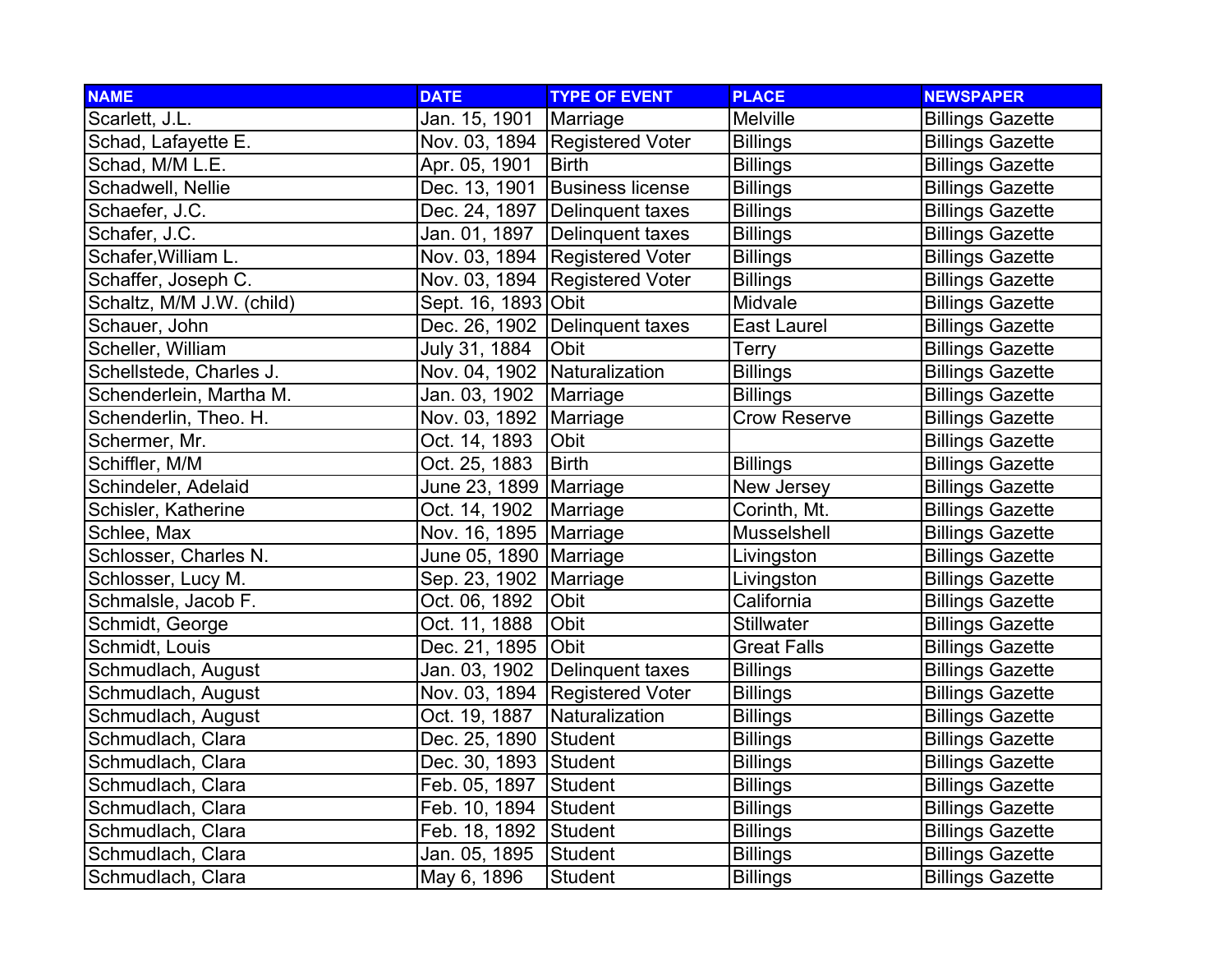| <b>NAME</b>          | <b>DATE</b>           | <b>TYPE OF EVENT</b>             | <b>PLACE</b>      | <b>NEWSPAPER</b>        |
|----------------------|-----------------------|----------------------------------|-------------------|-------------------------|
| Schmudlach, Clara    | Oct. 06, 1896         | Student                          | <b>Billings</b>   | Blgs. Gazette           |
| Schmudlach, Clara    | Oct. 12, 1895         | Student                          | <b>Billings</b>   | <b>Billings Gazette</b> |
| Schmudlach, Eddie    | Apr. 06, 1893         | Student                          | <b>Billings</b>   | <b>Billings Gazette</b> |
| Schmudlach, Eddie    | Feb. 10, 1894         | Student                          | <b>Billings</b>   | <b>Billings Gazette</b> |
| Schmudlach, Eddie    | June 4, 1896          | Student                          | <b>Billings</b>   | Blgs. Gazette           |
| Schmudlach, Eddie    | May 6, 1896           | Student                          | <b>Billings</b>   | <b>Billings Gazette</b> |
| Schmudlach, Eddie    | Oct. 06, 1896         | <b>Student</b>                   | <b>Billings</b>   | Blgs. Gazette           |
| Schmudlach, Florence | May 8, 1900           | Student                          | <b>Billings</b>   | <b>Billings Gazette</b> |
| Schmudlach, Florence | Jan. 10, 1899         | <b>Student</b>                   | <b>Billings</b>   | <b>Billings Gazette</b> |
| Schmudlach, Florence | May 06, 1898          | Student                          | <b>Billings</b>   | <b>Billings Gazette</b> |
| Schmudlach, Ida      | Feb. 18, 1892         | Student                          | <b>Billings</b>   | <b>Billings Gazette</b> |
| Schmudlach, Ida      | Jun. 25, 1901         | Marriage                         | <b>Billings</b>   | <b>Billings Gazette</b> |
| Schmudlach, Ida      | Oct. 08, 1891         | Student                          | <b>Billings</b>   | <b>Billings Gazette</b> |
| Schmudlach, Lilian   | Oct. 05, 1900         | Student                          | <b>Billings</b>   | <b>Billings Gazette</b> |
| Schmudlach, Lillian  | May 06, 1898          | Student                          | <b>Billings</b>   | <b>Billings Gazette</b> |
| Schmudlach, Lillie   | Jan. 05, 1895         | Student                          | <b>Billings</b>   | <b>Billings Gazette</b> |
| Schmudlach, Lillie   | Jan. 10, 1899         | Student                          | <b>Billings</b>   | <b>Billings Gazette</b> |
| Schmudlach, Lillie   | Mar. 03, 1894 Student |                                  | <b>Billings</b>   | <b>Billings Gazette</b> |
| Schmudlach, Lillie   | May 12, 1892          | Student                          | <b>Billings</b>   | <b>Billings Gazette</b> |
| Schmudlach, Lillie   | Nov. 11, 1893 Student |                                  | <b>Billings</b>   | <b>Billings Gazette</b> |
| Schmudlach, Lillie   | Oct. 06, 1896         | Student                          | <b>Billings</b>   | <b>Blgs. Gazette</b>    |
| Schmudlach, Lillie   | Oct. 12, 1895         | Student                          | <b>Billings</b>   | <b>Billings Gazette</b> |
| Schmudlach, Robbie   | Feb. 18, 1892 Student |                                  | <b>Billings</b>   | <b>Billings Gazette</b> |
| Schmudlach, Robbie   | Oct. 08, 1891         | <b>Student</b>                   | <b>Billings</b>   | <b>Billings Gazette</b> |
| Schmudlach, Robert   | Feb. 05, 1897         | Student                          | <b>Billings</b>   | <b>Billings Gazette</b> |
| Schmudlach, Robert   | Feb. 10, 1894         | Student                          | <b>Billings</b>   | <b>Billings Gazette</b> |
| Schmudlach, Robert   | May 06, 1898          | Student                          | <b>Billings</b>   | <b>Billings Gazette</b> |
| Schmudlach, Robert   | Nov. 11, 1893 Student |                                  | <b>Billings</b>   | <b>Billings Gazette</b> |
| Schmudlach, Willie   | Apr. 06, 1893         | Student                          | <b>Billings</b>   | <b>Billings Gazette</b> |
| Schmudlach, Eddie    | Apr. 27, 1895         | Student                          | <b>Billings</b>   | <b>Billings Gazette</b> |
| Schnall, James H.    | June 29, 1897         | Obit                             | Hot Springs, Ark. | <b>Billings Gazette</b> |
| Schneider, Adolph G. | Jan. 10, 1899         | Marriage                         | Roberts           | <b>Billings Gazette</b> |
| Schneider, Albert    | Nov. 26, 1897         | Obit                             | <b>Billings</b>   | <b>Billings Gazette</b> |
| Schneider, B.        |                       | Dec. 30, 1898   Delinquent taxes | <b>Billings</b>   | <b>Billings Gazette</b> |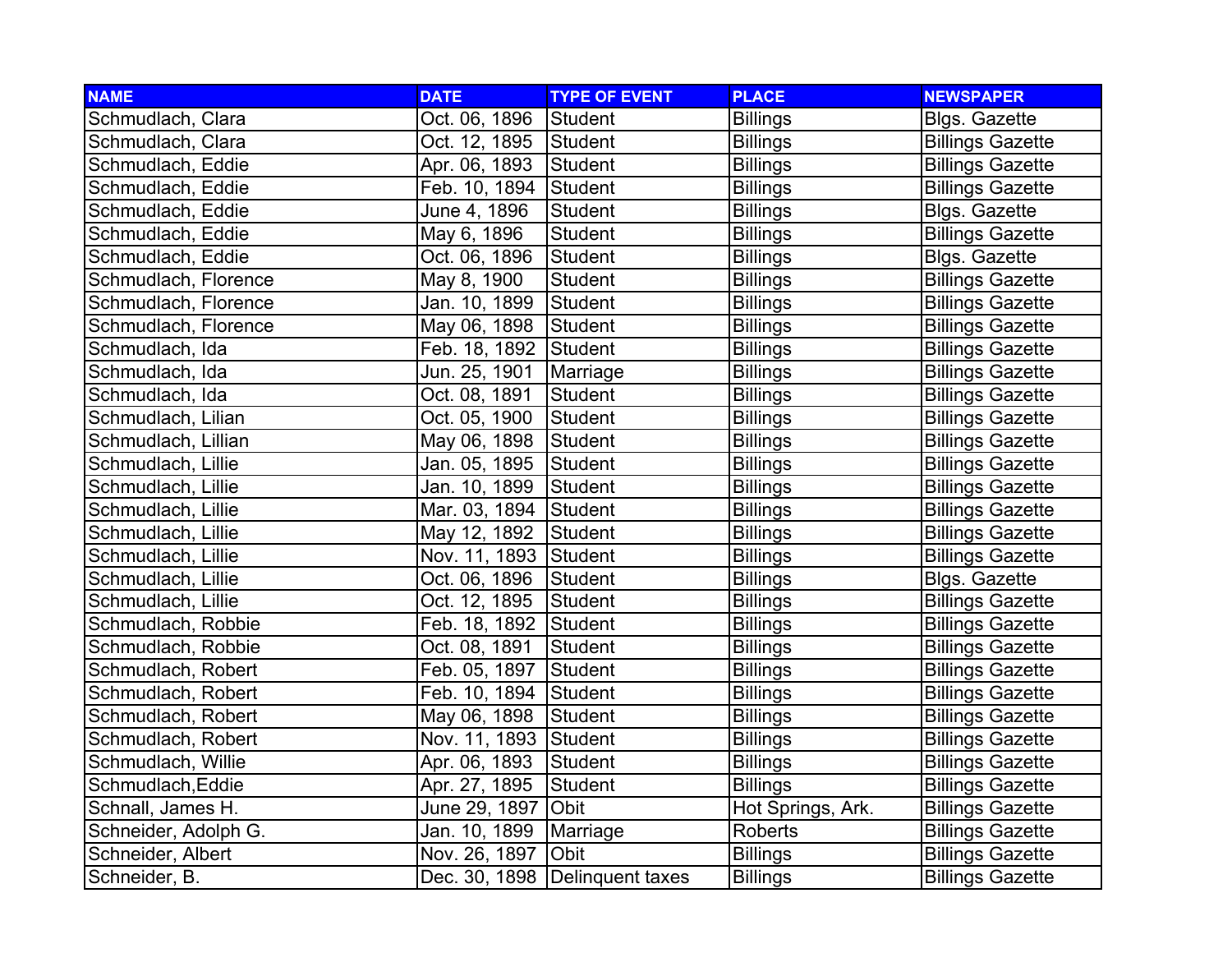| <b>NAME</b>        | <b>DATE</b>              | <b>TYPE OF EVENT</b>    | <b>PLACE</b>       | <b>NEWSPAPER</b>        |
|--------------------|--------------------------|-------------------------|--------------------|-------------------------|
| Schneider, B.      | Jan. 06, 1899            | Delinquent taxes        | <b>Billings</b>    | <b>Billings Gazette</b> |
| Schneider, Bennie  | Apr. 06, 1893            | Student                 | <b>Billings</b>    | <b>Billings Gazette</b> |
| Schneider, Bennie  | Apr. 07, 1892            | Student                 | <b>Billings</b>    | <b>Billings Gazette</b> |
| Schneider, Bennie  | Dec. 25, 1890 Student    |                         | <b>Billings</b>    | <b>Billings Gazette</b> |
| Schneider, Bennie  | Feb. 10, 1894 Student    |                         | <b>Billings</b>    | <b>Billings Gazette</b> |
| Schneider, Bennie  | Jan. 05, 1895            | Student                 | <b>Billings</b>    | <b>Billings Gazette</b> |
| Schneider, Bennie  | Oct. 06, 1896            | Student                 | <b>Billings</b>    | Blgs. Gazette           |
| Schneider, Bennie  | Oct. 08, 1891            | Student                 | <b>Billings</b>    | <b>Billings Gazette</b> |
| Schneider, Bernard | Apr. 18, 1891            | Naturalization          | <b>Billings</b>    | <b>Billings Gazette</b> |
| Schneider, Bernard | Nov. 03, 1894            | Registered Voter        | <b>Billings</b>    | <b>Billings Gazette</b> |
| Schneider, Charlie | Dec. 25, 1890            | Student                 | <b>Billings</b>    | <b>Billings Gazette</b> |
| Schneider, Joe     | Apr. 07, 1892            | Student                 | <b>Billings</b>    | <b>Billings Gazette</b> |
| Schneider, Joe     | Feb. 02, 1895 Student    |                         | <b>Billings</b>    | <b>Billings Gazette</b> |
| Schneider, Joe     | Feb. 05, 1897            | Student                 | <b>Billings</b>    | <b>Billings Gazette</b> |
| Schneider, Joe     | Mar. 03, 1894 Student    |                         | <b>Billings</b>    | <b>Billings Gazette</b> |
| Schneider, Joe     | Nov. 11, 1893 Student    |                         | <b>Billings</b>    | <b>Billings Gazette</b> |
| Schneider, Joe     | Oct. 06, 1896            | Student                 | <b>Billings</b>    | Blgs. Gazette           |
| Schneider, Joe     | Oct. 08, 1891            | Student                 | <b>Billings</b>    | <b>Billings Gazette</b> |
| Schneider, Will    | June 4, 1901             | <b>Business license</b> | <b>Billings</b>    | <b>Billings Gazette</b> |
| Schneider, Will    | Dec. 13, 1901            | <b>Business license</b> | <b>Billings</b>    | <b>Billings Gazette</b> |
| Schneider, Will    | Sep. 16, 1902   Marriage |                         | <b>Billings</b>    | <b>Billings Gazette</b> |
| Schobe, A.J.       | Jan. 31, 1896            | Marriage                | <b>Crow Agency</b> | <b>Billings Gazette</b> |
| Schock, Bertie     | May 06, 1898             | Student                 | <b>Billings</b>    | <b>Billings Gazette</b> |
| Schock, John       | Apr. 27, 1881            | Marriage                | <b>Billings</b>    | <b>Billings Gazette</b> |
| Schock, John       | Nov. 03, 1894            | <b>Registered Voter</b> | <b>Billings</b>    | <b>Billings Gazette</b> |
| Schock, Lottie     | Jan. 05, 1895            | Student                 | <b>Billings</b>    | <b>Billings Gazette</b> |
| Schock, Lottie     | Oct. 06, 1896            | <b>Student</b>          | <b>Billings</b>    | Blgs. Gazette           |
| Schock, M/M John   | Dec. 02, 1893            | <b>Birth</b>            | Coulson            | <b>Billings Gazette</b> |
| Schock, Nellie     | Feb. 02, 1895 Student    |                         | <b>Billings</b>    | <b>Billings Gazette</b> |
| Schock, Nellie     | Jan. 19, 1893            | Student                 | <b>Billings</b>    | <b>Billings Gazette</b> |
| Schock, Nellie     | Nov. 03, 1892            | Student                 | <b>Billings</b>    | <b>Billings Gazette</b> |
| Schock, Nellie     | Oct. 20, 1894            | Student                 | <b>Billings</b>    | <b>Billings Gazette</b> |
| Schock, Robert     | Jan. 05, 1895            | Student                 | <b>Billings</b>    | <b>Billings Gazette</b> |
| Schock, Robert     | June 4, 1896             | Student                 | <b>Billings</b>    | <b>Blgs. Gazette</b>    |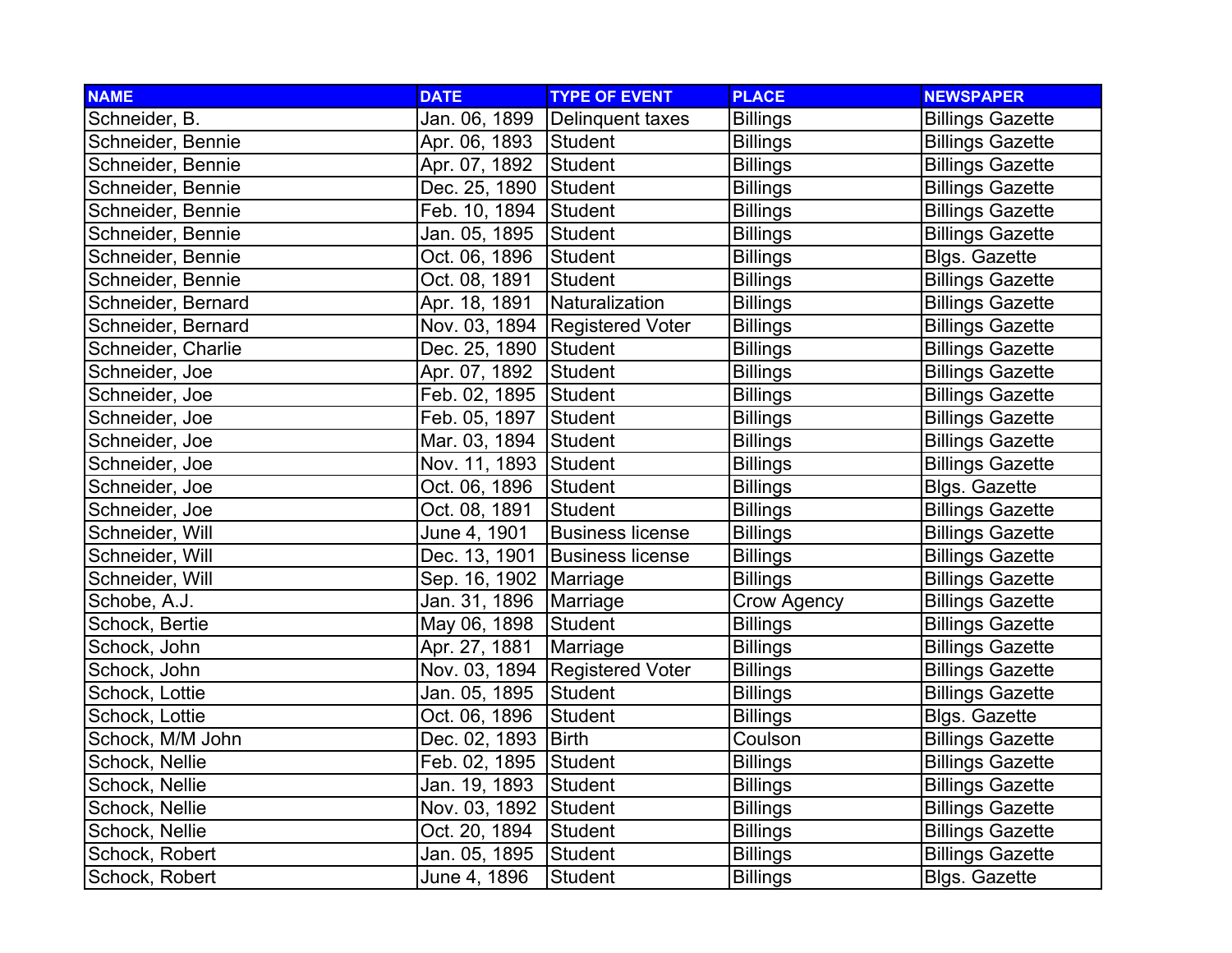| <b>NAME</b>            | <b>DATE</b>                  | <b>TYPE OF EVENT</b>             | <b>PLACE</b>             | <b>NEWSPAPER</b>        |
|------------------------|------------------------------|----------------------------------|--------------------------|-------------------------|
| Schock, Robert         | Mar. 31, 1894 Student        |                                  | <b>Billings</b>          | <b>Billings Gazette</b> |
| Schock, Robert         | Nov. 03, 1892 Student        |                                  | <b>Billings</b>          | <b>Billings Gazette</b> |
| Schock, Robert         | Nov. 11, 1893 Student        |                                  | <b>Billings</b>          | <b>Billings Gazette</b> |
| Schock, Robert         | Oct. 06, 1896                | Student                          | <b>Billings</b>          | Blgs. Gazette           |
| Schock, Robert         | Oct. 12, 1895                | Student                          | <b>Billings</b>          | <b>Billings Gazette</b> |
| Schooler, M/M Frank    | Apr. 7, 1896                 | <b>Birth</b>                     | <b>Billings</b>          | <b>Billings Gazette</b> |
| Schott, Sam            | Aug. 04, 1892                | Marriage                         | Livingston               | <b>Billings Gazette</b> |
| Schowe, Henry          | April 6, 1897                | Obit                             | Sheridan                 | <b>Billings Gazette</b> |
| Schroeder, Edward      | July 17, 1900                | Marriage                         | Junction                 | <b>Billings Gazette</b> |
| Schroeder, George W.   | May 24, 1901                 | Marriage                         | Park City                | <b>Billings Gazette</b> |
| Schroeder, John        | Nov. 03, 1894                | <b>Registered Voter</b>          | <b>Billings</b>          | <b>Billings Gazette</b> |
| Schroeder, John H.     | Dec. 29, 1892 Naturalization |                                  | <b>Billings</b>          | <b>Billings Gazette</b> |
| Schroeder, John H.     | Oct. 19, 1895                | Taxpayer                         | <b>Billings</b>          | <b>Billings Gazette</b> |
| Schroeder, M/M J.H.    | Aug. 18, 1896                | Birth                            | <b>Billings</b>          | Blgs. Gazette           |
| Schubert, Henry        | Dec. 22, 1894                | Obit                             | <b>Blackfoot Reserve</b> | <b>Billings Gazette</b> |
| Schubert, Mr.          | Oct. 14, 1893                | <b>Obit</b>                      |                          | <b>Billings Gazette</b> |
| Schulin, Dr.           |                              | June 17, 1902 Business license   | <b>Billings</b>          | <b>Billings Gazette</b> |
| Schulin, Dr. Carl      |                              | Dec. 13, 1901 Business license   | <b>Billings</b>          | <b>Billings Gazette</b> |
| Schultz, Fred          |                              | Nov. 03, 1894   Registered Voter | <b>Billings</b>          | <b>Billings Gazette</b> |
| Schultz, Herman        | Oct. 16, 1890                | Obit                             | <b>Bozeman</b>           | <b>Billings Gazette</b> |
| Schultz, M/M Fred      | Nov. 11, 1885                | Birth                            | Sheridan, Mt.            | <b>Billings Gazette</b> |
| Schultz, R.H.          | Feb. 19, 1891                | Naturalization                   |                          | <b>Billings Gazette</b> |
| Schultz, William       | Oct. 06, 1885                | Obit                             | Prickly Pear Vly.        | <b>Billings Gazette</b> |
| Schussler,, W.P.       | Aug. 12, 1887                | Obit                             | <b>Butte</b>             | <b>Billings Gazette</b> |
| Schuster, Adam         | June 22, 1895 Obit           |                                  | Alhambra                 | <b>Billings Gazette</b> |
| Schuster, Carl H.H.    |                              | Nov. 03, 1894   Registered Voter | <b>Billings</b>          | <b>Billings Gazette</b> |
| Schuster, Herman       | Jan. 22, 1886                | Marriage                         | Bozeman                  | <b>Billings Gazette</b> |
| Schuster, Mrs. Augusta | Dec. 24, 1897                | Delinquent taxes                 | <b>Billings</b>          | <b>Billings Gazette</b> |
| Schuyler, Luther       | Nov. 23, 1895                | Obit                             | Sheridan                 | <b>Billings Gazette</b> |
| Schwantz, M/M H.       | Aug. 26, 1898                | Birth                            | <b>Billings</b>          | <b>Billings Gazette</b> |
| Schwartz, H.W. (child) | May 14, 1901                 | Obit                             | <b>Billings</b>          | <b>Billings Gazette</b> |
| Schwellenbach, E.C.    | Jan. 03, 1902                | Delinquent taxes                 | <b>Billings</b>          | <b>Billings Gazette</b> |
| Schwellenbach, S.J.    | Jan. 03, 1902                | Delinquent taxes                 | <b>Billings</b>          | <b>Billings Gazette</b> |
| Schwellenback, S.J.    |                              | Dec. 28, 1900   Delinquent taxes | <b>Billings</b>          | <b>Billings Gazette</b> |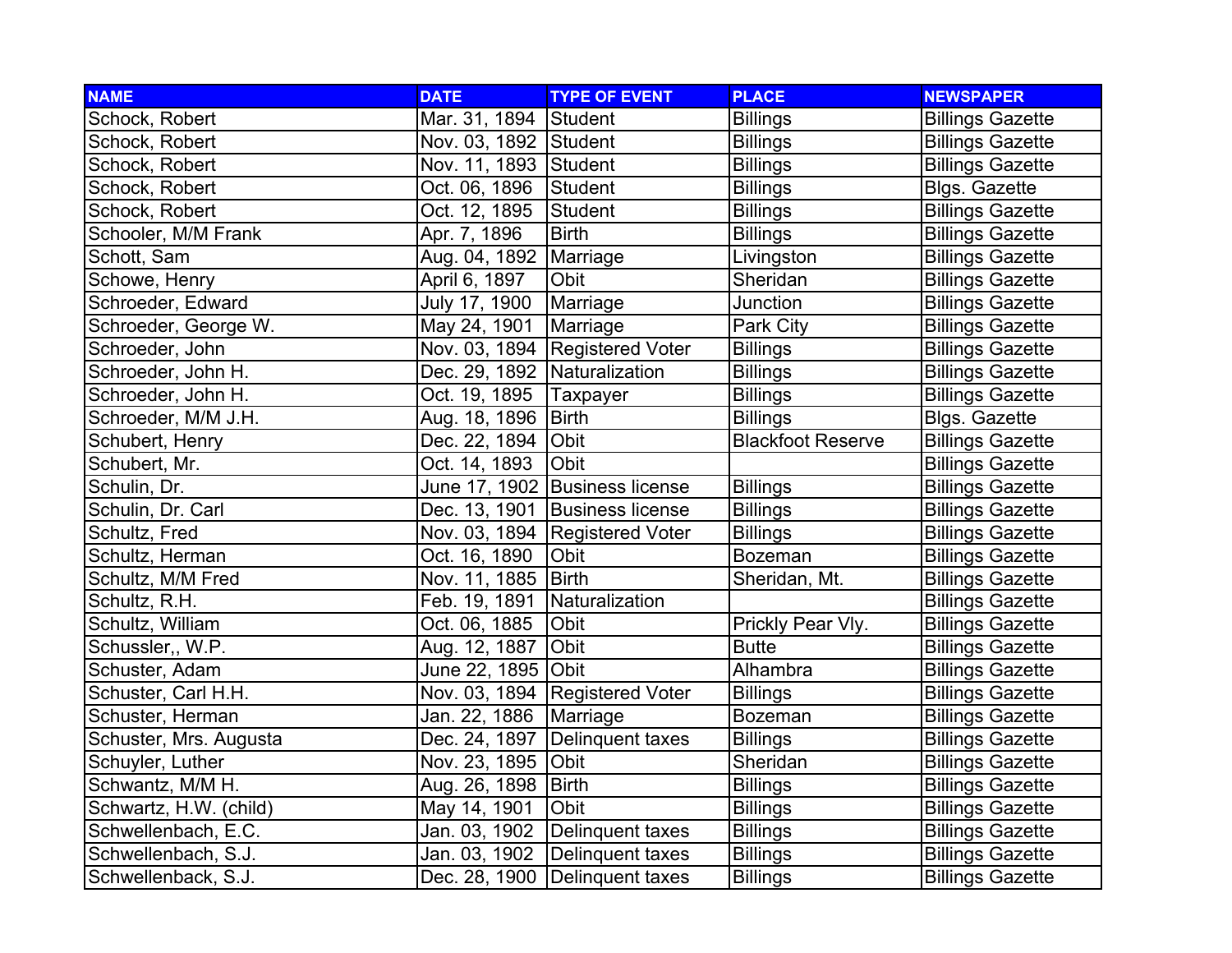| <b>NAME</b>              | <b>DATE</b>              | <b>TYPE OF EVENT</b>                  | <b>PLACE</b>      | <b>NEWSPAPER</b>        |
|--------------------------|--------------------------|---------------------------------------|-------------------|-------------------------|
| Schwellenbeck, E.C.      |                          | Dec. 26, 1902 Delinquent taxes        | <b>Billings</b>   | <b>Billings Gazette</b> |
| Schwellenbeck, L.J.      |                          | Dec. 26, 1902 Delinquent taxes        | <b>Billings</b>   | <b>Billings Gazette</b> |
| Schwenneker, J.H.        |                          | Aug. 19, 1898 Committed to asylum Nye |                   | <b>Billings Gazette</b> |
| Schwerin (corporal)      | June 05, 1886   Marriage |                                       | Ft. Custer        | <b>Billings Gazette</b> |
| Schwetering, Minnie      | Dec. 30, 1898   Marriage |                                       | Bozeman           | <b>Billings Gazette</b> |
| Schwitzer, Christian     |                          | Nov. 03, 1894 Registered Voter        | <b>Billings</b>   | <b>Billings Gazette</b> |
| Schwoeder, J.W.          |                          | Dec. 28, 1900   Delinguent taxes      | <b>Billings</b>   | <b>Billings Gazette</b> |
| Schwoob, George W.       | Feb. 02, 1900            | Marriage                              | Cody, WY          | <b>Billings Gazette</b> |
| Scipp, August            |                          | Nov. 03, 1894 Registered Voter        | <b>Billings</b>   | <b>Billings Gazette</b> |
| Scofield, James          | Dec. 18, 1885   Marriage |                                       | Helena            | <b>Billings Gazette</b> |
| Scott, B.S.              |                          | Dec. 28, 1900 Delinguent taxes        | <b>Billings</b>   | <b>Billings Gazette</b> |
| Scott, B.S.              | Jan. 01, 1897            | Delinquent taxes                      | <b>Billings</b>   | <b>Billings Gazette</b> |
| Scott, B.S.              | Jan. 03, 1902            | Delinquent taxes                      | <b>Billings</b>   | <b>Billings Gazette</b> |
| Scott, B.S.              |                          | Mar. 07, 1889 Business License        | <b>Billings</b>   | <b>Billings Gazette</b> |
| Scott, C.A.              | July 07, 1894            | Marriage                              | Wyoming           | <b>Billings Gazette</b> |
| Scott, Charles A.        | Sept. 21, 1897 Marriage  |                                       | Red Lodge         | <b>Billings Gazette</b> |
| Scott, Clarence          | May 22, 1900             | Divorce                               | Carbon Co.        | <b>Billings Gazette</b> |
| Scott, Florence          |                          | Dec. 24, 1897   Delinquent taxes      | <b>Billings</b>   | <b>Billings Gazette</b> |
| Scott, Frank D.          | July 10, 1900            | Marriage                              | Junction          | <b>Billings Gazette</b> |
| Scott, Harry             | June 16, 1892 Marriage   |                                       | Castle            | <b>Billings Gazette</b> |
| Scott, Harry             | June 18, 1892 Marriage   |                                       | Castle            | <b>Billings Gazette</b> |
| Scott, Homer             | July 25, 1902            | Marriage                              | <b>Billings</b>   | <b>Billings Gazette</b> |
| Scott, J.W.              | Jan. 13, 1899            | Obit                                  | <b>Billings</b>   | <b>Billings Gazette</b> |
| Scott, Lyle A.           | May 22, 1900             | Divorce                               | Carbon Co.        | <b>Billings Gazette</b> |
| Scott, M/M Harry         | April 04, 1899           | <b>Birth</b>                          | Lavina            | <b>Billings Gazette</b> |
| Scott, M/M Harry         | Sept. 08, 1894 Birth     |                                       | <b>Billings</b>   | <b>Billings Gazette</b> |
| Scott, M/M W.H.          | Dec. 07, 1900            | Birth                                 | <b>Billings</b>   | <b>Billings Gazette</b> |
| Scott, M/M W.H. (infant) | Dec. 07, 1900            | <b>Obit</b>                           | <b>Billings</b>   | <b>Billings Gazette</b> |
| Scott, Martin            | Dec. 21, 1895   Marriage |                                       | <b>Billings</b>   | <b>Billings Gazette</b> |
| Scott, Mr.               | July 13, 1897            | Obit                                  | <b>Miles City</b> | <b>Billings Gazette</b> |
| Scott, Mrs.              | Jan. 26, 1900            | Obit                                  | Columbus          | <b>Billings Gazette</b> |
| Scott, Mrs. Clarence A.  | July 13, 1900            | Divorce                               | Laurel            | <b>Billings Gazette</b> |
| Scott, Mrs. Della        | Apr. 10, 1890            | Obit                                  | <b>Butte</b>      | <b>Billings Gazette</b> |
| Scott, Mrs. Lydia N.     | Apr. 25, 1887            | Obit                                  | <b>Billings</b>   | <b>Billings Gazette</b> |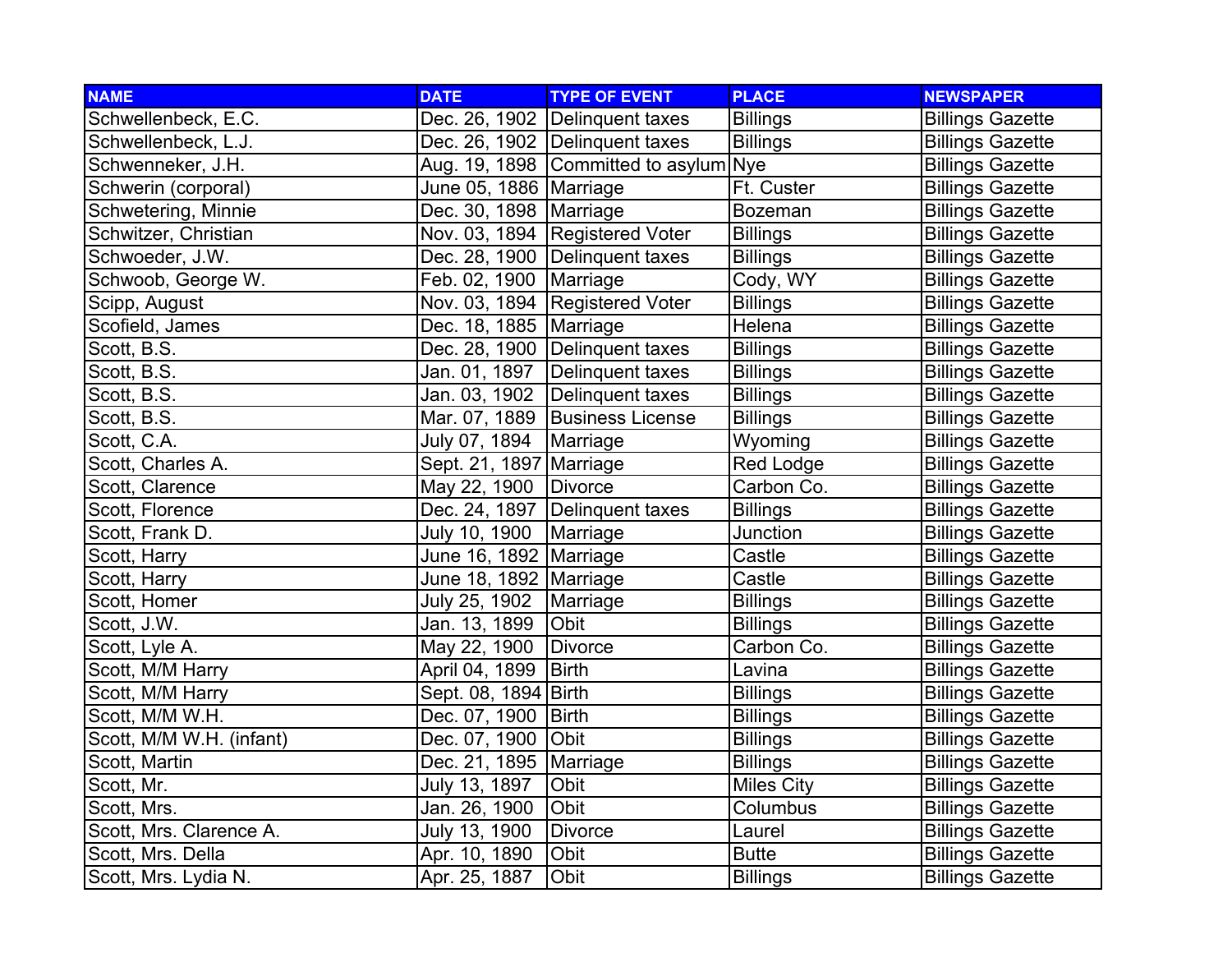| <b>NAME</b>               | <b>DATE</b>               | <b>TYPE OF EVENT</b>             | <b>PLACE</b>         | <b>NEWSPAPER</b>        |
|---------------------------|---------------------------|----------------------------------|----------------------|-------------------------|
| Scott, Mrs. W.J. (Fraux)  | Dec. 11, 1900             | <b>Obit</b>                      | <b>Billings</b>      | <b>Billings Gazette</b> |
| Scott, Ollie              |                           | Jan. 03, 1902 Delinquent taxes   | <b>Billings</b>      | <b>Billings Gazette</b> |
| Scott, R.S.               |                           | June 19, 1890 Business License   | <b>Billings</b>      | <b>Billings Gazette</b> |
| Scott, R.S.               |                           | Sept. 12, 1889 Business License  | <b>Billings</b>      | <b>Billings Gazette</b> |
| Scott, W.F.               | Nov. 06, 1900   Marriage  |                                  | <b>Butte</b>         | <b>Billings Gazette</b> |
| Scott, W.J.               | Aug. 11, 1899   Marriage  |                                  | <b>Butte</b>         | <b>Billings Gazette</b> |
| Scott, W.M.               |                           | Dec. 24, 1897   Delinquent taxes | <b>Billings</b>      | <b>Billings Gazette</b> |
| Scott, W.M.               | Jan. 01, 1897             | Delinquent taxes                 | <b>Billings</b>      | <b>Billings Gazette</b> |
| Scott, Walter             | May 8, 1900               | <b>Student</b>                   | <b>Billings</b>      | <b>Billings Gazette</b> |
| Scovel, Leatrice E.       | Sept. 17, 1901   Marriage |                                  | <b>Billings</b>      | <b>Billings Gazette</b> |
| Scoville, M/M Herbert     | Oct. 03, 1902             | <b>Birth</b>                     | <b>Billings</b>      | <b>Billings Gazette</b> |
| Scribner, Joseph          |                           | Dec. 24, 1897   Delinquent taxes | <b>Billings</b>      | <b>Billings Gazette</b> |
| Scroggs, Robert G.        |                           | Nov. 03, 1894 Registered Voter   | <b>Billings</b>      | <b>Billings Gazette</b> |
| Scully, J.W.              | Jan. 29, 1901             | Obit                             | Helena               | <b>Billings Gazette</b> |
| Scully, Maurice           | Aug. 30, 1888 Obit        |                                  | Laurel               | <b>Billings Gazette</b> |
| Seaman, C.J.              | Jan. 01, 1897             | Delinquent taxes                 | <b>Billings</b>      | <b>Billings Gazette</b> |
| Seaman, Charles           | April 16, 1897            | Homestead                        | <b>Billings</b>      | <b>Billings Gazette</b> |
| Seaman, Chas. J.          | Mar. 24, 1899             | Obit                             | Collins, Mt.         | <b>Billings Gazette</b> |
| Seaman, Henry E.          | May 24, 1901              | Obit                             | South Dakota         | <b>Billings Gazette</b> |
| Seaman, M/M Jack          | June 10, 1902 Birth       |                                  | Livingston           | <b>Billings Gazette</b> |
| Seaman, Mrs. Peter        | Oct. 17, 1899             | Obit                             | <b>Billings</b>      | <b>Billings Gazette</b> |
| Searles, Annie M.         | Apr. 05, 1886             | Marriage                         | Anaconda             | <b>Billings Gazette</b> |
| Searles, E.P.             | Jan. 01, 1897             | Delinquent taxes                 | <b>Billings</b>      | <b>Billings Gazette</b> |
| Searles, Millie           | Nov. 16, 1895   Marriage  |                                  | Park City            | <b>Billings Gazette</b> |
| Sechler, M/M L.P. (child) | Mar. 01, 1898             | Obit                             | <b>Clarke's Fork</b> | <b>Billings Gazette</b> |
| Secrist, Anna M.          | Apr. 10, 1900             | Marriage                         | Nebraska             | <b>Billings Gazette</b> |
| Seekins, E.               | Jan. 03, 1902             | Delinquent taxes                 | <b>Billings</b>      | <b>Billings Gazette</b> |
| Seeley, William N.        | Feb. 05, 1901             | Obit                             | <b>Billings</b>      | <b>Billings Gazette</b> |
| Seely, Myrtle B.          | Nov. 26, 1891             | Marriage                         | <b>Stillwater</b>    | <b>Billings Gazette</b> |
| Segur, Harry              | May 8, 1900               | <b>Student</b>                   | <b>Billings</b>      | <b>Billings Gazette</b> |
| Segur, Harry              | May 06, 1898              | Student                          | <b>Billings</b>      | <b>Billings Gazette</b> |
| Segur, Harry B.           | Oct. 05, 1900             | Student                          | <b>Billings</b>      | <b>Billings Gazette</b> |
| Segur, Maude              | May 06, 1898              | <b>Student</b>                   | <b>Billings</b>      | <b>Billings Gazette</b> |
| Seiber, Eugene T.         | Sept. 01                  | Marriage                         | Rapids               | <b>Billings Gazette</b> |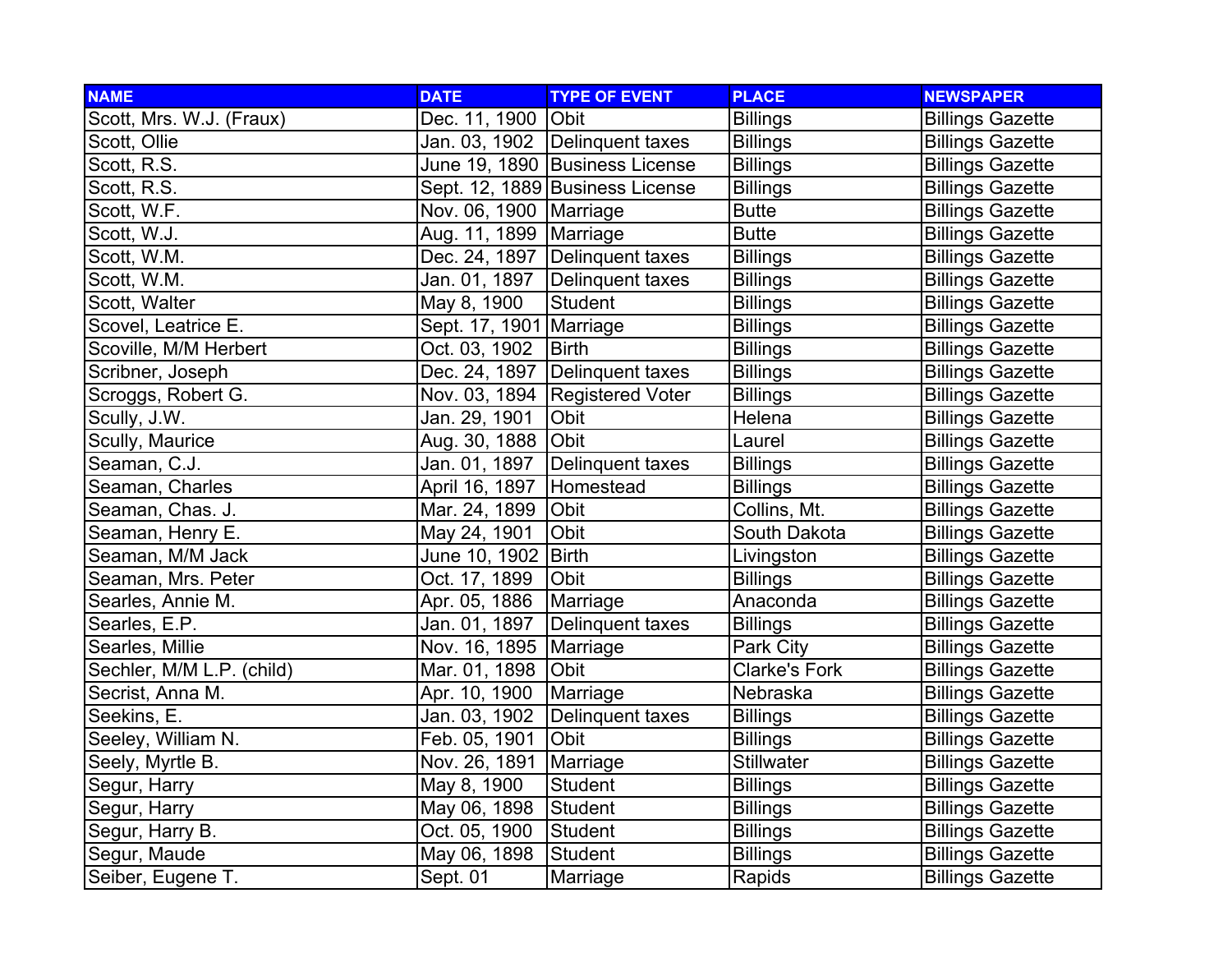| <b>NAME</b>                         | <b>DATE</b>             | <b>TYPE OF EVENT</b>             | <b>PLACE</b>         | <b>NEWSPAPER</b>        |
|-------------------------------------|-------------------------|----------------------------------|----------------------|-------------------------|
| Seibin, Robert                      | Dec. 12, 1885           | <b>Obit</b>                      | Helena               | <b>Billings Gazette</b> |
| Seidell, M/M Ernest                 | Dec. 01, 1886   Birth   |                                  | Park City            | <b>Billings Gazette</b> |
| Seigman, Jacob                      | May 17, 1901            | <b>Obit</b>                      | <b>Billings</b>      | <b>Billings Gazette</b> |
| Selander, Frank                     |                         | Nov. 03, 1894 Registered Voter   | <b>Billings</b>      | <b>Billings Gazette</b> |
| Selbrede, Clarence                  | May 8, 1900             | <b>Student</b>                   | <b>Billings</b>      | <b>Billings Gazette</b> |
| Selbrede, Clarence                  | Jan. 10, 1899           | Student                          | <b>Billings</b>      | <b>Billings Gazette</b> |
| Selbrede, Clarence                  | May 06, 1898            | Student                          | <b>Billings</b>      | <b>Billings Gazette</b> |
| Selbrede, Dr. W.C.                  | Dec. 13, 1901           | Business license                 | <b>Billings</b>      | <b>Billings Gazette</b> |
| Selbrede, W.C.                      | June 4, 1901            | <b>Business license</b>          | <b>Billings</b>      | <b>Billings Gazette</b> |
| Selbreede, Clarence                 | Oct. 06, 1896           | Student                          | <b>Billings</b>      | Blgs. Gazette           |
| Seldbrede, Dr. W.W.                 |                         | June 17, 1902 Business license   | <b>Billings</b>      | <b>Billings Gazette</b> |
| Seley, William N.                   | Nov. 01, 1901   Probate |                                  | <b>Billings</b>      | <b>Billings Gazette</b> |
| Sellers, Evaline                    | Apr. 13, 1887           | Marriage                         | Park City            | <b>Billings Gazette</b> |
| Sellers, William Jr.                | Mar. 23, 1895           | <b>Obit</b>                      | Wyoming              | <b>Billings Gazette</b> |
| <b>Sells &amp; Rentfrows Circus</b> |                         | Sept. 16, 1893 Business License  | <b>Billings</b>      | <b>Billings Gazette</b> |
| Selvidge, Lillian (child)           | Apr. 08, 1898           | Obit                             | <b>Billings</b>      | <b>Billings Gazette</b> |
| Selvidge, W.L.                      |                         | Dec. 24, 1897   Delinquent taxes | <b>Billings</b>      | <b>Billings Gazette</b> |
| Senitchfield, Zelma                 | May 15, 1900            | Marriage                         | <b>Billings</b>      | <b>Billings Gazette</b> |
| Senwick, C.H.                       | May 10, 1886            | Obit                             | Custer               | <b>Billings Gazette</b> |
| Sergeant, Perry                     | Mar. 03, 1894           | Student                          | <b>Billings</b>      | <b>Billings Gazette</b> |
| Seright, E.J.                       | July 25, 1887           | Marriage                         | Yellowstone Co.      | <b>Billings Gazette</b> |
| Seright, Effie M.                   | Oct. 30, 1890           | Marriage                         | <b>Billings</b>      | <b>Billings Gazette</b> |
| Seright, M/M D.O.                   | April 2, 1897           | <b>Birth</b>                     | Rockvale             | <b>Billings Gazette</b> |
| Seright, M/M David                  | Mar. 07, 1896           | <b>Birth</b>                     | Laurel               | <b>Billings Gazette</b> |
| Server, Chas. A.                    | Sept. 01, 1894 Marriage |                                  | Wyoming              | <b>Billings Gazette</b> |
| Settig, George                      | May 23, 1884            | Obit                             | Powderville          | <b>Billings Gazette</b> |
| Settles, Anna                       | Sept. 28, 1900 Marriage |                                  | <b>Billings</b>      | <b>Billings Gazette</b> |
| Setzler, George                     | June 4, 1901            | <b>Business license</b>          | <b>Billings</b>      | <b>Billings Gazette</b> |
| Setzler, George                     |                         | June 17, 1902 Business license   | <b>Billings</b>      | <b>Billings Gazette</b> |
| Setzler, George                     |                         | Nov. 03, 1894   Registered Voter | <b>Billings</b>      | <b>Billings Gazette</b> |
| Severance, Jacob                    | Jan. 02, 1892           | Obit                             | <b>American Fork</b> | <b>Billings Gazette</b> |
| Seward, Oliver G.                   | Dec. 24, 1897           | Delinquent taxes                 | <b>Billings</b>      | <b>Billings Gazette</b> |
| Seward, Oliver G.                   | Dec. 28, 1900           | Delinquent taxes                 | <b>Billings</b>      | <b>Billings Gazette</b> |
| Sewell, George H.                   | Apr. 11, 1891           | Obit                             | <b>Sheep Creek</b>   | <b>Billings Gazette</b> |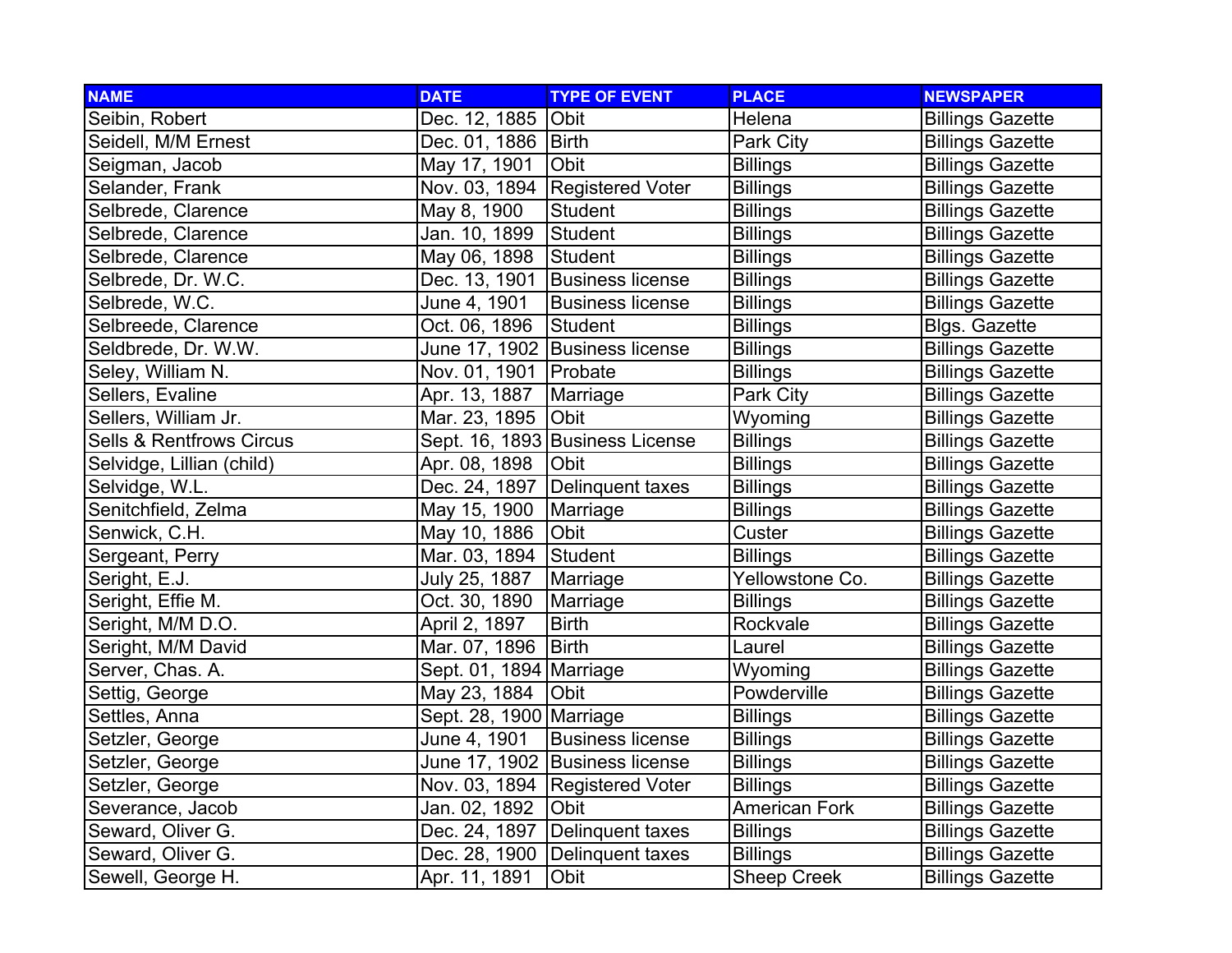| <b>NAME</b>            | <b>DATE</b>               | <b>TYPE OF EVENT</b>             | <b>PLACE</b>       | <b>NEWSPAPER</b>        |
|------------------------|---------------------------|----------------------------------|--------------------|-------------------------|
| Sewell, Marietta       | Sept. 16, 1896 Marriage   |                                  | <b>Butte</b>       | <b>Billings Gazette</b> |
| Sexton, Mary E.        | Jan. 05, 1900   Marriage  |                                  | <b>Billings</b>    | <b>Billings Gazette</b> |
| Seysell, John          | June 05, 1890  Obit       |                                  | Red Lodge          | <b>Billings Gazette</b> |
| Shad, L.E.             | Dec. 08, 1892   Marriage  |                                  | <b>Billings</b>    | <b>Billings Gazette</b> |
| Shaen, M/M Tom (child) | June 15, 1893 Obit        |                                  | <b>Stillwater</b>  | <b>Billings Gazette</b> |
| Shafer, August         | Feb. 23, 1895 Obit        |                                  | Maginnis           | <b>Billings Gazette</b> |
| Shaffer, J.C.          |                           | Dec. 28, 1900   Delinquent taxes | <b>Billings</b>    | <b>Billings Gazette</b> |
| Shaffer, Mary M.       | Feb. 12, 1901             | Marriage                         | Pittsburg, PA      | <b>Billings Gazette</b> |
| Shane, Amy             | Dec. 21, 1895   Marriage  |                                  | <b>Billings</b>    | <b>Billings Gazette</b> |
| Shane, Thomas          | Oct. 07, 1898             | Obit                             | Stillwater Co.     | <b>Billings Gazette</b> |
| Shane, Thomas          | Sept. 30, 1898 Obit       |                                  | Columbus           | <b>Billings Gazette</b> |
| Shanger, Alfred        |                           | Jan. 03, 1902 Delinquent taxes   | <b>Billings</b>    | <b>Billings Gazette</b> |
| Shannon, Andrew        | Feb. 10, 1894 Student     |                                  | <b>Billings</b>    | <b>Billings Gazette</b> |
| Shannon, Andrew S.     | Apr. 07, 1892   Homestead |                                  | <b>Billings</b>    | <b>Billings Gazette</b> |
| Shannon, Andrew S.     | Feb. 20, 1890 Homestead   |                                  | <b>Billings</b>    | <b>Billings Gazette</b> |
| Shannon, Andrew S.     |                           | Nov. 03, 1894   Registered Voter | Huntley            | <b>Billings Gazette</b> |
| Shannon, Avery         | Feb. 10, 1894 Student     |                                  | <b>Billings</b>    | <b>Billings Gazette</b> |
| Shannon, C.W.          | June 22, 1897 Obit        |                                  | <b>Great Falls</b> | <b>Billings Gazette</b> |
| Shannon, D.A.          | Jan. 01, 1891             | Obit                             | North Dakota       | <b>Billings Gazette</b> |
| Shannon, J.W.          | May 26, 1894              | <b>Divorce</b>                   | <b>Billings</b>    | <b>Billings Gazette</b> |
| Shannon, James W.      | Feb. 03, 1886   Marriage  |                                  | Yellowstone Co.    | <b>Billings Gazette</b> |
| Shannon, Lilian        | Oct. 12, 1895             | Student                          | <b>Billings</b>    | <b>Billings Gazette</b> |
| Shannon, Lillian       | June 4, 1896              | Student                          | <b>Billings</b>    | Blgs. Gazette           |
| Shannon, M/M J.H.      | Dec. 05, 1885             | <b>Birth</b>                     | <b>Billings</b>    | <b>Billings Gazette</b> |
| Shannon, Maggi         | Dec. 12, 1885   Marriage  |                                  | Missoula           | <b>Billings Gazette</b> |
| Shannon, Mrs. Alice    | May 26, 1894              | Divorce                          | <b>Billings</b>    | <b>Billings Gazette</b> |
| Shannon, William A.    | Mar. 03, 1894             | Student                          | <b>Billings</b>    | <b>Billings Gazette</b> |
| Shapley, Alfred W.     | Sept. 05, 1899 Marriage   |                                  | Grass Range        | <b>Billings Gazette</b> |
| Sharman, M/M H.H.      | Dec. 31, 1886   Birth     |                                  | Gallatin           | <b>Billings Gazette</b> |
| Sharp, George F.       | Feb. 02, 1893   Marriage  |                                  | Custer             | <b>Billings Gazette</b> |
| Sharp, William         | April 16, 1897            | Obit                             | <b>Miles City</b>  | <b>Billings Gazette</b> |
| Sharpe, Ebenezer       | Apr. 23, 1901             | Obit                             | Helena             | <b>Billings Gazette</b> |
| Shatto, George         | Oct. 28                   | Pardon                           | Deer Lodge         | <b>Billings Gazette</b> |
| Shauger, Alfred        | May 9, 1902               | Homestead                        | <b>Billings</b>    | <b>Billings Gazette</b> |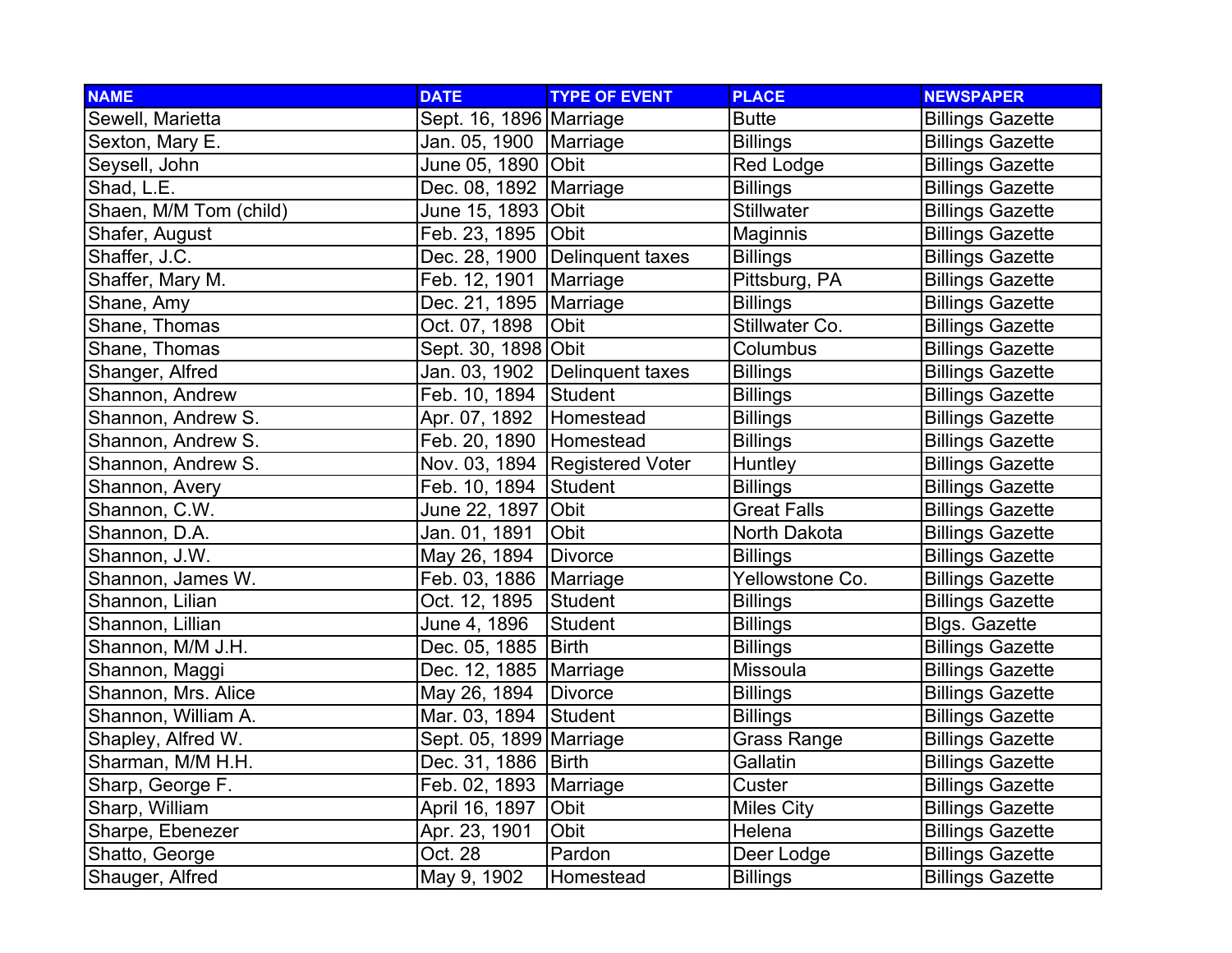| <b>NAME</b>               | <b>DATE</b>              | <b>TYPE OF EVENT</b>           | <b>PLACE</b>       | <b>NEWSPAPER</b>        |
|---------------------------|--------------------------|--------------------------------|--------------------|-------------------------|
| Shauger, Alfred           |                          | Nov. 03, 1894 Registered Voter | Canyon Creek       | <b>Billings Gazette</b> |
| Shaw, Alice               | Jan. 10, 1899            | Student                        | <b>Billings</b>    | <b>Billings Gazette</b> |
| Shaw, Benjamin            |                          | Nov. 03, 1894 Registered Voter | <b>Billings</b>    | <b>Billings Gazette</b> |
| Shaw, Lowell              | May 8, 1900              | <b>Student</b>                 | <b>Billings</b>    | <b>Billings Gazette</b> |
| Shaw, Lowell              | May 8, 1900              | <b>Student</b>                 | <b>Billings</b>    | <b>Billings Gazette</b> |
| Shaw, Lowell              | Jan. 10, 1899            | Student                        | <b>Billings</b>    | <b>Billings Gazette</b> |
| Shaw, Lowell              | Oct. 06, 1896            | Student                        | <b>Billings</b>    | Blgs. Gazette           |
| Shaw, M/M J.H.            | Sept. 16, 1882 Birth     |                                | <b>Billings</b>    | <b>Billings Gazette</b> |
| Shaw, Mrs. Richard (Jane) | Mar. 24, 1886            | Obit                           | Townsend           | <b>Billings Gazette</b> |
| Shay, Michael             | June 24, 1896   Marriage |                                | Columbus           | Blgs. Gazette           |
| Shea, Dan                 | Feb. 21, 1902            | <b>Obit</b>                    | Jarilla, Texas     | <b>Billings Gazette</b> |
| Shea, Julia               | Nov. 05, 1891            | Marriage                       | Utah               | <b>Billings Gazette</b> |
| Shea, M/M M.              | Mar. 21, 1899            | <b>Birth</b>                   | <b>Billings</b>    | <b>Billings Gazette</b> |
| Shea, Mike                |                          | Dec. 26, 1902 Delinquent taxes | <b>Billings</b>    | <b>Billings Gazette</b> |
| Sheard, W.F.              | Oct. 23, 1890            | Marriage                       | Livingston         | <b>Billings Gazette</b> |
| Shearwood, Hattie         | Oct. 24, 1902            | Marriage                       | <b>Billings</b>    | <b>Billings Gazette</b> |
| Shearwood, Mary           | May 06, 1898             | Student                        | <b>Billings</b>    | <b>Billings Gazette</b> |
| Sheehan, Thomas H.        |                          | Dec. 24, 1897 Delinquent taxes | <b>Billings</b>    | <b>Billings Gazette</b> |
| Sheen, Arthur M.          |                          | Nov. 03, 1894 Registered Voter | <b>Billings</b>    | <b>Billings Gazette</b> |
| Sheen, Arthur M.          | Oct. 15, 1892            | Naturalization                 | <b>Billings</b>    | <b>Billings Gazette</b> |
| Sheen, William            | Jan. 15, 1901            | Obit                           | Pryor Gap          | <b>Billings Gazette</b> |
| Shees, Thomas             | July 25, 1899            | Obit                           | <b>Butte</b>       | <b>Billings Gazette</b> |
| Sheil, Robert G.          | Sept. 05, 1891 Marriage  |                                | <b>Bercail</b>     | <b>Billings Gazette</b> |
| Sheldon, Mrs. Charles     | Aug. 22, 1896 Obit       |                                | Missoula           | Blgs. Gazette           |
| Shelton, George f.        | May 09, 1889             | Homestead                      | Helena             | <b>Billings Gazette</b> |
| Shelton, J.G.             | Nov. 17, 1885            | Obit                           | <b>Butte</b>       | <b>Billings Gazette</b> |
| Shepard, Flora E.         | Mar. 25, 1902            | Marriage                       | Absarokee          | <b>Billings Gazette</b> |
| Shephard, Olive Leah      | Jan. 15, 1901            | Marriage                       | Grass Range        | <b>Billings Gazette</b> |
| Shepley, Frank            |                          | June 16, 1892 Business License | <b>Billings</b>    | <b>Billings Gazette</b> |
| Sheridan, A.              |                          | Jan. 03, 1902 Delinquent taxes | <b>Billings</b>    | <b>Billings Gazette</b> |
| Sherman, Gordon           | Mar. 13, 1890   Pardon   |                                | <b>Billings</b>    | <b>Billings Gazette</b> |
| Sherman, Josiah s.        | Apr. 23, 1892            | Marriage                       | <b>Flat Willow</b> | <b>Billings Gazette</b> |
| Sherman, Mr.              | Mar. 02, 1900            | Obit                           | <b>Billings</b>    | <b>Billings Gazette</b> |
| Sherwood, M/M James       | Jan. 21, 1898            | <b>Birth</b>                   | <b>Billings</b>    | <b>Billings Gazette</b> |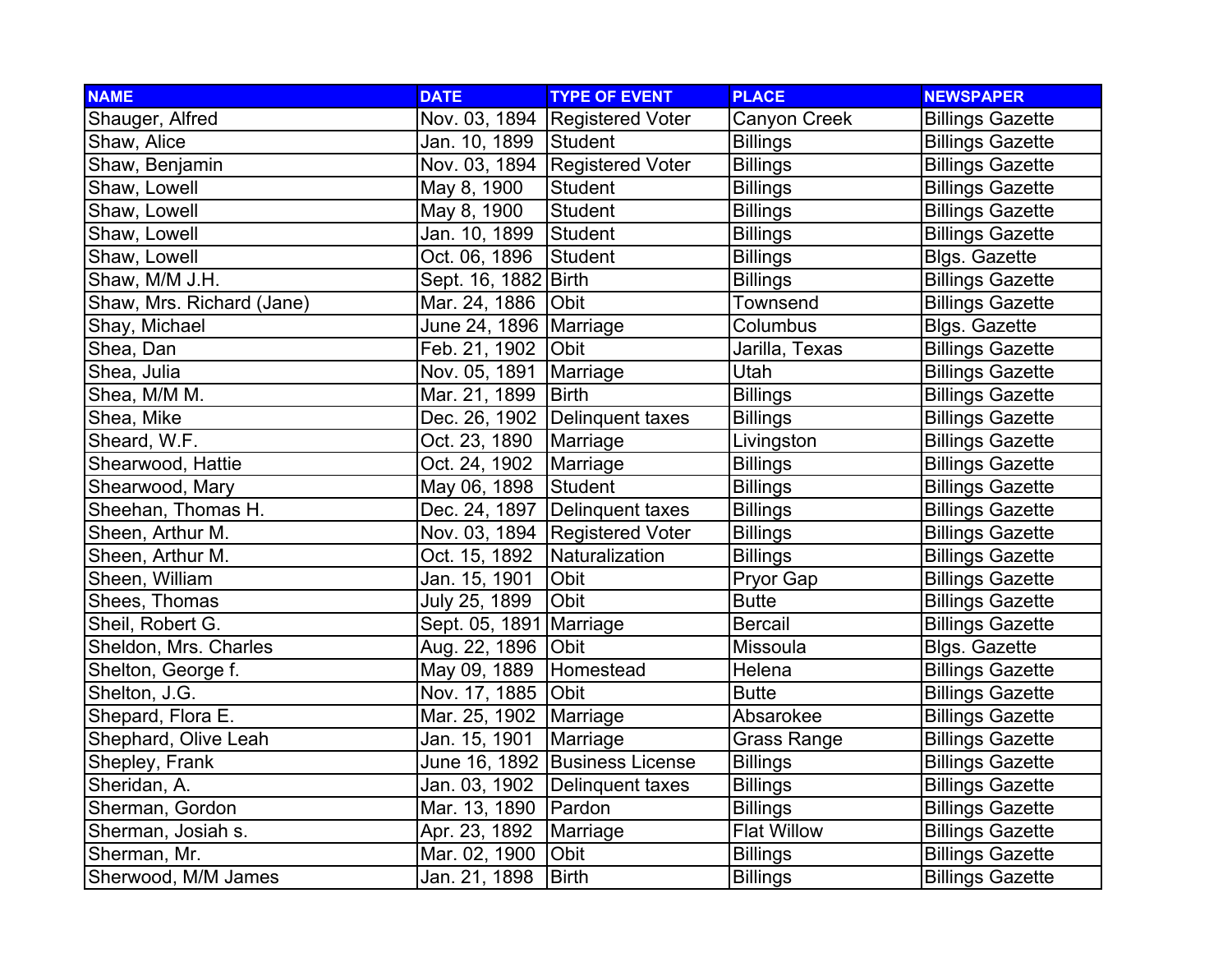| <b>NAME</b>          | <b>DATE</b>              | <b>TYPE OF EVENT</b>             | <b>PLACE</b>    | <b>NEWSPAPER</b>        |
|----------------------|--------------------------|----------------------------------|-----------------|-------------------------|
| Sherwood, Mrs. Mary  | Sept. 25, 1900 Obit      |                                  | Livingston      | <b>Billings Gazette</b> |
| Sherwood, S.A.       |                          | Dec. 28, 1900 Delinquent taxes   | <b>Billings</b> | <b>Billings Gazette</b> |
| Sherwood, S.A.       |                          | Jan. 03, 1902 Delinquent taxes   | <b>Billings</b> | <b>Billings Gazette</b> |
| Shevlin, Emma        |                          | Dec. 28, 1900 Delinquent taxes   | <b>Billings</b> | <b>Billings Gazette</b> |
| Shevlin, John        | May 8, 1900              | Student                          | <b>Billings</b> | <b>Billings Gazette</b> |
| Shevlin, M/M J.P.    | July 18, 1899            | <b>Birth</b>                     | <b>Billings</b> | <b>Billings Gazette</b> |
| Shevlin, M/M T.W.    | Feb. 13, 1886   Birth    |                                  | <b>Billings</b> | <b>Billings Gazette</b> |
| Shevlin, Minor       | May 8, 1900              | Student                          | <b>Billings</b> | <b>Billings Gazette</b> |
| Shevlin, Thomas W.   | July 24, 1884            | Marriage                         | Coulson         | <b>Billings Gazette</b> |
| Shields, William     | Aug. 07, 1884            | <b>Obit</b>                      | <b>Billings</b> | <b>Billings Gazette</b> |
| Shing, Sam           |                          | June 19, 1890 Business License   | <b>Billings</b> | <b>Billings Gazette</b> |
| Shing, Sam           |                          | Mar. 12, 1891 Business License   | <b>Billings</b> | <b>Billings Gazette</b> |
| Shipley, Mattie J.   | Nov. 04, 1882   Marriage |                                  | Pease Bottom    | <b>Billings Gazette</b> |
| Shipp, George        | Aug. 08, 1902 Obit       |                                  | Junction        | <b>Billings Gazette</b> |
| Shirley, Thomas      | Nov. 11, 1885   Marriage |                                  | Virginia City   | <b>Billings Gazette</b> |
| Shively, Frank E.    | Sep. 26, 1902   Marriage |                                  | <b>Billings</b> | <b>Billings Gazette</b> |
| Shock, John (child)  | Dec. 19, 1899 Obit       |                                  | Coulson         | <b>Billings Gazette</b> |
| Shock, M/M John      | Mar. 26, 1897   Birth    |                                  | Junction        | <b>Billings Gazette</b> |
| Shoemaker, G.W.      | Jan. 01, 1897            | Delinquent taxes                 | <b>Billings</b> | <b>Billings Gazette</b> |
| Shoemaker, G.W.      |                          | Mar. 07, 1889 Business License   | <b>Billings</b> | <b>Billings Gazette</b> |
| Shoemaker, G.W.      |                          | Mar. 12, 1891 Business License   | <b>Billings</b> | <b>Billings Gazette</b> |
| Shoemaker, G.W.      |                          | Mar. 16, 1893 Business License   | <b>Billings</b> | <b>Billings Gazette</b> |
| Shoemaker, G.W.      | Oct. 19, 1895   Taxpayer |                                  | <b>Billings</b> | <b>Billings Gazette</b> |
| Shoemaker, G.W.      |                          | Sept. 06, 1888 Business License  | <b>Billings</b> | <b>Billings Gazette</b> |
| Shoemaker, George W. | Aug. 02, 1886   Marriage |                                  | <b>Billings</b> | <b>Billings Gazette</b> |
| Shoemaker, George W. |                          | Dec. 18, 1890 Business License   | <b>Billings</b> | <b>Billings Gazette</b> |
| Shoemaker, George W. |                          | June 16, 1892 Business License   | <b>Billings</b> | <b>Billings Gazette</b> |
| Shoemaker, George W. |                          | Mar. 16, 1895   Business License | <b>Billings</b> | <b>Billings Gazette</b> |
| Shoemaker, George W. |                          | Nov. 03, 1894 Registered Voter   | <b>Billings</b> | <b>Billings Gazette</b> |
| Shoemaker, Harold    | June 4, 1896             | Student                          | <b>Billings</b> | <b>Blgs. Gazette</b>    |
| Shoemaker, Harold    | May 6, 1896              | <b>Student</b>                   | <b>Billings</b> | <b>Billings Gazette</b> |
| Shoemaker, Harold    | Oct. 06, 1896            | Student                          | <b>Billings</b> | Blgs. Gazette           |
| Shoemaker, Horace A. |                          | Nov. 03, 1894 Registered Voter   | <b>Billings</b> | <b>Billings Gazette</b> |
| Shoemaker, M/M G.W.  | Dec. 05, 1891            | Birth                            | <b>Billings</b> | <b>Billings Gazette</b> |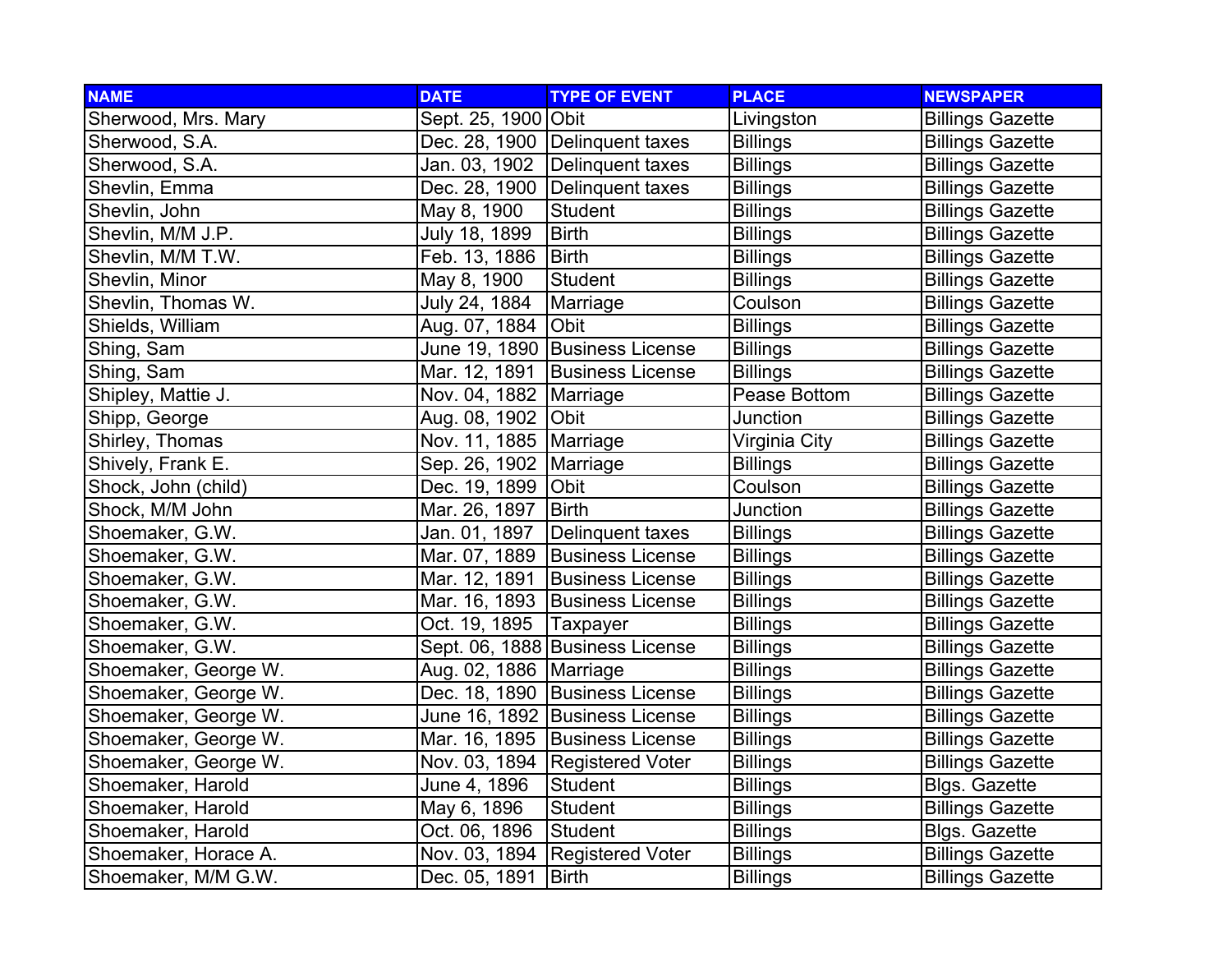| <b>NAME</b>          | <b>DATE</b>              | <b>TYPE OF EVENT</b>           | <b>PLACE</b>              | <b>NEWSPAPER</b>        |
|----------------------|--------------------------|--------------------------------|---------------------------|-------------------------|
| Shoemaker, M/M G.W.  | Dec. 10, 1891            | <b>Birth</b>                   | <b>Billings</b>           | <b>Billings Gazette</b> |
| Shoemaker, M/M G.W.  | Dec. 22, 1892   Birth    |                                | <b>Billings</b>           | <b>Billings Gazette</b> |
| Shoemaker, M/M G.W.  | Mar. 03, 1894   Birth    |                                | <b>Billings</b>           | <b>Billings Gazette</b> |
| Shorey, B.G.         | Oct. 19, 1895            | Taxpayer                       | <b>Billings</b>           | <b>Billings Gazette</b> |
| Shorey, Bert         | Oct. 24, 1889            | Marriage                       | <b>Billings</b>           | <b>Billings Gazette</b> |
| Shorey, Herbert      | Aug. 15, 1889   Marriage |                                | Lake Basin                | <b>Billings Gazette</b> |
| Shork, John D.       | June 22, 1895 Obit       |                                | Gt. Falls                 | <b>Billings Gazette</b> |
| Short, Edward        | Sept. 13, 1898 Obit      |                                | <b>Cascade County</b>     | <b>Billings Gazette</b> |
| Short, F.C.          | Feb. 07, 1902            | Marriage                       | Cody, Wy.                 | <b>Billings Gazette</b> |
| Shorthill, Margaret  | Aug. 05, 1898            | Obit                           | <b>Yellowstone Valley</b> | <b>Billings Gazette</b> |
| Shorts, Wiley        | Jan. 12, 1900            | <b>Obit</b>                    | <b>Bridger</b>            | <b>Billings Gazette</b> |
| Showers, Ida         | Apr. 04, 1887            | Marriage                       | lowa                      | <b>Billings Gazette</b> |
| Shuart, Anna S.      | Dec. 24, 1897            | Delinquent taxes               | <b>Billings</b>           | <b>Billings Gazette</b> |
| Shuart, Clara        | Dec. 25, 1890 Student    |                                | <b>Billings</b>           | <b>Billings Gazette</b> |
| Shuart, Clara        | Feb. 18, 1892 Student    |                                | <b>Billings</b>           | <b>Billings Gazette</b> |
| Shuart, Clara        | Mar. 19, 1891 Student    |                                | <b>Billings</b>           | <b>Billings Gazette</b> |
| Shuart, Mrs. Anna    |                          | Jan. 05, 1895 Delinquent Taxes | <b>Billings</b>           | <b>Billings Gazette</b> |
| Shuart, Raymond      | Jan. 22, 1891            | Student                        | <b>Billings</b>           | <b>Billings Gazette</b> |
| Shuck, M/M Perry     | July 31, 1900            | <b>Birth</b>                   | <b>Billings</b>           | <b>Billings Gazette</b> |
| Shuck, M/M Perry     | July 31, 1900            | <b>Birth</b>                   | <b>Billings</b>           | <b>Billings Gazette</b> |
| Shupe, J.W.          | June 17, 1902 Obit       |                                | Hamilton                  | <b>Billings Gazette</b> |
| Shutt, Miss E.       | Oct. 03, 1891            | Marriage                       | <b>Miles City</b>         | <b>Billings Gazette</b> |
| Sichler, M/M L.P     | Apr. 22, 1896            | <b>Birth</b>                   | Red Lodge                 | <b>Billings Gazette</b> |
| Sida, Anton          | Feb. 19, 1901            | Naturalization                 | <b>Billings</b>           | <b>Billings Gazette</b> |
| Sidell, Henry        |                          | Nov. 03, 1894 Registered Voter | Canyon Creek              | <b>Billings Gazette</b> |
| Sidle, Eliza E.      | Nov. 19, 1891            | Obit                           | Park City                 | <b>Billings Gazette</b> |
| Sidle, Mrs. Eliza E. | Nov. 21, 1891            | Obit                           | Park City                 | <b>Billings Gazette</b> |
| Sieber, M/M E.T.     | Mar. 09, 1900            | <b>Birth</b>                   | <b>Billings</b>           | <b>Billings Gazette</b> |
| Siebert, Adelheid    | June 29, 1900 Divorce    |                                | <b>Billings</b>           | <b>Billings Gazette</b> |
| Siebert, William     | June 29, 1900 Divorce    |                                | <b>Billings</b>           | <b>Billings Gazette</b> |
| Siebert, Wm. H.C.    | June 23, 1899   Marriage |                                | New Jersey                | <b>Billings Gazette</b> |
| Sigel, Herman        | Feb. 23, 1895 Obit       |                                | Missoula                  | <b>Billings Gazette</b> |
| Silliman, David G.   | May 09, 1889             | Homestead                      | Helena                    | <b>Billings Gazette</b> |
| Simineo, M/M Jos.    | Feb. 17, 1899            | Birth                          | <b>Billings</b>           | <b>Billings Gazette</b> |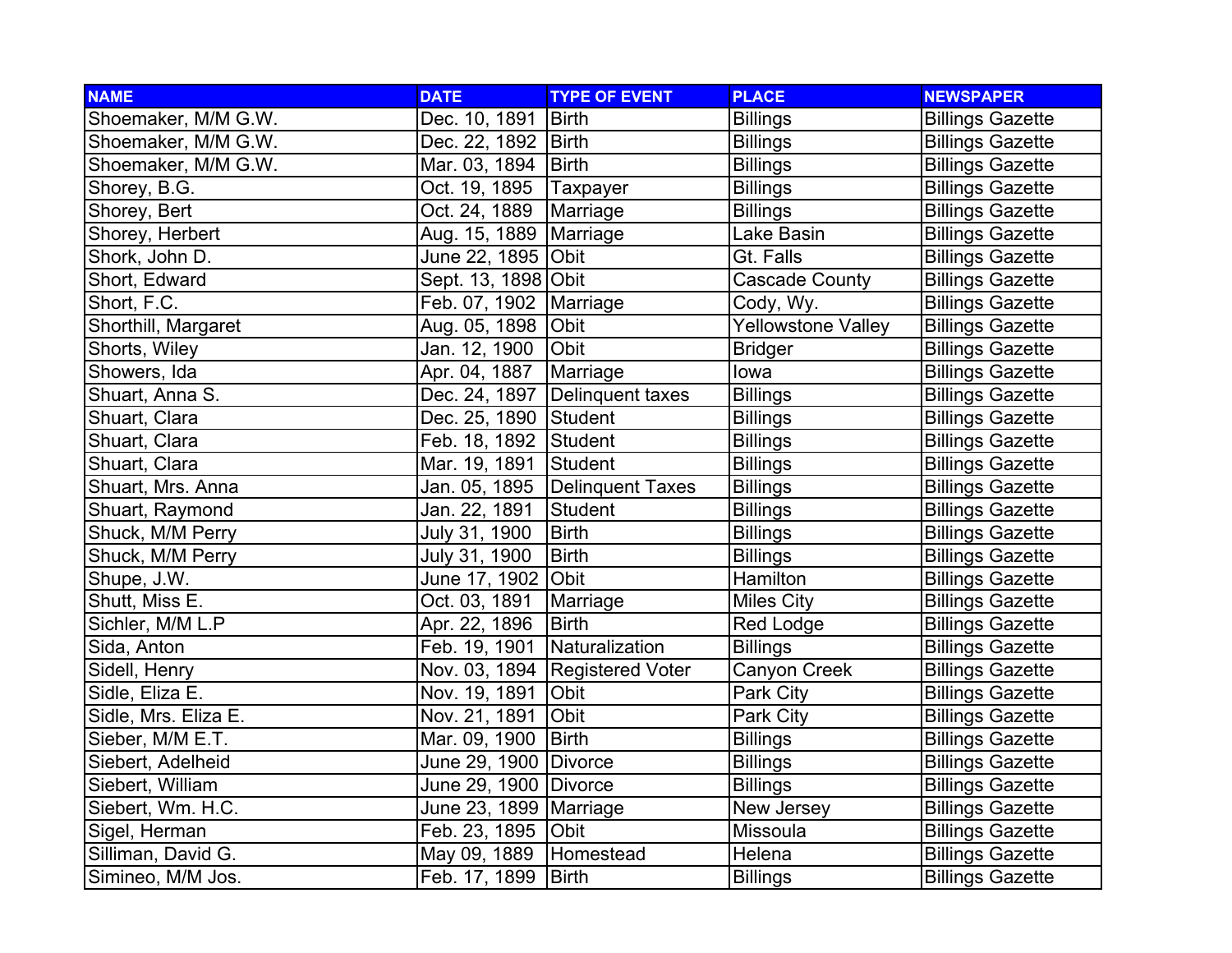| <b>NAME</b>            | <b>DATE</b>                | <b>TYPE OF EVENT</b>                         | <b>PLACE</b>         | <b>NEWSPAPER</b>        |
|------------------------|----------------------------|----------------------------------------------|----------------------|-------------------------|
| Simmer, Charles        | June 19, 1884   Marriage   |                                              | <b>Billings</b>      | <b>Billings Gazette</b> |
| Simmert, Dora          | Sept. 24, 1901 Divorce     |                                              | <b>Billings</b>      | <b>Billings Gazette</b> |
| Simmert, Julius        | Sept. 24, 1901 Divorce     |                                              | <b>Billings</b>      | <b>Billings Gazette</b> |
| Simmons, Charles       | May 18, 1895   Obit        |                                              | <b>Butte</b>         | <b>Billings Gazette</b> |
| Simmons, Helen         | Aug. 15, 1889   Marriage   |                                              | Maine                | <b>Billings Gazette</b> |
| Simmons, Iola          | Dec. 25, 1890 Student      |                                              | <b>Billings</b>      | <b>Billings Gazette</b> |
| Simmons, John F.       | Aug. 22, 1889   Marriage   |                                              | Melville             | <b>Billings Gazette</b> |
| Simons, Leona          | May 8, 1900                | Student                                      | <b>Billings</b>      | <b>Billings Gazette</b> |
| Simonsen, S.T.         |                            | Mar. 16, 1895 Business License               | Absorakee            | <b>Billings Gazette</b> |
| Simonsen, S.T.         |                            | Mar. 17, 1894 Business License               | Absarokee            | <b>Billings Gazette</b> |
| Simonson, Mrs. Lee     | June 17, 1902   Obit       |                                              | Absarokee            | <b>Billings Gazette</b> |
| Simonson, S.T.         |                            | Dec. 23, 1893   Business License             | <b>Billings</b>      | <b>Billings Gazette</b> |
| Simpon, George         | May 30, 1902 Marriage      |                                              | <b>Billings</b>      | <b>Billings Gazette</b> |
| Simpson, Charles       |                            | June 13, 1902 Committed to asylum Miles City |                      | <b>Billings Gazette</b> |
| Simpson, David M.      | April 11, 1899   Marriage  |                                              | <b>Clarke's Fork</b> | <b>Billings Gazette</b> |
| Simpson, G.H.          | June 4, 1901               | <b>Business license</b>                      | <b>Billings</b>      | <b>Billings Gazette</b> |
| Simpson, G.H.          |                            | June 17, 1902 Business license               | <b>Billings</b>      | <b>Billings Gazette</b> |
| Simpson, G.H.          |                            | Dec. 13, 1901 Business license               | <b>Billings</b>      | <b>Billings Gazette</b> |
| Simpson, G.W.          |                            | Dec. 13, 1901 Business license               | <b>Billings</b>      | <b>Billings Gazette</b> |
| Simpson, George H.     |                            | Mar. 16, 1893 Business License               | <b>Stillwater</b>    | <b>Billings Gazette</b> |
| Simpson, George H.     |                            | Mar. 17, 1894 Business License               | Columbus             | <b>Billings Gazette</b> |
| Simpson, M/M George H. | Aug. 16, 1901              | <b>Birth</b>                                 | Columbus             | <b>Billings Gazette</b> |
| Simpson, M/M V.U.      | Oct. 08, 1897              | <b>Birth</b>                                 | Joliet               | <b>Billings Gazette</b> |
| Simpson, Mr.           | Apr. 08, 1902              | Obit                                         | <b>Billings</b>      | <b>Billings Gazette</b> |
| Simpson, Robert W.     | April 25, 1899             | Marriage                                     | <b>Billings</b>      | <b>Billings Gazette</b> |
| Simpson, Virgil U.     | Aug. 13, 1896   Marriage   |                                              | Joliet               | Blgs. Gazette           |
| Sims, Joseph           | Oct. 19, 1895              | Taxpayer                                     | <b>Billings</b>      | <b>Billings Gazette</b> |
| Sims, Joseph           | Sept. 01, 1892   Homestead |                                              | Lewistown            | <b>Billings Gazette</b> |
| Sin Sung               | June 4, 1901               | <b>Business license</b>                      | <b>Billings</b>      | <b>Billings Gazette</b> |
| Sin Sung               |                            | June 17, 1902 Business license               | <b>Billings</b>      | <b>Billings Gazette</b> |
| Sing Young Fay         |                            | Jan. 05, 1895   Delinquent Taxes             | <b>Billings</b>      | <b>Billings Gazette</b> |
| Sing, Sam              |                            | June 16, 1892 Business License               | <b>Billings</b>      | <b>Billings Gazette</b> |
| Sing, Sam              |                            | Mar. 16, 1893 Business License               | stbil                | <b>Billings Gazette</b> |
| Sing, Sam              |                            | Mar. 17, 1894 Business License               | <b>Billings</b>      | <b>Billings Gazette</b> |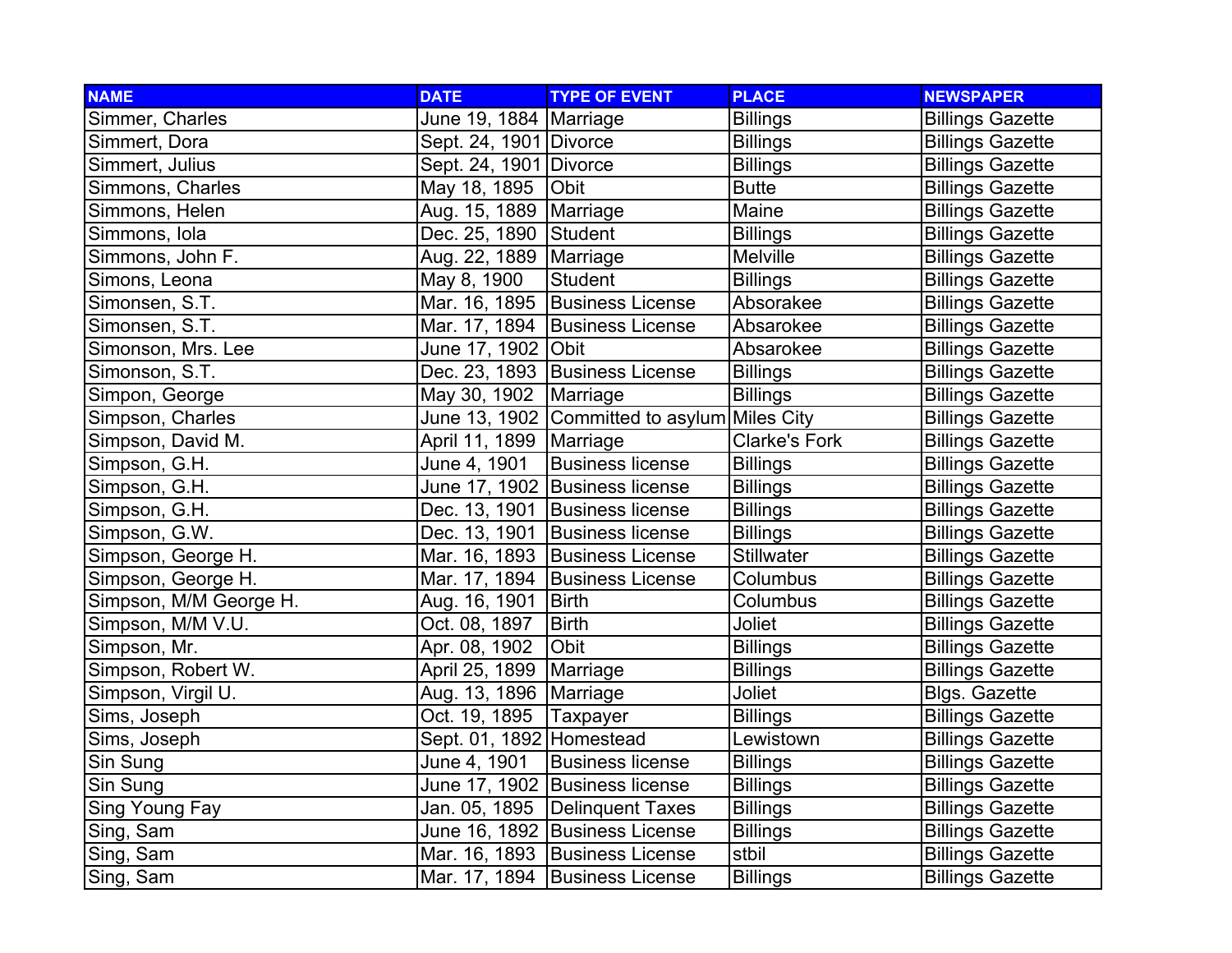| <b>NAME</b>             | <b>DATE</b>              | <b>TYPE OF EVENT</b>             | <b>PLACE</b>      | <b>NEWSPAPER</b>        |
|-------------------------|--------------------------|----------------------------------|-------------------|-------------------------|
| Singer, J.M.            | Sept. 23, 1898 Obit      |                                  | <b>Butte</b>      | <b>Billings Gazette</b> |
| Singleton, Sarah        | Apr. 12, 1901   Marriage |                                  | St. Joseph, MO    | <b>Billings Gazette</b> |
| Sinninger, J.H.         | Dec. 19, 1902 Marriage   |                                  | Spokane, Wa.      | <b>Billings Gazette</b> |
| Sioberg, Mr.            | Aug. 28, 1884            | Obit                             | Rocky Canyon      | <b>Billings Gazette</b> |
| Sipes, M/M Guy          | Aug. 22, 1902   Birth    |                                  | <b>Billings</b>   | <b>Billings Gazette</b> |
| <b>Sitting Bull</b>     | Dec. 18, 1890            | Obit                             | South Dakota      | <b>Billings Gazette</b> |
| Sitznick, M/M E.W.      | Mar. 27, 1896   Birth    |                                  | <b>Billings</b>   | <b>Billings Gazette</b> |
| Sivonsen, S.T.          |                          | June 15, 1893 Business License   | Absarokee         | <b>Billings Gazette</b> |
| Skinner, Jacob U.       | Mar. 25, 1896   Marriage |                                  | <b>Billings</b>   | <b>Billings Post</b>    |
| Skinner, M/M Jacob      | May 6, 1902              | <b>Birth</b>                     | <b>Billings</b>   | <b>Billings Gazette</b> |
| Skirving, M/M Fred      | Oct. 06, 1899            | <b>Birth</b>                     | <b>Billings</b>   | <b>Billings Gazette</b> |
| Slater, C.P.            | Nov. 15, 1898   Divorce  |                                  | <b>Billings</b>   | <b>Billings Gazette</b> |
| Slater, Chris           |                          | Dec. 24, 1897   Delinquent taxes | <b>Billings</b>   | <b>Billings Gazette</b> |
| Slater, Christopher     |                          | Nov. 03, 1894   Registered Voter | <b>Billings</b>   | <b>Billings Post</b>    |
| Slater, Emma            | Nov. 15, 1898 Divorce    |                                  | <b>Billings</b>   | <b>Billings Gazette</b> |
| Slater, Harry           | May 26, 1899             | Marriage                         | <b>Billings</b>   | <b>Billings Gazette</b> |
| Slattery, Mr.           | May 09, 1889             | Obit                             | North Dakota      | <b>Billings Post</b>    |
| Slaucer, John           | May 27, 1902             | Obit                             | <b>Miles City</b> | <b>Billings Gazette</b> |
| Slayton, Daniel         | Nov. 08, 1887            | Marriage                         | Lavina            | <b>Billings Post</b>    |
| Slayton, M/M            | Jan. 21, 1892            | <b>Birth</b>                     | <b>Billings</b>   | <b>Billings Post</b>    |
| Slayton, M/M D.W.       | Dec. 08, 1894            | <b>Birth</b>                     | Folsum, Mt.       | <b>Billings Post</b>    |
| Slayton, M/M D.W.       | Dec. 21, 1897            | <b>Birth</b>                     | Fulsom            | <b>Billings Gazette</b> |
| Slayton, M/M D.W.       | Jan. 23, 1892            | <b>Birth</b>                     | Yellowstone Co.   | <b>Billings Post</b>    |
| Slea, M/M Max           | Oct. 29, 1897            | <b>Birth</b>                     | Musselshell       | <b>Billings Gazette</b> |
| Sleeper, Alice          | Jan. 10, 1899            | Student                          | <b>Billings</b>   | <b>Billings Gazette</b> |
| Sleeper, Joseph F.      |                          | Nov. 03, 1894 Registered Voter   | <b>Billings</b>   | <b>Billings Post</b>    |
| Sleeper, Laura          | Jan. 10, 1899            | Student                          | <b>Billings</b>   | <b>Billings Gazette</b> |
| Sleeper, M/M J. Fleming | July 04, 1891            | <b>Birth</b>                     | <b>Billings</b>   | <b>Billings Post</b>    |
| Sleeper, M/M J.F.       | April 27, 1897           | <b>Birth</b>                     | <b>Billings</b>   | <b>Billings Gazette</b> |
| Sleeper, M/M J.S.       | Dec. 08, 1894            | <b>Birth</b>                     | <b>Billings</b>   | <b>Billings Post</b>    |
| Sleeper, M/M Joe        | July 02, 1891            | <b>Birth</b>                     | <b>Billings</b>   | <b>Billings Post</b>    |
| Sleeper, M/M Joseph     | Nov. 24, 1892   Birth    |                                  | <b>Billings</b>   | <b>Billings Post</b>    |
| Sleeper, Mabel          | Feb. 18, 1892 Student    |                                  | <b>Billings</b>   | <b>Billings Post</b>    |
| Sleeper, Mabel          | Mar. 19, 1891            | Student                          | <b>Billings</b>   | <b>Billings Post</b>    |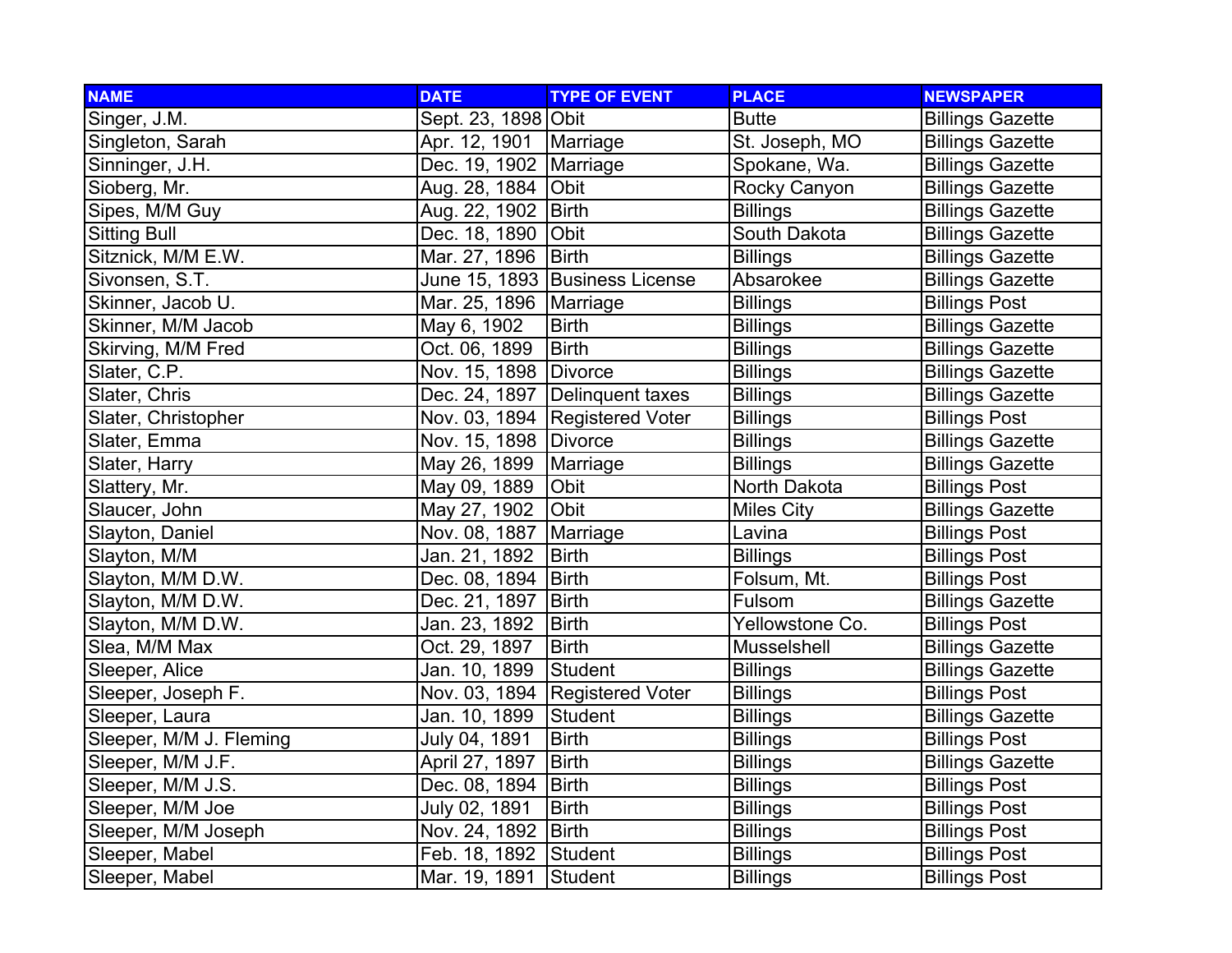| <b>NAME</b>             | <b>DATE</b>                    | <b>TYPE OF EVENT</b>            | <b>PLACE</b>      | <b>NEWSPAPER</b>        |
|-------------------------|--------------------------------|---------------------------------|-------------------|-------------------------|
| Sleeper, Mabel G.       | Aug. 05, 1898   Marriage       |                                 | Omaha, NE         | <b>Billings Gazette</b> |
| Sleeper, Mabel G.       | July 29, 1898   Marriage       |                                 | <b>Billings</b>   | <b>Billings Gazette</b> |
| Sleeper, Mable          | Dec. 25, 1890 Student          |                                 | <b>Billings</b>   | <b>Billings Post</b>    |
| Sleeper, Marie          | Dec. 03, 1891 Student          |                                 | <b>Billings</b>   | <b>Billings Post</b>    |
| Sleeper, Marie          | Dec. 30, 1893 Student          |                                 | <b>Billings</b>   | <b>Billings Post</b>    |
| Sleeper, Marie          | Feb. 10, 1894 Student          |                                 | <b>Billings</b>   | <b>Billings Post</b>    |
| Sleeper, Marie          | Nov. 03, 1892 Student          |                                 | <b>Billings</b>   | <b>Billings Post</b>    |
| Sleeper, Mrs. Joseph F. | Dec. 17, 1901                  | Obit                            | <b>Billings</b>   | <b>Billings Gazette</b> |
| Sleeper, Mrs. Martha    | Jan. 21, 1902                  | Obit                            | <b>Billings</b>   | <b>Billings Gazette</b> |
| Sleeper, Virginia F.    | June 04, 1892   Marriage       |                                 | <b>Billings</b>   | <b>Billings Post</b>    |
| Sleeper, Virginia F.    | June 16, 1892   Marriage       |                                 | <b>Billings</b>   | <b>Billings Post</b>    |
| Sloane, Ed              | Jan. 19, 1895                  | <b>Obit</b>                     | <b>Butte</b>      | <b>Billings Post</b>    |
| Sloane, Jack            | Jan. 19, 1895                  | Obit                            | <b>Butte</b>      | <b>Billings Post</b>    |
| Sloane, M/M J.L.        | Oct. 09, 1885                  | <b>Birth</b>                    | Missoula          | <b>Billings Post</b>    |
| Sloman, T.B.            |                                | Dec. 24, 1897 Delinquent taxes  | <b>Billings</b>   | <b>Billings Gazette</b> |
| Slough, G.E.            |                                | Jan. 03, 1902 Delinquent taxes  | <b>Billings</b>   | <b>Billings Gazette</b> |
| Slough, G.W.            |                                | Dec. 28, 1900 Delinquent taxes  | <b>Billings</b>   | <b>Billings Gazette</b> |
| Slough, G.E.            |                                | Dec. 26, 1902 Delinquent taxes  | <b>Stillwater</b> | <b>Billings Gazette</b> |
| Slowen, William J.      | Nov. 02, 1887   Marriage       |                                 | <b>Billings</b>   | <b>Billings Post</b>    |
| Smart, Forest           | Oct. 05, 1900                  | Student                         | <b>Billings</b>   | <b>Billings Gazette</b> |
| Smart, G.G.             | June 06, 1899 Obit             |                                 | Musselshell       | <b>Billings Gazette</b> |
| Smart, Maud             | May 8, 1900                    | Student                         | <b>Billings</b>   | <b>Billings Gazette</b> |
| Smart, Maude            | June 4, 1896                   | Student                         | <b>Billings</b>   | Blgs. Gazette           |
| Smart, Maude            | May 06, 1898                   | Student                         | <b>Billings</b>   | <b>Billings Gazette</b> |
| Smart, Maude            | May 6, 1896                    | Student                         | <b>Billings</b>   | <b>Billings Post</b>    |
| Smart, Maude            | Oct. 06, 1896                  | Student                         | <b>Billings</b>   | Blgs. Gazette           |
| Smart, Maude            | Oct. 12, 1895                  | Student                         | <b>Billings</b>   | <b>Billings Post</b>    |
| Smith & Gidley          |                                | Mar. 16, 1893 Business License  | Junction          | <b>Billings Post</b>    |
| Smith & Gidley          |                                | Sept. 15, 1892 Business License | <b>Billings</b>   | <b>Billings Post</b>    |
| Smith, A.P.             | Dec. 09, 1893   Naturalization |                                 | <b>Billings</b>   | <b>Billings Post</b>    |
| Smith, Al               | Dec. 28, 1886 Obit             |                                 | <b>Miles City</b> | <b>Billings Post</b>    |
| Smith, Albert           | Dec. 30, 1898   Marriage       |                                 | <b>Billings</b>   | <b>Billings Gazette</b> |
| Smith, Albert P.        |                                | Nov. 03, 1894 Registered Voter  | <b>Billings</b>   | <b>Billings Post</b>    |
| Smith, Andy             |                                | Nov. 03, 1894 Registered Voter  | <b>Billings</b>   | <b>Billings Post</b>    |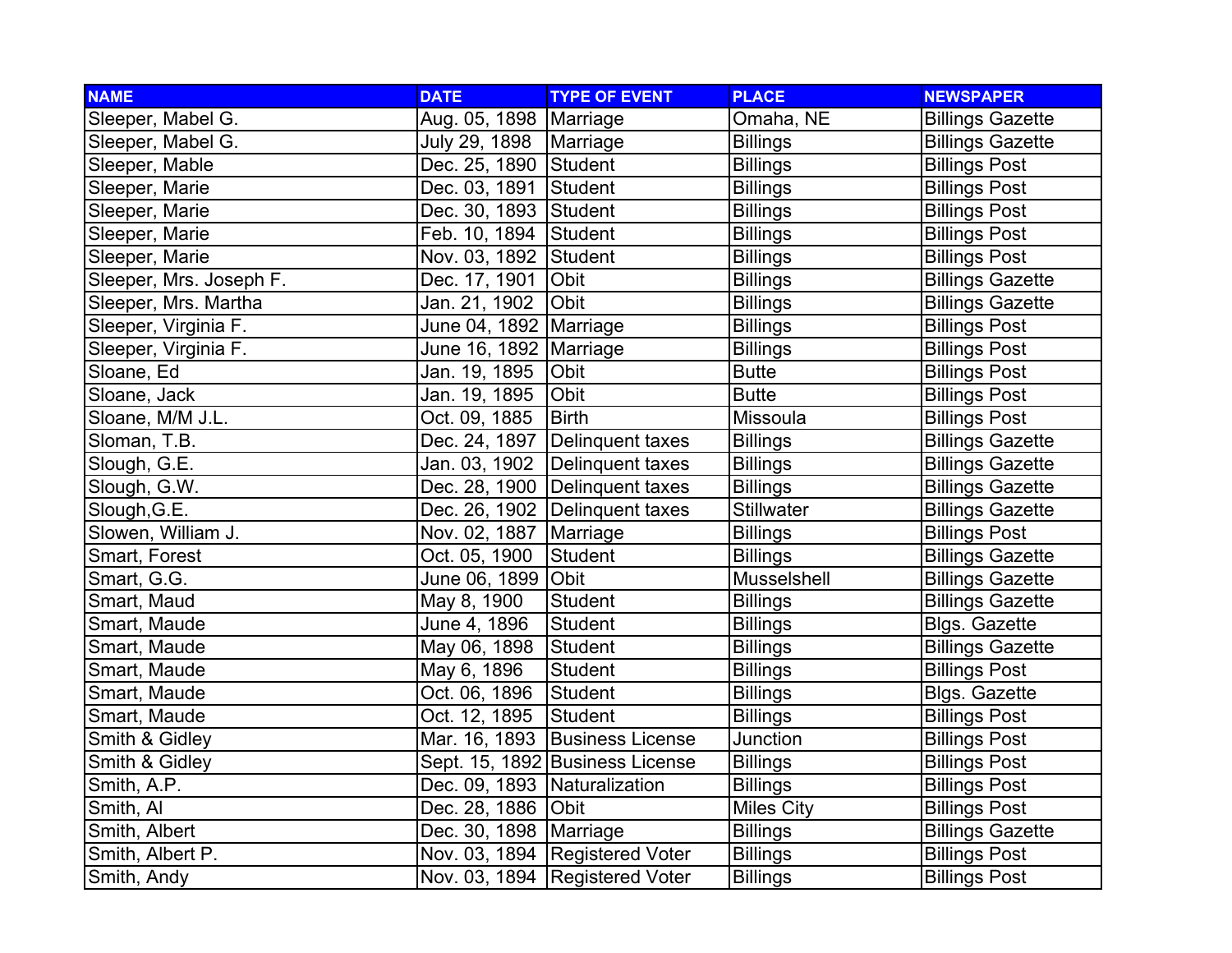| <b>NAME</b>        | <b>DATE</b>              | <b>TYPE OF EVENT</b>             | <b>PLACE</b>    | <b>NEWSPAPER</b>        |
|--------------------|--------------------------|----------------------------------|-----------------|-------------------------|
| Smith, Belle       | Feb. 03, 1899            | Divorce                          | <b>Billings</b> | <b>Billings Gazette</b> |
| Smith, Burns       | May 13, 1886 <b>Obit</b> |                                  | <b>Billings</b> | <b>Billings Post</b>    |
| Smith, Burton      |                          | Jan. 03, 1902 Delinquent taxes   | <b>Billings</b> | <b>Billings Gazette</b> |
| Smith, C.A.        |                          | June 17, 1902 Business license   | <b>Billings</b> | <b>Billings Gazette</b> |
| Smith, C.E.        |                          | Dec. 13, 1901 Business license   | <b>Billings</b> | <b>Billings Gazette</b> |
| Smith, C.H.        |                          | Jan. 03, 1896 Delinquent taxes   | <b>Billings</b> | <b>Billings Post</b>    |
| Smith, C.M.        |                          | Dec. 24, 1897 Delinquent taxes   | <b>Billings</b> | <b>Billings Gazette</b> |
| Smith, Charles     | July 13, 1893            | Prisoner                         | Deer Lodge      | <b>Billings Post</b>    |
| Smith, Charles H.  |                          | Nov. 03, 1894   Registered Voter | <b>Billings</b> | <b>Billings Post</b>    |
| Smith, Charles O.  | June 15, 1900   Marriage |                                  | <b>Billings</b> | <b>Billings Gazette</b> |
| Smith, Chas. H.    | Jan. 01, 1897            | Delinquent taxes                 | <b>Billings</b> | <b>Billings Gazette</b> |
| Smith, Clarence C. | Aug. 22, 1891   Marriage |                                  | <b>Billings</b> | <b>Billings Post</b>    |
| Smith, Clarence C. | Aug. 27, 1891   Marriage |                                  | <b>Billings</b> | <b>Billings Post</b>    |
| Smith, Clarence N. | Mar. 05, 1901   Marriage |                                  | Absarokee       | <b>Billings Gazette</b> |
| Smith, Delia       | Nov. 24, 1892 Marriage   |                                  | Kentucky        | <b>Billings Post</b>    |
| Smith, E.F.        |                          | Dec. 30, 1898   Delinquent taxes | <b>Billings</b> | <b>Billings Gazette</b> |
| Smith, E.F.        |                          | Jan. 06, 1899 Delinquent taxes   | <b>Billings</b> | <b>Billings Gazette</b> |
| Smith, Earnest H.  | Aug. 11, 1899   Marriage |                                  | St. Paul        | <b>Billings Gazette</b> |
| Smith, Edward      | Oct. 20, 1892            | Homestead                        | Lewistown       | <b>Billings Post</b>    |
| Smith, Edward T.   |                          | Nov. 03, 1894 Registered Voter   | <b>Billings</b> | <b>Billings Post</b>    |
| Smith, Edward W.   | Apr. 18, 1896            | Marriage                         | <b>Billings</b> | <b>Billings Post</b>    |
| Smith, Ella Marie  | Oct. 22, 1891            | Marriage                         | Lewistown       | <b>Billings Post</b>    |
| Smith, Ella Marie  | Oct. 24, 1891            | Marriage                         | Lewistown       | <b>Billings Post</b>    |
| Smith, Eva         | Aug. 08, 1902   Marriage |                                  | <b>Bridger</b>  | <b>Billings Gazette</b> |
| Smith, Florence    | Mar. 25, 1886   Marriage |                                  | <b>Billings</b> | <b>Billings Post</b>    |
| Smith, Frank       | Dec. 03, 1891            | Student                          | <b>Billings</b> | <b>Billings Post</b>    |
| Smith, Frank       | Jan. 05, 1895            | Student                          | <b>Billings</b> | <b>Billings Post</b>    |
| Smith, Frank       | June 10, 1898  Obit      |                                  | Fairview        | <b>Billings Gazette</b> |
| Smith, Frank       | June 4, 1896             | Student                          | <b>Billings</b> | <b>Blgs. Gazette</b>    |
| Smith, Frank       | Mar. 31, 1894            | Student                          | <b>Billings</b> | <b>Billings Post</b>    |
| Smith, Frank       | May 12, 1892             | Student                          | <b>Billings</b> | <b>Billings Post</b>    |
| Smith, Frank       | May 6, 1896              | <b>Student</b>                   | <b>Billings</b> | <b>Billings Post</b>    |
| Smith, Frank       | Oct. 12, 1895            | Student                          | <b>Billings</b> | <b>Billings Post</b>    |
| Smith, Frank W.    | Dec. 02, 1902   Marriage |                                  | <b>Billings</b> | <b>Billings Gazette</b> |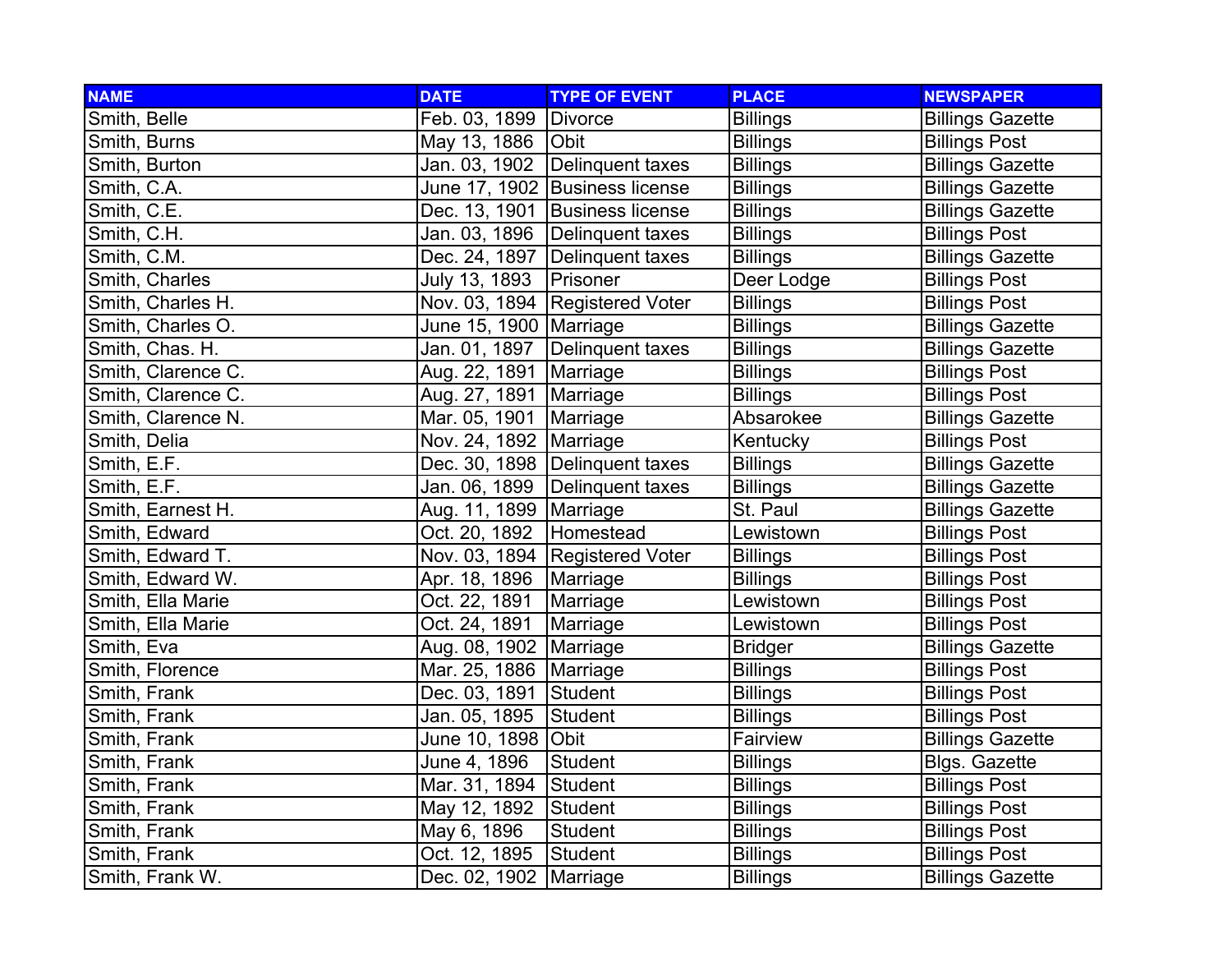| <b>NAME</b>         | <b>DATE</b>                    | <b>TYPE OF EVENT</b>             | <b>PLACE</b>        | <b>NEWSPAPER</b>        |
|---------------------|--------------------------------|----------------------------------|---------------------|-------------------------|
| Smith, Frederick A. |                                | Nov. 03, 1894 Registered Voter   | <b>Billings</b>     | <b>Billings Post</b>    |
| Smith, George A.    | Aug. 29, 1902   Naturalization |                                  | <b>Billings</b>     | <b>Billings Gazette</b> |
| Smith, George A.    | Dec. 01                        | Marriage                         | <b>Billings</b>     | <b>Billings Post</b>    |
| Smith, George A.    | Jan. 06, 1894                  | <b>Divorce</b>                   | <b>Billings</b>     | <b>Billings Post</b>    |
| Smith, George A.    |                                | Nov. 03, 1894 Registered Voter   | <b>Billings</b>     | <b>Billings Post</b>    |
| Smith, Girtes       | Mar. 24, 1886   Marriage       |                                  | <b>Bozeman</b>      | <b>Billings Post</b>    |
| Smith, H.H.         | Nov. 24, 1885 Obit             |                                  | <b>Butte</b>        | <b>Billings Post</b>    |
| Smith, H.M.         |                                | Dec. 24, 1897   Delinguent taxes | <b>Billings</b>     | <b>Billings Gazette</b> |
| Smith, Hamilton     | Oct. 24, 1899                  | Marriage                         | Sheridan, Wy.       | <b>Billings Gazette</b> |
| Smith, Harry        | July 8, 1902                   | Obit                             | <b>Butte</b>        | <b>Billings Gazette</b> |
| Smith, Harry A.     | Oct. 20, 1892                  | Homestead                        | Lewistown           | <b>Billings Post</b>    |
| Smith, Henry        | Dec. 03, 1901                  | Obit                             | <b>Nye</b>          | <b>Billings Gazette</b> |
| Smith, Henry        |                                | Nov. 03, 1894 Registered Voter   | <b>Billings</b>     | <b>Billings Post</b>    |
| Smith, Henry Milton | Dec. 21, 1895   Marriage       |                                  | <b>Billings</b>     | <b>Billings Post</b>    |
| Smith, Hugh         | Sept. 5, 1896                  | Obit                             | <b>Buffalo</b>      | Blgs. Gazette           |
| Smith, Hugh W.      | Apr. 29, 1882                  | Obit                             | Deer Lodge          | <b>Billings Post</b>    |
| Smith, J.L.         | Jan. 01, 1897                  | Delinquent taxes                 | <b>Billings</b>     | <b>Billings Gazette</b> |
| Smith, J.L.         | Mar. 07, 1889                  | <b>Business License</b>          | Laurel              | <b>Billings Post</b>    |
| Smith, James        | Jan. 14, 1886                  | <b>Birth</b>                     | <b>Billings</b>     | <b>Billings Post</b>    |
| Smith, Jennie       | Jan. 01, 1897                  | Delinquent taxes                 | <b>Billings</b>     | <b>Billings Gazette</b> |
| Smith, Jessie       | Mar. 10, 1892 Student          |                                  | <b>Billings</b>     | <b>Billings Post</b>    |
| Smith, Jessie       | Mar. 19, 1891                  | Student                          | <b>Billings</b>     | <b>Billings Post</b>    |
| Smith, John         | May 08, 1884                   | Obit                             | Junction            | <b>Billings Post</b>    |
| Smith, John L.      | Oct. 01, 1897                  | <b>Divorce</b>                   | <b>Billings</b>     | <b>Billings Gazette</b> |
| Smith, John L.      | Sept. 15, 1887 Marriage        |                                  | <b>Clark's Fork</b> | <b>Billings Post</b>    |
| Smith, John R.      | June 6, 1896                   | Obit                             | Arizona             | Blgs. Gazette           |
| Smith, Julia        | Oct. 06, 1896                  | Student                          | <b>Billings</b>     | Blgs. Gazette           |
| Smith, Leo          | Jan. 12, 1895                  | Obit                             | Park City           | <b>Billings Post</b>    |
| Smith, Lewis        | Oct. 06, 1896                  | <b>Student</b>                   | <b>Billings</b>     | Blgs. Gazette           |
| Smith, Lou          | Apr. 21, 1892                  | Marriage                         | Musselshell         | <b>Billings Post</b>    |
| Smith, Lou          | July 19, 1888                  | Marriage                         | Musselshell         | <b>Billings Post</b>    |
| Smith, M.H.         |                                | Dec. 28, 1900 Delinquent taxes   | <b>Billings</b>     | <b>Billings Gazette</b> |
| Smith, M.H.         | Jan. 03, 1902                  | Delinquent taxes                 | <b>Billings</b>     | <b>Billings Gazette</b> |
| Smith, M/M A.J.     | Oct. 02, 1885                  | <b>Birth</b>                     | <b>Bozeman</b>      | <b>Billings Post</b>    |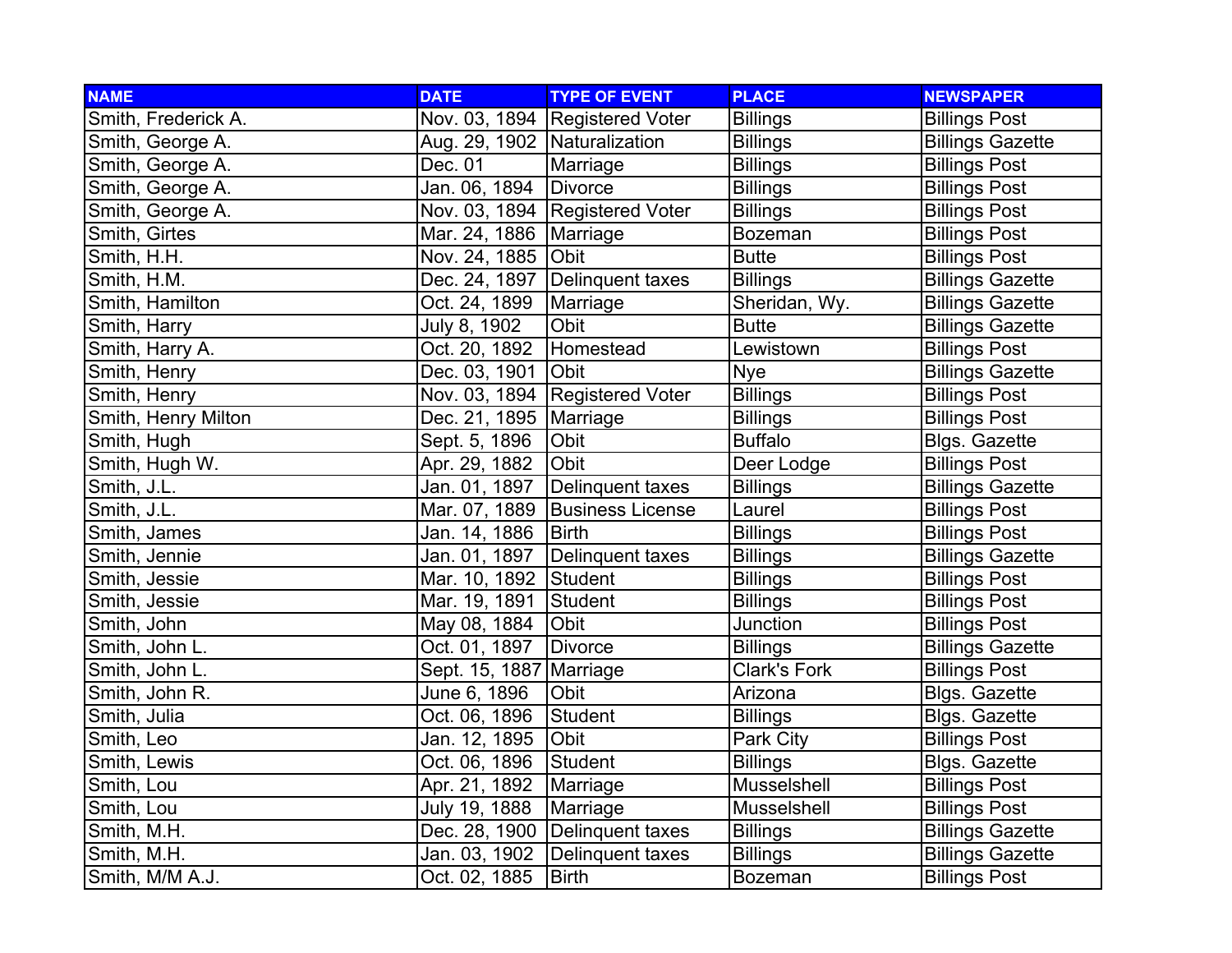| <b>NAME</b>                                               | <b>DATE</b>           | <b>TYPE OF EVENT</b>            | <b>PLACE</b>        | <b>NEWSPAPER</b>        |
|-----------------------------------------------------------|-----------------------|---------------------------------|---------------------|-------------------------|
| Smith, M/M A.J.                                           | Oct. 02, 1895         | <b>Birth</b>                    | <b>Bozeman</b>      | <b>Billings Post</b>    |
| Smith, M/M A.P.                                           | Apr. 13, 1895         | <b>Birth</b>                    | <b>Billings</b>     | <b>Billings Post</b>    |
| Smith, M/M A.P.                                           | Jan. 28, 1892         | <b>Birth</b>                    | <b>Billings</b>     | <b>Billings Post</b>    |
| Smith, M/M C.A.                                           | Mar. 08, 1901         | <b>Birth</b>                    | <b>Billings</b>     | <b>Billings Gazette</b> |
| Smith, M/M C.H.                                           | Aug. 13, 1896         | Birth                           | <b>Billings</b>     | <b>Blgs. Gazette</b>    |
| Smith, M/M Charles                                        | Nov. 22, 1898         | Birth                           | <b>Billings</b>     | <b>Billings Gazette</b> |
| Smith, M/M Clarence                                       | Oct. 20, 1885         | <b>Birth</b>                    | Glendive            | <b>Billings Post</b>    |
| Smith, M/M Ed F.                                          | Sept. 21, 1897 Birth  |                                 | Junction            | <b>Billings Gazette</b> |
| Smith, M/M George A.                                      | Dec. 23, 1893 Divorce |                                 | <b>Billings</b>     | <b>Billings Post</b>    |
| Smith, M/M H.M.                                           | Jan. 23, 1900         | <b>Birth</b>                    | <b>Billings</b>     | <b>Billings Gazette</b> |
| Smith, M/M Luther                                         | Aug. 21, 1900         | <b>Birth</b>                    | Fairview            | <b>Billings Gazette</b> |
| Smith, M/M W.H.                                           | July 14, 1899         | <b>Birth</b>                    | <b>Billings</b>     | <b>Billings Gazette</b> |
| Smith, M/M W.W. (infant)                                  | Jan. 24, 1889         | Obit                            |                     | <b>Billings Post</b>    |
| Smith, M/M Wellington                                     | Oct. 11, 1888         | <b>Birth</b>                    | Lavina              | <b>Billings Post</b>    |
| Smith, M/M William                                        | July 15, 1898         | <b>Birth</b>                    | <b>Billings</b>     | <b>Billings Gazette</b> |
| Smith, M/M William                                        | Oct. 17, 1885         | <b>Birth</b>                    | Musselshell Vly.    | <b>Billings Post</b>    |
| Smith, Marguerite                                         | Jan. 10, 1899         | Student                         | <b>Billings</b>     | <b>Billings Gazette</b> |
| Smith, Marguerite                                         | May 06, 1898          | Student                         | <b>Billings</b>     | <b>Billings Gazette</b> |
| Smith, Marguerite                                         | Oct. 12, 1895         | Student                         | <b>Billings</b>     | <b>Billings Post</b>    |
| Smith, Mary                                               | May 03, 1883          | Marriage                        | Coulson             | <b>Billings Post</b>    |
| Smith, Mary (see also Denneson, Mary) Sept. 23, 1893 Obit |                       |                                 | <b>Billings</b>     | <b>Billings Post</b>    |
| Smith, Mr                                                 | Sept. 06, 1888 Obit   |                                 | Choteau             | <b>Billings Post</b>    |
| Smith, Mr.                                                | July 17, 1884         | Obit                            | Lewistown           | <b>Billings Post</b>    |
| Smith, Mrs.                                               | Nov. 04, 1882         | Obit                            | Huntley             | <b>Billings Post</b>    |
| Smith, Mrs. Barr                                          | July 25, 1887         | Obit                            | <b>Beaver Creek</b> | <b>Billings Post</b>    |
| Smith, Mrs. Charles                                       | July 17, 1900         | Obit                            | <b>Billings</b>     | <b>Billings Gazette</b> |
| Smith, Mrs. E.N.                                          | July 02, 1892         | Obit                            | New York            | <b>Billings Post</b>    |
| Smith, Mrs. E.N.                                          | July 07, 1892         | Obit                            | New York            | <b>Billings Post</b>    |
| Smith, Mrs. Esther                                        | Jan. 16, 1890         | <b>Divorce</b>                  | <b>Billings</b>     | <b>Billings Post</b>    |
| Smith, Mrs. Luther                                        | Aug. 24, 1900         | Obit                            | <b>Billings</b>     | <b>Billings Gazette</b> |
| Smith, Mrs. Mary Farwell                                  | Jan. 25, 1901         | Obit                            | Silesia             | <b>Billings Gazette</b> |
| Smith, Mrs. Maud                                          |                       | Sept. 16, 1893 Business License | Wilsey              | <b>Billings Post</b>    |
| Smith, Mrs. N.C.                                          | Nov. 09, 1887         | Obit                            | Lavina              | <b>Billings Post</b>    |
| Smith, Mrs. W.W.                                          |                       | June 17, 1902 Business license  | <b>Billings</b>     | <b>Billings Gazette</b> |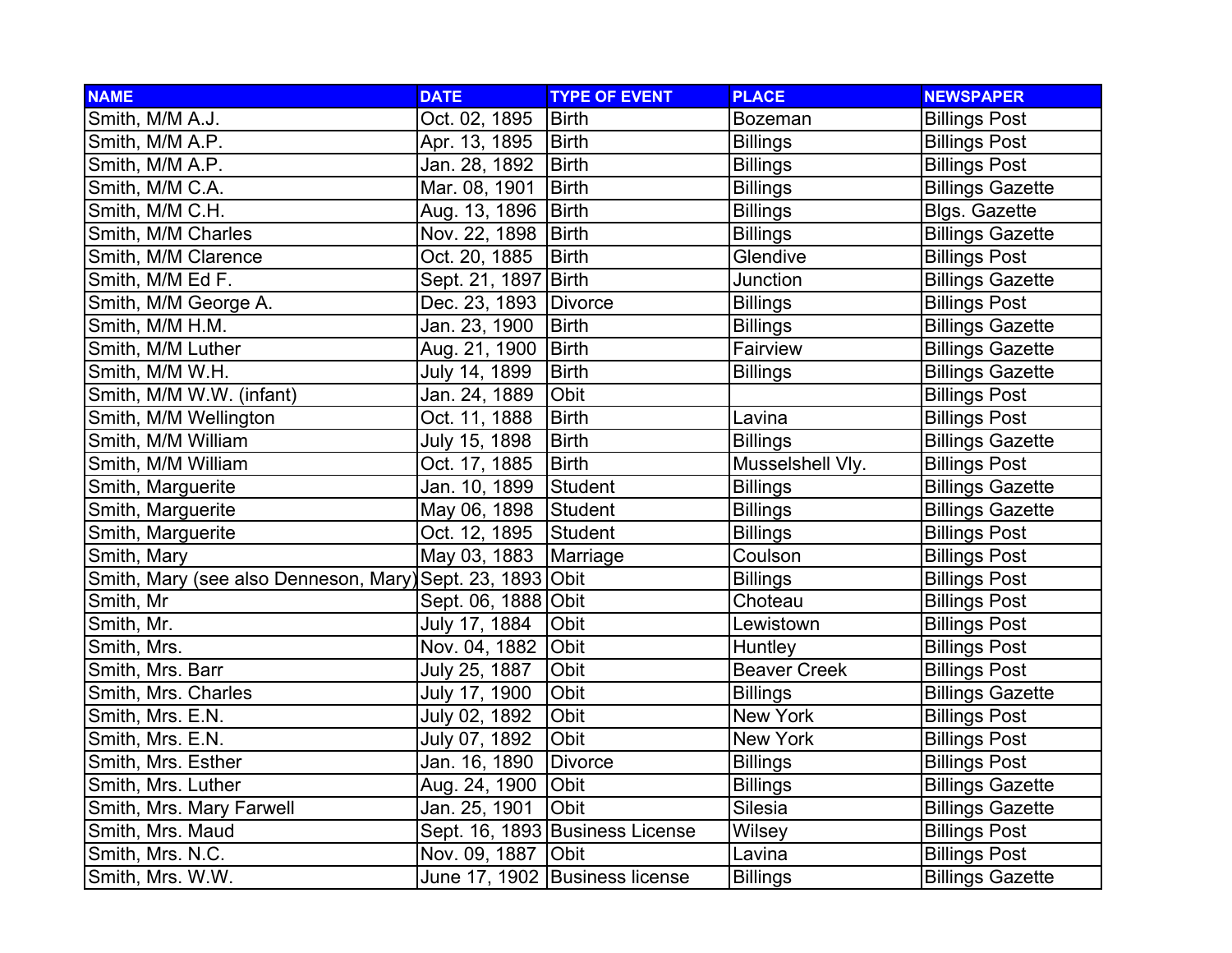| <b>NAME</b>                | <b>DATE</b>                  | <b>TYPE OF EVENT</b>             | <b>PLACE</b>       | <b>NEWSPAPER</b>        |
|----------------------------|------------------------------|----------------------------------|--------------------|-------------------------|
| Smith, Mrs. W.W.           |                              | Dec. 28, 1900 Delinquent taxes   | <b>Billings</b>    | <b>Billings Gazette</b> |
| Smith, Mrs. W.W.           |                              | Dec. 30, 1898 Delinquent taxes   | <b>Billings</b>    | <b>Billings Gazette</b> |
| Smith, Mrs. W.W.           |                              | Jan. 06, 1899 Delinquent taxes   | <b>Billings</b>    | <b>Billings Gazette</b> |
| Smith, Nicholas            | Sept. 18, 1895   Pardon      |                                  | <b>Billings</b>    | <b>Billings Post</b>    |
| Smith, Ollie May (Mrs. G.) | Jan. 06, 1894 Divorce        |                                  | <b>Billings</b>    | <b>Billings Post</b>    |
| Smith, Oram                |                              | Jan. 03, 1902 Delinquent taxes   | <b>Billings</b>    | <b>Billings Gazette</b> |
| Smith, Orvis               | Oct. 16, 1885                | Marriage                         | <b>Spring Hill</b> | <b>Billings Post</b>    |
| Smith, Ottilie             | Jan. 10, 1889                | Marriage                         | <b>Billings</b>    | <b>Billings Post</b>    |
| Smith, Owa V.              | Oct. 23, 1890                | Marriage                         | <b>Halbert</b>     | <b>Billings Post</b>    |
| Smith, Owen                |                              | Nov. 03, 1894 Registered Voter   | <b>Billings</b>    | <b>Billings Post</b>    |
| Smith, P.H.                | June 4, 1901                 | <b>Business license</b>          | <b>Billings</b>    | <b>Billings Gazette</b> |
| Smith, P.H.                |                              | June 17, 1902 Business license   | <b>Billings</b>    | <b>Billings Gazette</b> |
| Smith, P.H.                |                              | Dec. 13, 1901 Business license   | <b>Billings</b>    | <b>Billings Gazette</b> |
| Smith, P.H.                | Jan. 17, 1899   Marriage     |                                  | <b>Billings</b>    | <b>Billings Gazette</b> |
| Smith, P.H.                |                              | June 19, 1890 Business License   | <b>Billings</b>    | <b>Billings Post</b>    |
| Smith, P.H.                |                              | Mar. 12, 1891 Business License   | <b>Billings</b>    | <b>Billings Post</b>    |
| Smith, P.H.                |                              | Mar. 16, 1893 Business License   | <b>Billings</b>    | <b>Billings Post</b>    |
| Smith, P.H.                |                              | Mar. 16, 1895 Business License   | <b>Billings</b>    | <b>Billings Post</b>    |
| Smith, P.H.                |                              | Mar. 17, 1892 Business License   | <b>Billings</b>    | <b>Billings Post</b>    |
| Smith, P.H.                |                              | Mar. 17, 1894 Business License   | <b>Billings</b>    | <b>Billings Post</b>    |
| Smith, P.S.                |                              | June 19, 1890 Business License   | <b>Billings</b>    | <b>Billings Post</b>    |
| Smith, Percy               | Apr. 06, 1893                | Student                          | <b>Billings</b>    | <b>Billings Post</b>    |
| Smith, Percy               | Apr. 27, 1895                | Student                          | <b>Billings</b>    | <b>Billings Post</b>    |
| Smith, Percy               | Feb. 05, 1897                | <b>Student</b>                   | <b>Billings</b>    | <b>Billings Gazette</b> |
| Smith, Percy               | Feb. 10, 1894 Student        |                                  | <b>Billings</b>    | <b>Billings Post</b>    |
| Smith, Percy               | May 6, 1896                  | Student                          | <b>Billings</b>    | <b>Billings Post</b>    |
| Smith, Percy               | Nov. 16, 1897                | Student                          | <b>Billings</b>    | <b>Billings Gazette</b> |
| Smith, Percy               | Oct. 06, 1896                | Student                          | <b>Billings</b>    | <b>Blgs. Gazette</b>    |
| Smith, Percy               | Oct. 12, 1895                | Student                          | <b>Billings</b>    | <b>Billings Post</b>    |
| Smith, Peter               | Oct. 19, 1895                | Taxpayer                         | <b>Billings</b>    | <b>Billings Post</b>    |
| Smith, Peter H.            | June 14, 1888 Naturalization |                                  | <b>Billings</b>    | <b>Billings Post</b>    |
| Smith, Peter H.            |                              | Nov. 03, 1894   Registered Voter | <b>Billings</b>    | <b>Billings Post</b>    |
| Smith, Philip S.           | Aug. 25, 1892   Homestead    |                                  | Lewistown          | <b>Billings Post</b>    |
| Smith, Porter              | Jan. 16, 1890                | Divorce                          | <b>Billings</b>    | <b>Billings Post</b>    |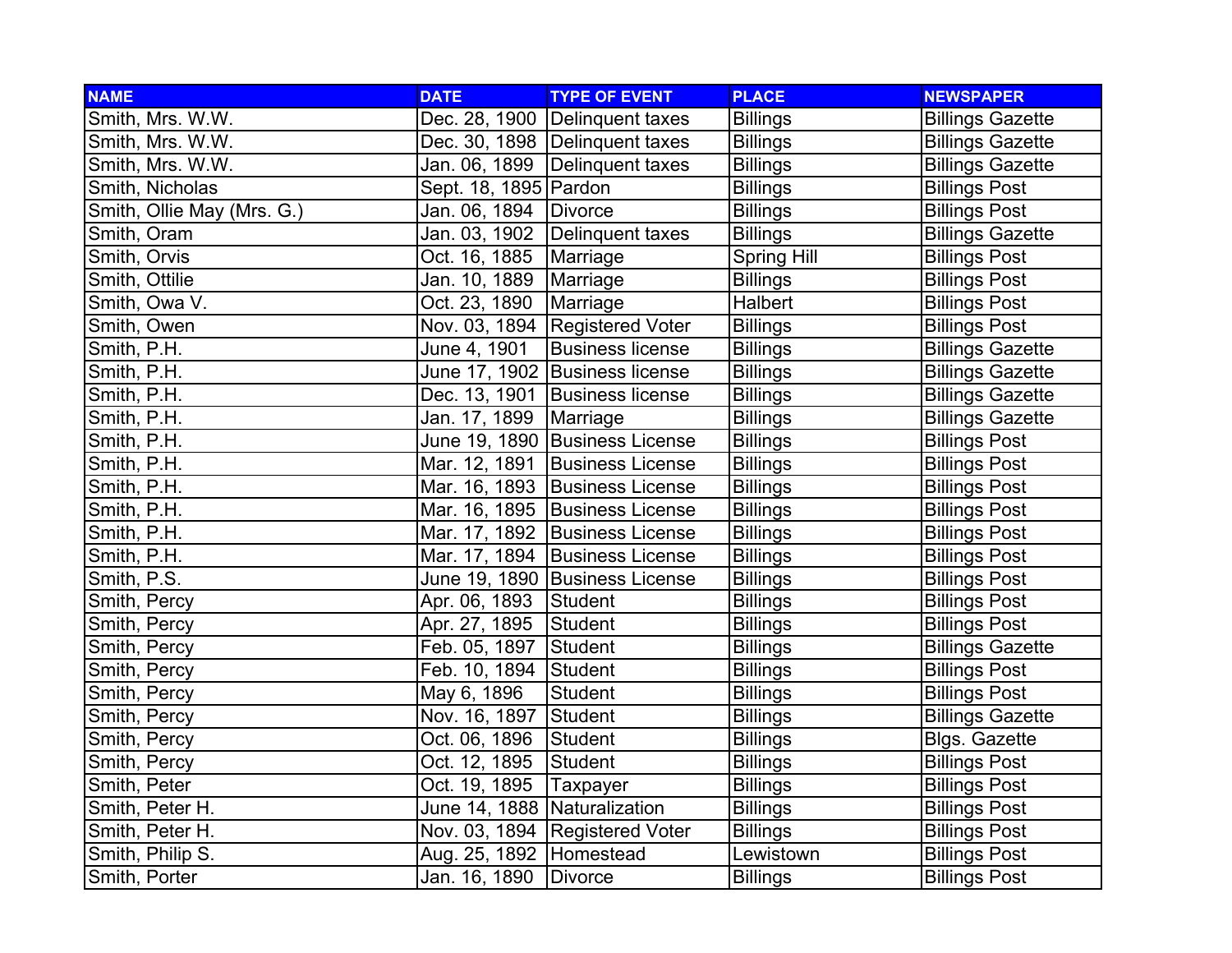| <b>NAME</b>       | <b>DATE</b>              | <b>TYPE OF EVENT</b>             | <b>PLACE</b>     | <b>NEWSPAPER</b>        |
|-------------------|--------------------------|----------------------------------|------------------|-------------------------|
| Smith, Reuben     | May 8, 1900              | Student                          | <b>Billings</b>  | <b>Billings Gazette</b> |
| Smith, Reuben     | May 06, 1898             | Student                          | <b>Billings</b>  | <b>Billings Gazette</b> |
| Smith, Reuben     | May 6, 1896              | Student                          | <b>Billings</b>  | <b>Billings Post</b>    |
| Smith, Robert     | May 8, 1900              | Obit                             | <b>Billings</b>  | <b>Billings Gazette</b> |
| Smith, Robert     | May 8, 1900              | Obit                             | <b>Billings</b>  | <b>Billings Gazette</b> |
| Smith, Robert     | Sept. 15, 1892 Obit      |                                  | <b>Big Sandy</b> | <b>Billings Post</b>    |
| Smith, Rufus      | Sept. 15, 1892 Obit      |                                  | <b>Big Sandy</b> | <b>Billings Post</b>    |
| Smith, Sam        |                          | Dec. 30, 1898   Delinquent taxes | <b>Billings</b>  | <b>Billings Gazette</b> |
| Smith, Sam        |                          | Jan. 06, 1899 Delinquent taxes   | <b>Billings</b>  | <b>Billings Gazette</b> |
| Smith, Samuel S.  |                          | Jan. 26, 1893 Citznshp Restord   | <b>Billings</b>  | <b>Billings Post</b>    |
| Smith, T.W.       |                          | Dec. 15, 1892 Business License   | <b>Billings</b>  | <b>Billings Post</b>    |
| Smith, T.W.       |                          | Mar. 16, 1893 Business License   | <b>Billings</b>  | <b>Billings Post</b>    |
| Smith, Vic        | Aug. 11, 1892   Marriage |                                  | <b>Butte</b>     | <b>Billings Post</b>    |
| Smith, Viola      | Nov. 06, 1900   Marriage |                                  | <b>Billings</b>  | <b>Billings Gazette</b> |
| Smith, W.C.       | June 3, 1902             | Obit                             | <b>Billings</b>  | <b>Billings Gazette</b> |
| Smith, W.H.       |                          | Dec. 26, 1902 Delinquent taxes   | <b>Billings</b>  | <b>Billings Gazette</b> |
| Smith, W.H.       |                          | Dec. 28, 1900   Delinguent taxes | <b>Billings</b>  | <b>Billings Gazette</b> |
| Smith, W.H.       |                          | Jan. 03, 1902 Delinquent taxes   | <b>Billings</b>  | <b>Billings Gazette</b> |
| Smith, W.W.       |                          | Dec. 29, 1894 Business License   | Fairview         | <b>Billings Post</b>    |
| Smith, W.W.       |                          | Dec. 30, 1898   Delinquent taxes | <b>Billings</b>  | <b>Billings Gazette</b> |
| Smith, W.W.       |                          | Jan. 03, 1896 Delinquent taxes   | <b>Billings</b>  | <b>Billings Post</b>    |
| Smith, W.W.       | Jan. 06, 1899            | Delinquent taxes                 | <b>Billings</b>  | <b>Billings Gazette</b> |
| Smith, W.W.       |                          | June 22, 1895 Business License   | Fairview         | <b>Billings Post</b>    |
| Smith, W.W.       |                          | Mar. 16, 1893   Business License | Fairview         | <b>Billings Post</b>    |
| Smith, Walter     | July 04, 1889            | <b>Obit</b>                      | England          | <b>Billings Post</b>    |
| Smith, Walter S.  | Feb. 12, 1887            | Marriage                         | Maiden           | <b>Billings Post</b>    |
| Smith, Wells B.   | Nov. 03, 1894            | <b>Registered Voter</b>          | <b>Billings</b>  | <b>Billings Post</b>    |
| Smith, Wiley      | July 14, 1894            | Obit                             | Wyoming          | <b>Billings Post</b>    |
| Smith, William B. |                          | Nov. 03, 1894 Registered Voter   | <b>Billings</b>  | <b>Billings Post</b>    |
| Smith, William H. | Jan. 25, 1901            | Marriage                         | Omaha, NE        | <b>Billings Gazette</b> |
| Smith, William H. |                          | Nov. 03, 1894 Registered Voter   | <b>Billings</b>  | <b>Billings Post</b>    |
| Smith, Winnie     | Feb. 10, 1894            | Obit                             | <b>Billings</b>  | <b>Billings Post</b>    |
| Smithy, Julia     | Jan. 08, 1891            | Marriage                         | Musselshell      | <b>Billings Post</b>    |
| Smithy, Nellie J. | Apr. 11, 1889            | Marriage                         | Musselshell      | <b>Billings Post</b>    |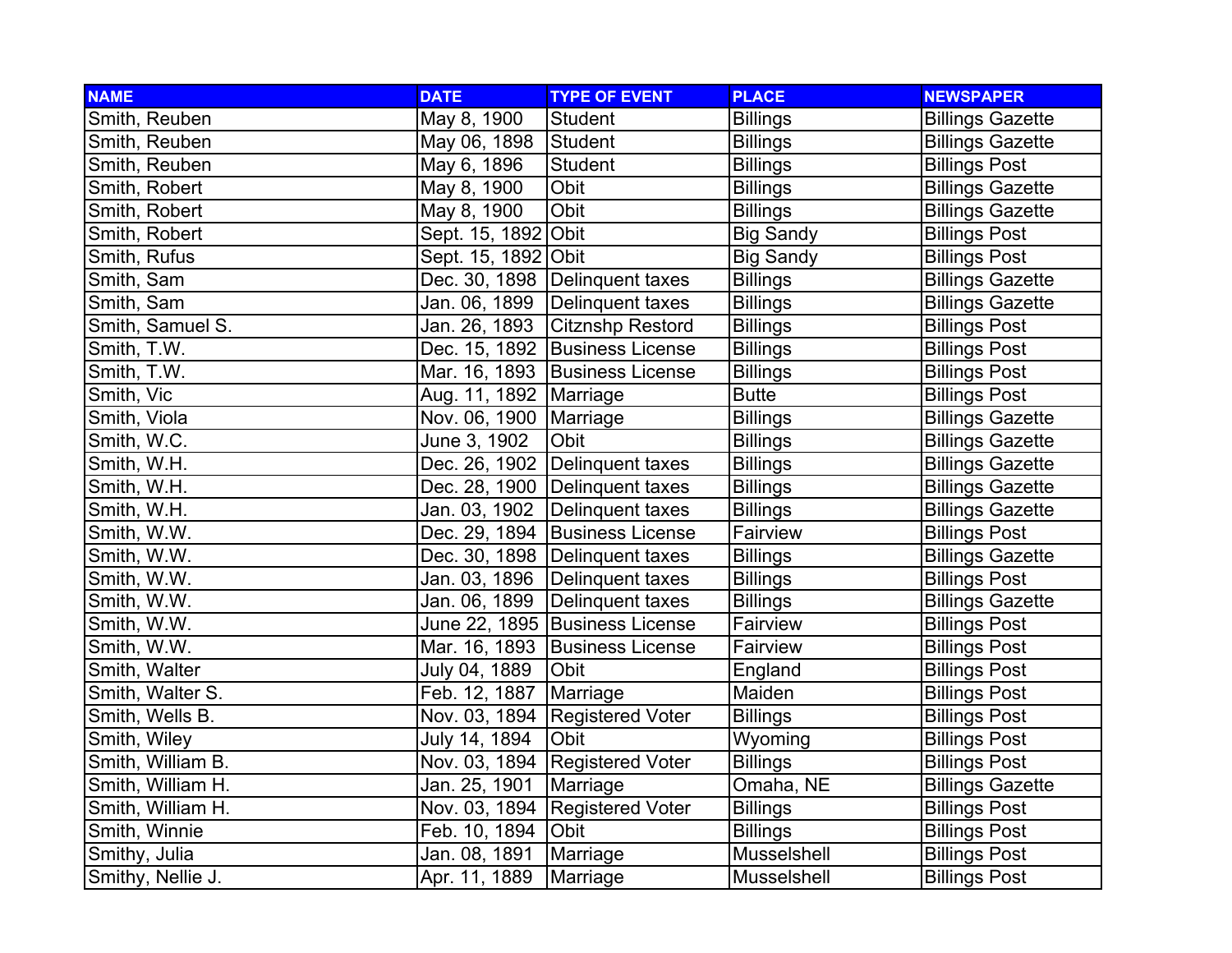| <b>NAME</b>               | <b>DATE</b>              | <b>TYPE OF EVENT</b>             | <b>PLACE</b>      | <b>NEWSPAPER</b>        |
|---------------------------|--------------------------|----------------------------------|-------------------|-------------------------|
| Smithy, Pattie M.         | July 07, 1892            | Marriage                         | Musselshell       | <b>Billings Post</b>    |
| Smithy, Petty (?) M.      | July 09, 1892   Marriage |                                  | Musselshell       | <b>Billings Post</b>    |
| Smsith, Percy             | May 06, 1898             | Student                          | <b>Billings</b>   | <b>Billings Gazette</b> |
| Snell, Fred               | Dec. 29, 1894            | Obit                             | Idaho             | <b>Billings Post</b>    |
| Snelling, E.D.            | Mar. 23, 1895 Obit       |                                  | Stevensville      | <b>Billings Post</b>    |
| Snider, Ella J.           | Nov. 01, 1901            | Marriage                         | Park City         | <b>Billings Gazette</b> |
| Snider, Lulu & Frank      | Sept. 29, 1899 Divorce   |                                  | <b>Billings</b>   | <b>Billings Gazette</b> |
| Snidow, M/M T.A. (infant) | Dec. 28, 1900 Obit       |                                  | <b>Billings</b>   | <b>Billings Gazette</b> |
| Snyder, Charles F.        |                          | Nov. 03, 1894   Registered Voter | <b>Billings</b>   | <b>Billings Post</b>    |
| Snyder, Edward M.         | Sept. 10, 1901 Homestead |                                  | <b>Billings</b>   | <b>Billings Gazette</b> |
| Snyder, Francis L.        |                          | Nov. 03, 1894 Registered Voter   | Huntley           | <b>Billings Post</b>    |
| Snyder, Francis M.        | Aug. 25, 1896   Marriage |                                  | Yellowstone Co.   | <b>Blgs. Gazette</b>    |
| Snyder, George            | May 2, 1902              | Obit                             | <b>Miles City</b> | <b>Billings Gazette</b> |
| Snyder, Herbert A.        | Dec. 23, 1902   Marriage |                                  | Park City         | <b>Billings Gazette</b> |
| Snyder, Mrs. Mary B.      | Feb. 03, 1899            | Obit                             | Musselshell       | <b>Billings Gazette</b> |
| Snyder, Mrs. R.W.         | April 11, 1899           | Obit                             | Glendive          | <b>Billings Gazette</b> |
| Soenksen, Christine       | Sept. 01, 1899 Marriage  |                                  | Absarokee         | <b>Billings Gazette</b> |
| Soennes, G.K.             | Jan. 03, 1896            | Delinquent taxes                 | <b>Billings</b>   | <b>Billings Post</b>    |
| Solberg, M.               | Nov. 02, 1895            | Obit                             | Clearmont         | <b>Billings Post</b>    |
| Soldier Jake              | Nov. 18, 1893            | Obit                             | Livingston        | <b>Billings Post</b>    |
| Soloman, M.               |                          | Dec. 28, 1900 Delinquent taxes   | <b>Billings</b>   | <b>Billings Gazette</b> |
| Solomon, child            | June 11, 1887            | Obit                             | Missoula          | <b>Billings Post</b>    |
| Solomon, Dan              | Apr. 12, 1901            | Obit                             | <b>Billings</b>   | <b>Billings Gazette</b> |
| Solomon, Isaac            | June 11, 1887            | Obit                             | Missoula          | <b>Billings Post</b>    |
| Solomon, Mrs. Isaac       | June 11, 1887            | Obit                             | Missoula          | <b>Billings Post</b>    |
| Somers, Robert            | Nov. 30, 1895            | Obit                             | Maiden            | <b>Billings Post</b>    |
| Somers, Robert            | Oct. 19, 1895            | Obit                             | Maiden            | <b>Billings Post</b>    |
| Sommers, Frank            | Dec. 20, 1888   Marriage |                                  | <b>Billings</b>   | <b>Billings Post</b>    |
| Soo Chong                 | June 4, 1901             | <b>Business license</b>          | <b>Billings</b>   | <b>Billings Gazette</b> |
| Soo Chong                 |                          | June 17, 1902 Business license   | <b>Billings</b>   | <b>Billings Gazette</b> |
| Soo Chong                 |                          | Dec. 18, 1890 Business License   | <b>Billings</b>   | <b>Billings Post</b>    |
| Soo Chong                 |                          | Jan. 03, 1902 Delinquent taxes   | <b>Billings</b>   | <b>Billings Gazette</b> |
| Soo Chong                 | Jan. 06, 1899            | Delinquent taxes                 | <b>Billings</b>   | <b>Billings Gazette</b> |
| Soo Chong                 |                          | Mar. 07, 1889 Business License   | <b>Billings</b>   | <b>Billings Post</b>    |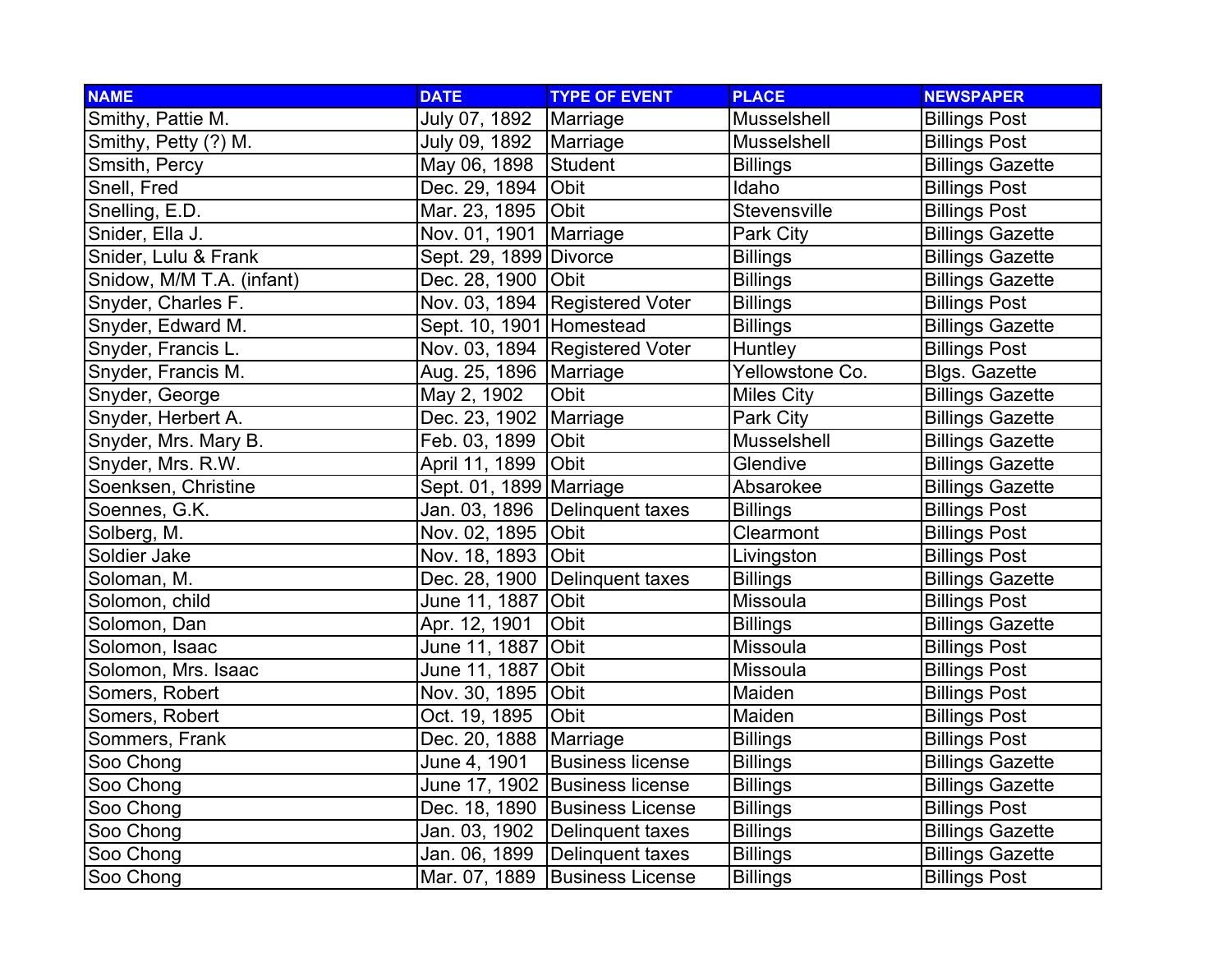| <b>NAME</b>         | <b>DATE</b>              | <b>TYPE OF EVENT</b>             | <b>PLACE</b>    | <b>NEWSPAPER</b>        |
|---------------------|--------------------------|----------------------------------|-----------------|-------------------------|
| Soo Chong           |                          | Mar. 12, 1891 Business License   | <b>Billings</b> | <b>Billings Post</b>    |
| Soo Chong           |                          | Mar. 16, 1895   Business License | <b>Billings</b> | <b>Billings Post</b>    |
| Soo Chong           |                          | Sept. 06, 1888 Business License  | <b>Billings</b> | <b>Billings Post</b>    |
| Soo Hoo Ying        |                          | Dec. 26, 1902 Delinguent taxes   | <b>Billings</b> | <b>Billings Gazette</b> |
| Soo Hoo Young       |                          | Jan. 06, 1899 Delinquent taxes   | <b>Billings</b> | <b>Billings Gazette</b> |
| Soo Hoo, Young      |                          | Jan. 01, 1897   Delinquent taxes | <b>Billings</b> | <b>Billings Gazette</b> |
| Soo Lee             |                          | Mar. 16, 1895 Business License   | <b>Billings</b> | <b>Billings Post</b>    |
| Soo, Charley        |                          | Mar. 17, 1894 Business License   | <b>Billings</b> | <b>Billings Post</b>    |
| Soo, Charley        |                          | Sept. 16, 1893 Business License  | <b>Billings</b> | <b>Billings Post</b>    |
| Soo, Charlie        | May 23, 1899             | <b>Obit</b>                      | Lavina          | <b>Billings Gazette</b> |
| Soo, Chong          |                          | Dec. 30, 1898   Delinquent taxes | <b>Billings</b> | <b>Billings Gazette</b> |
| Soo, Chong          |                          | Mar. 16, 1893 Business License   | <b>Billings</b> | <b>Billings Post</b>    |
| Soo, Chong          |                          | Mar. 17, 1892 Business License   | <b>Billings</b> | <b>Billings Post</b>    |
| Soo, Chong          |                          | Mar. 17, 1894 Business License   | <b>Billings</b> | <b>Billings Post</b>    |
| Soo, Hoo Young      |                          | Dec. 30, 1898   Delinquent taxes | <b>Billings</b> | <b>Billings Gazette</b> |
| Soo, Lee            |                          | June 15, 1893 Business License   | <b>Billings</b> | <b>Billings Post</b>    |
| Soo, Lee            |                          | Mar. 17, 1894 Business License   | <b>Billings</b> | <b>Billings Post</b>    |
| Soo, Peter          |                          | Dec. 24, 1897 Delinquent taxes   | <b>Billings</b> | <b>Billings Gazette</b> |
| Soo, Peter          |                          | Dec. 26, 1902 Delinquent taxes   | <b>Billings</b> | <b>Billings Gazette</b> |
| Soo, Peter          |                          | Dec. 30, 1898   Delinquent taxes | <b>Billings</b> | <b>Billings Gazette</b> |
| Soo, Peter          | Jan. 06, 1899            | Delinquent taxes                 | <b>Billings</b> | <b>Billings Gazette</b> |
| Sor, Christina      | June 24, 1898   Marriage |                                  | <b>Billings</b> | <b>Billings Gazette</b> |
| Sorensen, Peter     |                          | Jan. 03, 1902 Delinquent taxes   | <b>Billings</b> | <b>Billings Gazette</b> |
| Sorenson, Carl      |                          | Dec. 26, 1902 Delinquent taxes   | <b>Billings</b> | <b>Billings Gazette</b> |
| Sorenson, Freddie   | May 2, 1896              | Obit                             | <b>Billings</b> | <b>Billings Post</b>    |
| Sorenson, Lewis     | Oct. 12, 1895            | Student                          | <b>Billings</b> | <b>Billings Post</b>    |
| Soriene, Clare      | Jan. 10, 1889            | Marriage                         | <b>Billings</b> | <b>Billings Post</b>    |
| Sorrenson, Daisy M. | Dec. 03, 1897            | Marriage                         | big horn basin  | <b>Billings Gazette</b> |
| Soule, Fred W.      |                          | Nov. 03, 1894   Registered Voter | <b>Billings</b> | <b>Billings Post</b>    |
| Soule, G.H.         |                          | June 19, 1890 Business License   | <b>Billings</b> | <b>Billings Post</b>    |
| Soule, Geo. H.      |                          | Jan. 01, 1897 Delinquent taxes   | <b>Billings</b> | <b>Billings Gazette</b> |
| Soule, George       |                          | Jan. 05, 1895 Delinquent Taxes   | <b>Billings</b> | <b>Billings Post</b>    |
| Soule, George       |                          | June 13, 1889 Business License   | <b>Billings</b> | <b>Billings Post</b>    |
| Soule, George       |                          | Nov. 03, 1894   Registered Voter | <b>Billings</b> | <b>Billings Post</b>    |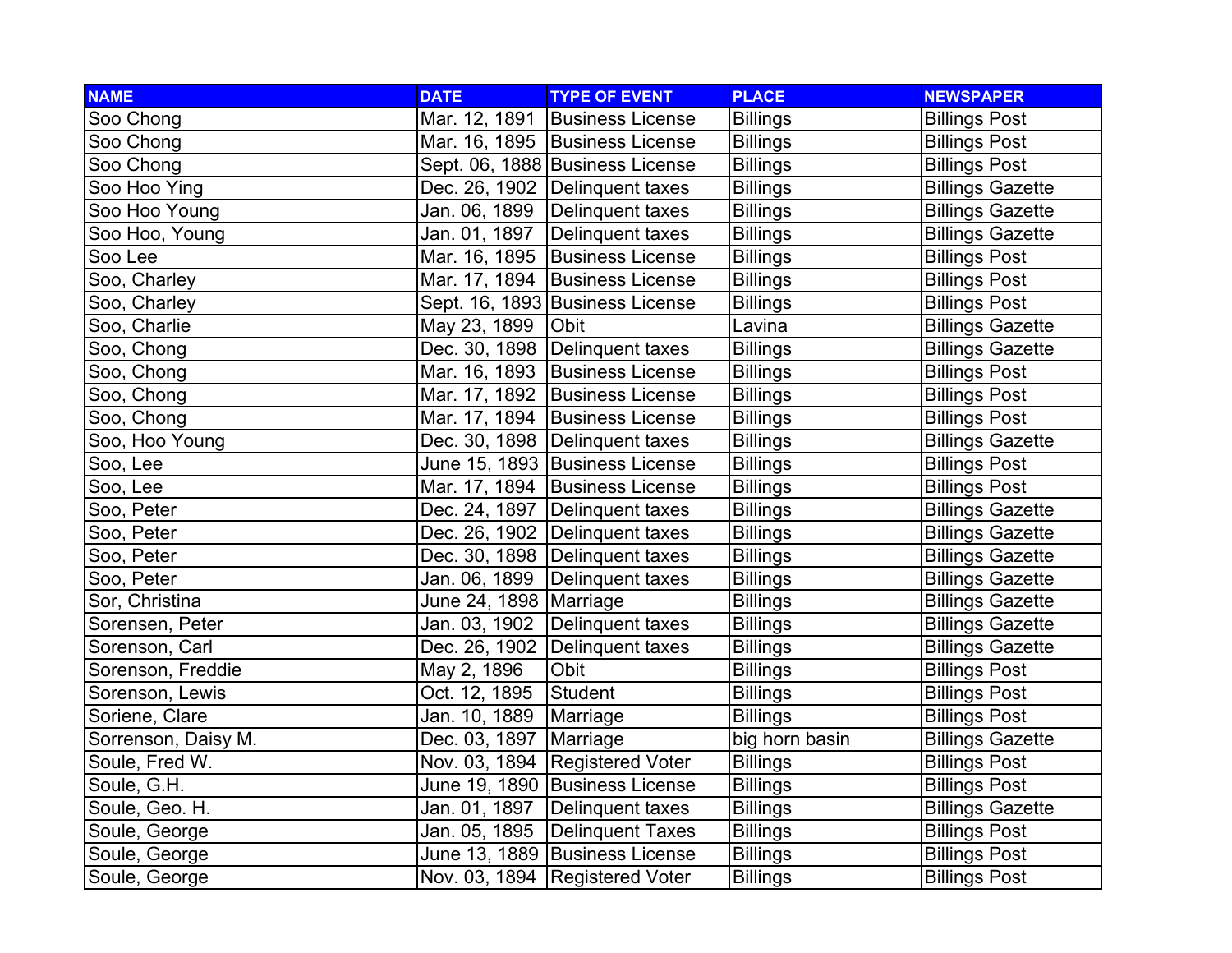| <b>NAME</b>            | <b>DATE</b>              | <b>TYPE OF EVENT</b>             | <b>PLACE</b>     | <b>NEWSPAPER</b>        |
|------------------------|--------------------------|----------------------------------|------------------|-------------------------|
| Soule, George H.       | Mar. 12, 1891            | <b>Business License</b>          | <b>Billings</b>  | <b>Billings Post</b>    |
| Soule, George H.       |                          | Mar. 16, 1893 Business License   | <b>Billings</b>  | <b>Billings Post</b>    |
| Soule, George H.       |                          | Mar. 16, 1895   Business License | <b>Billings</b>  | <b>Billings Post</b>    |
| Soule, George H.       |                          | Mar. 17, 1892 Business License   | <b>Billings</b>  | <b>Billings Post</b>    |
| Soule, George H.       |                          | Mar. 17, 1894 Business License   | <b>Billings</b>  | <b>Billings Post</b>    |
| Soule, George H.       |                          | Nov. 03, 1894   Registered Voter | <b>Billings</b>  | <b>Billings Post</b>    |
| Soule, George H.       | Oct. 19, 1895            | Taxpayer                         | <b>Billings</b>  | <b>Billings Post</b>    |
| Soule, George Sr.      | Apr. 08, 1902            | Obit                             | Grand Rapids, MI | <b>Billings Gazette</b> |
| Soule, Julia L.        | Oct. 14, 1893            | Marriage                         | Canyon Creek     | <b>Billings Post</b>    |
| Soule, Lillian         | Jan. 01, 1897            | Delinquent taxes                 | Billings         | <b>Billings Gazette</b> |
| Soule, Lillian         | Jan. 17, 1899            | Marriage                         | <b>Billings</b>  | <b>Billings Gazette</b> |
| Soule, M/M George      | July 26, 1887            | <b>Birth</b>                     | <b>Billings</b>  | <b>Billings Post</b>    |
| Soule, M/M Sheard      | July 15, 1898            | <b>Birth</b>                     | <b>Billings</b>  | <b>Billings Gazette</b> |
| Soule, Mrs. S.W.       | Jan. 01, 1897            | Delinquent taxes                 | <b>Billings</b>  | <b>Billings Gazette</b> |
| Soule, Mrs. S.W.       | Jan. 03, 1902            | Delinquent taxes                 | <b>Billings</b>  | <b>Billings Gazette</b> |
| Soule, Nellie Alice    | Oct. 31, 1887            | Obit                             | <b>Billings</b>  | <b>Billings Post</b>    |
| Soule, S.W.            | Dec. 02, 1893   Marriage |                                  | <b>Billings</b>  | <b>Billings Post</b>    |
| Soule, Sheridan W.     |                          | Nov. 03, 1894   Registered Voter | <b>Billings</b>  | <b>Billings Post</b>    |
| Soule, William         | June 30, 1894   Obit     |                                  | Canyon Creek     | <b>Billings Post</b>    |
| Sous, Chick            | Feb. 12, 1891            | Marriage                         | Piegan Agency    | <b>Billings Post</b>    |
| Southmayd, Bessie      | Apr. 20, 1893            | Marriage                         | Chicago, II.     | <b>Billings Post</b>    |
| Southmayd, Hattie      | May 28, 1891             | Marriage                         | <b>Billings</b>  | <b>Billings Post</b>    |
| Southmayd, Hattie      | May 30, 1891             | Marriage                         | <b>Billings</b>  | <b>Billings Post</b>    |
| Southmayd, Mame        | June 29, 1893 Marriage   |                                  | Chicago, II.     | <b>Billings Post</b>    |
| Southworth, Charles K. |                          | Nov. 03, 1894   Registered Voter | <b>Billings</b>  | <b>Billings Post</b>    |
| Southworth, Robert H.  | Aug. 23, 1901            | Marriage                         | <b>Billings</b>  | <b>Billings Gazette</b> |
| Sparks, Richard        | Feb. 15, 1887            | Obit                             | Wyoming          | <b>Billings Post</b>    |
| Sparr, M/M C.W.        | June 13, 1902 Birth      |                                  | <b>Billings</b>  | <b>Billings Gazette</b> |
| Sparr, Mrs. S.F.       | Apr. 26, 1901            | Obit                             | Red Lodge        | <b>Billings Gazette</b> |
| Spaulding, L.H.        | Jan. 03, 1902            | Delinquent taxes                 | <b>Billings</b>  | <b>Billings Gazette</b> |
| Spear, Charles         |                          | Mar. 16, 1895 Business License   | Junction         | <b>Billings Post</b>    |
| Spear, Charles         |                          | Nov. 03, 1894 Registered Voter   | <b>Billings</b>  | <b>Billings Post</b>    |
| Spear, Charles         | Oct. 06, 1894            | <b>Business License</b>          | Junction         | <b>Billings Post</b>    |
| Spear, Clara           | Feb. 10, 1894 Student    |                                  | <b>Billings</b>  | <b>Billings Post</b>    |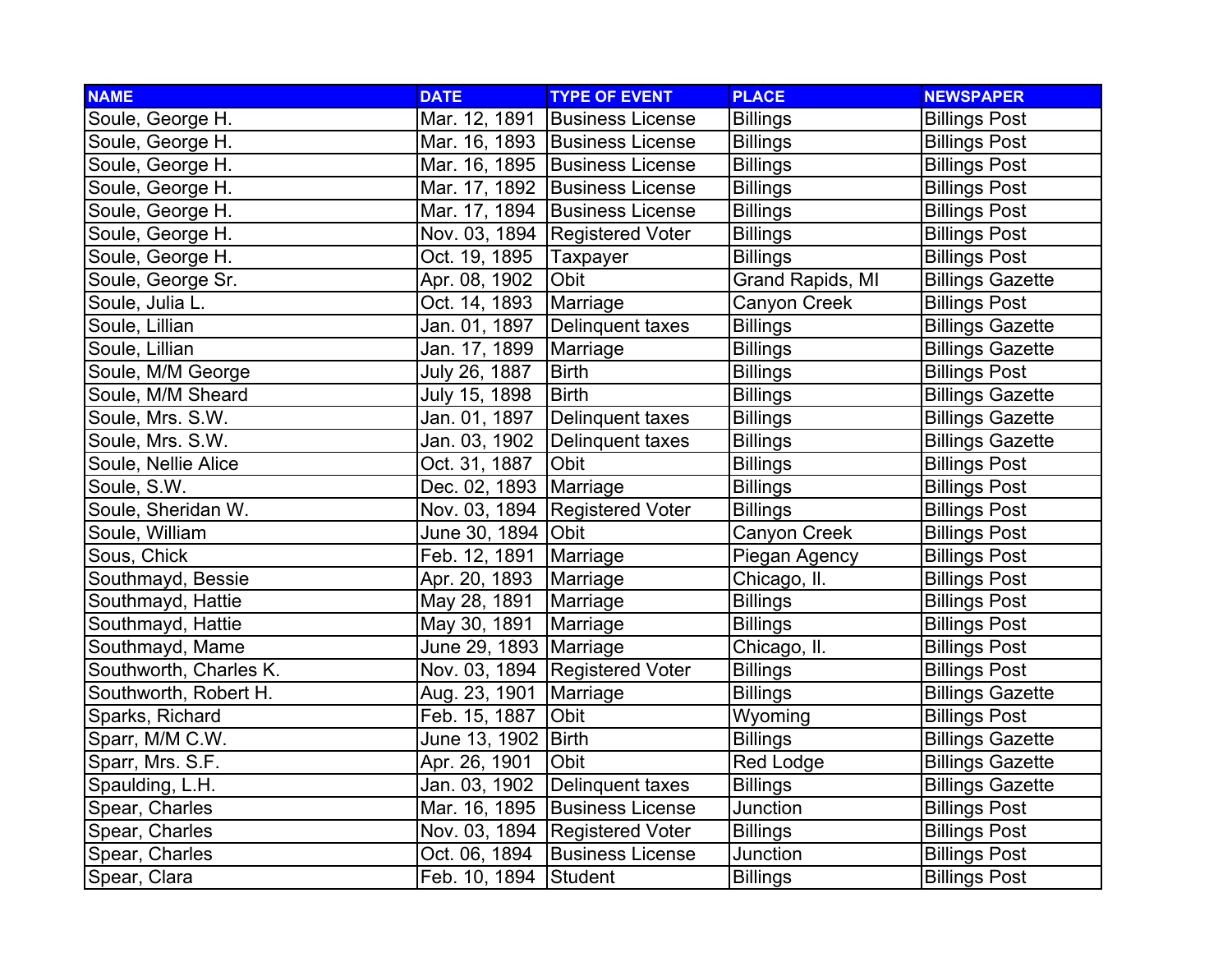| <b>NAME</b>           | <b>DATE</b>              | <b>TYPE OF EVENT</b>             | <b>PLACE</b>         | <b>NEWSPAPER</b>        |
|-----------------------|--------------------------|----------------------------------|----------------------|-------------------------|
| Spear, Clara          | Jan. 05, 1895            | Student                          | <b>Billings</b>      | <b>Billings Post</b>    |
| Spear, Clara          | Jan. 10, 1899 Student    |                                  | <b>Billings</b>      | <b>Billings Gazette</b> |
| Spear, Clara          | June 4, 1896             | Student                          | <b>Billings</b>      | <b>Blgs. Gazette</b>    |
| Spear, Clara          | May 6, 1896              | Student                          | <b>Billings</b>      | <b>Billings Post</b>    |
| Spear, Clara          | Nov. 11, 1893 Student    |                                  | <b>Billings</b>      | <b>Billings Post</b>    |
| Spear, Clara          | Oct. 12, 1895            | Student                          | <b>Billings</b>      | <b>Billings Post</b>    |
| Spear, Edward         | Sept. 25, 1890 Obit      |                                  | <b>Billings</b>      | <b>Billings Post</b>    |
| Spear, M/M            | Feb. 06, 1890            | Birth                            | Junction             | <b>Billings Post</b>    |
| Spear, M/M Charles    | Dec. 30, 1893   Birth    |                                  | <b>Billings</b>      | <b>Billings Post</b>    |
| Spear, M/M Charles    | Feb. 18, 1902            | <b>Birth</b>                     | <b>Billings</b>      | <b>Billings Gazette</b> |
| Spear, M/M Charles    | July 11, 1887            | <b>Birth</b>                     | <b>Junction City</b> | <b>Billings Post</b>    |
| Spear, M/M Charles    | June 30, 1896   Birth    |                                  | <b>Billings</b>      | <b>Blgs. Gazette</b>    |
| Spear, M/M Charles    | Nov. 03, 1899   Birth    |                                  | <b>Billings</b>      | <b>Billings Gazette</b> |
| Spear, W.H.           | Nov. 28, 1899   Marriage |                                  | <b>Billings</b>      | <b>Billings Gazette</b> |
| Speed, George         | Oct. 26, 1897            | Obit                             | DeLamar              | <b>Billings Gazette</b> |
| Speenburg & Moore     | Mar. 12, 1891            | <b>Business License</b>          | <b>Billings</b>      | <b>Billings Post</b>    |
| Speith, Barbara       |                          | Dec. 24, 1897   Delinquent taxes | <b>Billings</b>      | <b>Billings Gazette</b> |
| Spelker, M/M Henry J. | Mar. 22, 1901            | <b>Birth</b>                     | <b>Billings</b>      | <b>Billings Gazette</b> |
| Spellman, Thomas      | May 01, 1890             | Marriage                         | <b>Billings</b>      | <b>Billings Post</b>    |
| Spencer, Fannie M.    | Aug. 05, 1893   Marriage |                                  | Ramona Mission       | <b>Billings Post</b>    |
| Spencer, Fred A.      | July 29, 1893            | Marriage                         | <b>Billings</b>      | <b>Billings Post</b>    |
| Spencer, George       | May 05, 1892             | Obit                             | Jackson Hole         | <b>Billings Post</b>    |
| Spencer, J.           |                          | Mar. 16, 1893 Business License   | <b>Billings</b>      | <b>Billings Post</b>    |
| Spencer, J.           |                          | Mar. 16, 1895 Business License   | <b>Billings</b>      | <b>Billings Post</b>    |
| Spencer, J.           |                          | Mar. 17, 1894 Business License   | <b>Billings</b>      | <b>Billings Post</b>    |
| Spencer, J.           |                          | Sept. 15, 1892 Business License  | <b>Billings</b>      | <b>Billings Post</b>    |
| Spencer, John         | July 22, 1893            | Obit                             | Ft. Keogh            | <b>Billings Post</b>    |
| Spencer, Joshua       | Mar. 25, 1902            | <b>Obit</b>                      | <b>Billings</b>      | <b>Billings Gazette</b> |
| Spencer, Joshua       |                          | Nov. 03, 1894 Registered Voter   | <b>Billings</b>      | <b>Billings Post</b>    |
| Spencer, Nell         | June 4, 1901             | <b>Business license</b>          | <b>Billings</b>      | <b>Billings Gazette</b> |
| Spencer, Nell         | Dec. 13, 1901            | <b>Business license</b>          | <b>Billings</b>      | <b>Billings Gazette</b> |
| Spencer, Wilson       | Jan. 01, 1897            | Delinquent taxes                 | <b>Billings</b>      | <b>Billings Gazette</b> |
| Spendiff, George      | Nov. 23, 1895   Marriage |                                  | Musselshell          | <b>Billings Post</b>    |
| Spendiff, M/M George  | Feb. 03, 1899   Birth    |                                  | Musselshell          | <b>Billings Gazette</b> |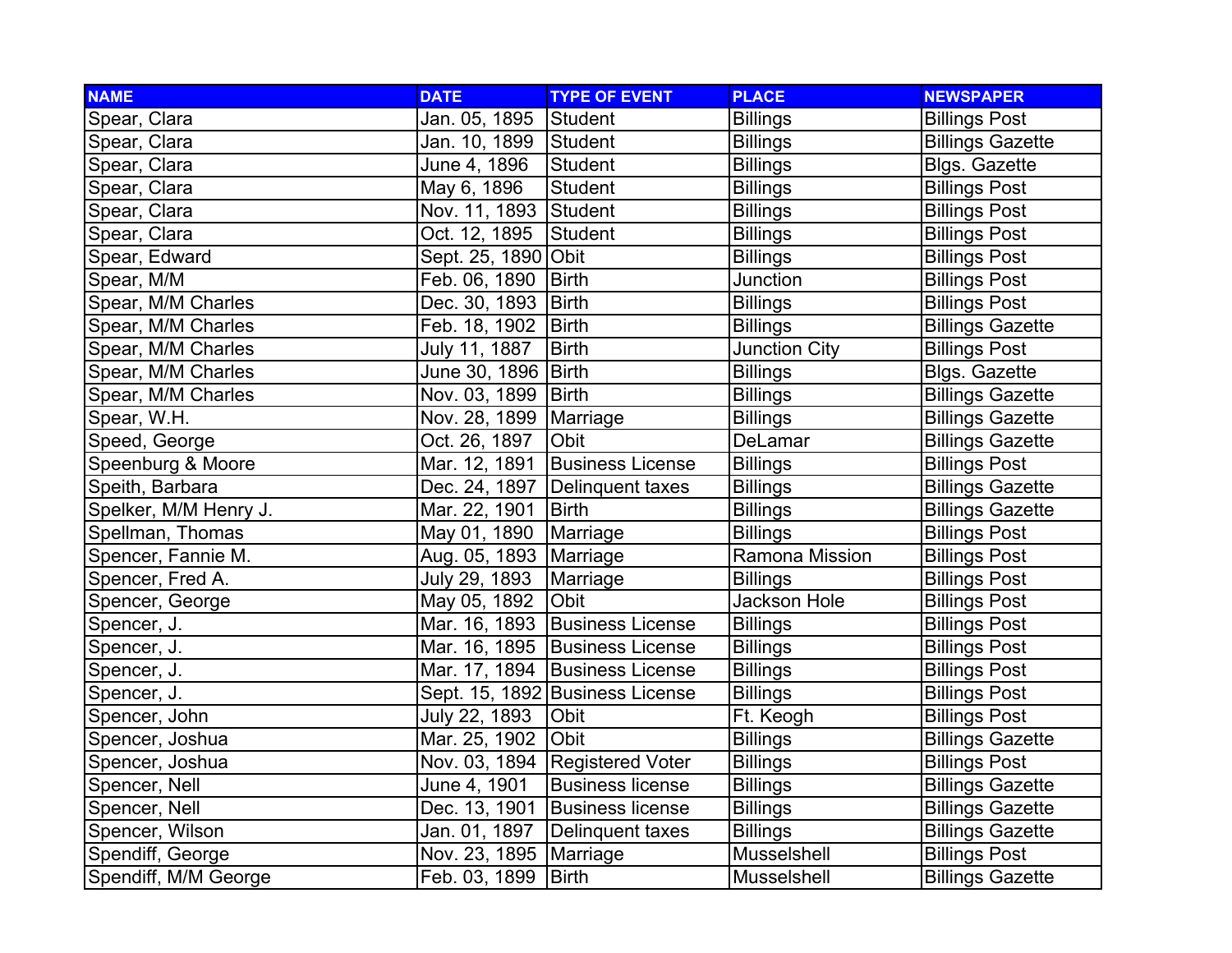| <b>NAME</b>            | <b>DATE</b>              | <b>TYPE OF EVENT</b>            | <b>PLACE</b>         | <b>NEWSPAPER</b>            |
|------------------------|--------------------------|---------------------------------|----------------------|-----------------------------|
| Spendiff, M/M George   | July 19, 1896            | <b>Birth</b>                    | Roundup              | <b>Blgs. Gazette</b>        |
| Spendiff, M/M George   | July 29, 1896            | <b>Birth</b>                    | Musselshell          | <b>Blgs. Gazette</b>        |
| Spenker, S.S.          | July 20, 1900            | <b>Obit</b>                     | <b>Billings</b>      | <b>Billings Gazette</b>     |
| Sperry, Edward S.      | Mar. 17, 1894   Divorce  |                                 | <b>Billings</b>      | <b>Billings Post</b>        |
| Sperry, George T.      | Oct. 27, 1887            | Marriage                        | Red Lodge            | <b>Blgs Weekly Gazette</b>  |
| Sperry, J.C.           | Feb. 07, 1899   Bankrupt |                                 | <b>Billings</b>      | <b>Billings Gazette</b>     |
| Sperry, M/M Wm.        | Dec. 14, 1895   Birth    |                                 | <b>Billings</b>      | <b>Blgs Weekly Gazette</b>  |
| Sperry, M/M Wm.(child) | Dec. 14, 1895 Obit       |                                 | <b>Billings</b>      | <b>Blgs Weekly Gazette</b>  |
| Sperry, Metta M.       | May 6, 1896              | Teacher                         | <b>Billings</b>      | <b>Blgs Weekly Gazette</b>  |
| Sperry, Metta M.       | Oct. 12, 1895            | Teacher                         | <b>Billings</b>      | <b>Blgs Weekly Gazette</b>  |
| Sperry, Mrs. Etta L.   | Mar. 17, 1894   Divorce  |                                 | <b>Billings</b>      | <b>Blgs Weekly Gazette</b>  |
| Sperry, Mrs. Etta L.   | Mar. 17, 1894   Marriage |                                 | <b>Blakely</b>       | <b>Blgs Weekly Gazette</b>  |
| Sperry, W.W.           |                          | Mar. 16, 1895 Business License  | <b>Billings</b>      | <b>Blgs Weekly Gazette</b>  |
| Sperry, W.W.           |                          | Mar. 17, 1894 Business License  | <b>Billings</b>      | <b>Blgs Weekly Gazette</b>  |
| Sperry, W.W.           | Oct. 27, 1894   Marriage |                                 | <b>Billings</b>      | <b>Blgs Weekly Gazette</b>  |
| Sperry, W.W.           |                          | Sept. 16, 1893 Business License | <b>Billings</b>      | <b>Blgs Weekly Gazette</b>  |
| Sperry, Willis W.      |                          | Nov. 03, 1894 Registered Voter  | <b>Billings</b>      | <b>Blgs Weekly Gazette</b>  |
| Spilker, S.J.          |                          | Dec. 28, 1900 Delinquent taxes  | <b>Billings</b>      | <b>Billings Gazette</b>     |
| Spindiff, M/M James    | Sept. 24, 1887 Birth     |                                 | Musselshell          | <b>Blgs Weekly Gazette</b>  |
| Spires, Mrs.           | Nov. 22, 1888 Obit       |                                 | Elkhorn              | <b>Blgs Weekly Gazette</b>  |
| Splawn, Annie L.       | Oct. 19, 1900            | Marriage                        | Lapwai, Id.          | <b>Billings Gazette</b>     |
| Sprague, Clarentena    | Apr. 20, 1896            | Marriage                        | <b>Billings</b>      | <b>Blgs Weekly Gazette</b>  |
| Sprague, Elmer         | June 30, 1892 Obit       |                                 | <b>Fergus County</b> | <b>Blgs Weekly Gazette</b>  |
| Sprague, M.A.          |                          | Dec. 28, 1900 Delinquent taxes  | <b>Billings</b>      | <b>Billings Gazette</b>     |
| Sprague, Mr.           | June 30, 1892 Obit       |                                 | <b>Fergus County</b> | <b>Blgs Weekly Gazette</b>  |
| Sprague, Mrs. M.A.     |                          | Dec. 26, 1902 Delinquent taxes  | <b>Billings</b>      | <b>Billings Gazette</b>     |
| Sprague, Mrs. M.A.     |                          | Jan. 03, 1896 Delinquent taxes  | <b>Billings</b>      | <b>Blgs Weekly Gazette</b>  |
| Sprague, Mrs. M.A.     |                          | Jan. 03, 1902 Delinquent taxes  | <b>Billings</b>      | <b>Billings Gazette</b>     |
| Sprague, Pearl         | May 6, 1896              | Student                         | <b>Billings</b>      | <b>Blgs Weekly Gazette</b>  |
| Sprague, Pearl         | Oct. 06, 1896            | Student                         | <b>Billings</b>      | <b>Blgs. Gazette</b>        |
| Spurlock, Mr.          |                          | Dec. 19, 1889 Business License  | <b>Stillwater</b>    | <b>Blgs Weekly Gazette</b>  |
| St. Clair, M/M Byron   | Nov. 14, 1891            | <b>Birth</b>                    | Red Lodge            | <b>Blgs Weekly Gazettel</b> |
| St. John, Franklin R.  |                          | Nov. 03, 1894 Registered Voter  | <b>Billings</b>      | <b>Blgs Weekly Gazette</b>  |
| St. John, Leroy        | Jan. 10, 1902   Marriage |                                 | <b>Billings</b>      | <b>Billings Gazette</b>     |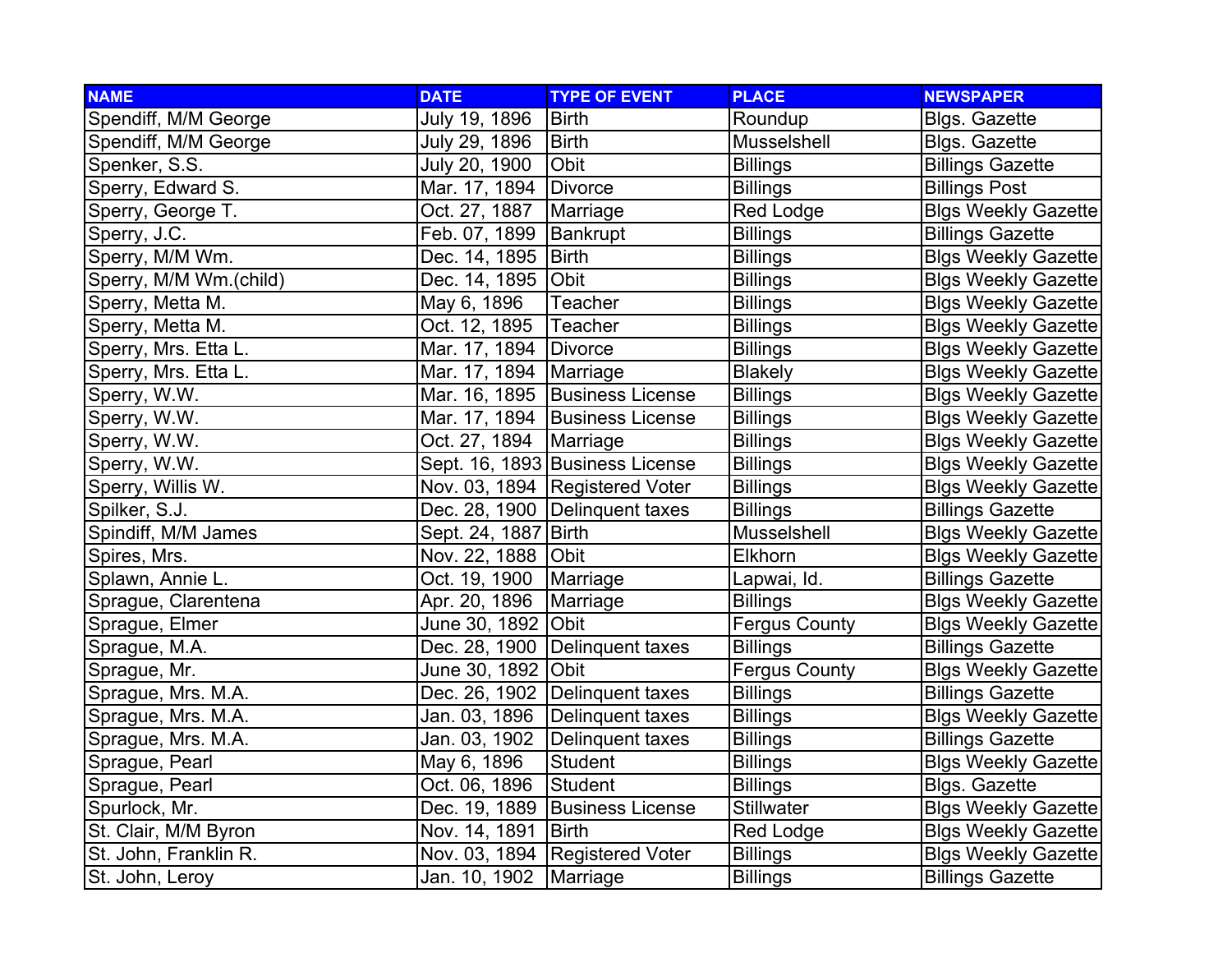| <b>NAME</b>              | <b>DATE</b>              | <b>TYPE OF EVENT</b>             | <b>PLACE</b>        | <b>NEWSPAPER</b>           |
|--------------------------|--------------------------|----------------------------------|---------------------|----------------------------|
| St. Johns, Richard       | May 20, 1902             | Obit                             | Conway              | <b>Billings Gazette</b>    |
| Stael, Mrs. Mary         | Dec. 01, 1899   Marriage |                                  | <b>Billings</b>     | <b>Billings Gazette</b>    |
| Staffek, J.C.            | June 4, 1901             | <b>Business license</b>          | <b>Billings</b>     | <b>Billings Gazette</b>    |
| Staffek, J.C.            |                          | June 17, 1902 Business license   | <b>Billings</b>     | <b>Billings Gazette</b>    |
| Staffek, J.C.            |                          | Dec. 13, 1901 Business license   | <b>Billings</b>     | <b>Billings Gazette</b>    |
| Staffek, Jennie          | Feb. 21, 1899   Marriage |                                  | <b>Red Lodge</b>    | <b>Billings Gazette</b>    |
| Staffek, Miss            | Dec. 26, 1891            | Marriage                         | <b>Billings</b>     | <b>Blgs Weekly Gazette</b> |
| Staffek, Nettie          | Aug. 06, 1901            | Marriage                         | <b>Billings</b>     | <b>Billings Gazette</b>    |
| Staffok, (?) John        |                          | Mar. 17, 1892 Business License   | <b>Billings</b>     | <b>Blgs Weekly Gazette</b> |
| Stage, Joseph E.         |                          | Nov. 03, 1894   Registered Voter | Canyon Creek        | <b>Blgs Weekly Gazette</b> |
| Stanchfield, M/M Charles | Feb. 05, 1886            | Birth                            |                     | <b>Blgs Weekly Gazette</b> |
| Standgrebe, Christine    | June 05, 1886   Marriage |                                  | Ft.Custer           | <b>Blgs Weekly Gazette</b> |
| Standridge, Joe H.       | Aug. 30, 1883 Obit       |                                  | Custer Co.          | <b>Blgs Weekly Gazette</b> |
| Stanley, A.G.            | Mar. 23, 1897            | Obit                             | <b>Butte</b>        | <b>Billings Gazette</b>    |
| Stanley, David           | Nov. 21, 1899 Obit       |                                  | deer lodge          | <b>Billings Gazette</b>    |
| Stanley, James           | Aug. 23, 1883 Obit       |                                  |                     | <b>Blgs Weekly Gazette</b> |
| Stanley, James           | July 15, 1882            | Marriage                         | <b>Miles City</b>   | <b>Blgs Weekly Gazette</b> |
| Stanley, John            |                          | Nov. 03, 1894 Registered Voter   | Huntley             | <b>Blgs Weekly Gazette</b> |
| Stanley, Mildred         | Oct. 27, 1894            | Marriage                         | <b>Billings</b>     | <b>Blgs Weekly Gazette</b> |
| Stanley, Minnie          | June 18, 1892   Marriage |                                  | <b>Billings</b>     | <b>Blgs Weekly Gazette</b> |
| Stanley, Rena            | Sept. 08, 1894 Marriage  |                                  | <b>Billings</b>     | <b>Blgs Weekly Gazette</b> |
| Stanley, Rev. E.J.       | Dec. 31, 1886   Marriage |                                  | <b>Stevensville</b> | <b>Blgs Weekly Gazette</b> |
| Stanley, Violet          | Jan. 31, 1902            | Marriage                         | Joliet              | <b>Billings Gazette</b>    |
| Stantenburg, Albert C.   | Feb. 03, 1886            | Marriage                         | Yellowstone Co.     | <b>Blgs Weekly Gazette</b> |
| Stanton, Ed              | Jan. 19, 1897            | Obit                             | <b>Butte</b>        | <b>Billings Gazette</b>    |
| Stanton, Ella            | Oct. 05, 1896            | <b>Teacher</b>                   | <b>Billings</b>     | Blgs. Gazette              |
| Stanton, Miss Ella M.    | Feb. 05, 1897            | <b>Teacher</b>                   | <b>Billings</b>     | <b>Billings Gazette</b>    |
| Stapleton, Fannie        | June 4, 1901             | <b>Business license</b>          | Billings            | <b>Billings Gazette</b>    |
| Stapleton, Fannie        | Dec. 13, 1901            | <b>Business license</b>          | <b>Billings</b>     | <b>Billings Gazette</b>    |
| Stapleton, Fannie        | Dec. 26, 1902            | <b>Obit</b>                      | Buffalo, Wy.        | <b>Billings Gazette</b>    |
| Starbard, Mrs. Jennie    | May 10, 1901             | Marriage                         | <b>Billings</b>     | <b>Billings Gazette</b>    |
| Starr, Ezra              | July 4, 1902             | Marriage                         | <b>Billings</b>     | <b>Billings Gazette</b>    |
| Starr, Ezra              |                          | Nov. 03, 1894   Registered Voter | <b>Billings</b>     | <b>Blgs Weekly Gazette</b> |
| Starr, John              | Dec. 14, 1897            | Obit                             | <b>Red Lodge</b>    | <b>Billings Gazette</b>    |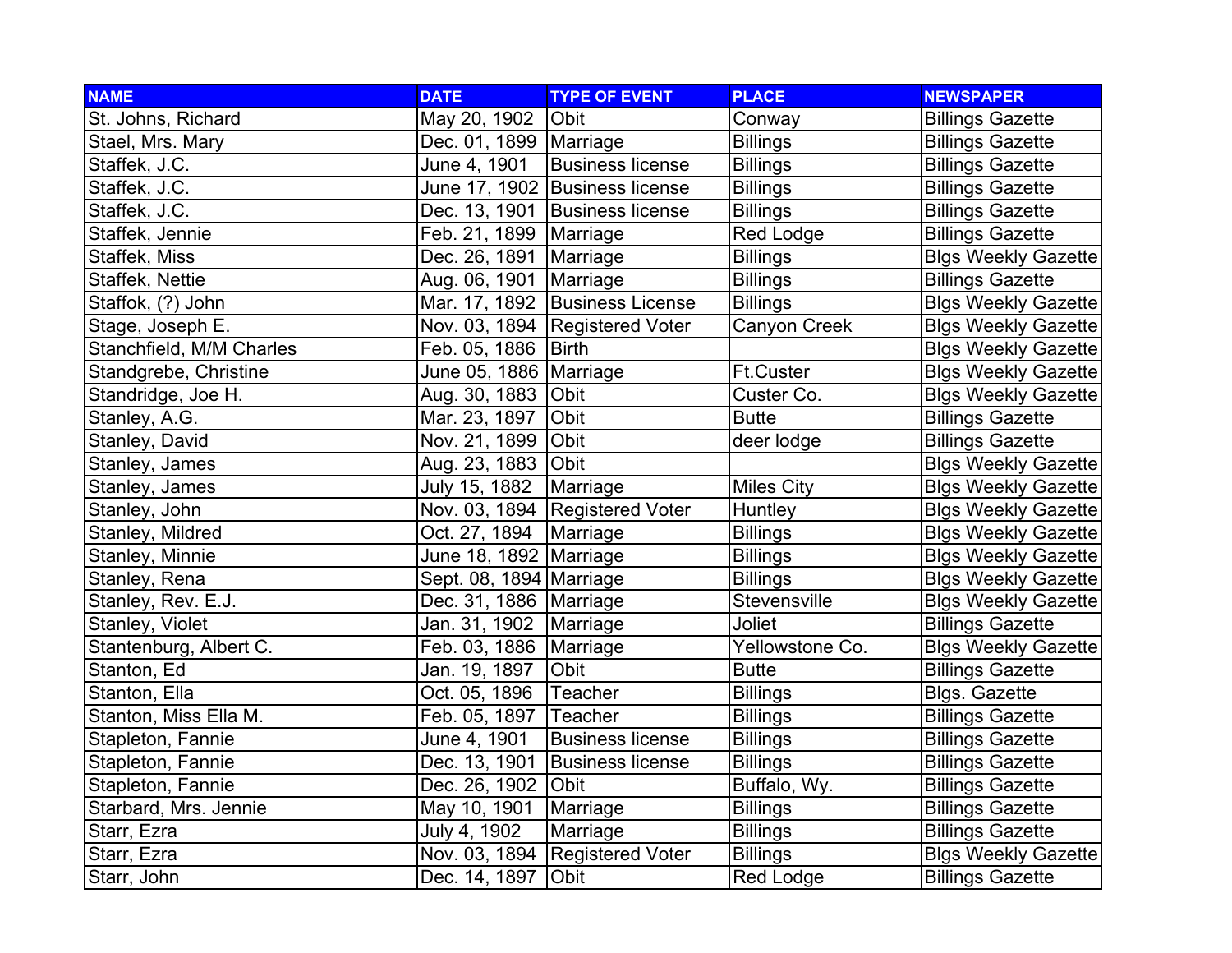| <b>NAME</b>          | <b>DATE</b>               | <b>TYPE OF EVENT</b>           | <b>PLACE</b>      | <b>NEWSPAPER</b>           |
|----------------------|---------------------------|--------------------------------|-------------------|----------------------------|
| Stearns, Dr. D.D.    |                           | June 17, 1902 Business license | <b>Billings</b>   | <b>Billings Gazette</b>    |
| Stearns, James       | Jan. 01, 1891   Homestead |                                | <b>Miles City</b> | <b>Blgs Weekly Gazette</b> |
| Stearns, John W.     | May 25, 1900              | Marriage                       | <b>Billings</b>   | <b>Billings Gazette</b>    |
| Stearns, John W.     |                           | Nov. 03, 1894 Registered Voter | <b>Billings</b>   | <b>Blgs Weekly Gazette</b> |
| Stebbins, C.M.       | Oct. 19, 1895             | Taxpayer                       | <b>Billings</b>   | <b>Blgs Weekly Gazette</b> |
| Stebbins, Ellen      | Dec. 03, 1891             | Student                        | <b>Billings</b>   | <b>Blgs Weekly Gazette</b> |
| Stebbins, Ellen      | Dec. 30, 1893 Student     |                                | <b>Billings</b>   | <b>Blgs Weekly Gazette</b> |
| Stebbins, Ellen      | Feb. 18, 1892 Student     |                                | <b>Billings</b>   | <b>Blgs Weekly Gazette</b> |
| Stebbins, Ellen      | Jan. 05, 1895             | Student                        | <b>Billings</b>   | <b>Blgs Weekly Gazette</b> |
| Stebbins, Ellen      | June 4, 1896              | <b>Student</b>                 | <b>Billings</b>   | <b>Blgs. Gazette</b>       |
| Stebbins, Ellen      | Mar. 31, 1894             | Student                        | <b>Billings</b>   | <b>Blgs Weekly Gazette</b> |
| Stebbins, Ellen      | May 06, 1898              | Student                        | <b>Billings</b>   | <b>Billings Gazette</b>    |
| Stebbins, Ellen      | May 6, 1896               | Student                        | <b>Billings</b>   | <b>Blgs Weekly Gazette</b> |
| Stebbins, Ellen      | Nov. 16, 1897             | Student                        | <b>Billings</b>   | <b>Billings Gazette</b>    |
| Stebbins, Ellen      | Oct. 05, 1900             | Student                        | <b>Billings</b>   | <b>Billings Gazette</b>    |
| Stebbins, Ellen      | Oct. 06, 1896             | Student                        | <b>Billings</b>   | <b>Blgs. Gazette</b>       |
| Stebbins, Harriet    | Dec. 03, 1891             | Student                        | <b>Billings</b>   | <b>Blgs Weekly Gazette</b> |
| Stebbins, Harriet    | Feb. 18, 1892 Student     |                                | <b>Billings</b>   | <b>Blgs Weekly Gazette</b> |
| Stebbins, Harriet    | Jan. 05, 1895             | Student                        | <b>Billings</b>   | <b>Blgs Weekly Gazette</b> |
| Stebbins, Harriet    | Jan. 19, 1893             | Student                        | <b>Billings</b>   | <b>Blgs Weekly Gazette</b> |
| Stebbins, Harriet    | May 6, 1896               | <b>Student</b>                 | <b>Billings</b>   | <b>Blgs Weekly Gazette</b> |
| Stebbins, Harriet    | Nov. 16, 1897             | Student                        | <b>Billings</b>   | <b>Billings Gazette</b>    |
| Stebbins, Harriet    | Oct. 06, 1896             | Student                        | <b>Billings</b>   | <b>Blgs. Gazette</b>       |
| Stebbins, Harriet    | Oct. 12, 1895             | <b>Student</b>                 | <b>Billings</b>   | <b>Blgs Weekly Gazette</b> |
| Stebbins, Harriet    | Oct. 20, 1894             | Student                        | <b>Billings</b>   | <b>Blgs Weekly Gazette</b> |
| Stebbins, Harriet C. | Feb. 14, 1902             | Marriage                       | <b>Billings</b>   | <b>Billings Gazette</b>    |
| Stebbins, Mabel      | May 8, 1900               | <b>Student</b>                 | <b>Billings</b>   | <b>Billings Gazette</b>    |
| Stebbins, Mabel      | May 8, 1900               | <b>Student</b>                 | Billings          | <b>Billings Gazette</b>    |
| Stebbins, Mabel      | Jan. 05, 1895             | Student                        | <b>Billings</b>   | <b>Blgs Weekly Gazette</b> |
| Stebbins, Mabel      | Jan. 10, 1899             | Student                        | <b>Billings</b>   | <b>Billings Gazette</b>    |
| Stebbins, Mabel      | June 4, 1896              | Student                        | <b>Billings</b>   | Blgs. Gazette              |
| Stebbins, Mabel      | May 06, 1898              | Student                        | <b>Billings</b>   | <b>Billings Gazette</b>    |
| Stebbins, Mabel      | May 6, 1896               | <b>Student</b>                 | <b>Billings</b>   | <b>Blgs Weekly Gazette</b> |
| Stebbins, Mabel      | Oct. 06, 1896             | Student                        | <b>Billings</b>   | <b>Blgs. Gazette</b>       |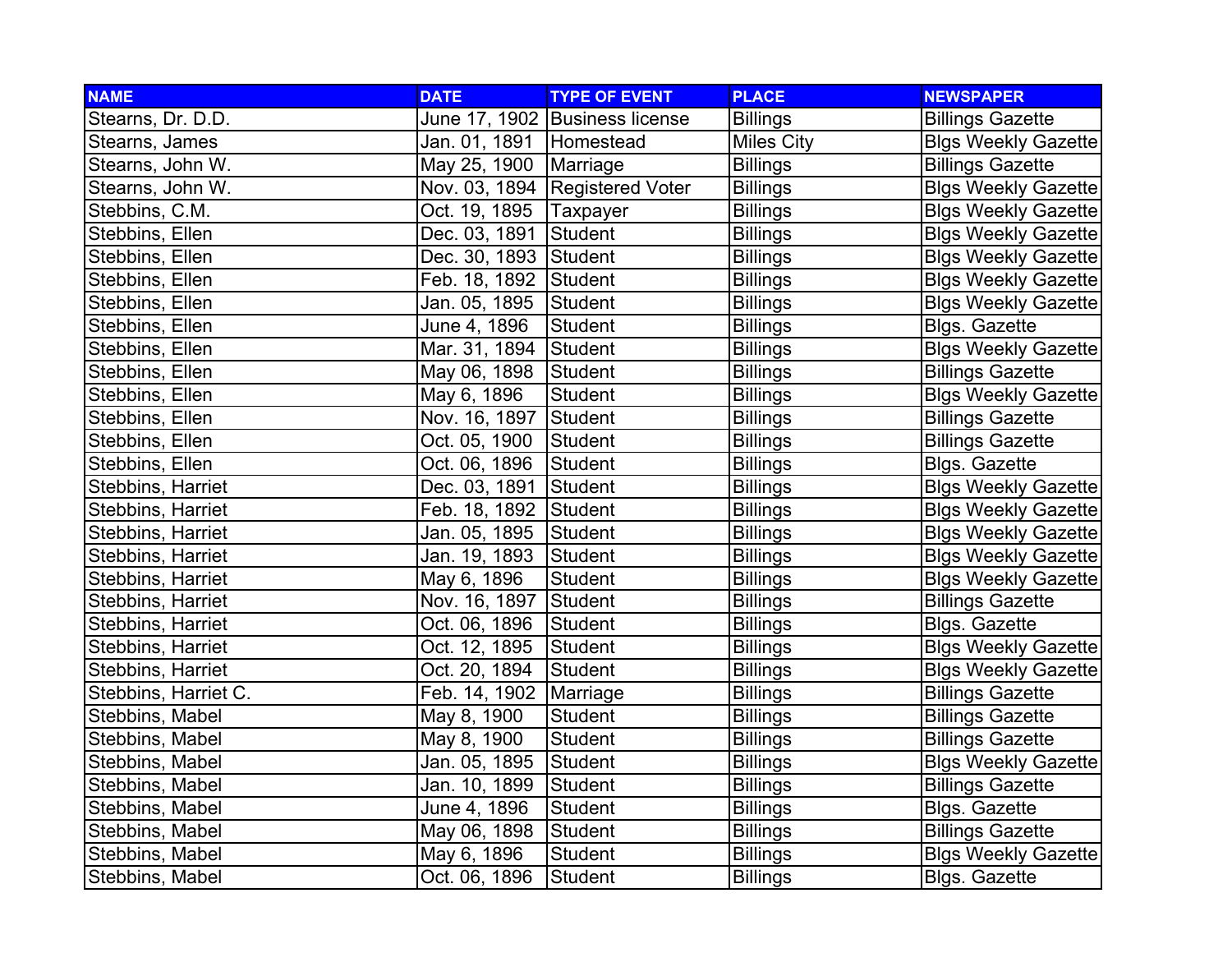| <b>NAME</b>               | <b>DATE</b>                    | <b>TYPE OF EVENT</b>             | <b>PLACE</b>        | <b>NEWSPAPER</b>           |
|---------------------------|--------------------------------|----------------------------------|---------------------|----------------------------|
| Stebbins, Mabel           | Oct. 12, 1895                  | Student                          | <b>Billings</b>     | <b>Blgs Weekly Gazette</b> |
| Stebbins, Mable           | Oct. 20, 1892                  | Student                          | <b>Billings</b>     | <b>Blgs Weekly Gazette</b> |
| Stebbins, Mrs. Roland     | Feb. 07, 1902 Obit             |                                  | <b>Billings</b>     | <b>Billings Gazette</b>    |
| Stebbins, Roland          | Feb. 04, 1902 Obit             |                                  | <b>Billings</b>     | <b>Billings Gazette</b>    |
| Stebbins, Roland          |                                | Nov. 03, 1894 Registered Voter   | <b>Billings</b>     | <b>Blgs Weekly Gazette</b> |
| Steel, John               | May 20, 1886                   | Obit                             | <b>Big Timber</b>   | <b>Blgs Weekly Gazette</b> |
| Steel, Thomas             | June 26, 1884 Obit             |                                  | Eagle City          | <b>Blgs Weekly Gazette</b> |
| Steele, Charles           | May 06, 1898                   | Student                          | <b>Billings</b>     | <b>Billings Gazette</b>    |
| Steele, Ernest            | May 8, 1900                    | <b>Student</b>                   | <b>Billings</b>     | <b>Billings Gazette</b>    |
| Steele, James             | Mar. 17, 1894                  | Naturalization                   | <b>Billings</b>     | Blgs Weekly Gazette        |
| Steele, James             |                                | Nov. 03, 1894 Registered Voter   | Canyon Creek        | <b>Blgs Weekly Gazette</b> |
| Steele, James             | Oct. 19, 1900                  | Homestead                        | <b>Billings</b>     | <b>Billings Gazette</b>    |
| Steele, Maggie            | Oct. 06, 1896                  | Student                          | <b>Billings</b>     | <b>Blgs. Gazette</b>       |
| Steele, May               | May 8, 1900                    | <b>Student</b>                   | <b>Billings</b>     | <b>Billings Gazette</b>    |
| Steele, May               | Jan. 10, 1899                  | Student                          | <b>Billings</b>     | <b>Billings Gazette</b>    |
| Steele, May               | Nov. 11, 1893 Student          |                                  | <b>Billings</b>     | <b>Blgs Weekly Gazette</b> |
| Steele, Mrs. James        | Dec. 09, 1902 Obit             |                                  | <b>Billings</b>     | <b>Billings Gazette</b>    |
| Steele, Robert            | Feb. 08, 1898   Naturalization |                                  | <b>Billings</b>     | <b>Billings Gazette</b>    |
| Steele, Robert            | Oct. 19, 1900                  | Homestead                        | <b>Billings</b>     | <b>Billings Gazette</b>    |
| Steffins, Mary            | Apr. 01, 1902                  | Marriage                         | Spokane             | <b>Billings Gazette</b>    |
| Steigen, Carrie O         | July 31, 1884                  | Marriage                         | <b>Billings</b>     | <b>Blgs Weekly Gazette</b> |
| Steikari, Matti           | Oct. 02, 1896                  | Naturalization                   | <b>Billings</b>     | <b>Blgs. Gazette</b>       |
| Steiner, L.               | May 14, 1901                   | Obit                             | <b>Billings</b>     | <b>Billings Gazette</b>    |
| Steiner, L.J.             | May 17, 1901                   | Obit                             | <b>Billings</b>     | <b>Billings Gazette</b>    |
| Stephens, B.A.            |                                | Mar. 17, 1892   Business License | <b>Billings</b>     | <b>Blgs Weekly Gazette</b> |
| Stephens, John            |                                | Nov. 03, 1894   Registered Voter | <b>Billings</b>     | <b>Blgs Weekly Gazette</b> |
| Stephens, Mrs. Mary       | Nov. 23, 1885   Marriage       |                                  | <b>Silver Creek</b> | <b>Blgs Weekly Gazette</b> |
| Stephenson, Elmer G.      | June 28, 1888   Obit           |                                  |                     | <b>Blgs Weekly Gazette</b> |
| Stephenson, Ira O.        | Feb. 02, 1900   Homestead      |                                  | <b>Billings</b>     | <b>Billings Gazette</b>    |
| Stephenson, W. A.         | Oct. 06, 1894                  | <b>Business License</b>          | Huntley             | <b>Blgs Weekly Gazette</b> |
| Sterns, James             | July 05, 1886                  | Marriage                         | Yellowstone Co.     | <b>Blgs Weekly Gazette</b> |
| Sterns, James Sr.         | Mar. 13, 1890   Homestead      |                                  | <b>Billings</b>     | <b>Blgs Weekly Gazette</b> |
| Steuben, Elsie W.         | Feb. 03, 1886                  | Marriage                         | Yellowstone Co.     | <b>Blgs Weekly Gazette</b> |
| Steubin, Elise Wilhelmina | Sept. 29, 1895   Marriage      |                                  | Yellowstone Co.     | <b>Blgs Weekly Gazette</b> |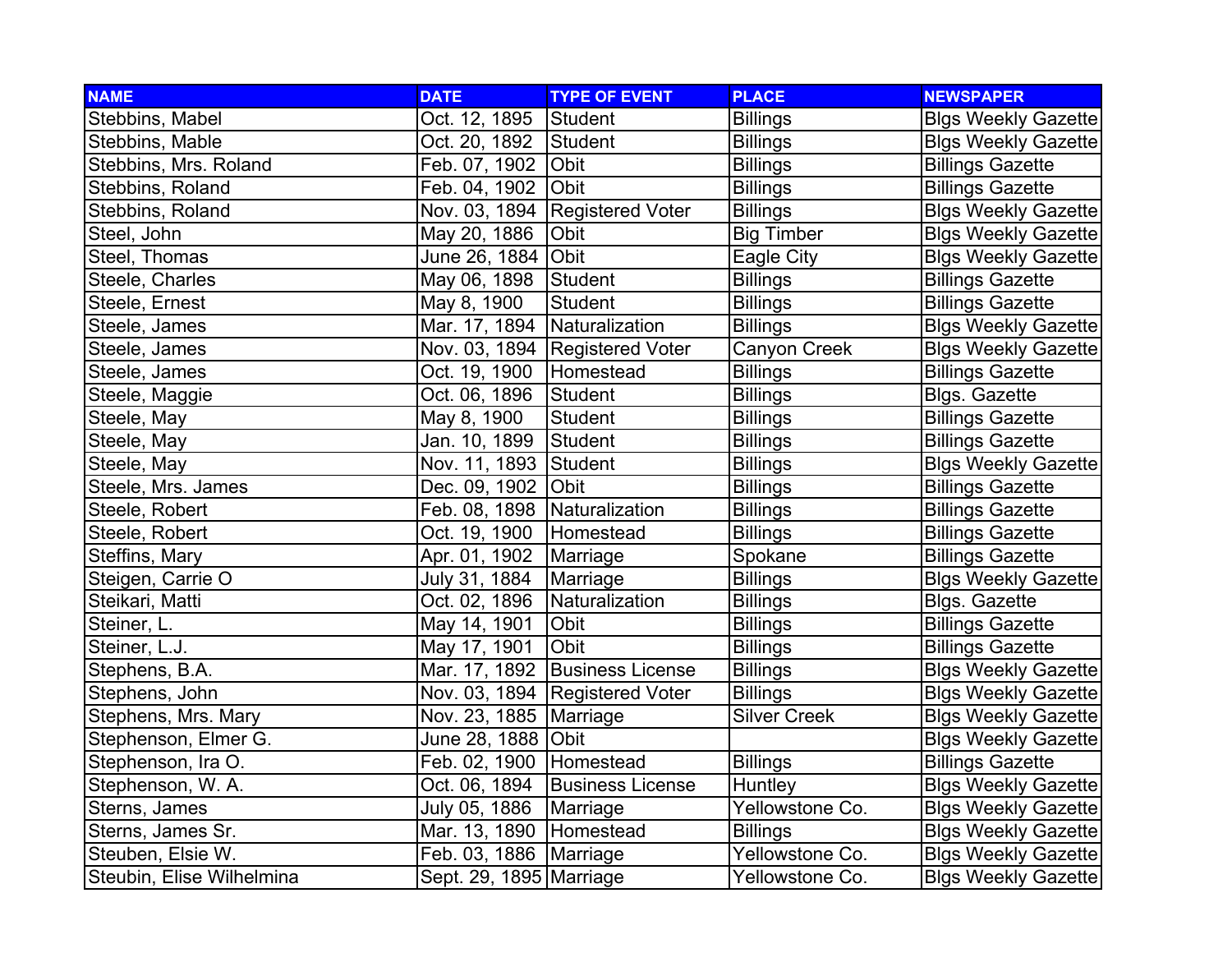| <b>NAME</b>               | <b>DATE</b>              | <b>TYPE OF EVENT</b>             | <b>PLACE</b>                           | <b>NEWSPAPER</b>           |
|---------------------------|--------------------------|----------------------------------|----------------------------------------|----------------------------|
| Stevens, Dominick         | Mar. 02, 1895            | Marriage                         | <b>Gray Cliff</b>                      | <b>Blgs Weekly Gazette</b> |
| Stevens, George D.        |                          | Dec. 24, 1897 Delinquent taxes   | <b>Billings</b>                        | <b>Billings Gazette</b>    |
| Stevens, George D.        |                          | Dec. 26, 1902 Delinguent taxes   | <b>Billings</b>                        | <b>Billings Gazette</b>    |
| Stevens, George D.        |                          | Dec. 28, 1900 Delinquent taxes   | <b>Billings</b>                        | <b>Billings Gazette</b>    |
| Stevens, George D.        | Jan. 03, 1902            | Delinquent taxes                 | <b>Billings</b>                        | <b>Billings Gazette</b>    |
| Stevens, M.N.             | Oct. 19, 1895            | Taxpayer                         | <b>Billings</b>                        | <b>Blgs Weekly Gazette</b> |
| Stevens, M/M M.N.         | Dec. 27, 1898   Birth    |                                  | Unity, Maine                           | <b>Billings Gazette</b>    |
|                           |                          |                                  |                                        |                            |
|                           |                          |                                  |                                        |                            |
|                           |                          |                                  |                                        |                            |
|                           |                          |                                  |                                        |                            |
|                           |                          |                                  |                                        |                            |
|                           |                          |                                  |                                        |                            |
|                           |                          |                                  |                                        |                            |
| Stevenson, John           |                          | Nov. 03, 1894   Registered Voter | <b>Billings</b>                        | <b>Blgs Weekly Gazette</b> |
|                           |                          |                                  |                                        |                            |
|                           |                          |                                  |                                        |                            |
|                           |                          |                                  |                                        |                            |
| Stewart, Charles G.       |                          | Dec. 28, 1900 Delinquent taxes   | <b>Billings</b>                        | <b>Billings Gazette</b>    |
|                           |                          |                                  |                                        |                            |
| <b>Stewart, Granville</b> | Jan. 23, 1890            | <b>Marriage</b>                  | Grantsdale                             | <b>Blgs Weekly Gazette</b> |
| Stewart, Helen S.         | June 8, 1900             | Marriage                         | White Sulphur Springs Billings Gazette |                            |
| Stewart, James E.         | Sept. 04, 1884 Marriage  |                                  | <b>Stillwater</b>                      | <b>Blgs Weekly Gazette</b> |
| Stewart, John             | Apr. 06, 1895            | Obit                             | Heron                                  | <b>Blgs Weekly Gazette</b> |
| Stewart, John             | June 08, 1895 Obit       |                                  | Missoula                               | <b>Blgs Weekly Gazette</b> |
| Stewart, John             | Sept. 15, 1899 Marriage  |                                  | <b>Billings</b>                        | <b>Billings Gazette</b>    |
| Stewart, John Edward      | Oct. 17, 1902            | Marriage                         | Harlowtown                             | <b>Billings Gazette</b>    |
| Stewart, M/M John         | Aug. 24, 1900            | Birth                            | <b>Billings</b>                        | <b>Billings Gazette</b>    |
| Stewart, M/M John         | Mar. 18, 1902            | Obit                             | Yellowstone Co.                        | <b>Billings Gazette</b>    |
| Stewart, Mrs. Malinda     | Aug. 10, 1895   Marriage |                                  | <b>Billings</b>                        | <b>Blgs Weekly Gazette</b> |
| Stewart, R.J.             | July 15, 1898            | Obit                             | <b>Billings</b>                        | <b>Billings Gazette</b>    |
| Stewart, William          | Mar. 29, 1886 Marriage   |                                  | <b>Twin Bridges</b>                    | <b>Blgs Weekly Gazette</b> |
| Stewart, William E.       | June 12, 1900 Marriage   |                                  | <b>Billings</b>                        | <b>Billings Gazette</b>    |
| Stewart, William E.       | Nov. 12, 1896 Divorce    |                                  | <b>Billings</b>                        | Blgs. Gazette              |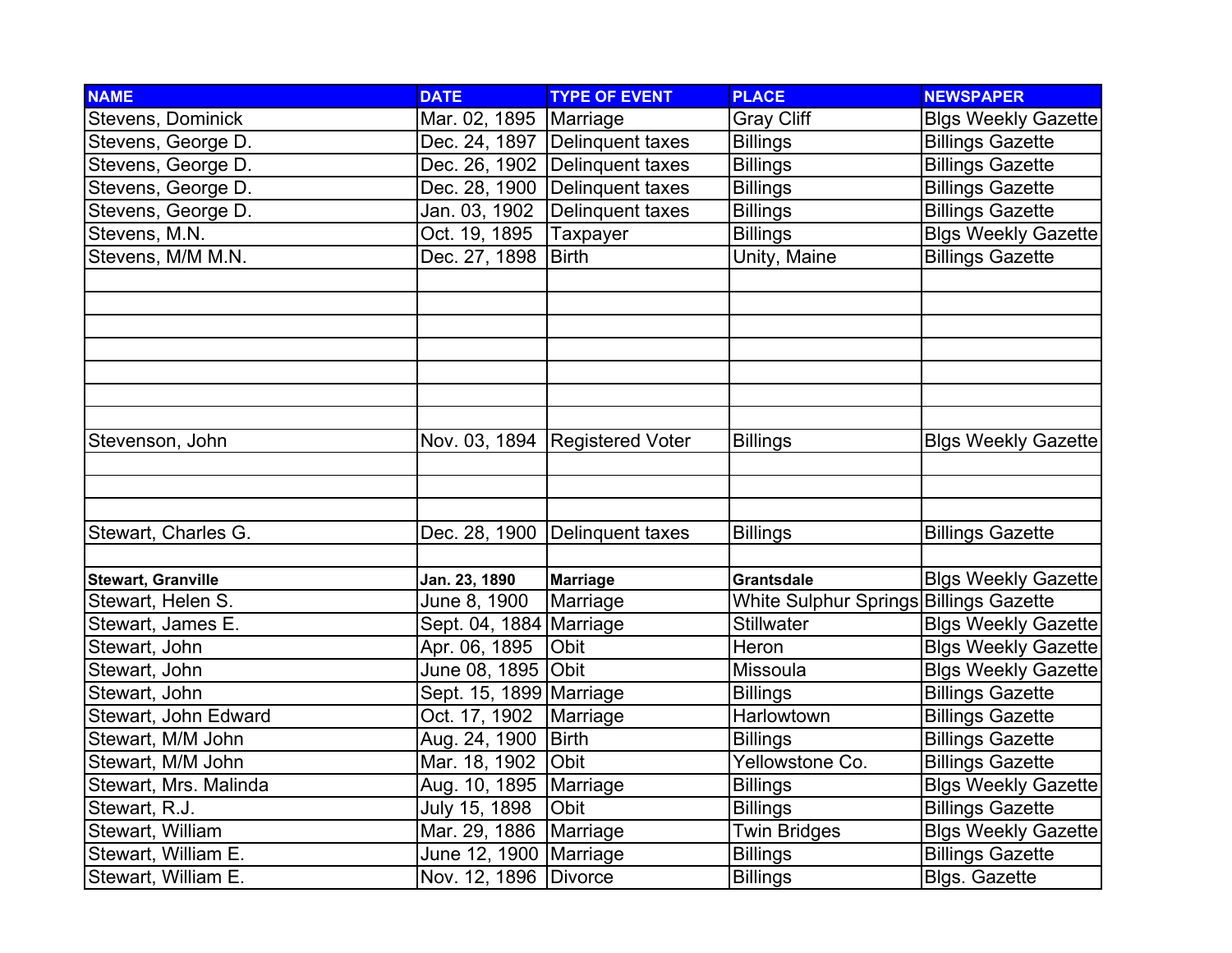| <b>NAME</b>               | <b>DATE</b>              | <b>TYPE OF EVENT</b>           | <b>PLACE</b>      | <b>NEWSPAPER</b>           |
|---------------------------|--------------------------|--------------------------------|-------------------|----------------------------|
| Stewart, William W.       | Dec. 28, 1885   Marriage |                                | Helena            | <b>Blgs Weekly Gazette</b> |
| Stigen, Lewis P.          | Jan. 17, 1896   Marriage |                                | Halbert           | <b>Blgs Weekly Gazette</b> |
| Stiglich, Cosmo           |                          | Nov. 03, 1894 Registered Voter | <b>Billings</b>   | <b>Blgs Weekly Gazette</b> |
| Stihler, Julius           | Feb. 26, 1897            | <b>Obit</b>                    | Lewistown         | <b>Billings Gazette</b>    |
| Stiles, Fred              | June 22, 1900   Marriage |                                | <b>Billings</b>   | <b>Billings Gazette</b>    |
| Stiles, John B.           | Nov. 14, 1899 Obit       |                                | Gillette          | <b>Billings Gazette</b>    |
| Stiller, Hilda            | Nov. 26, 1891            | Marriage                       | Laurel            | <b>Blgs Weekly Gazette</b> |
| Stillwater Bridge Co.     |                          | Dec. 23, 1893 Business License | <b>Billings</b>   | <b>Blgs Weekly Gazette</b> |
| Stillwater Bridge Co.     |                          | Mar. 16, 1895 Business License | Columbus          | <b>Blgs Weekly Gazette</b> |
| Stillwater Bridge Co.     | Oct. 06, 1894            | <b>Business License</b>        | Columbus          | <b>Blgs Weekly Gazette</b> |
| Stillwater, William       | May 10, 1901             | Committed to asylum Billings   |                   | <b>Billings Gazette</b>    |
| Stinson, John             | Jan. 01, 1897            | Delinquent taxes               | <b>Billings</b>   | <b>Billings Gazette</b>    |
| Stinson, M/M Harry        | Apr. 03, 1884            | <b>Birth</b>                   | <b>Big Timber</b> | <b>Blgs Weekly Gazette</b> |
| Stitzel, M/M S.C. (child) | Aug. 23, 1898            | <b>Obit</b>                    | Laurel            | <b>Billings Gazette</b>    |
| Stocks, Susie             | June 07, 1898   Marriage |                                | <b>Billings</b>   | <b>Billings Gazette</b>    |
| Stockwall, Reta May       | Jul. 12, 1901            | Obit                           | <b>Billings</b>   | <b>Billings Gazette</b>    |
| Stockwell, Daisy          | June 8, 1897             | Marriage                       | lowa              | <b>Billings Gazette</b>    |
| Stockwell, Gilbert R.     | Aug. 31, 1900            | Marriage                       | <b>Billings</b>   | <b>Billings Gazette</b>    |
| Stockwell, J.R.           | Dec. 28, 1900            | Delinquent taxes               | <b>Billings</b>   | <b>Billings Gazette</b>    |
| Stockwell, John           | Feb. 21, 1902            | Obit                           | <b>Billings</b>   | <b>Billings Gazette</b>    |
| Stockwell, Mae            | Mar. 16, 1893   Marriage |                                | lowa              | <b>Blgs Weekly Gazette</b> |
| Stoddard, Jennie          | Feb. 02, 1895 Student    |                                | <b>Billings</b>   | <b>Blgs Weekly Gazette</b> |
| Stoddard, Levi            | Feb. 10, 1894 Student    |                                | <b>Billings</b>   | <b>Blgs Weekly Gazette</b> |
| Stoddard, M/M F.C.        | Nov. 13, 1885            | Birth                          | Missoula          | <b>Blgs Weekly Gazette</b> |
| Stoddard, Williard J.     | Sept. 06, 1901 Marriage  |                                | <b>Billings</b>   | <b>Billings Gazette</b>    |
| Stolberg, John            | Jan. 03, 1902            | Delinquent taxes               | <b>Billings</b>   | <b>Billings Gazette</b>    |
| Stolerup, Smith           | Mar. 03, 1899            | Obit                           | <b>Billings</b>   | <b>Billings Gazette</b>    |
| Stoll, M/M Charles R.     | Aprl 17, 1900            | <b>Birth</b>                   | <b>Billings</b>   | <b>Billings Gazette</b>    |
| Stoltz, Charles E.        | Jan. 21, 1898            | Marriage                       | Park City         | <b>Billings Gazette</b>    |
| Stolz, Ida P.             | Jan. 21, 1898            | Marriage                       | Park City         | <b>Billings Gazette</b>    |
| Stonburg, Mary E.         | Jan. 03, 1899            | Marriage                       | <b>Billings</b>   | <b>Billings Gazette</b>    |
| Stone, Frank              | Mar. 31, 1883   Marriage |                                | <b>Billings</b>   | <b>Blgs Weekly Gazette</b> |
| Stone, Frank              | Sept. 18, 1895 Pardon    |                                | <b>Billings</b>   | <b>Blgs Weekly Gazette</b> |
| Stone, J.R.               |                          | June 15, 1893 Business License | <b>Billings</b>   | <b>Blgs Weekly Gazette</b> |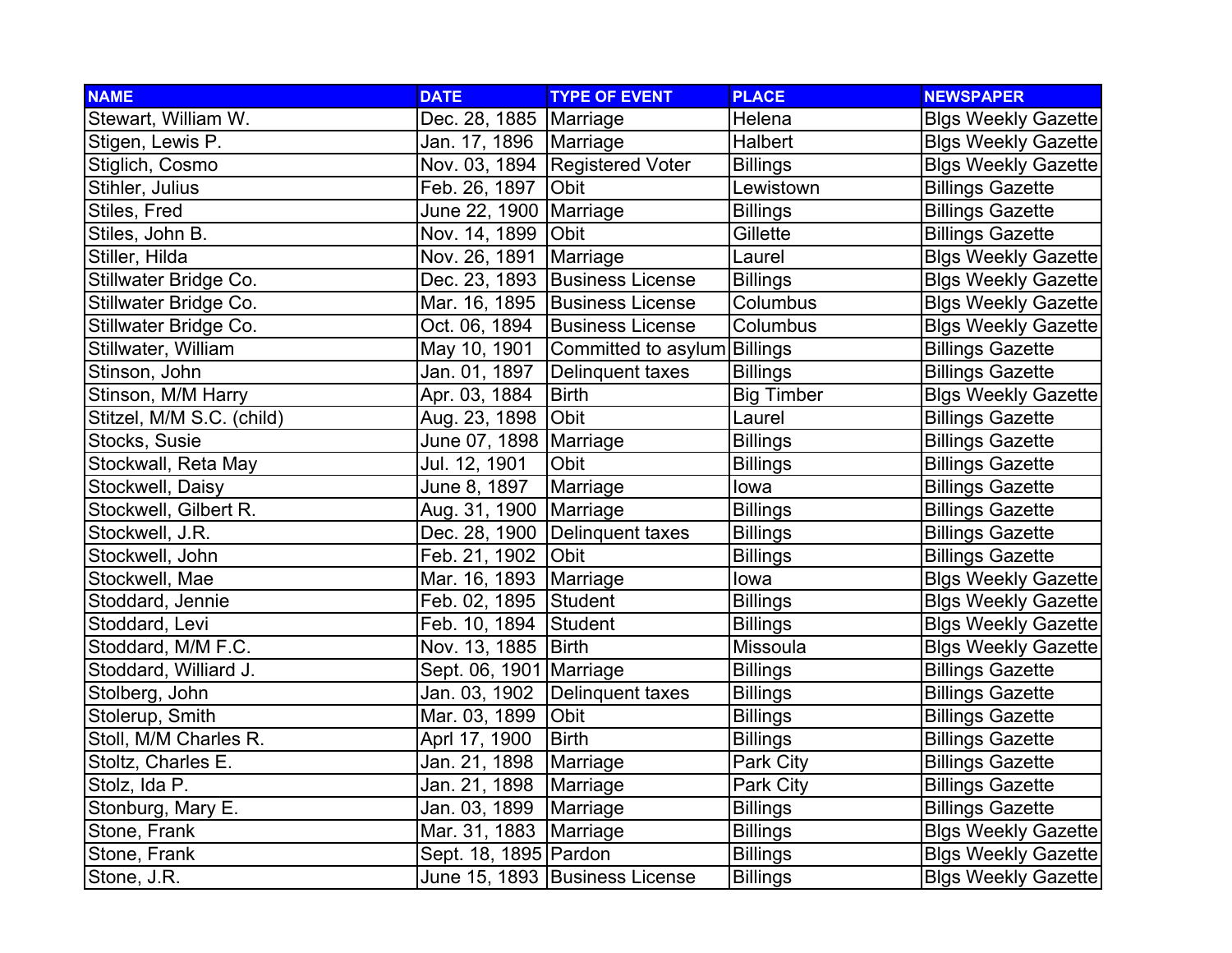| <b>NAME</b>           | <b>DATE</b>              | <b>TYPE OF EVENT</b>             | <b>PLACE</b>            | <b>NEWSPAPER</b>           |
|-----------------------|--------------------------|----------------------------------|-------------------------|----------------------------|
| Stone, John           | Aug. 02, 1898 Obit       |                                  | <b>Billings</b>         | <b>Billings Gazette</b>    |
| Stone, John B.        |                          | Nov. 03, 1894 Registered Voter   | <b>Billings</b>         | <b>Blgs Weekly Gazette</b> |
| Stone, Joseph         |                          | Nov. 03, 1894 Registered Voter   | <b>Billings</b>         | <b>Blgs Weekly Gazette</b> |
| Stone, Mrs.           | July 17, 1890            | <b>Obit</b>                      | <b>Billings</b>         | <b>Blgs Weekly Gazette</b> |
| Stoner, W.D.          | Sep. 02, 1902            | <b>Obit</b>                      | <b>Great Falls</b>      | <b>Billings Gazette</b>    |
| Stoppenback, Frank    |                          | Jan. 05, 1895 Delinquent Taxes   | <b>Billings</b>         | <b>Blgs Weekly Gazette</b> |
| Storholt, John        | Sept. 14, 1900 Obit      |                                  | Fergus Co.              | <b>Billings Gazette</b>    |
| Story, J.W.           | Sept. 15, 1887 Obit      |                                  | Oka                     | <b>Blgs Weekly Gazette</b> |
| Story, James          | May 03, 1888             | Obit                             | Oka, Mt.                | <b>Blgs Weekly Gazette</b> |
| Story, Nelson         |                          | May 18, 1895   Delinquent Taxes  | <b>Crow Reservation</b> | <b>Blgs Weekly Gazette</b> |
| Story, W.D.           |                          | June 17, 1902 Business license   | <b>Billings</b>         | <b>Billings Gazette</b>    |
| Story, W.D.           |                          | Dec. 13, 1901   Business license | <b>Billings</b>         | <b>Billings Gazette</b>    |
| Story, W.D.           | Oct. 19, 1895   Taxpayer |                                  | <b>Billings</b>         | <b>Blgs Weekly Gazette</b> |
| Story, Walter         | Sept. 23, 1895 Birth     |                                  | ParkCity                | <b>Blgs Weekly Gazette</b> |
| Story, Wilber         | May 7, 1901              | Obit                             | <b>Billings</b>         | <b>Billings Gazette</b>    |
| Stovenour, John       | Nov. 23, 1885   Marriage |                                  | <b>Gallatin City</b>    | <b>Blgs Weekly Gazette</b> |
| Strang, C.D.          |                          | Dec. 24, 1897   Delinquent taxes | <b>Billings</b>         | <b>Billings Gazette</b>    |
| Strang, C.D.          |                          | Dec. 30, 1898   Delinquent taxes | <b>Billings</b>         | <b>Billings Gazette</b>    |
| Strang, C.D.          | Jan. 06, 1899            | Delinquent taxes                 | <b>Billings</b>         | <b>Billings Gazette</b>    |
| Strang, Charles D.    | Apr. 02, 1901            | <b>Divorce</b>                   | <b>Billings</b>         | <b>Billings Gazette</b>    |
| Strang, Charles D.    | Aug. 04, 1894   Marriage |                                  | <b>Billings</b>         | <b>Blgs Weekly Gazette</b> |
| Strang, Charles D.    |                          | Jan. 05, 1895 Delinquent Taxes   | <b>Billings</b>         | <b>Blgs Weekly Gazette</b> |
| Strang, Charles D.    |                          | Nov. 03, 1894 Registered Voter   | Canyon Creek            | <b>Blgs Weekly Gazette</b> |
| Strang, M/M Charles   | July 27, 1895            | <b>Birth</b>                     | Canyon Creek            | <b>Blgs Weekly Gazette</b> |
| Strang, Marguerite M. | Apr. 02, 1901            | <b>Divorce</b>                   | <b>Billings</b>         | <b>Billings Gazette</b>    |
| Stratton, Archie      |                          | Dec. 26, 1902   Delinquent taxes | <b>Billings</b>         | <b>Billings Gazette</b>    |
| Stratton, W.J.        | Aug. 07, 1896   Marriage |                                  | Helena                  | Blgs. Gazette              |
| Stratton, W.J.        |                          | Dec. 24, 1897   Delinquent taxes | <b>Billings</b>         | <b>Billings Gazette</b>    |
| Stratton, W.J.        |                          | Dec. 28, 1900   Delinquent taxes | <b>Billings</b>         | <b>Billings Gazette</b>    |
| Stratton, W.J.        |                          | Dec. 30, 1898   Delinquent taxes | <b>Billings</b>         | <b>Billings Gazette</b>    |
| Stratton, W.J.        |                          | Jan. 06, 1899   Delinquent taxes | <b>Billings</b>         | <b>Billings Gazette</b>    |
| Straub, William       | May 11, 1893             | <b>Obit</b>                      | Sphinx                  | <b>Blgs Weekly Gazette</b> |
| Strawder, David       |                          | Nov. 03, 1894 Registered Voter   | <b>Billings</b>         | <b>Blgs Weekly Gazette</b> |
| Street, George        |                          | Dec. 28, 1900 Delinquent taxes   | <b>Billings</b>         | <b>Billings Gazette</b>    |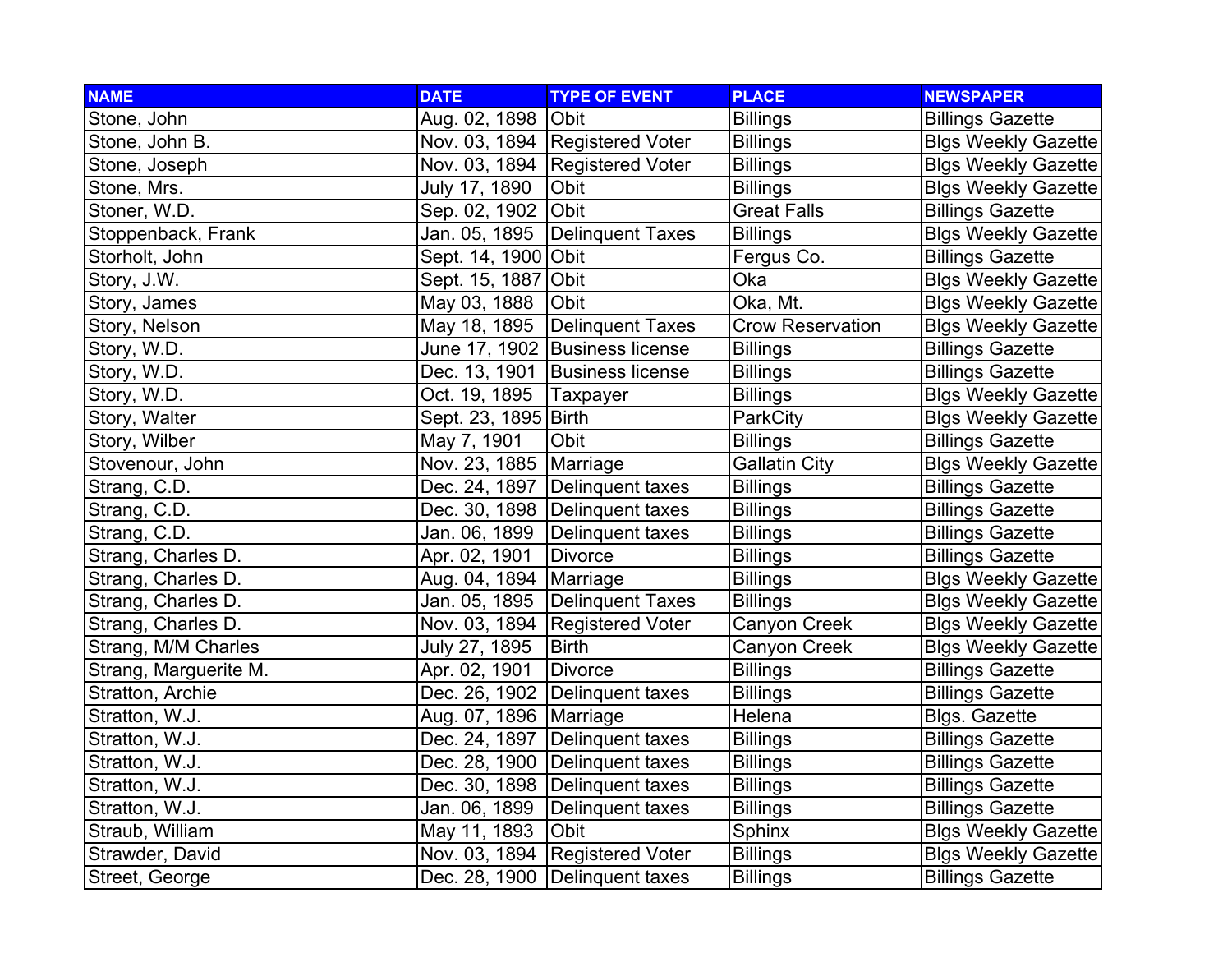| <b>NAME</b>         | <b>DATE</b>              | <b>TYPE OF EVENT</b>           | <b>PLACE</b>      | <b>NEWSPAPER</b>           |
|---------------------|--------------------------|--------------------------------|-------------------|----------------------------|
| Streets, George T.  | Aug. 19, 1902   Marriage |                                | Maquoketa, Iowa   | <b>Billings Gazette</b>    |
| Stringham, Lewis L. | Dec. 28, 1885   Marriage |                                | <b>Dillon</b>     | <b>Blgs Weekly Gazette</b> |
| Strom, Cora L.      | May 18, 1895   Marriage  |                                | <b>Billings</b>   | <b>Blgs Weekly Gazette</b> |
| Strom, Miss         | Jan. 05, 1895 Teacher    |                                | <b>Billings</b>   | <b>Blgs Weekly Gazette</b> |
| Strombon, H.        | Jan. 02, 1890            | Obit                           | <b>Billings</b>   | <b>Blgs Weekly Gazette</b> |
| Strong, Byron W.    | Nov. 13, 1885   Marriage |                                | Forsyth           | <b>Blgs Weekly Gazette</b> |
| Strong, C.H.        | Sept. 19, 1889 Obit      |                                | Wyoming           | <b>Blgs Weekly Gazette</b> |
| Strong, Harry L.    | Feb. 21, 1889            | Obit                           | Wyoming           | <b>Blgs Weekly Gazette</b> |
| Strong, Walter      | July 28, 1887            | Obit                           | Idaho             | <b>Blgs Weekly Gazette</b> |
| Stryker, Harry      | Oct. 17, 1885            | Marriage                       | Missoula          | <b>Blgs Weekly Gazette</b> |
| Stuart, John        | July 30, 1891            | Obit                           | Maine             | <b>Blgs Weekly Gazette</b> |
| Stuart, R.J.        | Dec. 24, 1897            | Delinquent taxes               | <b>Billings</b>   | <b>Billings Gazette</b>    |
| Stubblefield, A.    | Dec. 26, 1899 Obit       |                                | <b>Big Timber</b> | <b>Billings Gazette</b>    |
| Stull, Charles R.   |                          | Nov. 03, 1894 Registered Voter | <b>Billings</b>   | <b>Blgs Weekly Gazette</b> |
| Stull, Harold       | Jan. 10, 1899            | Student                        | <b>Billings</b>   | <b>Billings Gazette</b>    |
| Stull, Harold       | May 06, 1898 Student     |                                | <b>Billings</b>   | <b>Billings Gazette</b>    |
| Stull, Harold       | Nov. 11, 1893 Student    |                                | <b>Billings</b>   | <b>Blgs Weekly Gazette</b> |
| Stull, Harold       | Oct. 05, 1900            | Student                        | <b>Billings</b>   | <b>Billings Gazette</b>    |
| Stull, M/M G.C.     | Dec. 02, 1893            | Birth                          | Chicago, II.      | <b>Blgs Weekly Gazette</b> |
| Stull, Rev. George  | Jan. 11, 1886            | <b>Birth</b>                   | <b>Bozeman</b>    | <b>Blgs Weekly Gazette</b> |
| Stults, Louis       | Aug. 24, 1886 Obit       |                                | Coulson           | <b>Blgs Weekly Gazette</b> |
| Stultz, Mary        | July 22, 1893            | Marriage                       | Park City         | <b>Blgs Weekly Gazette</b> |
| Stumpf, Frank       | Mar. 03, 1896            | Obit                           | Junction          | <b>Blgs Weekly Gazette</b> |
| Stumpf, Mrs. Viola  | Jan. 19, 1897            | Marriage                       | Junction          | <b>Billings Gazette</b>    |
| Stupe, M/M William  | Dec. 01, 1886   Birth    |                                | <b>Billings</b>   | <b>Blgs Weekly Gazette</b> |
| Stupe, Minnie       | May 8, 1900              | Student                        | <b>Billings</b>   | <b>Billings Gazette</b>    |
| Stupe, Minnie       | May 8, 1900              | Student                        | <b>Billings</b>   | <b>Billings Gazette</b>    |
| Stupe, Minnie       | Jan. 05, 1895            | Student                        | <b>Billings</b>   | <b>Blgs Weekly Gazette</b> |
| Stupe, Minnie       | June 4, 1896             | Student                        | <b>Billings</b>   | <b>Blgs. Gazette</b>       |
| Stupe, Minnie       | May 06, 1898             | Student                        | <b>Billings</b>   | <b>Billings Gazette</b>    |
| Stupe, Minnie       | May 6, 1896              | Student                        | <b>Billings</b>   | <b>Blgs Weekly Gazette</b> |
| Stupe, Minnie       | Oct. 06, 1896            | Student                        | <b>Billings</b>   | Blgs. Gazette              |
| Stupe, Minnie       | Oct. 12, 1895            | Student                        | <b>Billings</b>   | <b>Blgs Weekly Gazette</b> |
| Stupe, William      |                          | Nov. 03, 1894 Registered Voter | <b>Billings</b>   | <b>Blgs Weekly Gazette</b> |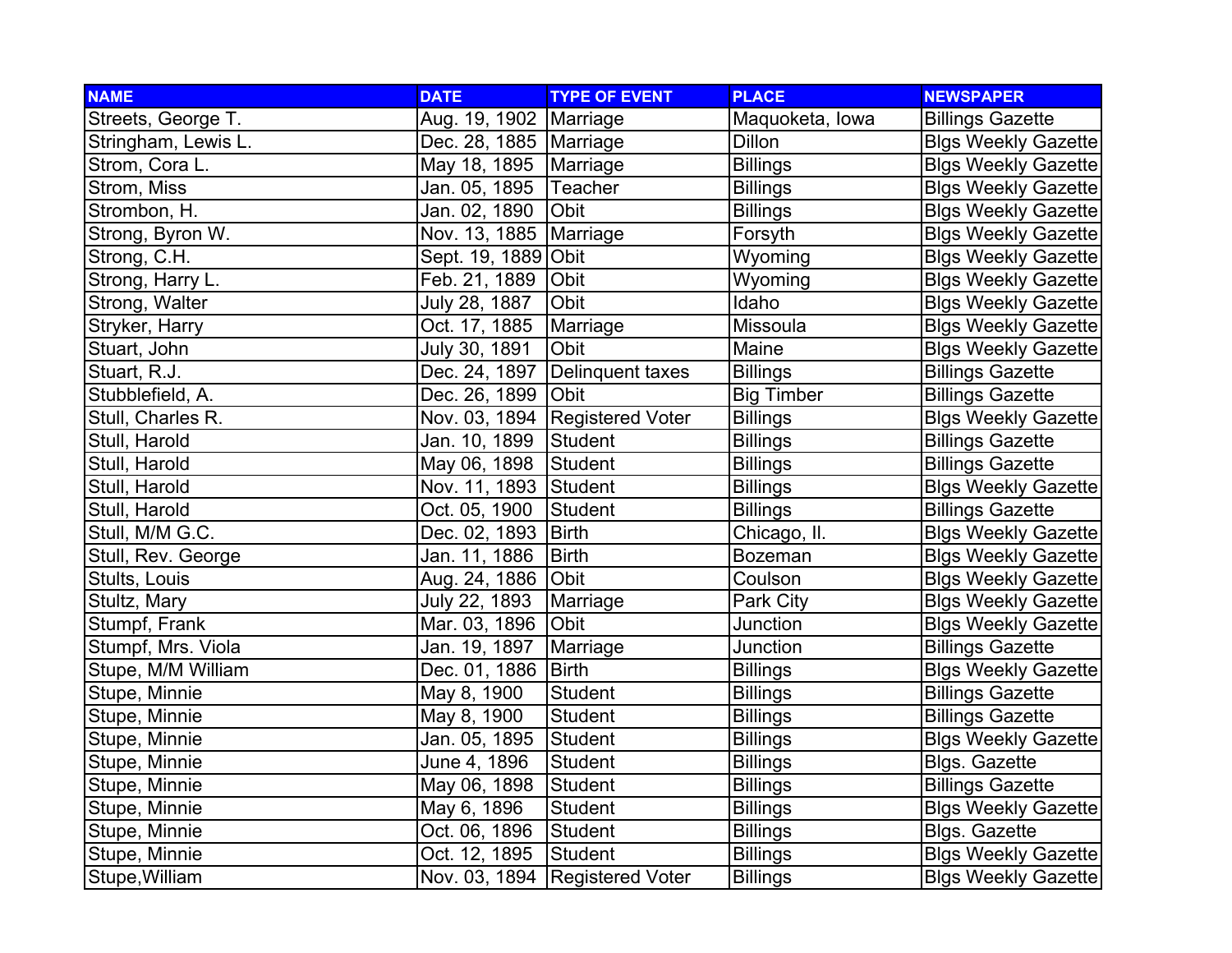| <b>NAME</b>                  | <b>DATE</b>                  | <b>TYPE OF EVENT</b>             | <b>PLACE</b>     | <b>NEWSPAPER</b>           |
|------------------------------|------------------------------|----------------------------------|------------------|----------------------------|
| Sturtevant, Kate             | Sept. 19, 1889 Marriage      |                                  | Minnesota        | <b>Blgs Weekly Gazette</b> |
| Sturtevant, Thomas F.        | Dec. 22, 1894   Obit         |                                  | <b>Boulder</b>   | <b>Blgs Weekly Gazette</b> |
| Styers, W.I.                 |                              | Dec. 24, 1897 Delinquent taxes   | <b>Billings</b>  | <b>Billings Gazette</b>    |
| Styers, William              |                              | Nov. 03, 1894   Registered Voter | <b>Billings</b>  | <b>Blgs Weekly Gazette</b> |
| Succetti, Battista           | Dec. 04, 1884 Naturalization |                                  | <b>Billings</b>  | <b>Blgs Weekly Gazette</b> |
| Sudlow, Charles E.           | Aug. 15, 1891                | Obit                             | Junction         | <b>Blgs Weekly Gazette</b> |
| Sudlow, Chas. E.             | Aug. 21, 1891                | Obit                             | Junction         | <b>Blgs Weekly Gazette</b> |
| Sudlow, Frank                | Apr. 03, 1890                | Obit                             | Springdale       | <b>Blgs Weekly Gazette</b> |
| Sullivan, "Whisky"           | Dec. 15, 1892                | Obit                             | Wyoming          | <b>Blgs Weekly Gazette</b> |
| Sullivan, Andrew             | Dec. 26, 1902                | Delinquent taxes                 | <b>Billings</b>  | <b>Billings Gazette</b>    |
| Sullivan, Andrew             | Jan. 01, 1897                | Delinquent taxes                 | <b>Billings</b>  | <b>Billings Gazette</b>    |
| Sullivan, Andrew J.          | July 13, 1900                | Homestead                        | <b>Billings</b>  | <b>Billings Gazette</b>    |
| Sullivan, Andrew J.          | Aug. 03, 1900 Homestead      |                                  | <b>Bozeman</b>   | <b>Billings Gazette</b>    |
| Sullivan, Anna               | Mar. 30, 1895 Student        |                                  | <b>Billings</b>  | <b>Blgs Weekly Gazette</b> |
| Sullivan, Con                | Jul. 30, 1901                | Obit                             | Unalaska, Alaska | <b>Billings Gazette</b>    |
| Sullivan, Daniel F.          | Dec. 08, 1892   Marriage     |                                  | Canyon Creek     | <b>Blgs Weekly Gazette</b> |
| Sullivan, Daniel F.          |                              | Nov. 03, 1894   Registered Voter | Canyon Creek     | <b>Blgs Weekly Gazette</b> |
| Sullivan, Florence           | Jul. 30, 1901                | Obit                             | Unalaska, Alaska | <b>Billings Gazette</b>    |
| Sullivan, J.J.               | Nov. 05, 1891                | Obit                             | Anaconda         | <b>Blgs Weekly Gazette</b> |
| Sullivan, James              | July 26, 1886                | Obit                             | <b>Big Hole</b>  | <b>Blgs Weekly Gazette</b> |
| Sullivan, James              | Nov. 23, 1900                | Obit                             | Chicago          | <b>Billings Gazette</b>    |
| Sullivan, James & family     | April 11, 1899               | Obit                             | Glendive         | <b>Billings Gazette</b>    |
| Sullivan, M/M & child        | Jan. 03, 1902                | Obit                             | Jenning, Mt.     | <b>Billings Gazette</b>    |
| Sullivan, M/M Andy           | Aug. 31, 1897                | <b>Birth</b>                     | <b>Billings</b>  | <b>Blgs Weekly Gazette</b> |
| Sullivan, M/M Dan            | Sept. 29, 1894 Birth         |                                  | <b>Billings</b>  | <b>Blgs Weekly Gazette</b> |
| Sullivan, Mary               | Mar. 30, 1895 Student        |                                  | <b>Billings</b>  | <b>Blgs Weekly Gazette</b> |
| Sullivan, Michael            | May 15, 1900                 | Obit                             | <b>Butte</b>     | <b>Billings Gazette</b>    |
| Sullivan, Michael            | May 25, 1897                 | Pardon                           | Helena           | <b>Billings Gazette</b>    |
| Sullivan, Mike               | June 01, 1895 Obit           |                                  | <b>Butte</b>     | <b>Blgs Weekly Gazette</b> |
| Sullivan, Mr.                | May 01, 1890                 | Obit                             | Wyoming          | <b>Blgs Weekly Gazette</b> |
| Sullivan, Mrs. Rose (Joseph) | Nov. 01, 1901                | Obit                             | Ft. Benton       | <b>Billings Gazette</b>    |
| Sullivan, Patrick            | Dec. 29, 1894 Obit           |                                  | Idaho            | <b>Blgs Weekly Gazette</b> |
| Sullivan, Patrick            | Oct. 08, 1885                | Marriage                         | Helena           | <b>Blgs Weekly Gazette</b> |
| Sullivan, Thomas             | Jan. 05, 1895                | Student                          | <b>Billings</b>  | <b>Blgs Weekly Gazette</b> |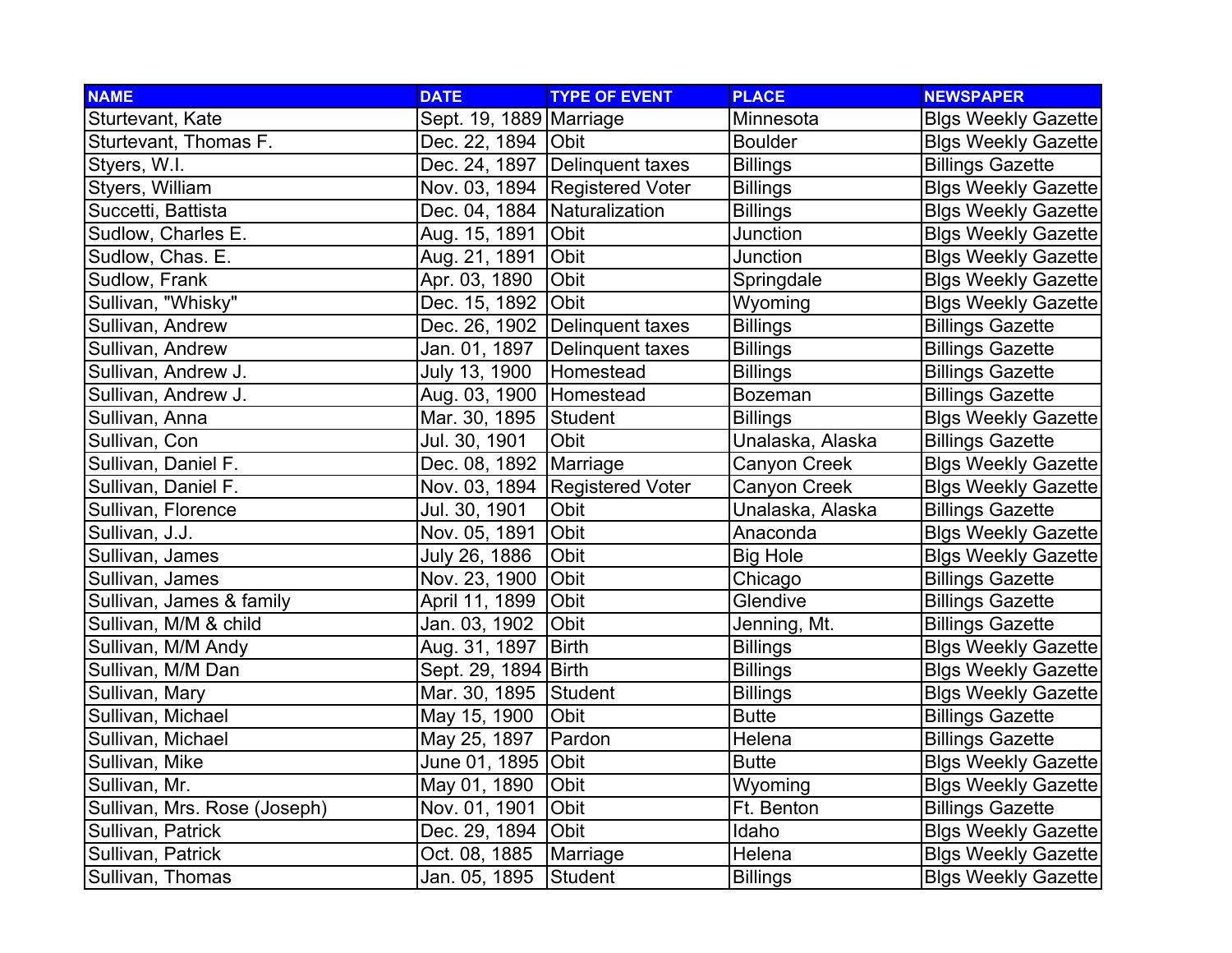| <b>NAME</b>             | <b>DATE</b>              | <b>TYPE OF EVENT</b>             | <b>PLACE</b>                           | <b>NEWSPAPER</b>           |
|-------------------------|--------------------------|----------------------------------|----------------------------------------|----------------------------|
| Sullivan, Tommy         | Apr. 28, 1894            | Student                          | <b>Billings</b>                        | <b>Blgs Weekly Gazette</b> |
| Summers, Addie King     | Jan. 28, 1902 Divorce    |                                  | <b>Billings</b>                        | <b>Billings Gazette</b>    |
| Summers, Charles        | Jan. 28, 1902 Divorce    |                                  | <b>Billings</b>                        | <b>Billings Gazette</b>    |
| Summers, Charles S.     |                          | Nov. 03, 1894 Registered Voter   | Canyon Creek                           | <b>Blgs Weekly Gazette</b> |
| Summers, Eddie          | May 18, 1897             | Student                          | Canyon Creek                           | <b>Billings Gazette</b>    |
| Summers, Elmer G.       |                          | Nov. 03, 1894 Registered Voter   | Canyon Creek                           | <b>Blgs Weekly Gazette</b> |
| Summers, Essie          | May 8, 1900              | Student                          | <b>Billings</b>                        | <b>Billings Gazette</b>    |
| Summers, Essie          | May 18, 1897             | <b>Student</b>                   | Canyon Creek                           | <b>Billings Gazette</b>    |
| Summers, Frank L.       | Mar. 03, 1892            | Homestead                        | <b>Billings</b>                        | <b>Blgs Weekly Gazette</b> |
| Summers, Frank L.       |                          | Nov. 03, 1894   Registered Voter | Canyon Creek                           | <b>Blgs Weekly Gazette</b> |
| Summers, Homer          | Aug. 25, 1892            | Obit                             | Canyon Creek                           | <b>Blgs Weekly Gazette</b> |
| Summers, Homer          | Aug. 27, 1892 Obit       |                                  | Canyon Creek                           | <b>Blgs Weekly Gazette</b> |
| Summers, Iola           | Feb. 18, 1892 Student    |                                  | <b>Billings</b>                        | <b>Blgs Weekly Gazette</b> |
| Summers, Iola           | Mar. 19, 1891            | Student                          | <b>Billings</b>                        | <b>Blgs Weekly Gazette</b> |
| Summers, John           |                          | Nov. 03, 1894 Registered Voter   | Canyon Creek                           | <b>Blgs Weekly Gazette</b> |
| Summers, M/M Elmer      | Nov. 14, 1899   Birth    |                                  | <b>Billings</b>                        | <b>Billings Gazette</b>    |
| Summers, M/M Frank      | Dec. 30, 1887            | <b>Birth</b>                     | Canyon Creek                           | <b>Blgs Weekly Gazette</b> |
| Summers, M/M Frank      | July 03, 1890            | <b>Birth</b>                     | Canyon Creek                           | <b>Blgs Weekly Gazette</b> |
| Summers, Sarah Iola     | Dec. 23, 1893            | Marriage                         | Canyon Creek                           | <b>Blgs. Daily Gazette</b> |
| Summers, Sheriff        | Feb. 05, 1901            | Obit                             | Madison Co.                            | <b>Billings Gazette</b>    |
| Summerville, Lewis      |                          | Dec. 26, 1902 Delinquent taxes   | <b>Billings</b>                        | <b>Billings Gazette</b>    |
| Summerville, Lewis      |                          | Nov. 03, 1894   Registered Voter | Canyon Creek                           | <b>Blgs. Daily Gazette</b> |
| Summerville, Louis      | Jan. 03, 1902            | Delinquent taxes                 | <b>Billings</b>                        | <b>Billings Gazette</b>    |
| Sun, Sin                | Dec. 13, 1901            | <b>Business license</b>          | <b>Billings</b>                        | <b>Billings Gazette</b>    |
| Sundell, Helma E.       | Sept. 01, 1894 Marriage  |                                  | <b>Billings</b>                        | <b>Blgs. Daily Gazette</b> |
| Sundell, Minnie         | Nov. 19, 1897   Marriage |                                  | <b>Billings</b>                        | <b>Billings Gazette</b>    |
| Susman, M/M Morris      | June 21, 1886   Birth    |                                  |                                        | <b>Blgs. Daily Gazette</b> |
| Sutherland, Mrs. Sylvia | July 07, 1899            | <b>Obit</b>                      | <b>Billings</b>                        | <b>Billings Gazette</b>    |
| Sutherlin, R.N.         | May 21, 1887             | Marriage                         | <b>Billings</b>                        | <b>Blgs. Daily Gazette</b> |
| Sutherlin, William H.   | June 5, 1900             | Obit                             | White Sulphur Springs Billings Gazette |                            |
| Sutton, Charles e.      | Nov. 17, 1899            | Obit                             | <b>Bozeman</b>                         | <b>Billings Gazette</b>    |
| Svennes, J.O.           | Jan. 01, 1897            | Delinquent taxes                 | <b>Billings</b>                        | <b>Billings Gazette</b>    |
| Svennes, S.K.           |                          | Dec. 28, 1900   Delinquent taxes | <b>Billings</b>                        | <b>Billings Gazette</b>    |
| Swain, Bessie           | July 28, 1894            | Marriage                         | Park City                              | <b>Blgs. Daily Gazette</b> |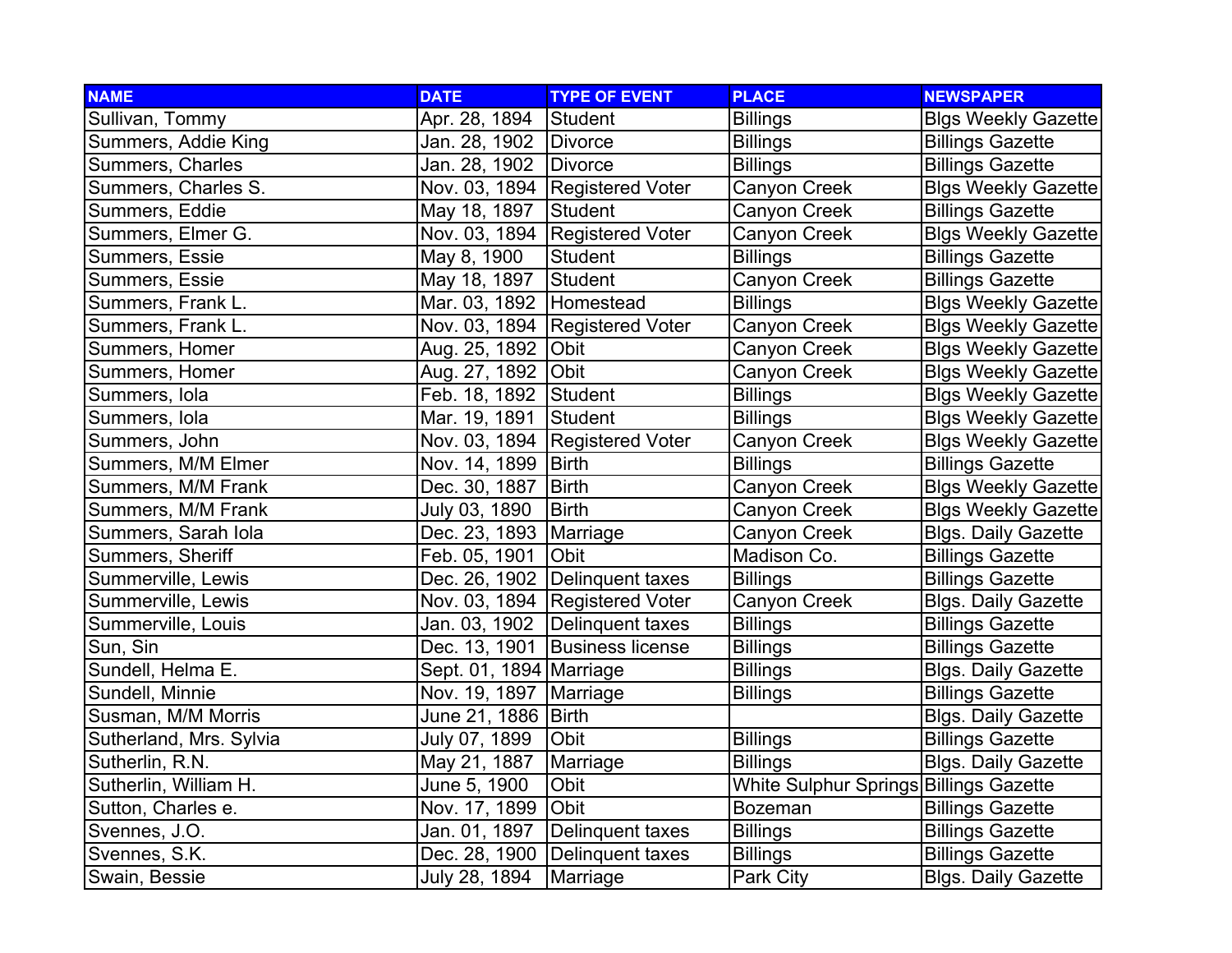| <b>NAME</b>         | <b>DATE</b>                  | <b>TYPE OF EVENT</b>             | <b>PLACE</b>    | <b>NEWSPAPER</b>           |
|---------------------|------------------------------|----------------------------------|-----------------|----------------------------|
| Swan, Philip H.     | Mar. 16, 1895                | <b>Obit</b>                      | Helena          | <b>Blgs. Daily Gazette</b> |
| Swaney, Mary        | Jan. 25, 1886   Marriage     |                                  | Missoula        | <b>Blgs. Daily Gazette</b> |
| Swanson, Alfred     |                              | Nov. 03, 1894 Registered Voter   | <b>Billings</b> | <b>Blgs. Daily Gazette</b> |
| Swanson, Alfred     | Sept. 12, 1896 Marriage      |                                  | <b>Billings</b> | <b>Blgs. Gazette</b>       |
| Swanson, Helen      | Apr. 27, 1900                | Marriage                         | Minneapolis     | <b>Billings Gazette</b>    |
| Swanson, M/M Alf    | Sept. 03, 1901 Birth         |                                  | <b>Billings</b> | <b>Billings Gazette</b>    |
| Swanson, M/M Alfred | June 15, 1897 Birth          |                                  | <b>Billings</b> | <b>Billings Gazette</b>    |
| Swanson, Martin     |                              | Nov. 03, 1894 Registered Voter   | <b>Billings</b> | <b>Blgs. Daily Gazette</b> |
| Swanson, Tene       | July 24, 1884                | Marriage                         | Livingston      | <b>Blgs. Daily Gazette</b> |
| Swartz, Hattie      | Nov. 24, 1894   Marriage     |                                  | <b>Billings</b> | <b>Blgs. Daily Gazette</b> |
| Swartz, John        | Mar. 12, 1897 Naturalization |                                  | <b>Billings</b> | <b>Billings Gazette</b>    |
| Swasey, Oscar F.    |                              | Dec. 24, 1897   Delinquent taxes | <b>Billings</b> | <b>Billings Gazette</b>    |
| Swasey, Oscar F.    |                              | Dec. 28, 1900 Delinguent taxes   | <b>Billings</b> | <b>Billings Gazette</b>    |
| Swasey, Oscar F.    |                              | Dec. 30, 1898   Delinquent taxes | <b>Billings</b> | <b>Billings Gazette</b>    |
| Swasey, Oscar F.    |                              | Jan. 03, 1902 Delinguent taxes   | <b>Billings</b> | <b>Billings Gazette</b>    |
| Swasey, Oscar F.    |                              | Jan. 05, 1895 Delinquent Taxes   | <b>Billings</b> | <b>Blgs. Daily Gazette</b> |
| Swasey, Oscar F.    | Jan. 06, 1899                | Delinquent taxes                 | <b>Billings</b> | <b>Billings Gazette</b>    |
| Swath, Charles E.   | Apr. 20, 1893                | Pardon                           |                 | <b>Blgs. Daily Gazette</b> |
| Swazey, M/M Robert  | Dec. 21, 1887                | <b>Birth</b>                     | <b>Billings</b> | <b>Blgs. Daily Gazette</b> |
| Sweeney, John M.    | May 12, 1887                 | Obit                             | Helena          | <b>Blgs. Daily Gazette</b> |
| Sweeney, Mike       | July 1, 1902                 | Obit                             | <b>Essex</b>    | <b>Billings Gazette</b>    |
| Sweeney, Timothy    | Dec. 26, 1899                | Obit                             | Helena          | <b>Billings Gazette</b>    |
| Sweet, George       | Jan. 03, 1902                | Delinquent taxes                 | <b>Billings</b> | <b>Billings Gazette</b>    |
| Sweet, Lewis        | Oct. 11, 1888                | Obit                             | Park City       | <b>Blgs. Daily Gazette</b> |
| Sweet, Lewis        | Oct. 25, 1888                | Homestead                        | <b>Billings</b> | <b>Blgs. Daily Gazette</b> |
| Sweet, Mrs. Lewis   | June 07, 1888 Obit           |                                  | Park City       | <b>Blgs. Daily Gazette</b> |
| Sweetman, Claire    | Feb. 05, 1897                | Student                          | <b>Billings</b> | <b>Billings Gazette</b>    |
| Sweetman, Claire    | June 4, 1896                 | <b>Student</b>                   | <b>Billings</b> | <b>Blgs. Gazette</b>       |
| Sweetman, Claire    | May 6, 1896                  | <b>Student</b>                   | <b>Billings</b> | <b>Blgs. Daily Gazette</b> |
| Sweetman, Claire    | Nov. 16, 1897                | Student                          | <b>Billings</b> | <b>Billings Gazette</b>    |
| Sweetman, Claire    | Oct. 06, 1896                | Student                          | <b>Billings</b> | Blgs. Gazette              |
| Sweetman, Claire    | Oct. 12, 1895                | Student                          | <b>Billings</b> | <b>Blgs. Daily Gazette</b> |
| Sweetman, Clara     | Jan. 22, 1891                | Student                          | <b>Billings</b> | <b>Blgs. Daily Gazette</b> |
| Sweetman, Clare     | Feb. 10, 1894                | Student                          | <b>Billings</b> | <b>Blgs. Daily Gazette</b> |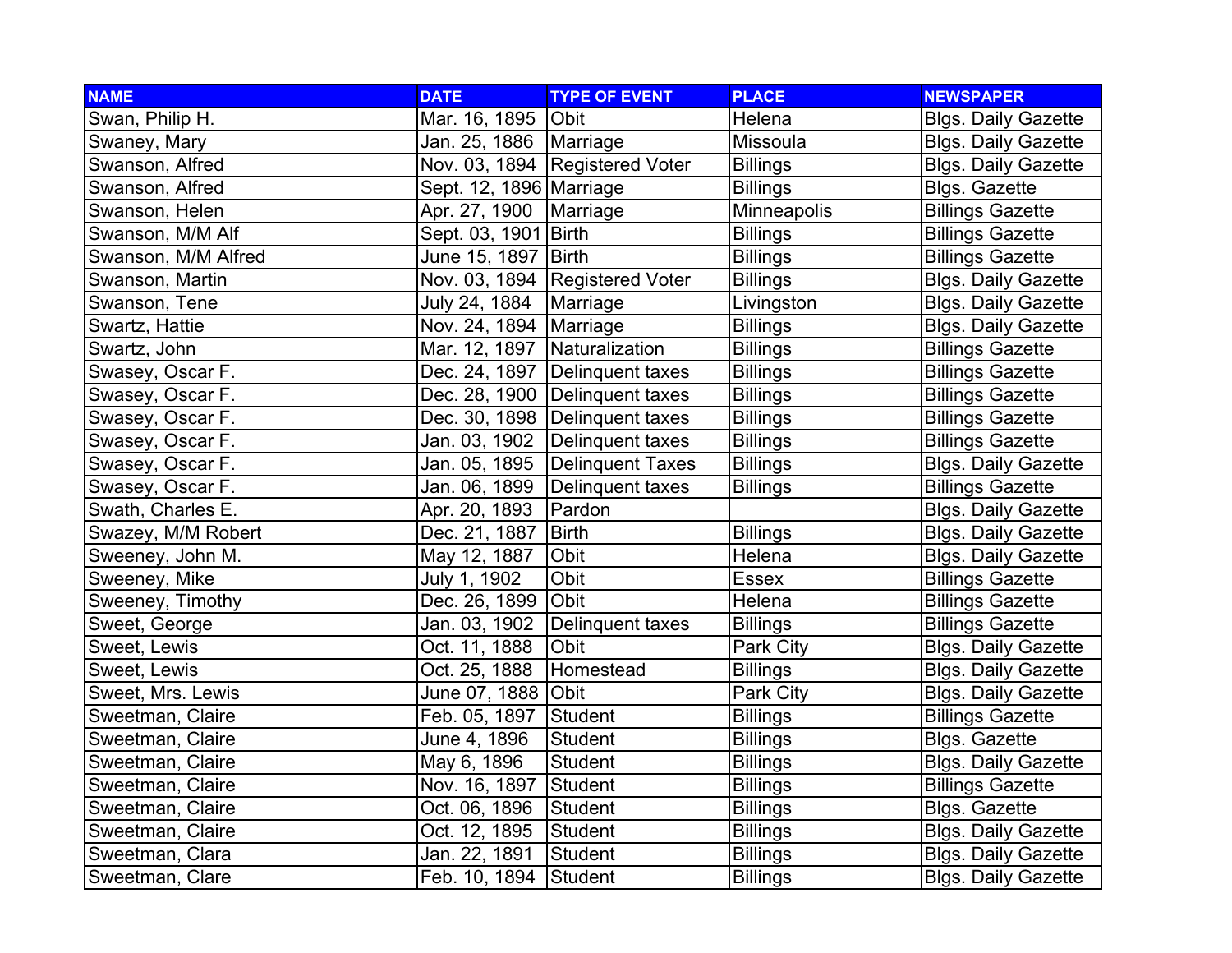| <b>NAME</b>              | <b>DATE</b>              | <b>TYPE OF EVENT</b>             | <b>PLACE</b>        | <b>NEWSPAPER</b>           |
|--------------------------|--------------------------|----------------------------------|---------------------|----------------------------|
| Sweetman, Clare          | Feb. 18, 1892 Student    |                                  | <b>Billings</b>     | <b>Blgs. Daily Gazette</b> |
| Sweetman, Clare          | Jan. 05, 1895 Student    |                                  | <b>Billings</b>     | <b>Blgs. Daily Gazette</b> |
| Sweetman, Clare          | Jan. 19, 1893 Student    |                                  | <b>Billings</b>     | <b>Blgs. Daily Gazette</b> |
| Sweetman, Fred           |                          | Dec. 28, 1900 Delinquent taxes   | <b>Billings</b>     | <b>Billings Gazette</b>    |
| Sweetman, Fred           |                          | Jan. 03, 1902 Delinquent taxes   | <b>Billings</b>     | <b>Billings Gazette</b>    |
| Sweetman, Fred           |                          | Nov. 03, 1894   Registered Voter | <b>Billings</b>     | <b>Blgs. Daily Gazette</b> |
| Sweetman, Perry          | Dec. 02, 1893 Student    |                                  | <b>Billings</b>     | <b>Blgs. Daily Gazette</b> |
| Sweetman, Perry          | Feb. 10, 1894 Student    |                                  | <b>Billings</b>     | <b>Blgs. Daily Gazette</b> |
| Sweetman, Perry          | Jan. 05, 1895 Student    |                                  | <b>Billings</b>     | <b>Blgs. Daily Gazette</b> |
| Sweetman, Perry          | June 4, 1896             | Student                          | <b>Billings</b>     | <b>Blgs. Gazette</b>       |
| Sweetman, Perry          | May 06, 1898             | Student                          | <b>Billings</b>     | <b>Billings Gazette</b>    |
| Sweetman, Perry          | May 6, 1896              | Student                          | <b>Billings</b>     | <b>Blgs. Daily Gazette</b> |
| Sweetman, Perry          | Nov. 03, 1892 Student    |                                  | <b>Billings</b>     | <b>Blgs. Daily Gazette</b> |
| Sweetman, Perry          | Oct. 06, 1896            | Student                          | <b>Billings</b>     | <b>Blgs. Gazette</b>       |
| Swennes, Jay O.          |                          | Nov. 03, 1894 Registered Voter   | <b>Billings</b>     | <b>Blgs. Daily Gazette</b> |
| Swift, Alice G.          | Aug. 02, 1886   Marriage |                                  | <b>Billings</b>     | <b>Blgs. Daily Gazette</b> |
| Swift, Alice N.          | Dec. 22, 1892 Divorce    |                                  | <b>Billings</b>     | <b>Blgs. Daily Gazette</b> |
| Swift, Garrit            | Dec. 22, 1892 Divorce    |                                  | <b>Billings</b>     | <b>Blgs. Daily Gazette</b> |
| Swift, Garritt           | Mar. 24, 1894   Marriage |                                  | <b>Billings</b>     | <b>Blgs. Daily Gazette</b> |
| Swift, M/M Cal           | Dec. 12, 1885   Birth    |                                  | Bozeman             | <b>Blgs. Daily Gazette</b> |
| Swift, M/M G.            | Oct. 21, 1887            | <b>Birth</b>                     | <b>Billings</b>     | <b>Blgs. Daily Gazette</b> |
| Swift, Mrs. Alice Hilman | Oct. 21, 1887            | Obit                             | <b>Billings</b>     | <b>Blgs. Daily Gazette</b> |
| Swim, Frank              | May 06, 1898             | Student                          | <b>Billings</b>     | <b>Billings Gazette</b>    |
| Swisha, James            | Feb. 02, 1897            | Marriage                         | Sheridan            | <b>Billings Gazette</b>    |
| <b>Sword Bearer</b>      | Nov. 05, 1887            | Obit                             | Crow Agency         | <b>Blgs. Daily Gazette</b> |
| Sybart, Delila           | Mar. 29, 1886   Marriage |                                  | <b>Twin Bridges</b> | <b>Blgs. Daily Gazette</b> |
| Sykes, Sarah J.          | Aug. 29, 1899   Marriage |                                  | <b>Bridger</b>      | <b>Billings Gazette</b>    |
| Szitnick, Agatha         | May 3, 1901              | Marriage                         | <b>Billings</b>     | <b>Billings Gazette</b>    |
| Szitnick, Bertie         | Oct. 20, 1892            | Student                          | <b>Billings</b>     | <b>Blgs. Daily Gazette</b> |
| Szitnick, Birdie         | Feb. 10, 1894 Student    |                                  | <b>Billings</b>     | <b>Blgs. Daily Gazette</b> |
| Szitnick, Birdie         | Jan. 05, 1895 Student    |                                  | <b>Billings</b>     | <b>Blgs. Daily Gazette</b> |
| Szitnick, Birdie         | May 06, 1898             | Student                          | <b>Billings</b>     | <b>Billings Gazette</b>    |
| Szitnick, Birdie         | Nov. 11, 1893 Student    |                                  | <b>Billings</b>     | <b>Blgs. Daily Gazette</b> |
| Szitnick, Birdie         | Oct. 06, 1896            | Student                          | <b>Billings</b>     | <b>Blgs. Gazette</b>       |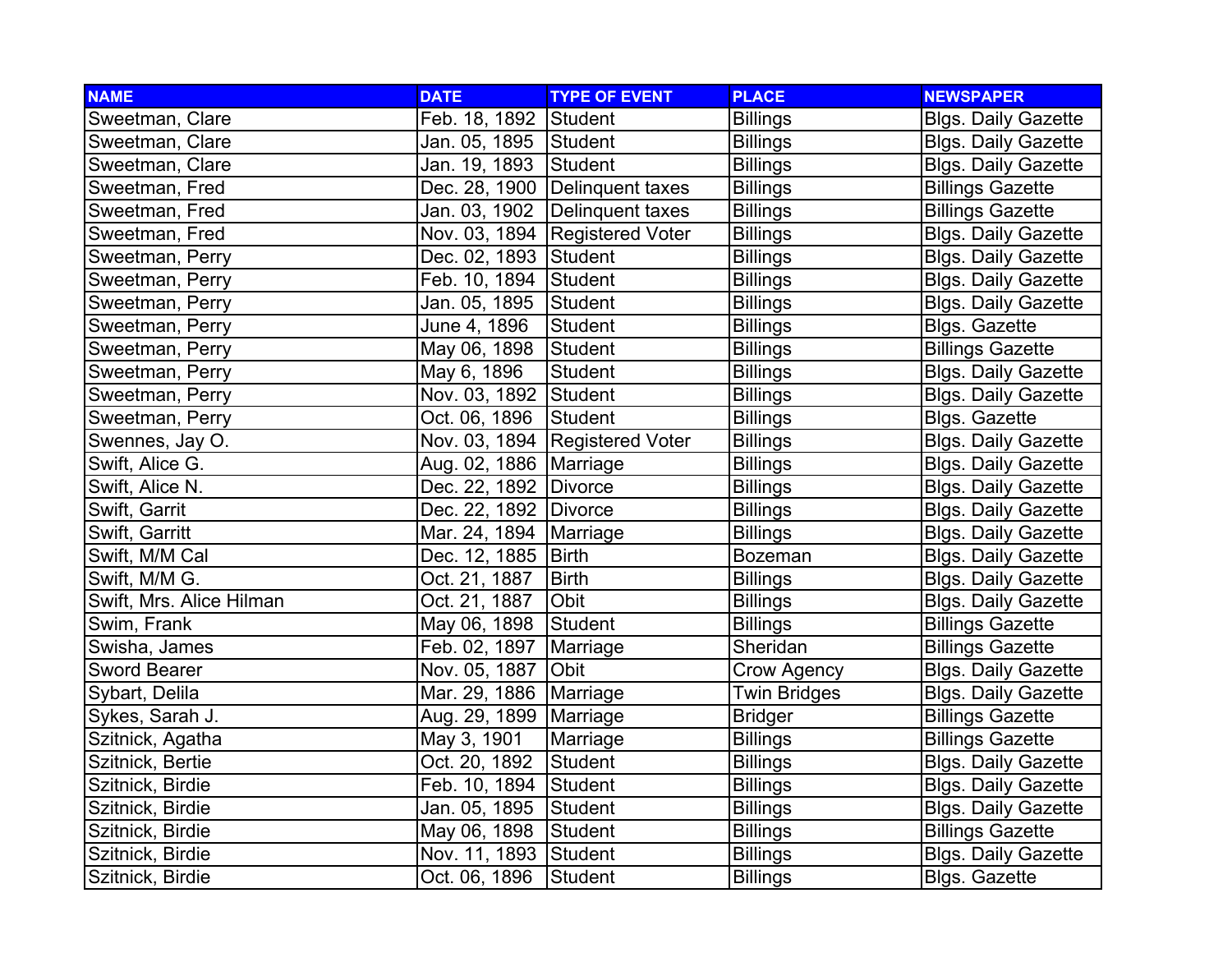| <b>NAME</b>        | <b>DATE</b>              | <b>TYPE OF EVENT</b>             | <b>PLACE</b>       | <b>NEWSPAPER</b>           |
|--------------------|--------------------------|----------------------------------|--------------------|----------------------------|
| Szitnick, Birdy    | May 8, 1900              | Student                          | <b>Billings</b>    | <b>Billings Gazette</b>    |
| Szitnick, Birdy    | June 4, 1896             | Student                          | <b>Billings</b>    | Blgs. Gazette              |
| Szitnick, Birdy    | May 6, 1896              | Student                          | <b>Billings</b>    | <b>Blgs. Daily Gazette</b> |
| Szitnick, Birdy    | Oct. 05, 1900            | Student                          | <b>Billings</b>    | <b>Billings Gazette</b>    |
| Szitnick, Birdy    | Oct. 12, 1895            | Student                          | <b>Billings</b>    | <b>Blgs. Daily Gazette</b> |
| Szitnick, Eda      | May 6, 1896              | Student                          | <b>Billings</b>    | <b>Blgs. Daily Gazette</b> |
| Szitnick, Eda      | Oct. 06, 1896            | Student                          | <b>Billings</b>    | <b>Blgs. Gazette</b>       |
| Szitnick, Emil W.  |                          | Nov. 03, 1894   Registered Voter | <b>Billings</b>    | <b>Blgs. Daily Gazette</b> |
| Szitnick, M/M E.W. | Aug. 08, 1889   Birth    |                                  | <b>Billings</b>    | <b>Blgs. Daily Gazette</b> |
| Szitnick, Mary     | Apr. 06, 1893            | Student                          | <b>Billings</b>    | <b>Blgs. Daily Gazette</b> |
| Szitnick, Mary     | Jan. 05, 1895            | Student                          | Billings           | <b>Blgs. Daily Gazette</b> |
| Szitnick, Mary     | Jan. 22, 1891            | Student                          | <b>Billings</b>    | <b>Blgs. Daily Gazette</b> |
| Szitnick, Mary     | Mar. 03, 1894 Student    |                                  | <b>Billings</b>    | <b>Blgs. Daily Gazette</b> |
| Szitnick, Mary     | Oct. 06, 1896            | Student                          | <b>Billings</b>    | <b>Blgs. Gazette</b>       |
| Szitnick, Mary     | Oct. 12, 1895            | Student                          | <b>Billings</b>    | <b>Blgs. Daily Gazette</b> |
| Szitnick, Mary     | Oct. 20, 1892            | Student                          | <b>Billings</b>    | <b>Blgs. Daily Gazette</b> |
| Szitnick, William  | Feb. 10, 1894 Student    |                                  | <b>Billings</b>    | <b>Blgs. Daily Gazette</b> |
| Szitnick, Willie   | Apr. 16, 1891            | Student                          | <b>Billings</b>    | <b>Blgs. Daily Gazette</b> |
| Szitnick, Willie   | Dec. 25, 1890 Student    |                                  | <b>Billings</b>    | <b>Blgs. Daily Gazette</b> |
| Szitnick, Willie   | Feb. 18, 1892 Student    |                                  | <b>Billings</b>    | <b>Blgs. Daily Gazette</b> |
| Szitnick, Willie   | Jan. 05, 1895 Student    |                                  | <b>Billings</b>    | <b>Blgs. Daily Gazette</b> |
| Szitnick, Willie   | Jan. 19, 1893 Student    |                                  | <b>Billings</b>    | <b>Blgs. Daily Gazette</b> |
| Szitnick, Willie   | May 6, 1896              | Student                          | <b>Billings</b>    | <b>Blgs. Daily Gazette</b> |
| Szitnick, Willie   | Oct. 06, 1896            | Student                          | <b>Billings</b>    | <b>Blgs. Gazette</b>       |
| Szitnick, Willie   | Oct. 12, 1895            | Student                          | <b>Billings</b>    | <b>Blgs. Daily Gazette</b> |
| Taber, Charles B.  | Jan. 05, 1895            | Delinquent Taxes                 | <b>Billings</b>    | <b>Blgs. Daily Gazette</b> |
| Taber, James       | Jan. 01, 1897            | Delinquent taxes                 | <b>Billings</b>    | <b>Billings Gazette</b>    |
| Tabor, Martin      | June 4, 1901             | <b>Business license</b>          | Billings           | <b>Billings Gazette</b>    |
| Tabour, Mr.        | Aug. 18, 1894 Obit       |                                  | <b>Big Timber</b>  | <b>Blgs. Daily Gazette</b> |
| Taff, G.W.         | Dec. 31, 1901            | Bankruptcy                       | Red Lodge          | <b>Billings Gazette</b>    |
| Tagg, Thomas Earl  | Dec. 27, 1895   Marriage |                                  | <b>Billings</b>    | <b>Blgs. Daily Gazette</b> |
| Tait, Mr.          | May 15, 1890             | Obit                             | <b>Crow Agency</b> | <b>Blgs. Daily Gazette</b> |
| Tait, Rev./Mrs.    | Nov. 29, 1888   Birth    |                                  | <b>Billings</b>    | <b>Blgs. Daily Gazette</b> |
| Talbot, Melton S.  |                          | Nov. 03, 1894   Registered Voter | <b>Billings</b>    | <b>Blgs. Daily Gazette</b> |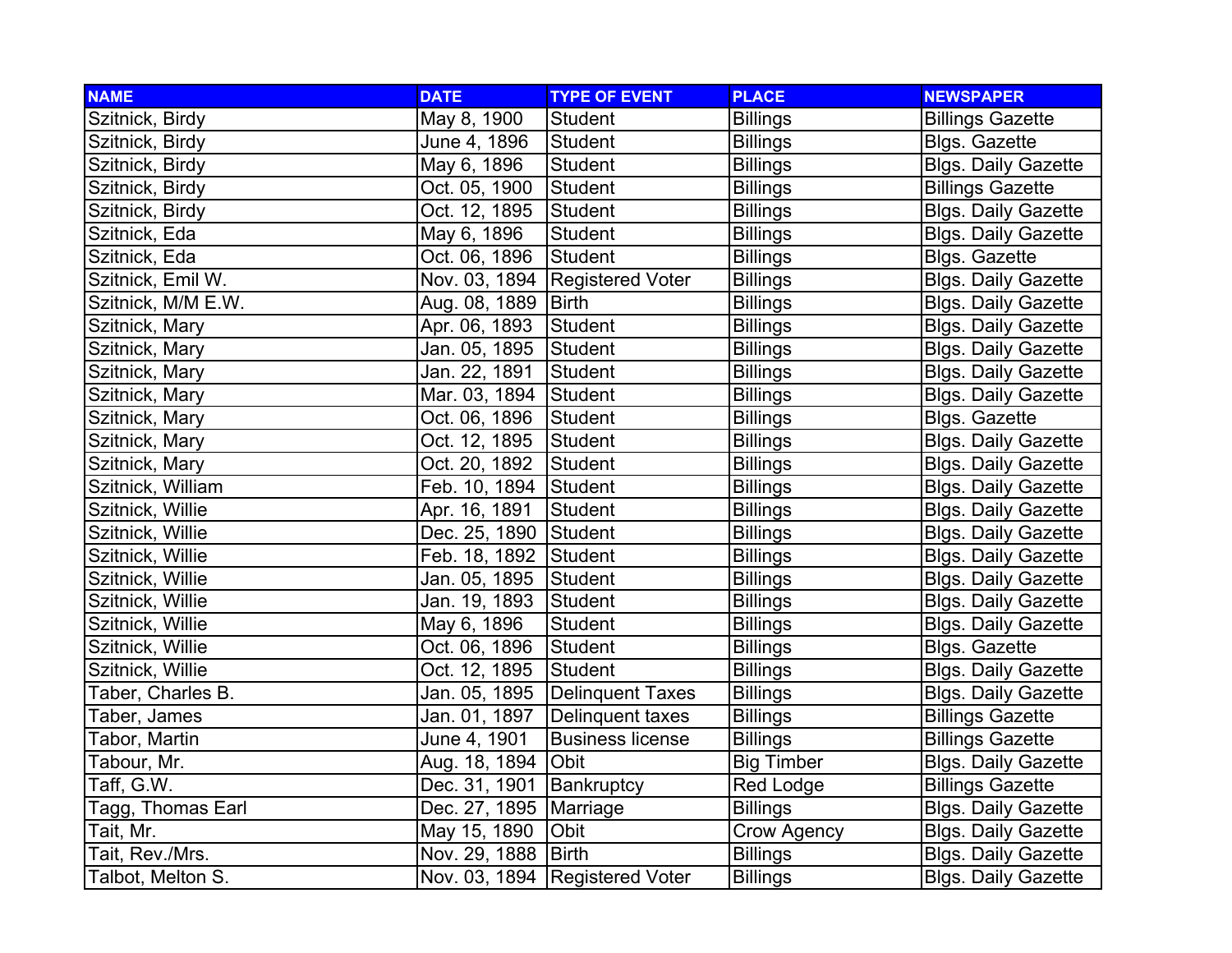| <b>NAME</b>              | <b>DATE</b>              | <b>TYPE OF EVENT</b>             | <b>PLACE</b>        | <b>NEWSPAPER</b>           |
|--------------------------|--------------------------|----------------------------------|---------------------|----------------------------|
| Talbott, M/M L.          | Mar. 07, 1896            | <b>Birth</b>                     | Red Lodge           | <b>Blgs. Daily Gazette</b> |
| Talcott, Edward          | Jan. 25, 1886   Marriage |                                  | Livingston          | <b>Blgs. Daily Gazette</b> |
| Talcott, William         | Feb. 03, 1886   Marriage |                                  | Yellowstone Co.     | <b>Blgs. Daily Gazette</b> |
| Talcott, William         |                          | Nov. 03, 1894 Registered Voter   | <b>Billings</b>     | <b>Blgs. Daily Gazette</b> |
| Talford, Alexander       |                          | Nov. 03, 1894 Registered Voter   | <b>Canyon Creek</b> | <b>Blgs. Daily Gazette</b> |
| Tallepsen, Pernellie     | Apr. 11, 1896            | Marriage                         | <b>Billings</b>     | <b>Blgs. Daily Gazette</b> |
| Tallman, A.P.            |                          | Dec. 26, 1902   Delinguent taxes | <b>Billings</b>     | <b>Billings Gazette</b>    |
| Tallman, A.P.            |                          | Jan. 01, 1897   Delinquent taxes | <b>Billings</b>     | <b>Billings Gazette</b>    |
| Tallman, A.P.            |                          | Jan. 03, 1902 Delinquent taxes   | <b>Billings</b>     | <b>Billings Gazette</b>    |
| Talmage, A.C.            | Jan. 03, 1902            | Delinquent taxes                 | <b>Billings</b>     | <b>Billings Gazette</b>    |
| Talmage, M/M A.C. (baby) | Jul. 2, 1901             | Obit                             | <b>Billings</b>     | <b>Billings Gazette</b>    |
| Talmage, M/M W.A.        | Jan. 29, 1891            | <b>Birth</b>                     | <b>Billings</b>     | <b>Blgs. Daily Gazette</b> |
| Talmage, M/M. W.A.       | Jan. 02, 1890            | <b>Birth</b>                     | Red Lodge           | <b>Blgs. Daily Gazette</b> |
| Talmage, William A.      | June 14, 1888   Marriage |                                  | <b>Billings</b>     | <b>Blgs. Daily Gazette</b> |
| Talmage, William A.      |                          | Nov. 03, 1894 Registered Voter   | <b>Billings</b>     | <b>Blgs. Daily Gazette</b> |
| Talman, Lillie           | Feb. 16, 1895   Marriage |                                  | <b>Billings</b>     | <b>Blgs. Daily Gazette</b> |
| Talton, W.E.             |                          | Mar. 16, 1895 Business License   | Musselshell         | <b>Blgs. Daily Gazette</b> |
| Taner, Eva               | Jul. 12, 1901            | Marriage                         | Rapid City, SD      | <b>Billings Gazette</b>    |
| Tanner & Countryman      |                          | Dec. 15, 1892 Business License   | <b>Billings</b>     | <b>Blgs. Daily Gazette</b> |
| Tanner & Countryman      |                          | Mar. 16, 1893 Business License   | <b>Stillwater</b>   | <b>Blgs. Daily Gazette</b> |
| Tanner & Countryman      |                          | Mar. 17, 1894 Business License   | Columbus            | <b>Blgs. Daily Gazette</b> |
| Tanner, Frank A.         | Jan. 01, 1886            | Obit                             |                     | <b>Blgs. Daily Gazette</b> |
| Tanner, R.W.             |                          | June 16, 1892 Business License   | <b>Billings</b>     | <b>Blgs. Daily Gazette</b> |
| Tanner, R.W.             |                          | Mar. 16, 1895   Business License | Columbus            | <b>Blgs. Daily Gazette</b> |
| Tanner, R.W.             |                          | Mar. 17, 1894   Business License | Columbus            | <b>Blgs. Daily Gazette</b> |
| Tarten, Earle            | Jan. 18, 1901            | <b>Obit</b>                      | Forsyth             | <b>Billings Gazette</b>    |
| Tate, Charles H.         | Oct. 08, 1885            | Obit                             | Viola, Wisc.        | <b>Blgs. Daily Gazette</b> |
| Tate, Jacob              | Mar. 27, 1884            | <b>Obit</b>                      | Park City           | <b>Blgs. Daily Gazette</b> |
| Tate, Joseph             | Feb. 21, 1884            | Obit                             | Young's Point       | <b>Blgs. Daily Gazette</b> |
| Tatsey, Joseph           | Feb. 12, 1891            | Marriage                         | Piegan Agency       | <b>Blgs. Daily Gazette</b> |
| Taugher, Bridget         | Jan. 29, 1891            | Marriage                         | <b>Billings</b>     | <b>Blgs. Daily Gazette</b> |
| Tawney, Nannette         | Mar. 26, 1901            | Marriage                         | Helena              | <b>Billings Gazette</b>    |
| Taylor, Adah             | Nov. 13, 1885   Marriage |                                  | Forsyth             | <b>Blgs. Daily Gazette</b> |
| Taylor, Arthur E.        | June 4, 1901             | Marriage                         | <b>Billings</b>     | <b>Billings Gazette</b>    |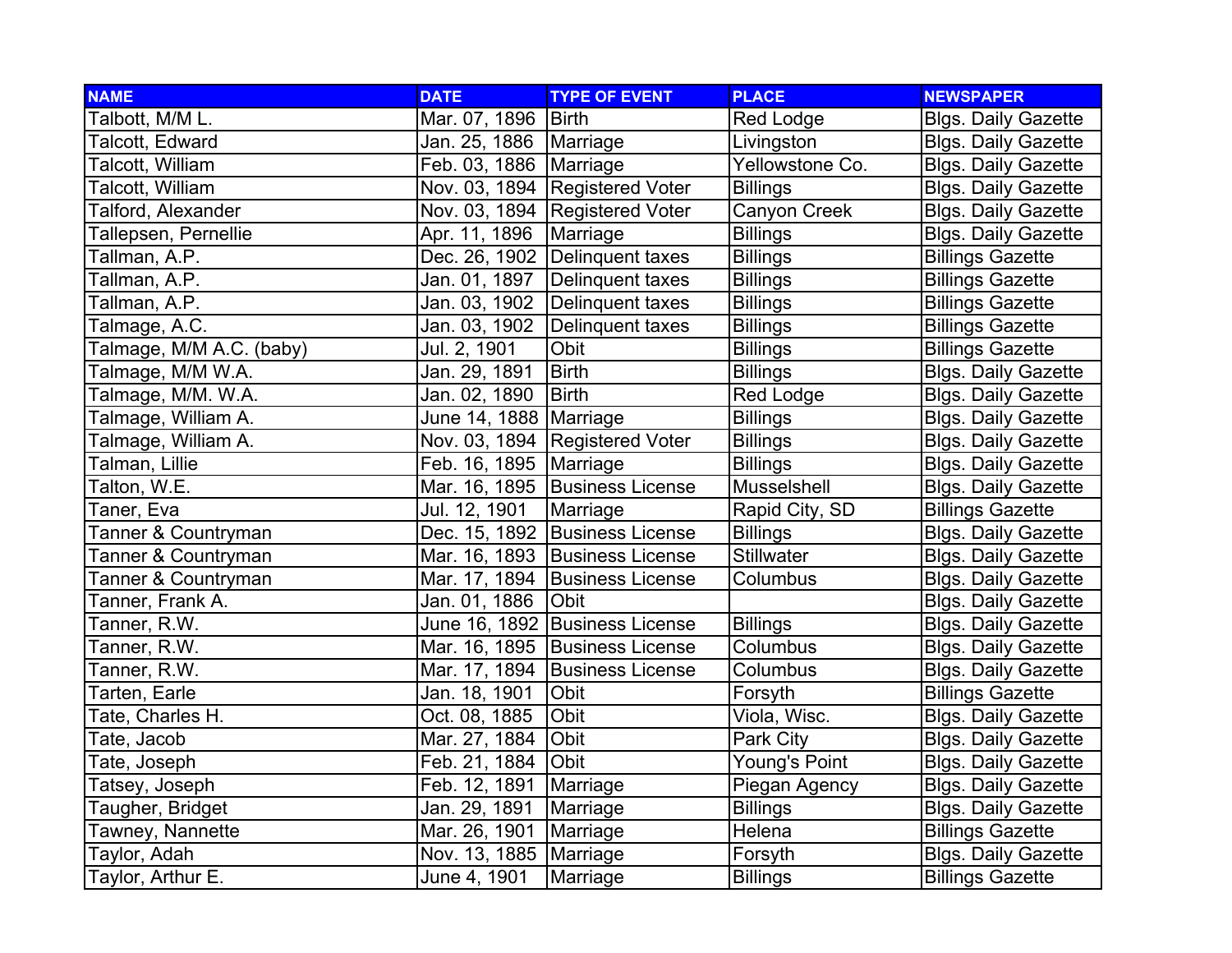| <b>NAME</b>            | <b>DATE</b>               | <b>TYPE OF EVENT</b>             | <b>PLACE</b>    | <b>NEWSPAPER</b>           |
|------------------------|---------------------------|----------------------------------|-----------------|----------------------------|
| Taylor, C. Wallace     | Sept. 01, 1887 Marriage   |                                  | Choteau         | <b>Blgs. Daily Gazette</b> |
| Taylor, C.B.           | Aug. 30, 1888   Marriage  |                                  | Idaho           | <b>Blgs. Daily Gazette</b> |
| Taylor, C.E.           |                           | Dec. 26, 1902 Delinguent taxes   | <b>Billings</b> | <b>Billings Gazette</b>    |
| Taylor, C.H.           |                           | Dec. 26, 1902 Delinquent taxes   | <b>Billings</b> | <b>Billings Gazette</b>    |
| Taylor, C.H.           |                           | Jan. 03, 1902 Delinquent taxes   | <b>Billings</b> | <b>Billings Gazette</b>    |
| Taylor, Charles H.     | May 03, 1883   Marriage   |                                  | Coulson         | <b>Blgs. Daily Gazette</b> |
| Taylor, Edward         | Oct. 18, 1901             | Divorce                          | <b>Billings</b> | <b>Billings Gazette</b>    |
| Taylor, Grace M.       | May 15, 1900              | Marriage                         | <b>Billings</b> | <b>Billings Gazette</b>    |
| Taylor, H. Muggins     | May 10, 1883              | Obit                             | <b>Billings</b> | <b>Blgs. Daily Gazette</b> |
| Taylor, John           | Jan. 13, 1894             | Homestead                        | Lewistown       | <b>Blgs. Daily Gazette</b> |
| Taylor, John W.        | Nov. 14, 1899 Obit        |                                  | Livingston      | <b>Billings Gazette</b>    |
| Taylor, L.B.           | July 17, 1886             | Marriage                         | Utica           | <b>Blgs. Daily Gazette</b> |
| Taylor, M.M.           | April 30, 1897            | Obit                             | Red Lodge       | <b>Billings Gazette</b>    |
| Taylor, M.M.           | May 4, 1897               | Obit                             | Red Lodge       | <b>Billings Gazette</b>    |
| Taylor, M/M A.E.       | Feb. 25, 1902             | <b>Birth</b>                     | <b>Billings</b> | <b>Billings Gazette</b>    |
| Taylor, M/M Olney      | July 25, 1889             | Birth                            | Park City       | <b>Blgs. Daily Gazette</b> |
| Taylor, Mary           | Oct. 01, 1897             | Marriage                         | <b>Billings</b> | <b>Billings Gazette</b>    |
| Taylor, Morgan         | Nov. 28, 1889   Marriage  |                                  | <b>Billings</b> | <b>Blgs. Daily Gazette</b> |
| Taylor, Mrs. Caroline  |                           | Dec. 30, 1898   Delinquent taxes | <b>Billings</b> | <b>Billings Gazette</b>    |
| Taylor, Mrs. Caroline  |                           | Jan. 06, 1899 Delinquent taxes   | <b>Billings</b> | <b>Billings Gazette</b>    |
| Taylor, Warren         | Jan. 06, 1887             | Obit                             | Ft. Maginnis    | <b>Blgs. Daily Gazette</b> |
| Taylor, William E.     | Aug. 12, 1902   Homestead |                                  | Bozeman         | <b>Billings Gazette</b>    |
| Taylor, Wilson         | June 20, 1902 Obit        |                                  | Ekalaka         | <b>Billings Gazette</b>    |
| Teachont, E.A.         |                           | Dec. 13, 1901 Business license   | <b>Billings</b> | <b>Billings Gazette</b>    |
| Teeters, Alonzo        |                           | Nov. 03, 1894   Registered Voter | Canyon Creek    | <b>Blgs. Daily Gazette</b> |
| <b>Feeters, Alonzo</b> | Sept. 01, 1899 Obit       |                                  | <b>Billings</b> | <b>Billings Gazette</b>    |
| Temple, Katie          | May 18, 1897 Student      |                                  | Canyon Creek    | <b>Billings Gazette</b>    |
| Ten Eyck, Bessie       | May 06, 1898              | Student                          | <b>Billings</b> | <b>Billings Gazette</b>    |
| Ten Eyck, M/M W.B.     | Oct. 03, 1889             | <b>Birth</b>                     | <b>Billings</b> | <b>Blgs. Daily Gazette</b> |
| Ten Eyck, M/M W.B.     | Sept. 24, 1891 Birth      |                                  | <b>Billings</b> | <b>Blgs. Daily Gazette</b> |
| Ten Eyck, M/M W.B.     | Sept. 26, 1891 Birth      |                                  | <b>Billings</b> | <b>Blgs. Daily Gazette</b> |
| Ten Eyck, Olive        | May 06, 1898 Student      |                                  | <b>Billings</b> | <b>Billings Gazette</b>    |
| Ten Eyck, W. B.        | Jan. 03, 1889             | Marriage                         | <b>Billings</b> | <b>Blgs. Daily Gazette</b> |
| Ten Eyck, W. B.        |                           | Mar. 07, 1889 Business License   | <b>Billings</b> | <b>Blgs. Daily Gazette</b> |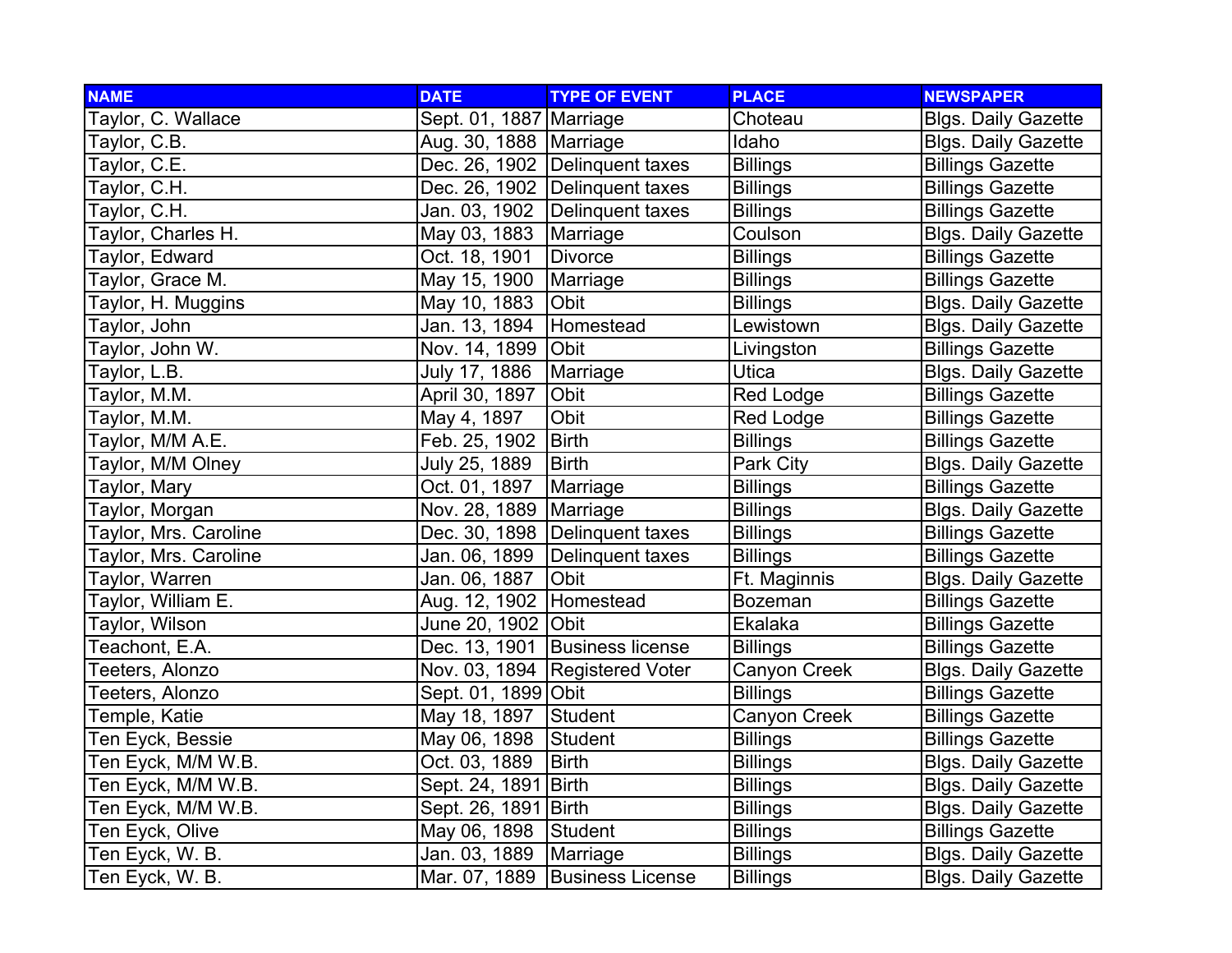| <b>NAME</b>          | <b>DATE</b>              | <b>TYPE OF EVENT</b>             | <b>PLACE</b>      | <b>NEWSPAPER</b>           |
|----------------------|--------------------------|----------------------------------|-------------------|----------------------------|
| Ten Eyck, W. B.      |                          | Mar. 17, 1894 Business License   | <b>Billings</b>   | <b>Blgs. Daily Gazette</b> |
| Ten Eyck, W.B.       |                          | June 16, 1892 Business License   | <b>Billings</b>   | <b>Blgs. Daily Gazette</b> |
| Ten Eyck, W.B.       |                          | June 19, 1890 Business License   | <b>Billings</b>   | <b>Blgs. Daily Gazette</b> |
| Ten Eyck, W.B.       |                          | Mar. 12, 1891 Business License   | <b>Billings</b>   | <b>Blgs. Daily Gazette</b> |
| Ten Eyck, W.B.       |                          | Mar. 16, 1893 Business License   | <b>Billings</b>   | <b>Blgs. Daily Gazette</b> |
| Ten Eyck, W.B.       |                          | Mar. 16, 1895   Business License | <b>Billings</b>   | <b>Blgs. Daily Gazette</b> |
| Ten Eyck, W.B.       | Oct. 19, 1895            | Taxpayer                         | <b>Billings</b>   | <b>Blgs. Daily Gazette</b> |
| Ten Eyck, W.B.       |                          | Sept. 06, 1888 Business License  | <b>Billings</b>   | <b>Blgs. Daily Gazette</b> |
| Ten Eyck, William B. |                          | Nov. 03, 1894   Registered Voter | <b>Billings</b>   | <b>Blgs. Daily Gazette</b> |
| Terrel, Josie        | May 6, 1896              | <b>Student</b>                   | <b>Billings</b>   | <b>Blgs. Daily Gazette</b> |
| Terrell, Henry       |                          | Nov. 03, 1894 Registered Voter   | <b>Billings</b>   | <b>Blgs. Daily Gazette</b> |
| Terrell, Henry       | Oct. 19, 1895   Taxpayer |                                  | <b>Billings</b>   | <b>Blgs. Daily Gazette</b> |
| Terrell, James O.    | Dec. 29, 1899   Marriage |                                  | Rockvale          | <b>Billings Gazette</b>    |
| Terrell, Josie       | Dec. 25, 1890 Student    |                                  | <b>Billings</b>   | <b>Blgs. Daily Gazette</b> |
| Terrell, Josie       | Feb. 05, 1897 Student    |                                  | <b>Billings</b>   | <b>Billings Gazette</b>    |
| Terrell, Josie       | Feb. 10, 1894 Student    |                                  | <b>Billings</b>   | <b>Blgs. Daily Gazette</b> |
| Terrell, Josie       | Feb. 18, 1892 Student    |                                  | <b>Billings</b>   | <b>Blgs. Daily Gazette</b> |
| Terrell, Josie       | Jan. 05, 1895 Student    |                                  | <b>Billings</b>   | <b>Blgs. Daily Gazette</b> |
| Terrell, Josie       | Jan. 19, 1893 Student    |                                  | <b>Billings</b>   | <b>Blgs. Daily Gazette</b> |
| Terrell, Josie       | June 4, 1896             | Student                          | <b>Billings</b>   | <b>Blgs. Gazette</b>       |
| Terrell, Josie       | Mar. 19, 1891            | Student                          | <b>Billings</b>   | <b>Blgs. Daily Gazette</b> |
| Terrell, Josie       | Nov. 16, 1897 Student    |                                  | <b>Billings</b>   | <b>Billings Gazette</b>    |
| Terrell, Josie       | Oct. 05, 1900            | Student                          | <b>Billings</b>   | <b>Billings Gazette</b>    |
| Terrell, Josie       | Oct. 06, 1896            | Student                          | <b>Billings</b>   | Blgs. Gazette              |
| Terrell, M/M Homer   | Oct. 26, 1900            | <b>Birth</b>                     | Laurel            | <b>Billings Gazette</b>    |
| Terriault, Modesta   | Nov. 27, 1885   Marriage |                                  | Missoula          | <b>Blgs. Daily Gazette</b> |
| Terrill, Elisha      | Jan. 29, 1897            | Obit                             | <b>Banner</b>     | <b>Billings Gazette</b>    |
| Tews, Fred           |                          | Dec. 28, 1900 Delinquent taxes   | Billings          | <b>Billings Gazette</b>    |
| Tews, M/M Fred       | May 14, 1901             | Birth                            | Junction          | <b>Billings Gazette</b>    |
| Thayer, Louis M.     | Oct. 21, 1902            | Marriage                         | <b>Butte</b>      | <b>Billings Gazette</b>    |
| Theirefilder, Frank  | Apr. 29, 1902            | Obit                             | <b>Big Timber</b> | <b>Billings Gazette</b>    |
| Theobald, George L.  | Oct. 25, 1901            | Obit                             | Seattle           | <b>Billings Gazette</b>    |
| Theolechs, Ernest    | Jan. 27, 1899            | Obit                             | Columbus          | <b>Billings Gazette</b>    |
| Theriault, Frank     | Apr. 28, 1886            | Obit                             | Flathead          | <b>Blgs. Daily Gazette</b> |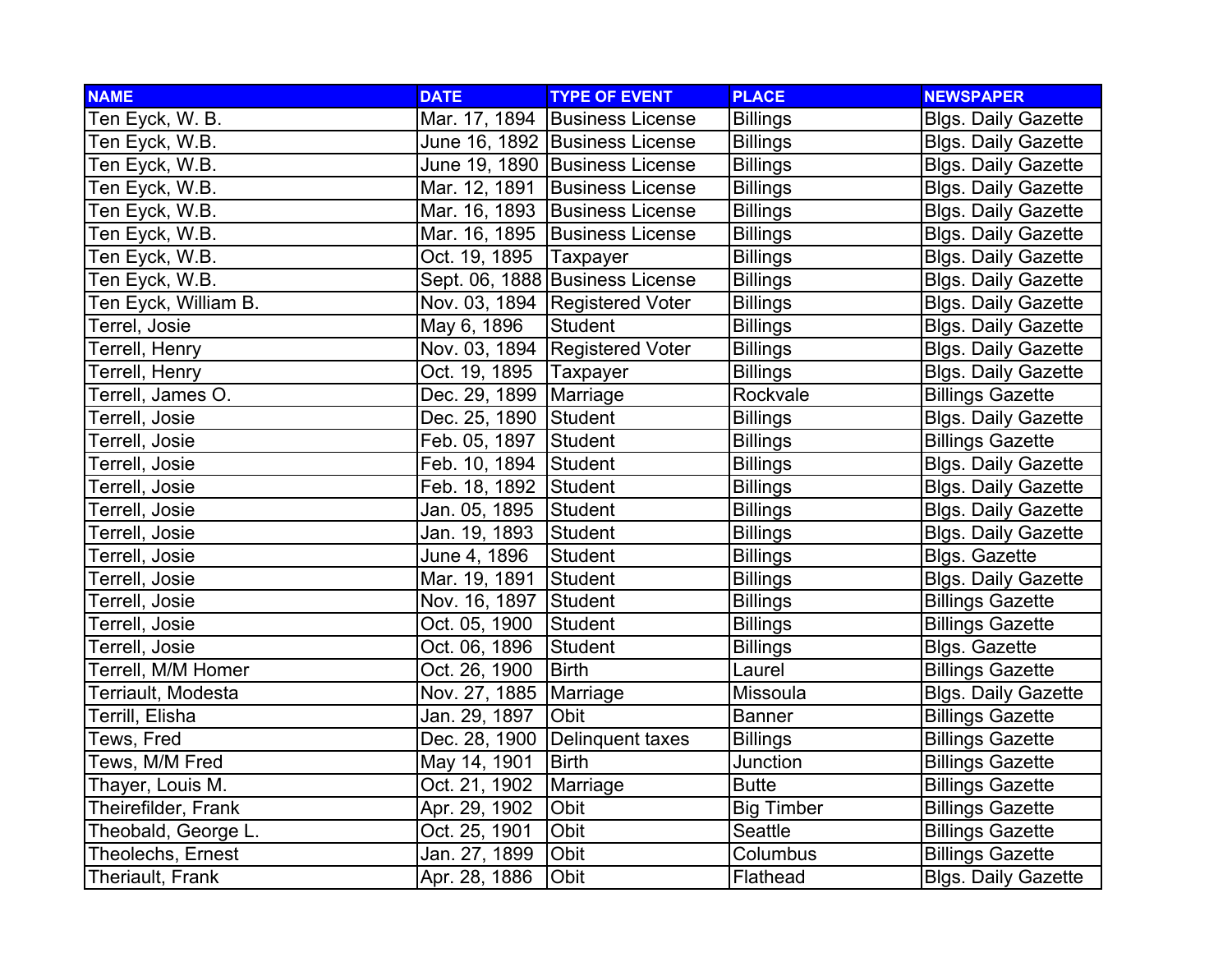| <b>NAME</b>            | <b>DATE</b>                   | <b>TYPE OF EVENT</b>             | <b>PLACE</b>    | <b>NEWSPAPER</b>           |
|------------------------|-------------------------------|----------------------------------|-----------------|----------------------------|
| Therman & Cricey       |                               | June 15, 1893 Business License   | <b>Billings</b> | <b>Blgs. Daily Gazette</b> |
| Thiel, Peter           |                               | Jan. 05, 1895 Delinquent Taxes   | <b>Billings</b> | <b>Blgs. Daily Gazette</b> |
| Thiel, William         | Feb. 03, 1886   Marriage      |                                  | Yellowstone Co. | <b>Blgs. Daily Gazette</b> |
| Thiel, William         | Nov. 27, 1885   Marriage      |                                  | <b>Billings</b> | <b>Blgs. Daily Gazette</b> |
| Thiersch, Otto         | June 27, 1902 Obit            |                                  | Kalispell       | <b>Billings Gazette</b>    |
| Thirloway, George      | Feb. 19, 1887                 | Obit                             | <b>Butte</b>    | <b>Blgs. Daily Gazette</b> |
| Thoburn, Mrs. Jessie   | Feb. 17, 1899   Marriage      |                                  | Red Lodge       | <b>Billings Gazette</b>    |
| Thomas, A.L.           | Oct. 19, 1895                 | Taxpayer                         | <b>Billings</b> | <b>Blgs. Daily Gazette</b> |
| Thomas, A.L.           | Sept. 15, 1894 Naturalization |                                  | <b>Billings</b> | <b>Blgs. Daily Gazette</b> |
| Thomas, C.T.           |                               | Jan. 03, 1896   Delinquent taxes | <b>Billings</b> | <b>Blgs. Daily Gazette</b> |
| Thomas, C.T.           | Nov. 12, 1891   Marriage      |                                  | Lake Basin      | <b>Blgs. Daily Gazette</b> |
| Thomas, C.T.           | Oct. 19, 1895   Taxpayer      |                                  | <b>Billings</b> | <b>Blgs. Daily Gazette</b> |
| Thomas, C.T.           | Sept. 15, 1894 Naturalization |                                  | <b>Billings</b> | <b>Blgs. Daily Gazette</b> |
| Thomas, Creed          |                               | Dec. 15, 1892 Business License   | <b>Billings</b> | <b>Blgs. Daily Gazette</b> |
| Thomas, Herman         | Oct. 06, 1899                 | Marriage                         | <b>Billings</b> | <b>Billings Gazette</b>    |
| Thomas, John           | Aug. 24, 1887                 | Obit                             | Missouri Vly.   | <b>Blgs. Daily Gazette</b> |
| Thomas, John           | Mar. 19, 1897                 | Obit                             | <b>Billings</b> | <b>Billings Gazette</b>    |
| Thomas, M/M Z.E.       | Nov. 30, 1885                 | Birth                            | Meaderville     | <b>Blgs. Daily Gazette</b> |
| Thomas, Mr. E.P.       | July 25, 1891                 | Obit                             | Anaconda        | <b>Blgs. Daily Gazette</b> |
| Thomas, Mrs. E.P.      | July 25, 1891                 | Obit                             | Anaconda        | <b>Blgs. Daily Gazette</b> |
| Thomas, W.M.           | Nov. 30, 1895 Obit            |                                  | Victor, Co.     | <b>Blgs. Daily Gazette</b> |
| Thomason, Hans         |                               | Nov. 03, 1894 Registered Voter   | <b>Billings</b> | <b>Blgs. Daily Gazette</b> |
| Thompkins, Martha      | Jan. 03, 1902                 | Delinquent taxes                 | <b>Billings</b> | <b>Billings Gazette</b>    |
| Thompson, "Long Henry" | Feb. 18, 1902                 | Obit                             | Saco            | <b>Billings Gazette</b>    |
| Thompson, Alexander    | Dec. 16, 1898 Homestead       |                                  | Lewistown       | <b>Billings Gazette</b>    |
| Thompson, Alexander    | Dec. 23, 1898 Homestead       |                                  | Lewistown       | <b>Billings Gazette</b>    |
| Thompson, Andrew       |                               | Nov. 03, 1894 Registered Voter   | <b>Billings</b> | <b>Blgs. Daily Gazette</b> |
| Thompson, Anson A.     | Dec. 31, 1886   Marriage      |                                  | <b>Bozeman</b>  | <b>Blgs. Daily Gazette</b> |
| Thompson, Arthur       | Nov. 19, 1891                 | <b>Obit</b>                      | Junction        | <b>Blgs. Daily Gazette</b> |
| Thompson, C.H.         | Apr. 29, 1882                 | Marriage                         | Coulson         | <b>Blgs. Daily Gazette</b> |
| Thompson, C.W. (child) | Aug. 16, 1883                 | Obit                             | <b>Sims</b>     | <b>Blgs. Daily Gazette</b> |
| Thompson, Edith        | June 12, 1890 Marriage        |                                  | Canada          | <b>Blgs. Daily Gazette</b> |
| Thompson, Ellenorah    | Oct. 24, 1885                 | Marriage                         | Helena          | <b>Blgs. Daily Gazette</b> |
| Thompson, Eva          | Apr. 06, 1893                 | Student                          | <b>Billings</b> | <b>Blgs. Daily Gazette</b> |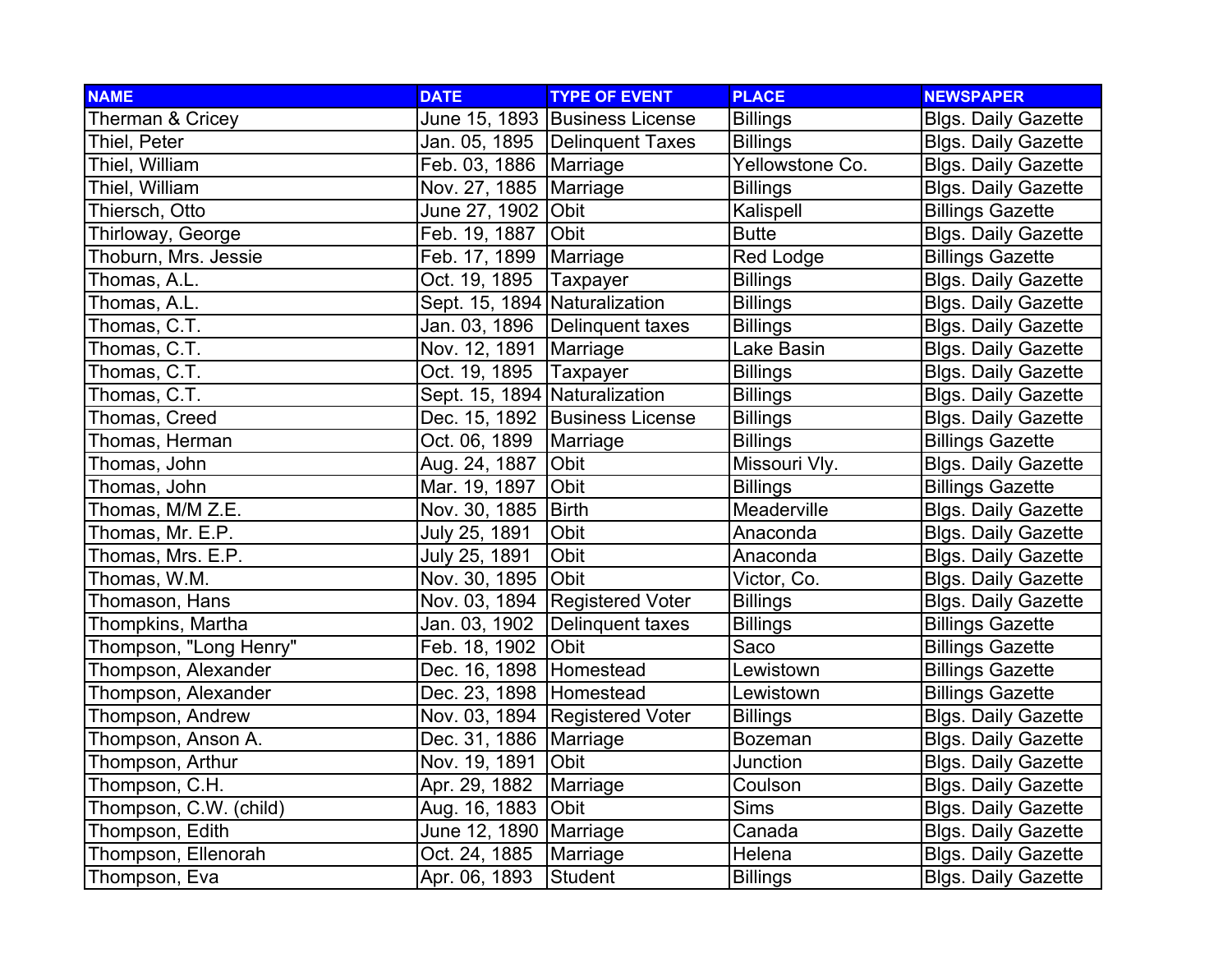| <b>NAME</b>            | <b>DATE</b>               | <b>TYPE OF EVENT</b>            | <b>PLACE</b>        | <b>NEWSPAPER</b>           |
|------------------------|---------------------------|---------------------------------|---------------------|----------------------------|
| Thompson, Eva          | Mar. 03, 1894 Student     |                                 | <b>Billings</b>     | <b>Blgs. Daily Gazette</b> |
| Thompson, Eva          | May 6, 1896               | Student                         | <b>Billings</b>     | <b>Blgs. Daily Gazette</b> |
| Thompson, Eva          | Oct. 06, 1896             | Student                         | <b>Billings</b>     | <b>Blgs. Gazette</b>       |
| Thompson, Fay          | July 20, 1897             | Obit                            | Highfield           | <b>Billings Gazette</b>    |
| Thompson, Frank        | Jan. 10, 1896             | Obit                            | Gillette, Wyo.      | <b>Blgs. Daily Gazette</b> |
| Thompson, G.W.         | Jan. 01, 1897             | Delinquent taxes                | <b>Billings</b>     | <b>Billings Gazette</b>    |
| Thompson, Garry B.     | Aug. 06, 1901 Marriage    |                                 | <b>Billings</b>     | <b>Billings Gazette</b>    |
| Thompson, H. Harris    | April 16, 1897   Marriage |                                 | Huntley             | <b>Billings Gazette</b>    |
| Thompson, Hiram        | Nov. 10, 1894   Marriage  |                                 | Castle              | <b>Blgs. Daily Gazette</b> |
| Thompson, Hiram        | Oct. 10, 1891             | Marriage                        | Castle              | <b>Blgs. Daily Gazette</b> |
| Thompson, J.C.         | Jan. 01, 1897             | Delinquent taxes                | <b>Billings</b>     | <b>Billings Gazette</b>    |
| Thompson, James        | Aug. 20, 1892   Marriage  |                                 | <b>Bozeman</b>      | <b>Blgs. Daily Gazette</b> |
| Thompson, James        |                           | Nov. 03, 1894 Registered Voter  | <b>Billings</b>     | <b>Blgs. Daily Gazette</b> |
| Thompson, Jerry        | Sept. 03, 1891 Obit       |                                 | <b>Powder River</b> | <b>Blgs. Daily Gazette</b> |
| Thompson, Jesse        | Aug. 18, 1892 Marriage    |                                 | <b>Bozeman</b>      | <b>Blgs. Daily Gazette</b> |
| Thompson, Laura        | Dec. 25, 1890 Student     |                                 | <b>Billings</b>     | <b>Blgs. Daily Gazette</b> |
| Thompson, Laura        | Dec. 30, 1893 Student     |                                 | <b>Billings</b>     | <b>Blgs. Daily Gazette</b> |
| Thompson, Laura        | June 4, 1896              | Student                         | <b>Billings</b>     | <b>Blgs. Gazette</b>       |
| Thompson, Laura        | Mar. 03, 1894 Student     |                                 | <b>Billings</b>     | <b>Blgs. Daily Gazette</b> |
| Thompson, M/M H.J.     | Feb. 25, 1902   Birth     |                                 | <b>Billings</b>     | <b>Billings Gazette</b>    |
| Thompson, M/M Percy    | July 07, 1896             | <b>Birth</b>                    | <b>Billings</b>     | <b>Blgs. Gazette</b>       |
| Thompson, M/M Rufus B. | Nov. 18, 1893             | Birth                           | <b>Billings</b>     | <b>Blgs. Daily Gazette</b> |
| Thompson, M/M W.Y.     | Aug. 24, 1900   Birth     |                                 | <b>Billings</b>     | <b>Billings Gazette</b>    |
| Thompson, Maggie       |                           | Mar. 16, 1893 Business License  | <b>Billings</b>     | <b>Blgs. Daily Gazette</b> |
| Thompson, Maggie       |                           | Sept. 15, 1892 Business License | <b>Billings</b>     | <b>Blgs. Daily Gazette</b> |
| Thompson, Margaret     | July 29, 1902             | Marriage                        | Pittsburgh, Pa.     | <b>Billings Gazette</b>    |
| Thompson, Mark         | Dec. 03, 1891 Student     |                                 | <b>Billings</b>     | <b>Blgs. Daily Gazette</b> |
| Thompson, Miss         | Aug. 17, 1897   Marriage  |                                 | <b>Billings</b>     | <b>Billings Gazette</b>    |
| Thompson, Miss         | Feb. 21, 1887             | Marriage                        | <b>Billings</b>     | <b>Blgs. Daily Gazette</b> |
| Thompson, Mr.          | June 20, 1889 Obit        |                                 | <b>Big Coulee</b>   | <b>Blgs. Daily Gazette</b> |
| Thompson, Mrs. Sarah   | Jan. 08, 1891   Marriage  |                                 | <b>Billings</b>     | <b>Blgs. Daily Gazette</b> |
| Thompson, Nettie       | July 24, 1884             | Marriage                        | Coulson             | <b>Blgs. Daily Gazette</b> |
| Thompson, Nettie       | Mar. 16, 1895   Marriage  |                                 | Junction            | <b>Blgs. Daily Gazette</b> |
| Thompson, R.B.         | Oct. 06, 1892             | Marriage                        | <b>Billings</b>     | <b>Blgs. Daily Gazette</b> |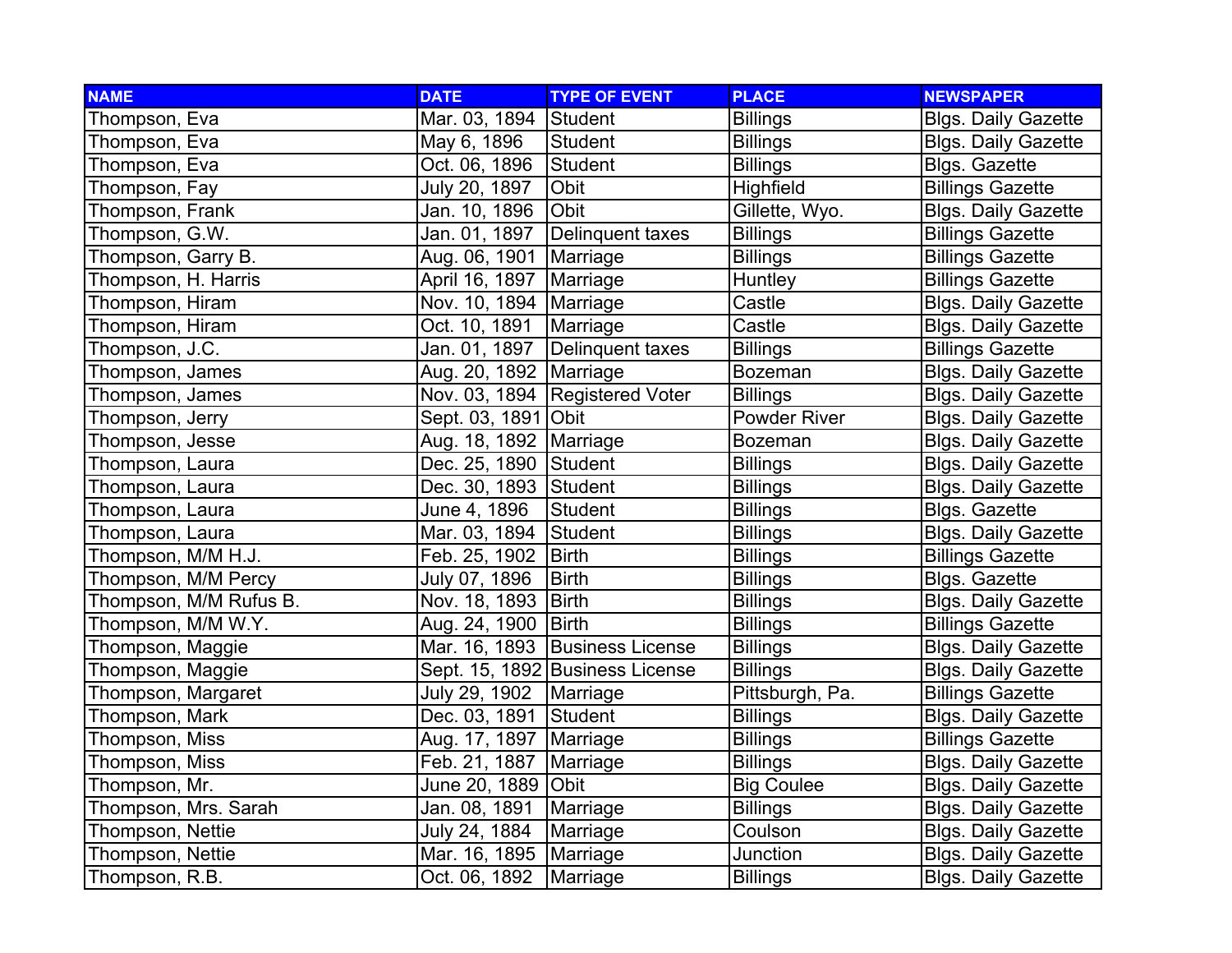| <b>NAME</b>         | <b>DATE</b>                    | <b>TYPE OF EVENT</b>             | <b>PLACE</b>           | <b>NEWSPAPER</b>           |
|---------------------|--------------------------------|----------------------------------|------------------------|----------------------------|
| Thompson, S.J.I.    |                                | Jan. 03, 1902 Delinquent taxes   | <b>Billings</b>        | <b>Billings Gazette</b>    |
| Thompson, Sadie E.  |                                | Dec. 24, 1897   Delinquent taxes | <b>Billings</b>        | <b>Billings Gazette</b>    |
| Thompson, Sophia    | Aug. 30, 1901   Marriage       |                                  | <b>Billings</b>        | <b>Billings Gazette</b>    |
| Thompson, Thomas    | Aug. 03, 1895 Obit             |                                  | <b>Butte</b>           | <b>Blgs. Daily Gazette</b> |
| Thomson, Alex       | Apr. 10, 1890                  | Marriage                         | Wyoming                | <b>Blgs. Daily Gazette</b> |
| Thorn, Marion       | May 22, 1900                   | Student                          | <b>Billings</b>        | <b>Billings Gazette</b>    |
| Thorne, Eugene      |                                | Nov. 03, 1894 Registered Voter   | <b>Billings</b>        | <b>Blgs. Daily Gazette</b> |
| Thornton, Ethel     | Mar. 10, 1892 Student          |                                  | <b>Billings</b>        | <b>Blgs. Daily Gazette</b> |
| Thornton, Jim       | Apr. 06, 1893                  | Student                          | <b>Billings</b>        | <b>Blgs. Daily Gazette</b> |
| Thornton, Robert    | Aug. 22, 1899                  | Obit                             | Gilt Edge              | <b>Billings Gazette</b>    |
| Thornton, Wm. H.P.  | Aug. 03, 1900                  | Obit                             | Chicago                | <b>Billings Gazette</b>    |
| Thoroux, James      | Oct. 23, 1890                  | Obit                             | Livingston             | <b>Blgs. Daily Gazette</b> |
| Thorp, Sam          | Nov. 20, 1900 Obit             |                                  | <b>Big Horn</b>        | <b>Billings Gazette</b>    |
| Thorsen, Henry      |                                | June 17, 1902 Business license   | <b>Billings</b>        | <b>Billings Gazette</b>    |
| Thorsen, Henry      |                                | Dec. 13, 1901 Business license   | <b>Billings</b>        | <b>Billings Gazette</b>    |
| Thorson, Henry      | June 4, 1901                   | <b>Business license</b>          | <b>Billings</b>        | <b>Billings Gazette</b>    |
| Thorson, Henry      |                                | Nov. 03, 1894   Registered Voter | <b>Billings</b>        | <b>Blgs. Daily Gazette</b> |
| Thrall, N.C.        |                                | Dec. 28, 1900 Delinquent taxes   | <b>Billings</b>        | <b>Billings Gazette</b>    |
| Thratcher, Dr. A.P. | Sept. 21, 1897   Marriage      |                                  | St. Louis, MO          | <b>Billings Gazette</b>    |
| Throop, Frank       | July 02, 1892   Marriage       |                                  | California             | <b>Blgs. Daily Gazette</b> |
| Throop, Frank       | June 30, 1892 Marriage         |                                  | California             | <b>Blgs. Daily Gazette</b> |
| Thurman & Cricy     |                                | Mar. 16, 1893   Business License | <b>Billings</b>        | <b>Blgs. Daily Gazette</b> |
| Thurmond, (child)   | Sept. 12, 1899 Obit            |                                  | <b>Billings</b>        | <b>Billings Gazette</b>    |
| Thurmond, George    |                                | Dec. 28, 1900 Delinquent taxes   | <b>Billings</b>        | <b>Billings Gazette</b>    |
| Thurmond, J.E.      |                                | Dec. 28, 1900   Delinquent taxes | <b>Billings</b>        | <b>Billings Gazette</b>    |
| Thurston, Mr.       | Jan. 10, 1887   Obit           |                                  | <b>Billings</b>        | <b>Blgs. Daily Gazette</b> |
| Thusen, Jens J.     |                                | Nov. 03, 1894 Registered Voter   | Canyon Creek           | <b>Blgs. Daily Gazette</b> |
| Thusen, Martin J.   | June 21, 1898 Naturalization   |                                  | <b>Billings</b>        | <b>Billings Gazette</b>    |
| Thuzen, Jens J.     | Oct. 15, 1892   Naturalization |                                  | <b>Billings</b>        | <b>Blgs. Daily Gazette</b> |
| Tibbets, Fred       | Dec. 05, 1899                  | <b>Obit</b>                      | <b>Five Mile Creek</b> | <b>Billings Gazette</b>    |
| Ticklin, George     | Mar. 02, 1895                  | Obit                             | Missoula               | <b>Blgs. Daily Gazette</b> |
| Tierney, Pat        | Nov. 24, 1892 Obit             |                                  | Cokedale               | <b>Blgs. Daily Gazette</b> |
| Tiggerman, H.       | Aug. 20, 1886 Obit             |                                  | <b>Butte</b>           | <b>Blgs. Daily Gazette</b> |
| Tilden, George C.   | Oct. 19, 1895                  | Taxpayer                         | <b>Billings</b>        | <b>Blgs. Daily Gazette</b> |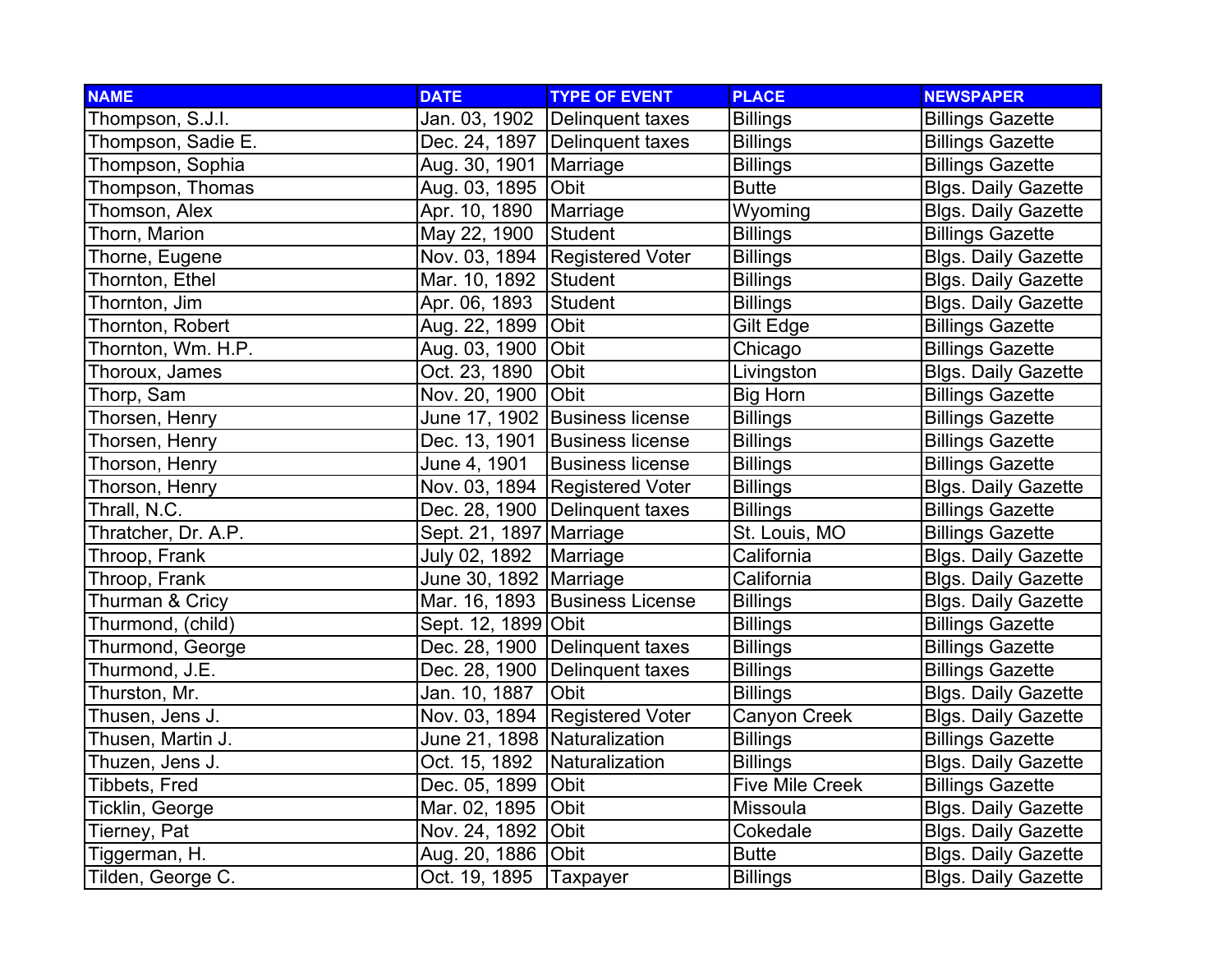| <b>NAME</b>           | <b>DATE</b>               | <b>TYPE OF EVENT</b>             | <b>PLACE</b>          | <b>NEWSPAPER</b>           |
|-----------------------|---------------------------|----------------------------------|-----------------------|----------------------------|
| Tilden, John E.       | Mar. 19, 1897             | Marriage                         | Young's Point         | <b>Billings Gazette</b>    |
| Tilden, M/M George    | Feb. 06, 1892   Birth     |                                  | Park City             | <b>Blgs. Daily Gazette</b> |
| Tilden, M/M John F.   | Mar. 22, 1898   Birth     |                                  | Columbus              | <b>Billings Gazette</b>    |
| Tildy, D.             | Feb. 05, 1901             | Obit                             | <b>Billings</b>       | <b>Billings Gazette</b>    |
| Tillman, A.P.         |                           | Dec. 28, 1900   Delinquent taxes | <b>Billings</b>       | <b>Billings Gazette</b>    |
| Tillotson, Warner     | Dec. 25, 1890 Student     |                                  | <b>Billings</b>       | <b>Blgs. Daily Gazette</b> |
| Tillotson, Warner     | Mar. 19, 1891             | <b>Student</b>                   | <b>Billings</b>       | <b>Blgs. Daily Gazette</b> |
| Tilly, G.H. (Captain) | June 02, 1899 Obit        |                                  | Helena                | <b>Billings Gazette</b>    |
| Tilly, Mr. D.         | Jan. 22, 1901             | Obit                             | <b>Billings</b>       | <b>Billings Gazette</b>    |
| Tilton, David Jr.     | Dec. 04, 1884             | <b>Divorce</b>                   | <b>Billings</b>       | <b>Blgs. Daily Gazette</b> |
| Tilton, Ida L.        | Dec. 04, 1884             | <b>Divorce</b>                   | <b>Billings</b>       | <b>Blgs. Daily Gazette</b> |
| Timms, Fred           | Feb. 25, 1896             | <b>Obit</b>                      | Sheridan, Wy.         | <b>Blgs. Daily Gazette</b> |
| Tinkler, Adele        | Apr. 06, 1893             | Probate                          | <b>Billings</b>       | <b>Blgs. Daily Gazette</b> |
| Tinkler, Adele        |                           | Dec. 30, 1898   Delinquent taxes | <b>Billings</b>       | <b>Billings Gazette</b>    |
| Tinkler, Adele        |                           | Jan. 06, 1899 Delinquent taxes   | <b>Billings</b>       | <b>Billings Gazette</b>    |
| Tinkler, John         | Dec. 16, 1889   Homestead |                                  | <b>Billings</b>       | <b>Blgs. Daily Gazette</b> |
| Tinkler, John         | Jan. 02, 1890 Homestead   |                                  | <b>Billings</b>       | <b>Blgs. Daily Gazette</b> |
| Tinkler, John         |                           | Jan. 05, 1895   Delinquent Taxes | <b>Billings</b>       | <b>Blgs. Daily Gazette</b> |
| Tinkler, John         |                           | June 19, 1890 Business License   | <b>Billings</b>       | <b>Blgs. Daily Gazette</b> |
| Tinkler, John         |                           | Mar. 12, 1891 Business License   | <b>Billings</b>       | <b>Blgs. Daily Gazette</b> |
| Tinkler, Mrs.John     | Jan. 05, 1893             | Obit                             | Wyoming               | <b>Blgs. Daily Gazette</b> |
| Tinkum, M/M D.A.      | July 18, 1889             | <b>Birth</b>                     | Red Lodge             | <b>Blgs. Daily Gazette</b> |
| Tinling, John W.M.    | Sept. 14, 1887 Marriage   |                                  | Livingston            | <b>Blgs. Daily Gazette</b> |
| Tinsley, Grace Melner | Aug. 10, 1900   Marriage  |                                  | <b>Salt Lake City</b> | <b>Billings Gazette</b>    |
| Tintinger, John C.    | Mar. 05, 1901             | Marriage                         | Absarokee             | <b>Billings Gazette</b>    |
| Tisdale, Al           | Aug. 11, 1894             | <b>Obit</b>                      | Glasgow               | <b>Blgs. Daily Gazette</b> |
| Titus, Samuel         | June 24, 1902 Obit        |                                  | Chico Warm Sprngs     | <b>Billings Gazette</b>    |
| Tivendell, E.         |                           | Sept. 16, 1893 Business License  | <b>Billings</b>       | <b>Blgs. Daily Gazette</b> |
| Tivendell, Ernest     |                           | Mar. 16, 1895 Business License   | <b>Billings</b>       | <b>Blgs. Daily Gazette</b> |
| Tivendell, F.         |                           | Mar. 17, 1894 Business License   | <b>Billings</b>       | <b>Blgs. Daily Gazette</b> |
| Toball, William       | June 5, 1900              | Marriage                         | <b>Billings</b>       | <b>Billings Gazette</b>    |
| Toball, William       | June 8, 1900              | Marriage                         | <b>Billings</b>       | <b>Billings Gazette</b>    |
| Tocher, William       | Jan. 13, 1894             | Marriage                         | Livingston            | <b>Blgs. Daily Gazette</b> |
| Todd, Clair           | Jan. 10, 1899             | Student                          | <b>Billings</b>       | <b>Billings Gazette</b>    |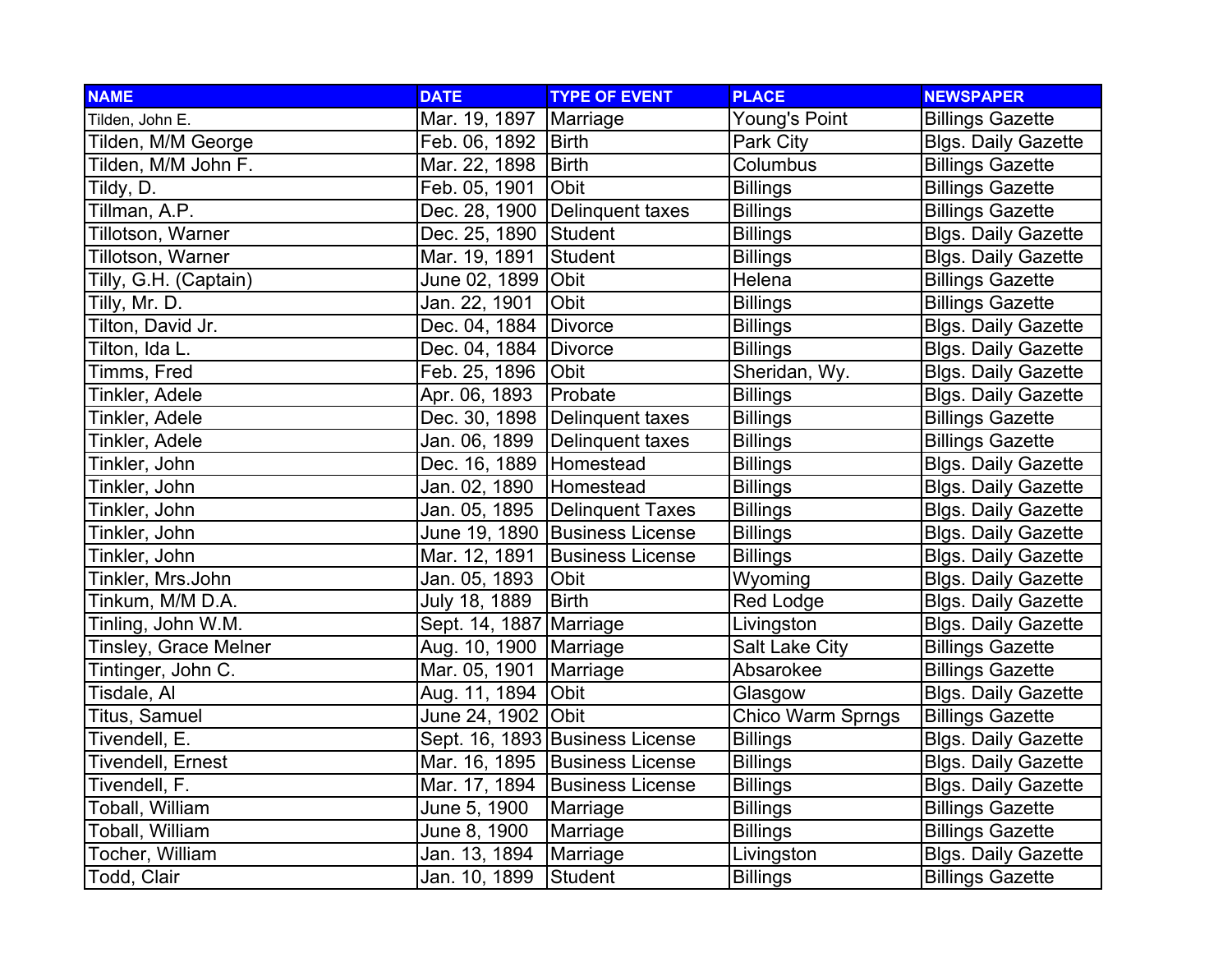| <b>NAME</b>             | <b>DATE</b>              | <b>TYPE OF EVENT</b>             | <b>PLACE</b>    | <b>NEWSPAPER</b>           |
|-------------------------|--------------------------|----------------------------------|-----------------|----------------------------|
| Todd, John              | May 8, 1900              | Student                          | <b>Billings</b> | <b>Billings Gazette</b>    |
| Todd, John              | May 8, 1900              | Student                          | <b>Billings</b> | <b>Billings Gazette</b>    |
| Todd, Neva              | Feb. 05, 1897            | Student                          | <b>Billings</b> | <b>Billings Gazette</b>    |
| Toepper, Henry          | Oct. 08, 1885            | Marriage                         | <b>Bozeman</b>  | <b>Blgs. Daily Gazette</b> |
| Tohlman, Frank          | July 21, 1892            | Obit                             | Lewistown       | <b>Blgs. Daily Gazette</b> |
| Toliver, M/M Solomon    | Aug. 24, 1895   Birth    |                                  | <b>Huntley</b>  | <b>Blgs. Daily Gazette</b> |
| Toliver, Solomon        | Sept. 15, 1899 Homestead |                                  | <b>Billings</b> | <b>Billings Gazette</b>    |
| Toliver, Solomon C.     |                          | Nov. 03, 1894 Registered Voter   | Huntley         | <b>Blgs. Daily Gazette</b> |
| Tolksdorf, M/M Henry    | Jan. 19, 1900            | Birth                            | <b>Billings</b> | <b>Billings Gazette</b>    |
| Tolle, A.L.             | Jan. 17, 1889            | Marriage                         | Park City       | <b>Blgs. Daily Gazette</b> |
| Tolle, M/M A.L.         | June 05, 1890   Birth    |                                  | Park City       | <b>Blgs. Daily Gazette</b> |
| Tolliver, Solomon       | Feb. 21, 1889   Marriage |                                  | Huntley         | <b>Blgs. Daily Gazette</b> |
| Tolton & Gibson         | Oct. 06, 1894            | <b>Business License</b>          | Musselshell     | <b>Blgs. Daily Gazette</b> |
| Tom Kee                 |                          | June 17, 1902 Business license   | <b>Billings</b> | <b>Billings Gazette</b>    |
| Tomlinson, Clara        | Oct. 26, 1900            | Divorce                          | <b>Billings</b> | <b>Billings Gazette</b>    |
| Tomlinson, Clara L.     | Feb. 07, 1884   Marriage |                                  | <b>Billings</b> | <b>Blgs. Daily Gazette</b> |
| Tomlinson, Fred         | Oct. 26, 1900            | Divorce                          | <b>Billings</b> | <b>Billings Gazette</b>    |
| Tomlinson, Harold       | May 06, 1898             | Student                          | <b>Billings</b> | <b>Billings Gazette</b>    |
| Tomlinson, Harold       | Oct. 06, 1896            | Student                          | <b>Billings</b> | Blgs. Gazette              |
| Tomlinson, Lola         | Oct. 05, 1900            | Student                          | <b>Billings</b> | <b>Billings Gazette</b>    |
| Tomlinson, Lola         | Oct. 06, 1896            | Student                          | <b>Billings</b> | Blgs. Gazette              |
| Tomlinson, Ruby         | May 06, 1898             | Student                          | <b>Billings</b> | <b>Billings Gazette</b>    |
| Tompkins & Burton       |                          | Mar. 12, 1891 Business License   | <b>Billings</b> | <b>Blgs. Daily Gazette</b> |
| Tompkins Mercantile Co. |                          | June 19, 1890 Business License   | <b>Billings</b> | <b>Blgs. Daily Gazette</b> |
| Tompkins, A.C.          | Dec. 20, 1888   Marriage |                                  | <b>Billings</b> | <b>Blgs. Daily Gazette</b> |
| Tompkins, A.C.          |                          | Dec. 24, 1897   Delinquent taxes | <b>Billings</b> | <b>Billings Gazette</b>    |
| Tompkins, A.C.          |                          | Dec. 30, 1898 Delinquent taxes   | <b>Billings</b> | <b>Billings Gazette</b>    |
| Tompkins, A.C.          |                          | Jan. 01, 1897 Delinquent taxes   | <b>Billings</b> | <b>Billings Gazette</b>    |
| Tompkins, A.C.          |                          | Jan. 03, 1902 Delinquent taxes   | <b>Billings</b> | <b>Billings Gazette</b>    |
| Tompkins, A.C.          | Jan. 06, 1899            | Delinquent taxes                 | <b>Billings</b> | <b>Billings Gazette</b>    |
| Tompkins, A.C.          | Oct. 19, 1895            | Taxpayer                         | <b>Billings</b> | <b>Blgs. Daily Gazette</b> |
| Tompkins, Arthur C.     |                          | Nov. 03, 1894 Registered Voter   | <b>Billings</b> | <b>Blgs. Daily Gazette</b> |
| Tompkins, Ben           | Oct. 06, 1896            | Student                          | <b>Billings</b> | Blgs. Gazette              |
| Tompkins, Bennie        | Jan. 10, 1899            | Student                          | <b>Billings</b> | <b>Billings Gazette</b>    |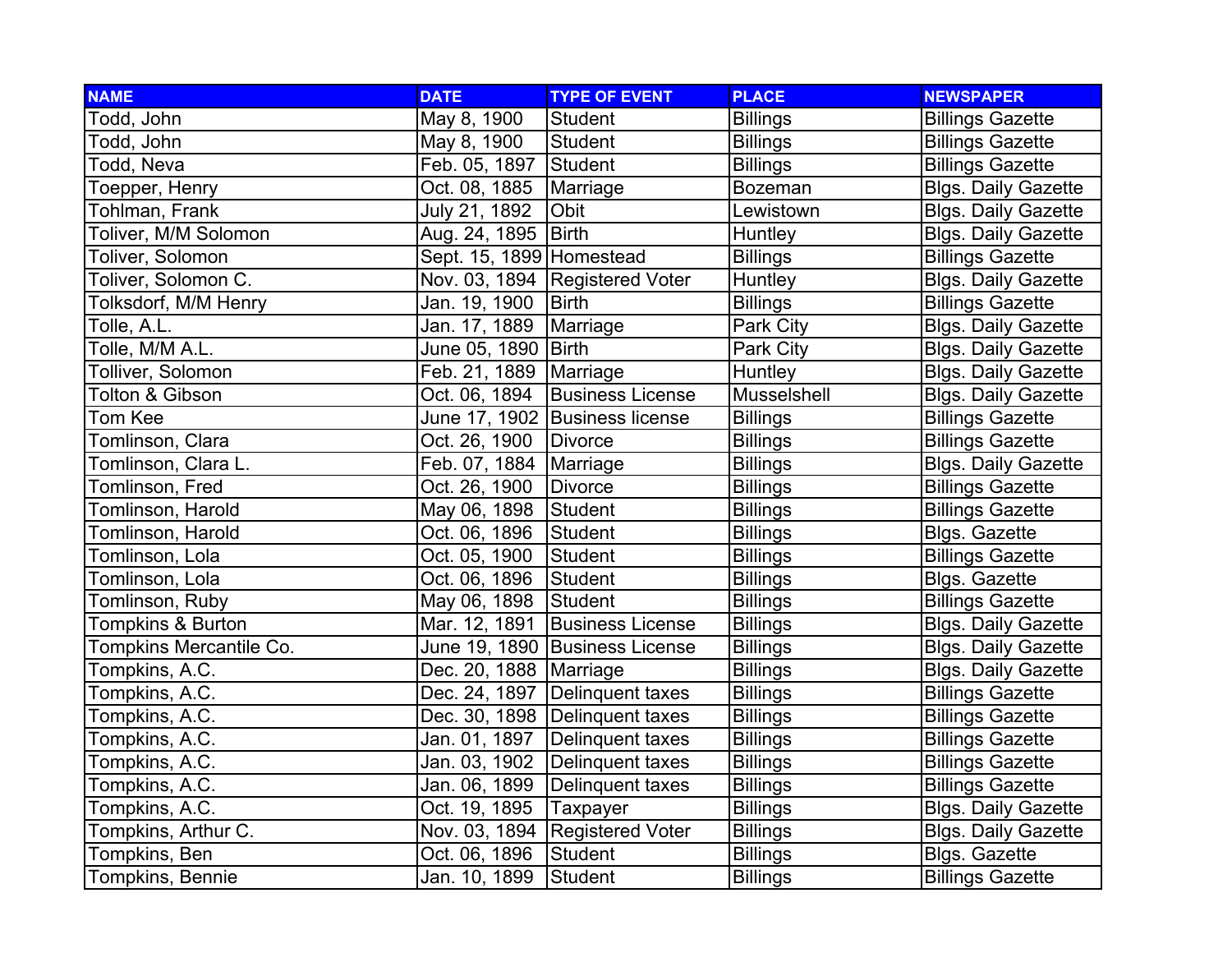| <b>NAME</b>                     | <b>DATE</b>                | <b>TYPE OF EVENT</b>             | <b>PLACE</b>    | <b>NEWSPAPER</b>           |
|---------------------------------|----------------------------|----------------------------------|-----------------|----------------------------|
| Tompkins, Bennie                | May 06, 1898 Student       |                                  | <b>Billings</b> | <b>Billings Gazette</b>    |
| Tompkins, Edward M.             | Sept. 22, 1892 Christening |                                  | <b>Billings</b> | <b>Blgs. Daily Gazette</b> |
| Tompkins, M.T.                  | Dec. 31, 1885   Marriage   |                                  | <b>Billings</b> | <b>Blgs. Daily Gazette</b> |
| Tompkins, M/M A.C.              | Aug. 13, 1892   Birth      |                                  | <b>Billings</b> | <b>Blgs. Daily Gazette</b> |
| Tompkins, M/M A.C.              | Aug. 18, 1892   Birth      |                                  | <b>Billings</b> | <b>Blgs. Daily Gazette</b> |
| Tompkins, M/M A.C.              | Nov. 14, 1889   Birth      |                                  | <b>Billings</b> | <b>Blgs. Daily Gazette</b> |
| Tompkins, Martha                | May 22, 1900               | Student                          | <b>Billings</b> | <b>Billings Gazette</b>    |
| Tompkins, Mina                  |                            | Dec. 28, 1900   Delinquent taxes | <b>Billings</b> | <b>Billings Gazette</b>    |
| <b>Tompkins, William Manson</b> | Sept. 24, 1892 Christening |                                  | <b>Billings</b> | <b>Blgs. Daily Gazette</b> |
| <b>Ton, William</b>             | Aug. 24, 1895   Obit       |                                  | Lolo            | <b>Blgs. Daily Gazette</b> |
| Tong, Lee                       |                            | Dec. 29, 1894 Business License   | <b>Billings</b> | <b>Blgs. Daily Gazette</b> |
| Tonkin, Mrs. James R.           | May 11, 1895               | Obit                             | <b>Butte</b>    | <b>Blgs. Daily Gazette</b> |
| <b>Tonsenfrouid, William</b>    | June 15, 1895 Obit         |                                  | Livingston      | <b>Blgs. Daily Gazette</b> |
| Toohy, Cora C.                  | Dec. 24, 1897   Marriage   |                                  | Helena          | <b>Billings Gazette</b>    |
| Tookey, J.W.                    | July 10, 1886              | Obit                             | <b>Birney</b>   | <b>Blgs. Daily Gazette</b> |
| Toole, B.W.                     |                            | Mar. 16, 1895   Business License | <b>Billings</b> | <b>Blgs. Daily Gazette</b> |
| Toole, B.W.                     | Oct. 19, 1895              | Taxpayer                         | <b>Billings</b> | <b>Blgs. Daily Gazette</b> |
| Toole, B.W. (infant)            | Jan. 13, 1887              | <b>Obit</b>                      | Helena          | <b>Blgs. Daily Gazette</b> |
| Toole, Benjamin W.              |                            | Nov. 03, 1894 Registered Voter   | <b>Billings</b> | <b>Blgs. Daily Gazette</b> |
| Toole, Gov. J.K.                | May 08, 1890               | Marriage                         | Wash., D.C.     | <b>Blgs. Daily Gazette</b> |
| Toole, H.W.                     | June 4, 1901               | <b>Business license</b>          | <b>Billings</b> | <b>Billings Gazette</b>    |
| Toole, M/M B.W.                 | Aug. 01, 1891              | <b>Birth</b>                     | <b>Billings</b> | <b>Blgs. Daily Gazette</b> |
| Toole, M/M B.W.                 | July 30, 1891              | <b>Birth</b>                     | <b>Billings</b> | <b>Blgs. Daily Gazette</b> |
| Toole, M/M Joseph K.            | Sept. 05, 1891 Birth       |                                  | Helena          | <b>Blgs. Daily Gazette</b> |
| Toole, Mae                      | Feb. 22, 1901              | Marriage                         | <b>Billings</b> | <b>Billings Gazette</b>    |
| Toole, May                      | Feb. 05, 1897              | Student                          | <b>Billings</b> | <b>Billings Gazette</b>    |
| Toole, May                      | Feb. 10, 1894              | Student                          | <b>Billings</b> | <b>Blgs. Daily Gazette</b> |
| Toole, May                      | Jan. 22, 1891              | Student                          | <b>Billings</b> | <b>Blgs. Daily Gazette</b> |
| Toole, May                      | June 4, 1896               | Student                          | <b>Billings</b> | <b>Blgs. Gazette</b>       |
| Toole, May                      | Nov. 11, 1893 Student      |                                  | <b>Billings</b> | <b>Blgs. Daily Gazette</b> |
| Toole, May                      | Oct. 06, 1896              | Student                          | <b>Billings</b> | <b>Blgs. Gazette</b>       |
| Toole, Mrs. Martin              | Aug. 24, 1897              | <b>Obit</b>                      | Missoula        | <b>Billings Gazette</b>    |
| Toole, Nell                     | May 06, 1898               | Student                          | <b>Billings</b> | <b>Billings Gazette</b>    |
| Toole, Walter                   | Dec. 25, 1890 Student      |                                  | <b>Billings</b> | <b>Blgs. Daily Gazette</b> |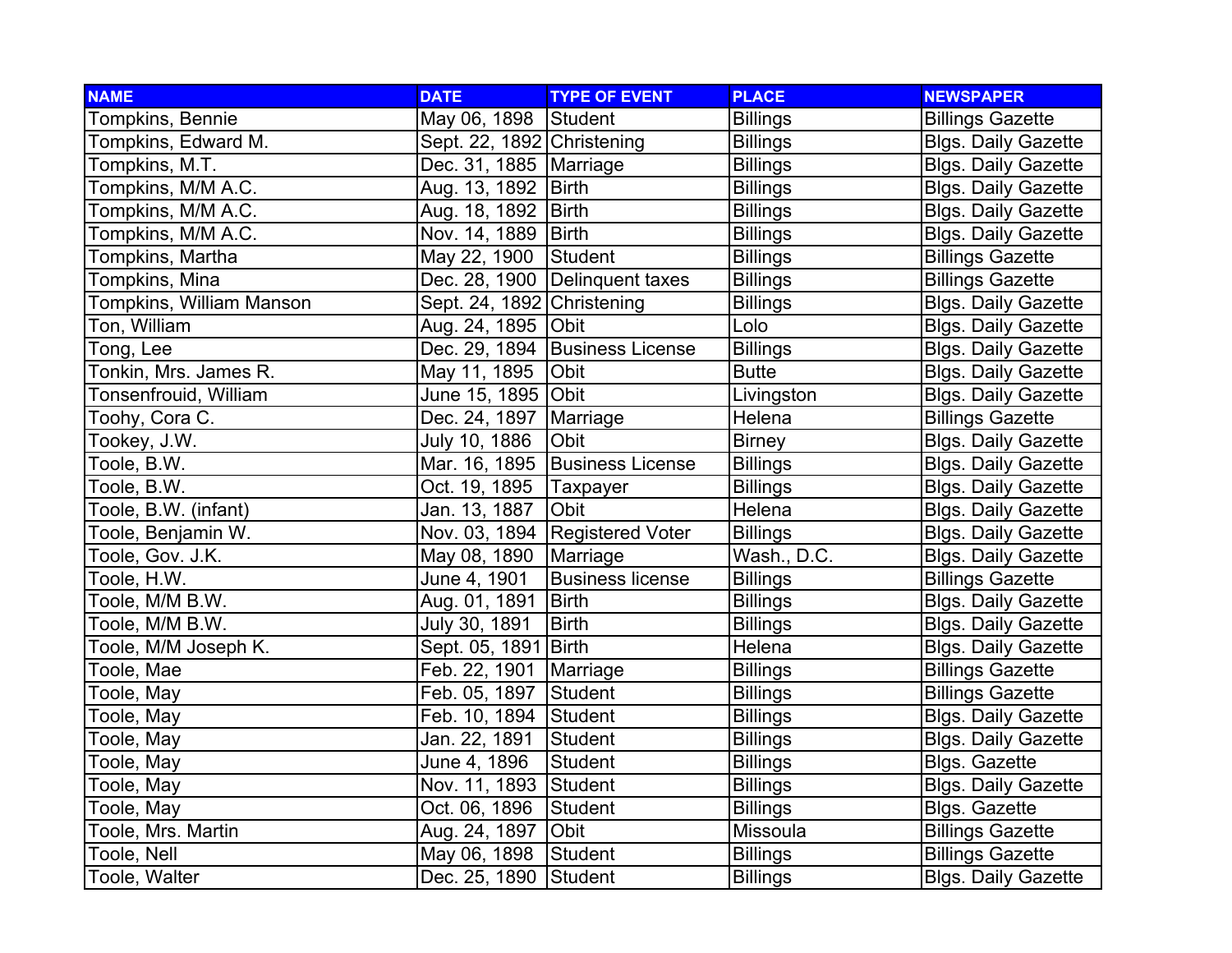| <b>NAME</b>             | <b>DATE</b>              | <b>TYPE OF EVENT</b>             | <b>PLACE</b>      | <b>NEWSPAPER</b>           |
|-------------------------|--------------------------|----------------------------------|-------------------|----------------------------|
| Toole, Walter           | Feb. 10, 1894 Student    |                                  | <b>Billings</b>   | <b>Blgs. Daily Gazette</b> |
| Toole, Walter           | Nov. 11, 1893 Student    |                                  | <b>Billings</b>   | <b>Blgs. Daily Gazette</b> |
| Toole, Walter           | Oct. 08, 1891            | Student                          | <b>Billings</b>   | <b>Blgs. Daily Gazette</b> |
| Toombs, Judge John      | May 16, 1891             | <b>Obit</b>                      | Lewistown         | <b>Blgs. Daily Gazette</b> |
| Topel, Albertine        | Oct. 08, 1885            | Marriage                         | <b>Bozeman</b>    | <b>Blgs. Daily Gazette</b> |
| Topliff, Clarence G.    | July 08, 1882            | Obit                             | <b>Billings</b>   | <b>Blgs. Daily Gazette</b> |
| Torrence, John          | Aug. 10, 1897            | Obit                             | <b>Butte</b>      | <b>Billings Gazette</b>    |
| Torrence, Mrs. A.       |                          | Dec. 26, 1902 Delinquent taxes   | <b>Billings</b>   | <b>Billings Gazette</b>    |
| Torreyson, James W.     | Sept. 02, 1893 Marriage  |                                  | <b>Billings</b>   | <b>Blgs. Daily Gazette</b> |
| <b>Tosky, Mary</b>      | Jan. 06, 1886   Marriage |                                  | Anaconda          | <b>Blgs. Daily Gazette</b> |
| Tougher, Sarah          | Feb. 18, 1892 Student    |                                  | <b>Billings</b>   | <b>Blgs. Daily Gazette</b> |
| Tougher, Sarah          | Oct. 08, 1891            | Student                          | <b>Billings</b>   | <b>Blgs. Daily Gazette</b> |
| Towbig, Katie           | May 8, 1900              | <b>Student</b>                   | <b>Billings</b>   | <b>Billings Gazette</b>    |
| Town, M/M               | Oct. 14, 1882            | <b>Birth</b>                     | <b>Miles City</b> | <b>Blgs. Daily Gazette</b> |
| Town, Mary              | June 4, 1896             | Student                          | <b>Billings</b>   | <b>Blgs. Gazette</b>       |
| Town, Mary              | May 6, 1896              | <b>Student</b>                   | <b>Billings</b>   | <b>Blgs. Daily Gazette</b> |
| Town, Mary              | Oct. 20, 1894            | Student                          | <b>Billings</b>   | <b>Blgs. Daily Gazette</b> |
| Towne, Annie E.         | Sept. 27, 1898 Divorce   |                                  | <b>Bridger</b>    | <b>Billings Gazette</b>    |
| Towne, George H.        | Sept. 27, 1898 Divorce   |                                  | <b>Bridger</b>    | <b>Billings Gazette</b>    |
| Towne, Mary             | Jan. 05, 1895 Student    |                                  | <b>Billings</b>   | <b>Blgs. Daily Gazette</b> |
| Towne, Mary             | Nov. 16, 1897 Student    |                                  | <b>Billings</b>   | <b>Billings Gazette</b>    |
| Towne, Mary             | Oct. 12, 1895 Student    |                                  | <b>Billings</b>   | <b>Blgs. Daily Gazette</b> |
| Townsend, Alice         | Nov. 14, 1899   Marriage |                                  | <b>Billings</b>   | <b>Billings Gazette</b>    |
| Townsend, Charles       | Dec. 08, 1894            | <b>Obit</b>                      | <b>Billings</b>   | <b>Blgs. Daily Gazette</b> |
| Townsend, D.K.          |                          | Dec. 24, 1897   Delinquent taxes | <b>Billings</b>   | <b>Billings Gazette</b>    |
| Townsend, Dr. E.P.      |                          | Dec. 24, 1897   Delinquent taxes | <b>Billings</b>   | <b>Billings Gazette</b>    |
| Townsend, Dr. E.P.      |                          | June 22, 1895 Business License   | <b>Billings</b>   | <b>Blgs. Daily Gazette</b> |
| Townsend, Dr./Mrs. E.P. | Sept. 28, 1897   Birth   |                                  | <b>Billings</b>   | <b>Billings Gazette</b>    |
| Townsend, E.P.          |                          | Dec. 28, 1900   Delinquent taxes | <b>Billings</b>   | <b>Billings Gazette</b>    |
| Townsend, E.P.          |                          | Dec. 30, 1898   Delinquent taxes | <b>Billings</b>   | <b>Billings Gazette</b>    |
| Townsend, E.P.          |                          | Jan. 03, 1902 Delinquent taxes   | <b>Billings</b>   | <b>Billings Gazette</b>    |
| Townsend, E.P.          |                          | Jan. 06, 1899 Delinquent taxes   | <b>Billings</b>   | <b>Billings Gazette</b>    |
| Townsend, E.P.          |                          | Mar. 16, 1893 Business License   | <b>Billings</b>   | <b>Blgs. Daily Gazette</b> |
| Townsend, Ellis P.      |                          | Nov. 03, 1894   Registered Voter | <b>Billings</b>   | <b>Blgs. Daily Gazette</b> |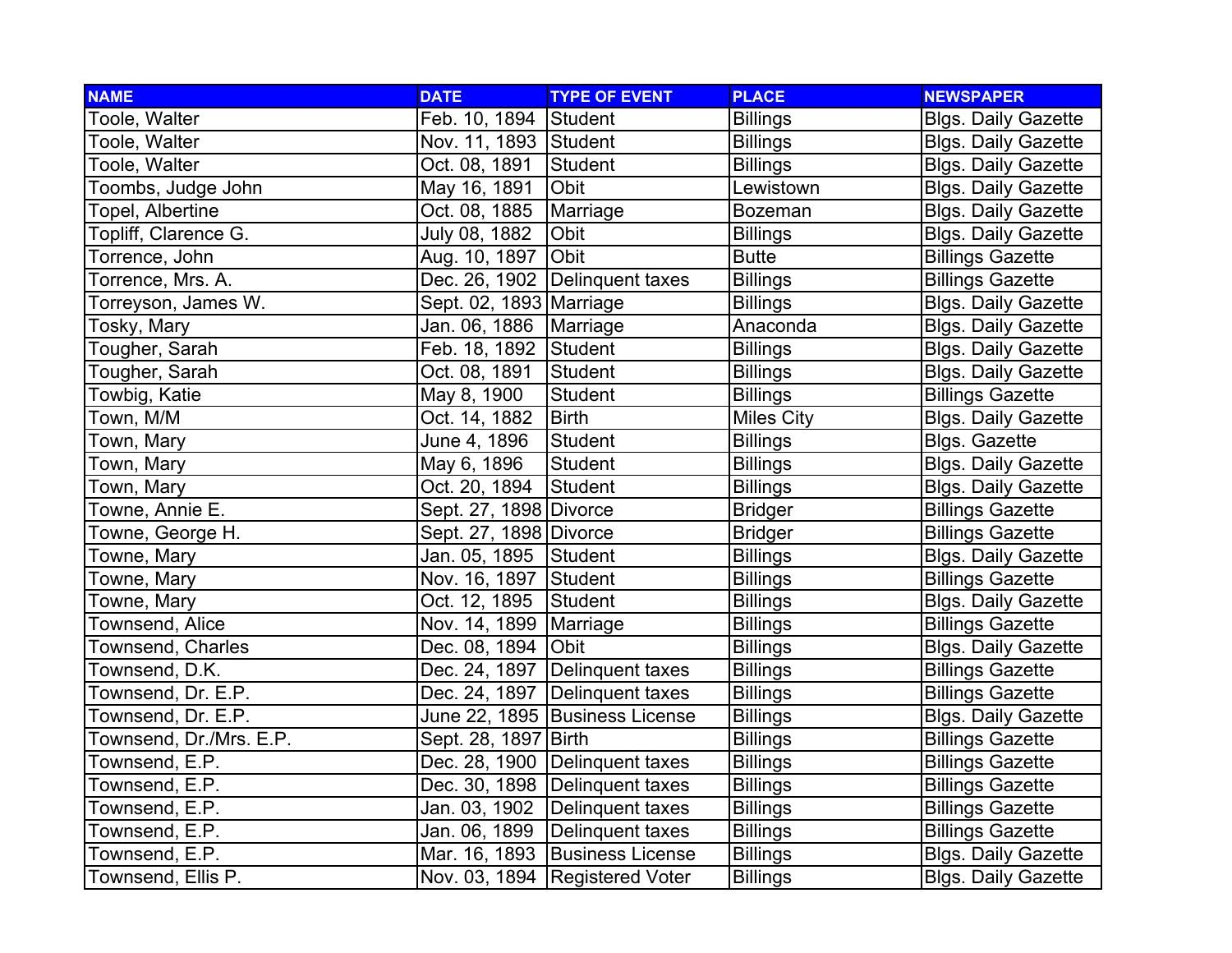| <b>NAME</b>                | <b>DATE</b>              | <b>TYPE OF EVENT</b>                             | <b>PLACE</b>       | <b>NEWSPAPER</b>           |
|----------------------------|--------------------------|--------------------------------------------------|--------------------|----------------------------|
| Townsend, F.P.             | Jan. 01, 1897            | Delinquent taxes                                 | <b>Billings</b>    | <b>Billings Gazette</b>    |
| Townsend, J.B. (baby)      | Feb. 10, 1886 Obit       |                                                  | Dillon             | <b>Blgs. Daily Gazette</b> |
| Townsend, Ned              | May 06, 1898 Student     |                                                  | <b>Billings</b>    | <b>Billings Gazette</b>    |
| Townsend, Ned              | Oct. 06, 1896            | Student                                          | <b>Billings</b>    | <b>Blgs. Gazette</b>       |
| Tows, $M/M$                | Nov. 19, 1885   Birth    |                                                  | <b>Miles City</b>  | <b>Blgs. Daily Gazette</b> |
| Toy, Marie                 | Oct. 24, 1899            | Marriage                                         | Kansas             | <b>Billings Gazette</b>    |
| Toy, Mr.                   | Apr. 28, 1886            | Obit                                             | Phillipsburg       | <b>Blgs. Daily Gazette</b> |
| Toy, Wong                  | Dec. 26, 1902            | Delinquent taxes                                 | <b>Billings</b>    | <b>Billings Gazette</b>    |
| Tracey, James              | Feb. 02, 1895            | Obit                                             | <b>Butte</b>       | <b>Blgs. Daily Gazette</b> |
| Tracy, Colman              | Apr. 13, 1895            | <b>Obit</b>                                      | <b>Butte</b>       | <b>Blgs. Daily Gazette</b> |
| Tracy, Eugene              |                          | Nov. 03, 1894 Registered Voter                   | <b>Billings</b>    | <b>Blgs. Daily Gazette</b> |
| Tracy, M/M William (child) | July 13, 1897            | Obit                                             | <b>Butte</b>       | <b>Billings Gazette</b>    |
| Tracy, Mr.                 | May 26, 1894             | Obit                                             | <b>Great Falls</b> | <b>Blgs. Daily Gazette</b> |
| Tracy, Will                | July 11, 1891            | Obit                                             | <b>Dillon</b>      | <b>Blgs. Daily Gazette</b> |
| Tracy, William H.          | Jan. 01, 1897            | Delinquent taxes                                 | <b>Billings</b>    | <b>Billings Gazette</b>    |
| Trapp, Margaret            | Oct. 01, 1891            | Marriage                                         | Lewistown          | <b>Blgs. Daily Gazette</b> |
| Trask, Annie               | Mar. 04, 1898   Marriage |                                                  | <b>Billings</b>    | <b>Billings Gazette</b>    |
| Trask, George              | Oct. 29, 1897            | Marriage                                         | <b>Billings</b>    | <b>Billings Gazette</b>    |
| Trask, M/M                 | Dec. 16, 1893            | <b>Birth</b>                                     | Lavina             | <b>Blgs. Daily Gazette</b> |
| Trask, M/M M. F.           | Mar. 07, 1896   Birth    |                                                  | Lavinea            | <b>Blgs. Daily Gazette</b> |
| Trask, Millard             | Oct. 20, 1892            | Student                                          | <b>Billings</b>    | <b>Blgs. Daily Gazette</b> |
| Trask, Millard F.          | Mar. 16, 1893   Marriage |                                                  | Lavina             | <b>Blgs. Daily Gazette</b> |
| Trask, P.H.                |                          | Dec. 28, 1900   Delinquent taxes                 | <b>Billings</b>    | <b>Billings Gazette</b>    |
| Trask, P.W.                | Jan. 03, 1902            | Delinquent taxes                                 | <b>Billings</b>    | <b>Billings Gazette</b>    |
| Treeberg, Albert           | May 6, 1896              | Student                                          | <b>Billings</b>    | <b>Blgs. Daily Gazette</b> |
| Treen, R. de G.            |                          | Dec. 18, 1890 Business License                   | <b>Billings</b>    | <b>Blgs. Daily Gazette</b> |
| Treible, Charles F.        | Feb. 06, 1890            | Marriage                                         | Musselshell        | <b>Blgs. Daily Gazette</b> |
| Treischman, child          | June 06, 1899   Obit     |                                                  | Mammoth Ht Spr     | <b>Billings Gazette</b>    |
| Treischman, Mrs. George    | April 14, 1899           | Committed to asylum Warm Springs                 |                    | <b>Billings Gazette</b>    |
| Treischman, Mrs. George    | Jan. 04, 1901            | Obit                                             | Dawson Co.         | <b>Billings Gazette</b>    |
| Treischman, Mrs. George    |                          | June 06, 1899 Committed to asylum Mammoth Ht Spr |                    | <b>Billings Gazette</b>    |
| Trembley, Mr.              | July 18, 1902            | Obit                                             | <b>Billings</b>    | <b>Billings Gazette</b>    |
| Trengholm, Amerlia         | May 6, 1896              | Student                                          | <b>Billings</b>    | <b>Blgs. Daily Gazette</b> |
| Trenholm, Amelia           | May 8, 1900              | Student                                          | <b>Billings</b>    | <b>Billings Gazette</b>    |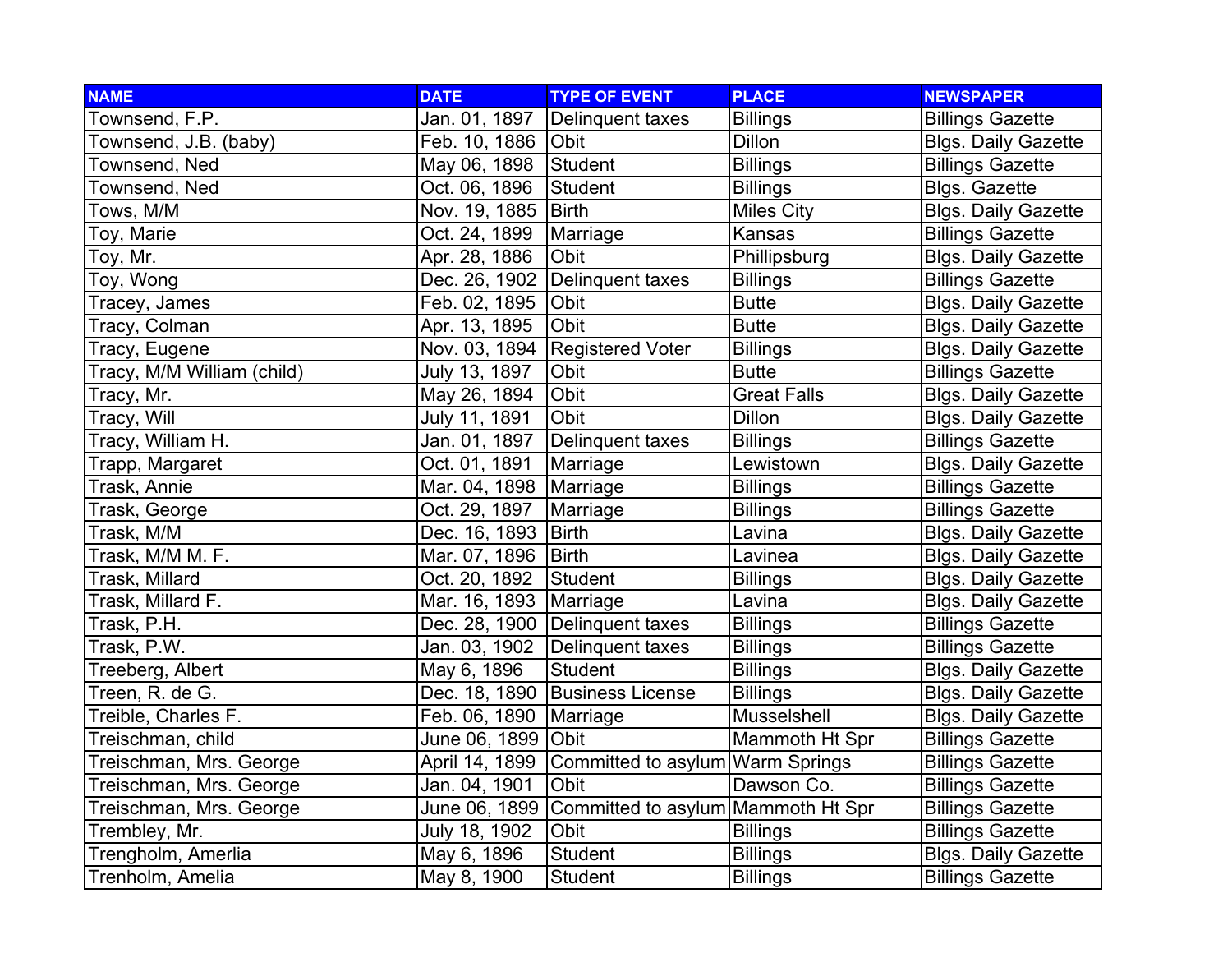| <b>NAME</b>          | <b>DATE</b>               | <b>TYPE OF EVENT</b>             | <b>PLACE</b>      | <b>NEWSPAPER</b>           |
|----------------------|---------------------------|----------------------------------|-------------------|----------------------------|
| Trenholm, Amelia     | Feb. 02, 1895 Student     |                                  | <b>Billings</b>   | <b>Blgs. Daily Gazette</b> |
| Trenholm, Amelia     | May 06, 1898 Student      |                                  | <b>Billings</b>   | <b>Billings Gazette</b>    |
| Trenholm, Dan        | Dec. 25, 1890 Student     |                                  | <b>Billings</b>   | <b>Blgs. Daily Gazette</b> |
| Trenholm, Dan        | Feb. 18, 1892 Student     |                                  | <b>Billings</b>   | <b>Blgs. Daily Gazette</b> |
| Trenholm, Dan        | Mar. 19, 1891 Student     |                                  | <b>Billings</b>   | <b>Blgs. Daily Gazette</b> |
| Trenholm, Eliza      | Dec. 25, 1890 Student     |                                  | <b>Billings</b>   | <b>Blgs. Daily Gazette</b> |
| Trenholm, Eliza      | Oct. 08, 1891             | Student                          | <b>Billings</b>   | <b>Blgs. Daily Gazette</b> |
| Trenholm, Johnny     | Jan. 10, 1899             | Student                          | <b>Billings</b>   | <b>Billings Gazette</b>    |
| Trenholm, Johnny     | May 06, 1898              | Student                          | <b>Billings</b>   | <b>Billings Gazette</b>    |
| Trenholm, Myotte     | Oct. 08, 1891             | <b>Student</b>                   | <b>Billings</b>   | <b>Blgs. Daily Gazette</b> |
| Trenholm, Myrtle     | Apr. 07, 1892             | Student                          | <b>Billings</b>   | <b>Blgs. Daily Gazette</b> |
| Trenholm, Myrtle     | Jan. 05, 1895             | Student                          | <b>Billings</b>   | <b>Blgs. Daily Gazette</b> |
| Trenholm, Myrtle     | May 3, 1896               | Marriage                         | <b>Billings</b>   | <b>Blgs. Daily Gazette</b> |
| Trenholm, Saben      | Dec. 25, 1890 Student     |                                  | <b>Billings</b>   | <b>Blgs. Daily Gazette</b> |
| Trenholm, Saben      | Mar. 19, 1891             | Student                          | <b>Billings</b>   | <b>Blgs. Daily Gazette</b> |
| Trepp, Lizzie        | Dec. 02, 1893 Student     |                                  | <b>Billings</b>   | <b>Blgs. Daily Gazette</b> |
| Trewin, H.L.         |                           | Dec. 24, 1897   Delinquent taxes | <b>Billings</b>   | <b>Billings Gazette</b>    |
| Trewin, M/M H.L.     | Oct. 22, 1891             | <b>Birth</b>                     | Park City         | <b>Blgs. Daily Gazette</b> |
| Trewin, M/M Henry    | Oct. 24, 1891             | <b>Birth</b>                     | Park City         | <b>Blgs. Daily Gazette</b> |
| Trewin, Miss Lyle    | July 07, 1894             | Marriage                         | Park City         | <b>Blgs. Daily Gazette</b> |
| Trewin, Mrs. M.L.    |                           | Dec. 24, 1897   Delinquent taxes | <b>Billings</b>   | <b>Billings Gazette</b>    |
| Trieschman, George   | Jan. 10, 1899             | Student                          | <b>Billings</b>   | <b>Billings Gazette</b>    |
| Trim, Mrs.           | May 03, 1883              | Obit                             | <b>Billings</b>   | <b>Blgs. Daily Gazette</b> |
| Trimble, Laura J.    | Jan. 30, 1900             | Marriage                         | Kentucky          | <b>Billings Gazette</b>    |
| Trimer, Paul         | Nov. 30, 1900   Marriage  |                                  | <b>Bridger</b>    | <b>Billings Gazette</b>    |
| Trimmer, Thomas S.   | Jan. 19, 1900   Marriage  |                                  | <b>Billings</b>   | <b>Billings Gazette</b>    |
| Trinler, John R.     | Mar. 12, 1891             | Marriage                         | <b>Stillwater</b> | <b>Blgs. Daily Gazette</b> |
| Triol, Mrs. Tom      | June 26, 1890   Obit      |                                  | <b>Stillwater</b> | <b>Blgs. Daily Gazette</b> |
| Triol, Thomas        | July 06, 1893             | Marriage                         | <b>Stillwater</b> | <b>Blgs. Daily Gazette</b> |
| Triol, Thomas S.     | Nov. 11, 1898   Homestead |                                  | <b>Billings</b>   | <b>Billings Gazette</b>    |
| Tripp, J.G.          | June 08, 1886   Marriage  |                                  | Roundup           | <b>Blgs. Daily Gazette</b> |
| Trischman, Annie     | June 4, 1896              | Student                          | <b>Billings</b>   | <b>Blgs. Gazette</b>       |
| Trischman, Annie     | Oct. 06, 1896             | Student                          | <b>Billings</b>   | Blgs. Gazette              |
| Trischman, Elizabeth | June 4, 1896              | Student                          | <b>Billings</b>   | <b>Blgs. Gazette</b>       |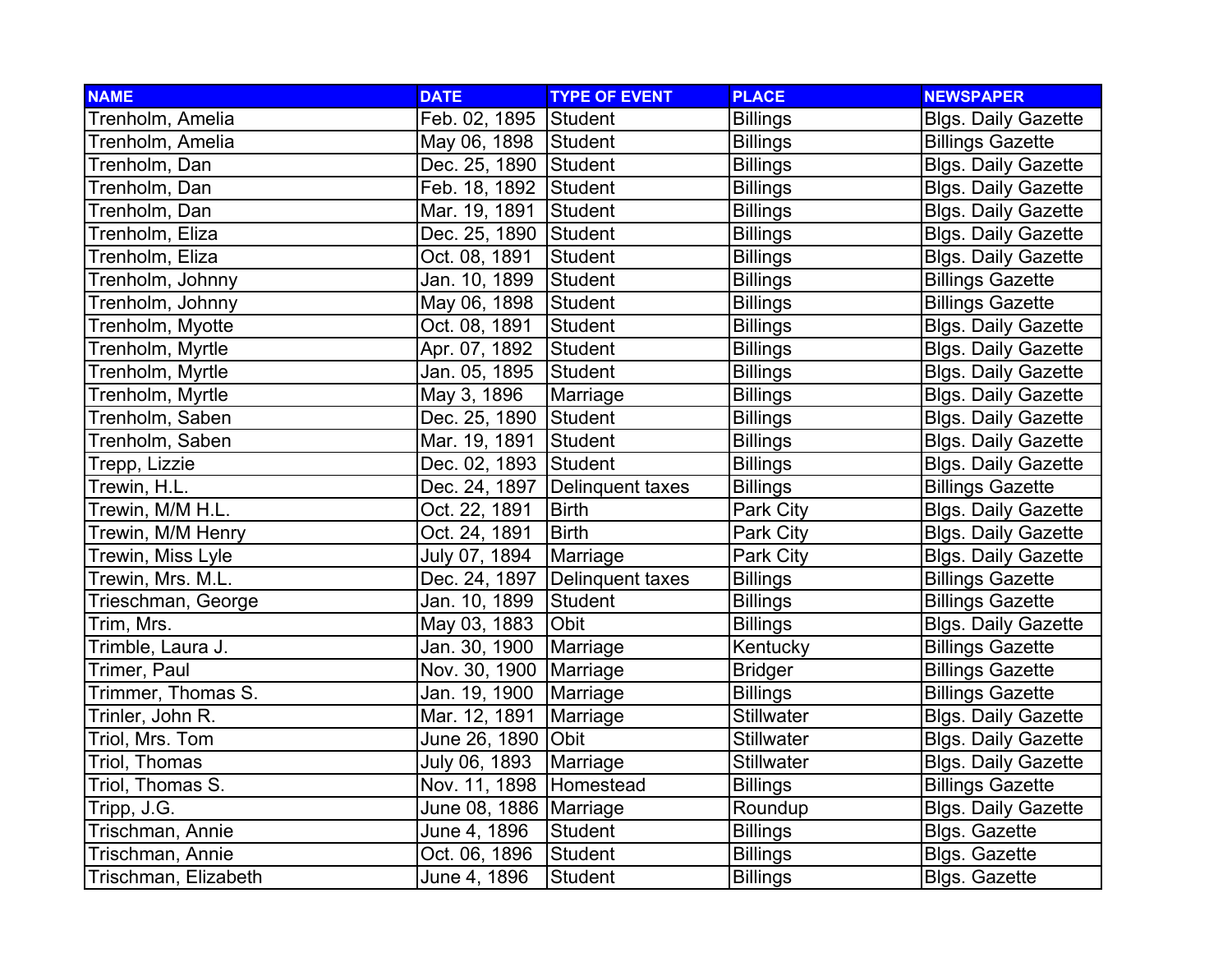| <b>NAME</b>            | <b>DATE</b>              | <b>TYPE OF EVENT</b>           | <b>PLACE</b>    | <b>NEWSPAPER</b>           |
|------------------------|--------------------------|--------------------------------|-----------------|----------------------------|
| Trischman, Elizabeth   | May 6, 1896              | <b>Student</b>                 | <b>Billings</b> | <b>Blgs. Daily Gazette</b> |
| Trischman, Elizabeth   | Oct. 06, 1896            | Student                        | <b>Billings</b> | <b>Blgs. Gazette</b>       |
| Trischman, George      | Oct. 06, 1896            | Student                        | <b>Billings</b> | <b>Blgs. Gazette</b>       |
| Trischman, Harry       | June 4, 1896             | Student                        | <b>Billings</b> | Blgs. Gazette              |
| Trischman, Harry       | May 6, 1896              | Student                        | <b>Billings</b> | <b>Blgs. Daily Gazette</b> |
| Trischman, Harry       | Oct. 06, 1896            | Student                        | <b>Billings</b> | <b>Blgs. Gazette</b>       |
| Trivendell, Ernest     |                          | Nov. 03, 1894 Registered Voter | <b>Billings</b> | <b>Blgs. Daily Gazette</b> |
| Trott, Georgiana       | May 8, 1900              | Student                        | <b>Billings</b> | <b>Billings Gazette</b>    |
| Trottier, Andrew       | April 23, 1897           | Pardon                         | Deer Lodge      | <b>Billings Gazette</b>    |
| Trottier, Andrew       | May 25, 1897             | Pardon                         | Deer Lodge      | <b>Billings Gazette</b>    |
| Trschudy, Otto A.      | Nov. 03, 1894            | <b>Registered Voter</b>        | <b>Billings</b> | <b>Blgs. Daily Gazette</b> |
| Truax, Fred            | Feb. 25, 1896            | <b>Obit</b>                    | Sheridan, Wy.   | <b>Blgs. Daily Gazette</b> |
| Trumbull, Mrs. Wilfred | Jan. 05, 1895            | Obit                           | Unionville      | <b>Blgs. Daily Gazette</b> |
| Trump, Pierre          |                          | Nov. 03, 1894 Registered Voter | <b>Billings</b> | <b>Blgs. Daily Gazette</b> |
| Trysen, John           | July 03, 1890            | Obit                           | <b>Myers</b>    | <b>Blgs. Daily Gazette</b> |
| Tschudy, Frances       | Feb. 05, 1897 Student    |                                | <b>Billings</b> | <b>Billings Gazette</b>    |
| Tschudy, Frances       | Jan. 05, 1895            | Student                        | <b>Billings</b> | <b>Blgs. Daily Gazette</b> |
| Tschudy, Frances       | May 06, 1898 Student     |                                | <b>Billings</b> | <b>Billings Gazette</b>    |
| Tschudy, Frances       | May 6, 1896              | Student                        | <b>Billings</b> | <b>Blgs. Daily Gazette</b> |
| Tschudy, Frances       | Nov. 10, 1894 Student    |                                | <b>Billings</b> | <b>Blgs. Daily Gazette</b> |
| Tschudy, Francis       | May 8, 1900              | Student                        | <b>Billings</b> | <b>Billings Gazette</b>    |
| Tschudy, Francis       | Oct. 06, 1896            | Student                        | <b>Billings</b> | Blgs. Gazette              |
| Tschudy, Francis       | Oct. 12, 1895            | Student                        | <b>Billings</b> | <b>Blgs. Daily Gazette</b> |
| Tschudy, M/M Joe       | Feb. 11, 1902            | <b>Birth</b>                   | <b>Billings</b> | <b>Billings Gazette</b>    |
| Tschudy, Monte         | Oct. 06, 1896            | Student                        | <b>Billings</b> | Blgs. Gazette              |
| Tschudy, Montie        | May 06, 1898             | Student                        | <b>Billings</b> | <b>Billings Gazette</b>    |
| Tschudy, Myrtle        | May 06, 1898             | Student                        | <b>Billings</b> | <b>Billings Gazette</b>    |
| Tschudy, Myrtle        | Oct. 06, 1896            | Student                        | <b>Billings</b> | <b>Blgs. Gazette</b>       |
| Tubbs, Bertha          | May 8, 1900              | Student                        | <b>Billings</b> | <b>Billings Gazette</b>    |
| Tubbs, C.I.            | Jan. 03, 1902            | Delinquent taxes               | <b>Billings</b> | <b>Billings Gazette</b>    |
| Tubbs, Wm. J.          | Sept. 28, 1900 Marriage  |                                | <b>Billings</b> | <b>Billings Gazette</b>    |
| Tuchenhagen, William   |                          | Dec. 30, 1898 Delinquent taxes | <b>Billings</b> | <b>Billings Gazette</b>    |
| Tuchenhagen, Wm.       |                          | Jan. 06, 1899 Delinquent taxes | <b>Billings</b> | <b>Billings Gazette</b>    |
| Tucker, Liddy          | Feb. 03, 1886   Marriage |                                | Yellowstone Co. | <b>Blgs. Daily Gazette</b> |